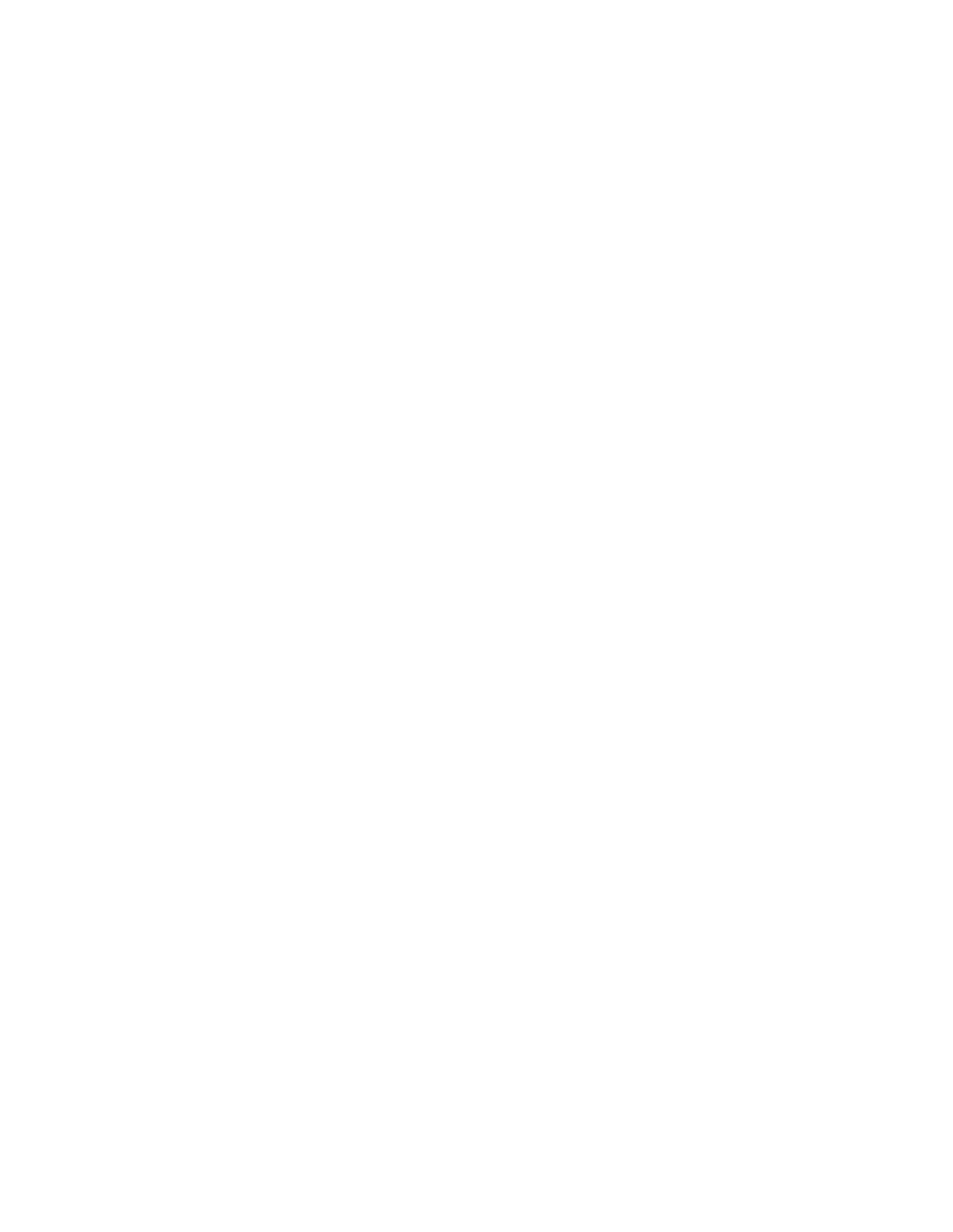# **CONTENTS**

| $\overline{4}$<br>6<br>Why Does a Student Have an IEP?<br>$\overline{7}$                                                                                              |
|-----------------------------------------------------------------------------------------------------------------------------------------------------------------------|
| 9                                                                                                                                                                     |
| Phase 1: Gather Information<br>12<br>Gather Information From Various Sources for Program Planning<br>12<br>Consult With Parents, the Student, School Staff, and Other |
| 13                                                                                                                                                                    |
| Consultation with parents<br>13                                                                                                                                       |
| 14<br>Consultation with the student                                                                                                                                   |
| Consultation with previous teachers<br>14                                                                                                                             |
| 14<br>Consultation with other professionals                                                                                                                           |
| Gather Information Through Observation of the Student<br>14                                                                                                           |
| Conduct Further Assessments, If Necessary<br>15                                                                                                                       |
| Consolidate and Record Information<br>15                                                                                                                              |
|                                                                                                                                                                       |
| 16                                                                                                                                                                    |
| Establish a Collaborative Approach - The IEP Team<br>16                                                                                                               |
| Establish Roles and Responsibilities<br>17                                                                                                                            |
| The role of the educators and other professionals on the team<br>17                                                                                                   |
| 17                                                                                                                                                                    |
| 17<br>The classroom teacher                                                                                                                                           |
| 18                                                                                                                                                                    |
| The teacher's assistant<br>18                                                                                                                                         |
| 18                                                                                                                                                                    |
| 19<br>The role of the student and parents on the team                                                                                                                 |
| 19                                                                                                                                                                    |
| 19                                                                                                                                                                    |
| Ways of supporting parental and student involvement<br>20                                                                                                             |
| 20                                                                                                                                                                    |
| 22                                                                                                                                                                    |
| Indicate the Student's Areas of Strength and Areas of Need on the IEP<br>23                                                                                           |
| Health support services in the school setting<br>24                                                                                                                   |
| Phase 3: Develop the IEP as It Relates to the Student's Special                                                                                                       |
| Education Program and Services<br>25                                                                                                                                  |
| Classify Subjects or Courses and Alternative Program Areas<br>25                                                                                                      |
| 25                                                                                                                                                                    |
| 25                                                                                                                                                                    |
| 26                                                                                                                                                                    |
| Classifying programs for gifted students<br>27                                                                                                                        |
| 1. Subjects or courses with modified expectations<br>27                                                                                                               |
| 2. Alternative programs<br>27                                                                                                                                         |
| Recording classified subjects and courses in the IEP<br>27                                                                                                            |

Une publication équivalente est disponible en français sous le titre suivant : *Plan d'enseignement individualisé (PEI) : Guide*.

This publication is available on the Ministry of Education's website at http://www.edu.gov.on.ca.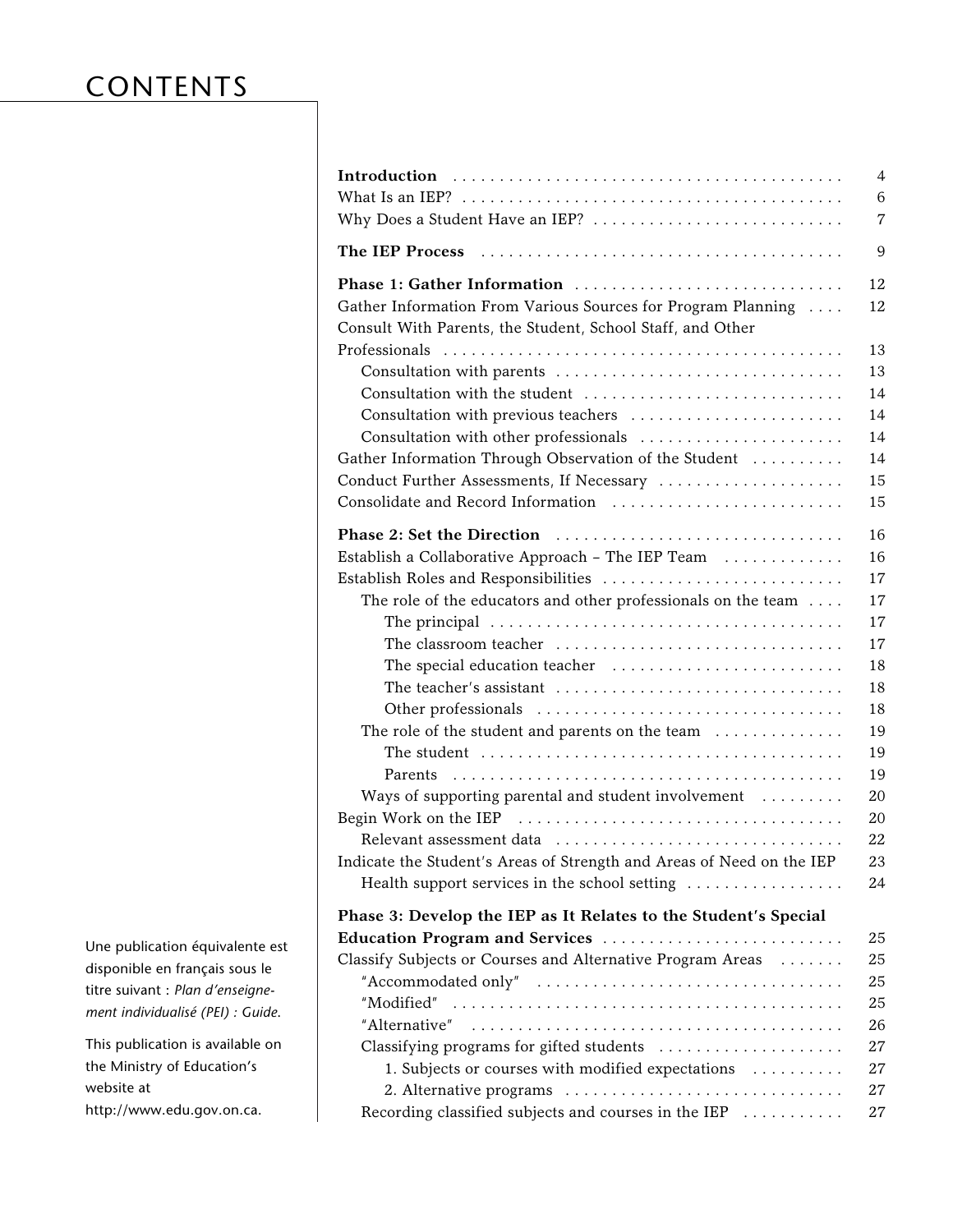| Record Decisions About Program Exemptions, Course Substitutions,         |
|--------------------------------------------------------------------------|
| and Eligibility for a Diploma or a Certificate<br>27                     |
| Determine Accommodations<br>28                                           |
| Record Subjects or Courses With Accommodations Only in the IEP<br>30     |
| 30<br>Plan and Document Subjects or Courses With Modified Expectations . |
| 30                                                                       |
| Current level of achievement<br>30                                       |
| 31                                                                       |
| 32                                                                       |
| 33                                                                       |
| Current level of achievement<br>33                                       |
| 34                                                                       |
|                                                                          |
| 35                                                                       |
| 37<br>Plan and Document Alternative Programs or Courses                  |
| 38<br>Determine Teaching Strategies and Assessment Methods               |
| 38                                                                       |
| 38                                                                       |
| Plan For and Document Required Human Resources<br>38                     |
| Record Information About Evaluation and Reporting<br>39                  |
| Record Information About Provincial Assessments<br>39                    |
| Develop a Transition Plan, If Required<br>40                             |
| Record Information About the IEP Development Phase<br>41                 |
| 41                                                                       |
| 41<br>Sources consulted in development                                   |
| Parent/student consultation<br>42                                        |
| 42<br>Completion date of the IEP development phase                       |
| 42                                                                       |
| Parent/student response<br>43                                            |
|                                                                          |
| Phase 4: Implement the IEP<br>44                                         |
| Share the Completed IEP with the Student, Parents, School Staff,         |
| 44                                                                       |
| Put the IEP Into Practice <b>Example 20</b><br>44                        |
| 44                                                                       |
| 45                                                                       |
| Continuously Assess the Student's Progress<br>45                         |
| 46                                                                       |
| 46<br>Evaluate the Student's Learning and Report to Parents              |
| Subjects or courses with accommodations only<br>46                       |
| Subjects or courses with modified expectations<br>46                     |
| Alternative programs and courses<br>47                                   |
|                                                                          |
| Phase 5: Review and Update the IEP<br>48                                 |
| Update the Learning Expectations at the Beginning of Each                |
| 48                                                                       |
| Record Ongoing Revisions to the IEP<br>48                                |
| Store the IEP in the Documentation File of the Ontario Student           |
| Record<br>48                                                             |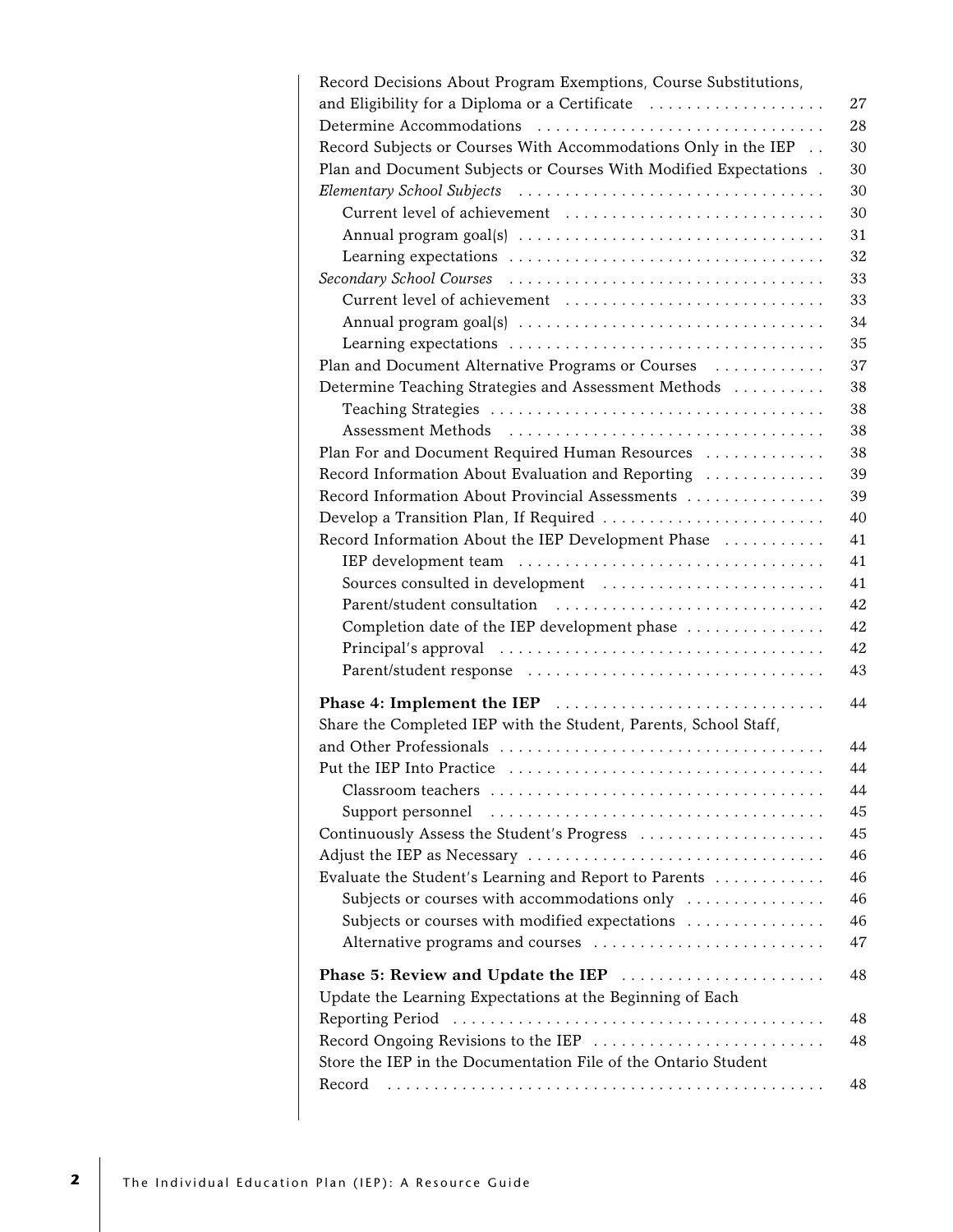| Plan for the Student's Transition from Elementary to Secondary |    |
|----------------------------------------------------------------|----|
| School, or for a Transfer to Another School                    | 49 |
|                                                                | 49 |
|                                                                | 49 |
| Appendices                                                     |    |
| Appendix A: Template for a Suggested IEP Form                  | 51 |
| Appendix B: Samples of Completed IEP Forms                     | 58 |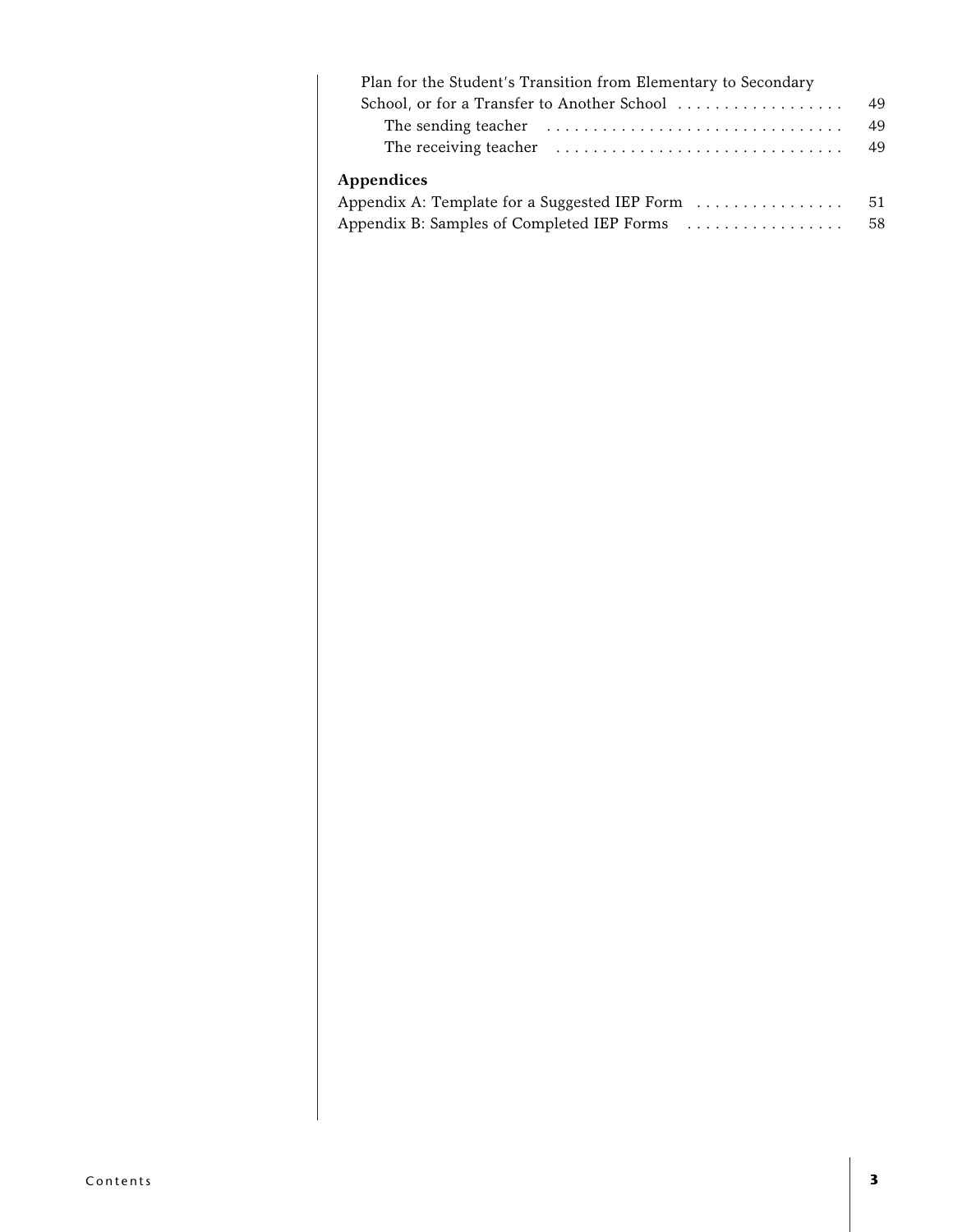# INTRODUCTION

*This revised resource guide replaces Part E, "The Individual Education Plan (IEP)", of the ministry document* Special Education: A Guide for Educators, 2001 (pages dated October 21), *as well as the 1998 publication* Individual Education Plan (IEP): Resource Guide. *The present guide is intended to assist school boards in complying with the requirements for IEPs that are set out in Regulation 181/98 and implementing the policies set out in* Individual Education Plans: Standards for Development, Program Planning, and Implementation, 2000*.*

*This guide is intended to help teachers and others working with students with special needs to develop, implement, and monitor high-quality IEPs. A five-step process is recommended. Suggestions and examples are provided, but IEPs, by their very nature, will be individualized on the basis of the particular requirements of the student.*

Section 1 of the Education Act defines a special education program as "an educational program that is based on and modified by the results of continuous assessment and evaluation and that includes a plan containing specific objectives and an outline of educational services that meets the needs of the exceptional pupil". The term "special education services" is defined as "facilities and resources, including support personnel and equipment, necessary for developing and implementing a special education program".

Under Regulation 181/98, "Identification and Placement of Exceptional Pupils", principals are required to ensure that an Individual Education Plan (IEP) is developed for each student who has been identified as exceptional by an Identification, Placement and Review Committee (IPRC), within 30 school days of the student's placement in a special education program (see excerpts from the regulation on page 5). School boards also have the discretion to prepare an IEP for a student who is receiving a special education program and/or related services but who has not been formally identified as exceptional.

The Human Rights Code provides for the right to equal treatment with respect to services, without discrimination on the basis of a number of grounds, including disability. Education is considered to be a service under the code, and service providers have an obligation to accommodate a person's needs, unless doing so causes "undue hardship" for the provider, "considering cost, outside sources of funding, if any, and health and safety requirements, if any" (Ontario Human Rights Code, s. 17(2)). Persons with disabilities should be considered, assessed, and accommodated on an individual basis.

In September 2000, the Ministry of Education released the policy document *Individual Education Plans: Standards for Development, Program Planning, and Implementation* (referred to hereafter as the IEP *Standards* document). The purpose of the standards is to improve the consistency and quality of program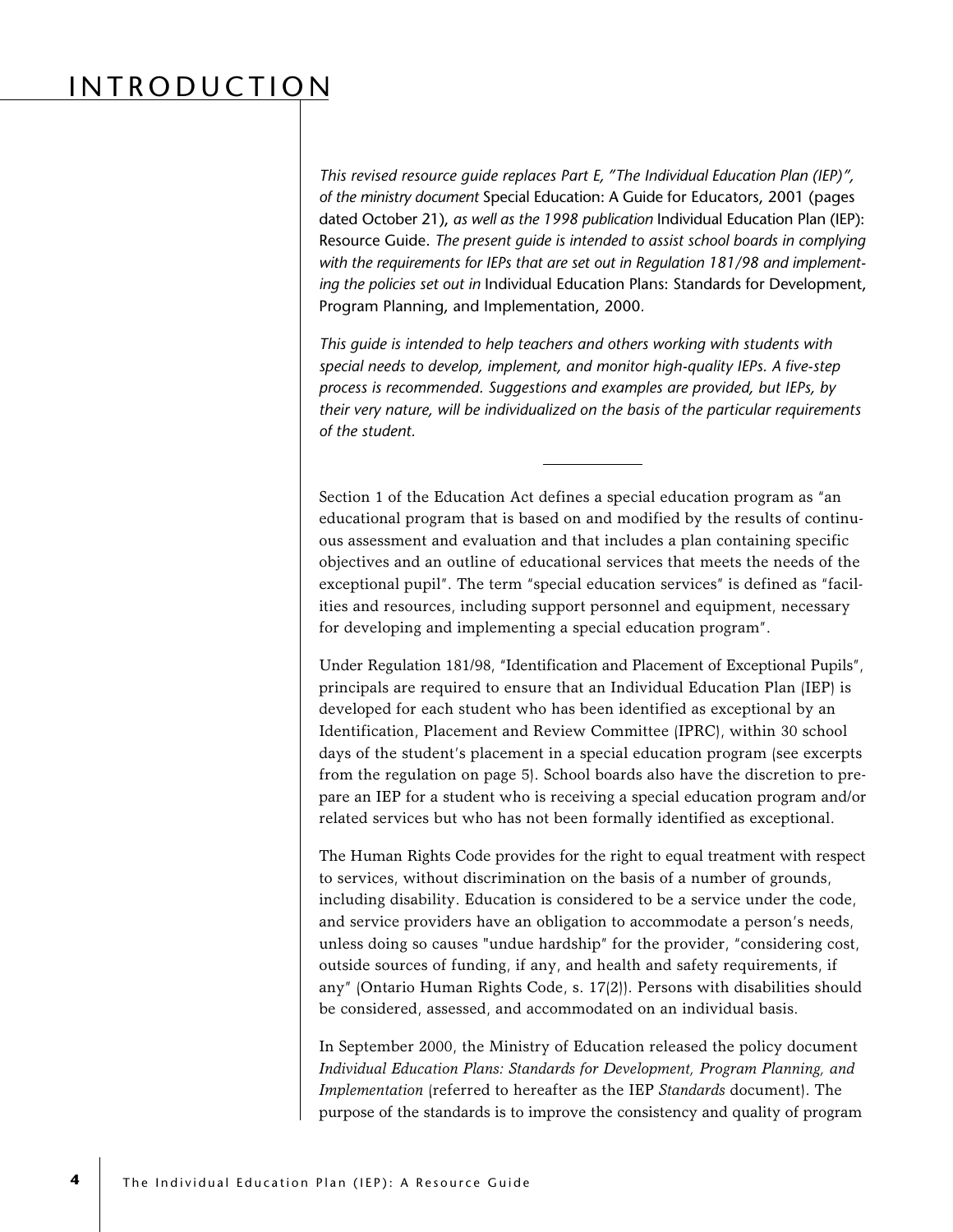### **Regulation 181/98, Sections 6 (2)–(8) and 8**

- **6.** (2) The board shall promptly notify the principal of the school at which the special education program is to be provided of the need to develop an individual education plan for the pupil in consultation with the parent and, where the pupil is 16 years of age or older, the pupil.
	- (3) The individual education plan must include,
	- (a) specific educational expectations for the pupil;
	- (b) an outline of the special education program and services to be received by the pupil; and
	- (c) a statement of the methods by which the pupil's progress will be reviewed.

(4) Where the pupil is 14 years of age or older, the individual education plan must also include a plan for transition to appropriate postsecondary school activities, such as work, further education, and community living.

(5) Subsection (4) does not apply in respect of a pupil identified as exceptional solely on the basis of giftedness.

- (6) In developing the individual education plan, the principal shall,
- (a) consult with the parent and, where the pupil is 16 years of age or older, the pupil; and

(b) take into consideration any recommendations made by the committee [IPRC] or the Special Education Tribunal, as the case may be, regarding special education programs or special education services.

(7) In developing a transition plan under subsection (4), the principal shall consult with such community agencies and post-secondary educational institutions as he or she considers appropriate.

(8) Within 30 school days\* after placement of the pupil in the program, the principal shall ensure that the plan is completed and a copy of it sent to a parent of the pupil and, where the pupil is 16 years of age or older, the pupil.

**8.** The principal shall ensure that the individual education plan for a pupil is included in the record kept in respect of the pupil under clause 265(d) of the Act, unless a parent of the pupil has objected in writing.

\*As amended by Ontario Regulation 137/01.

planning for students who are receiving special education programs and services. The standards are also intended to help improve communication with parents<sup>1</sup> about how their child will progress through the Ontario curriculum (taking into account the child's individual learning strengths and needs) and about how that progress will be monitored.

In September 2002, to support implementation of the standards, the ministry provided school boards with an IEP template and accompanying explanatory notes. Although use of the template is not mandatory, boards were encouraged to revise their existing IEP forms to capture all the information represented in the template. A slightly revised version of the original template is provided in Appendix A. (Samples of completed IEPs can be found in Appendix B.) The present resource document elaborates on the explanatory notes, providing guidelines for planning a student's special education program

<sup>1.</sup> *Parents* is used throughout this document to refer to parent(s) and guardian(s).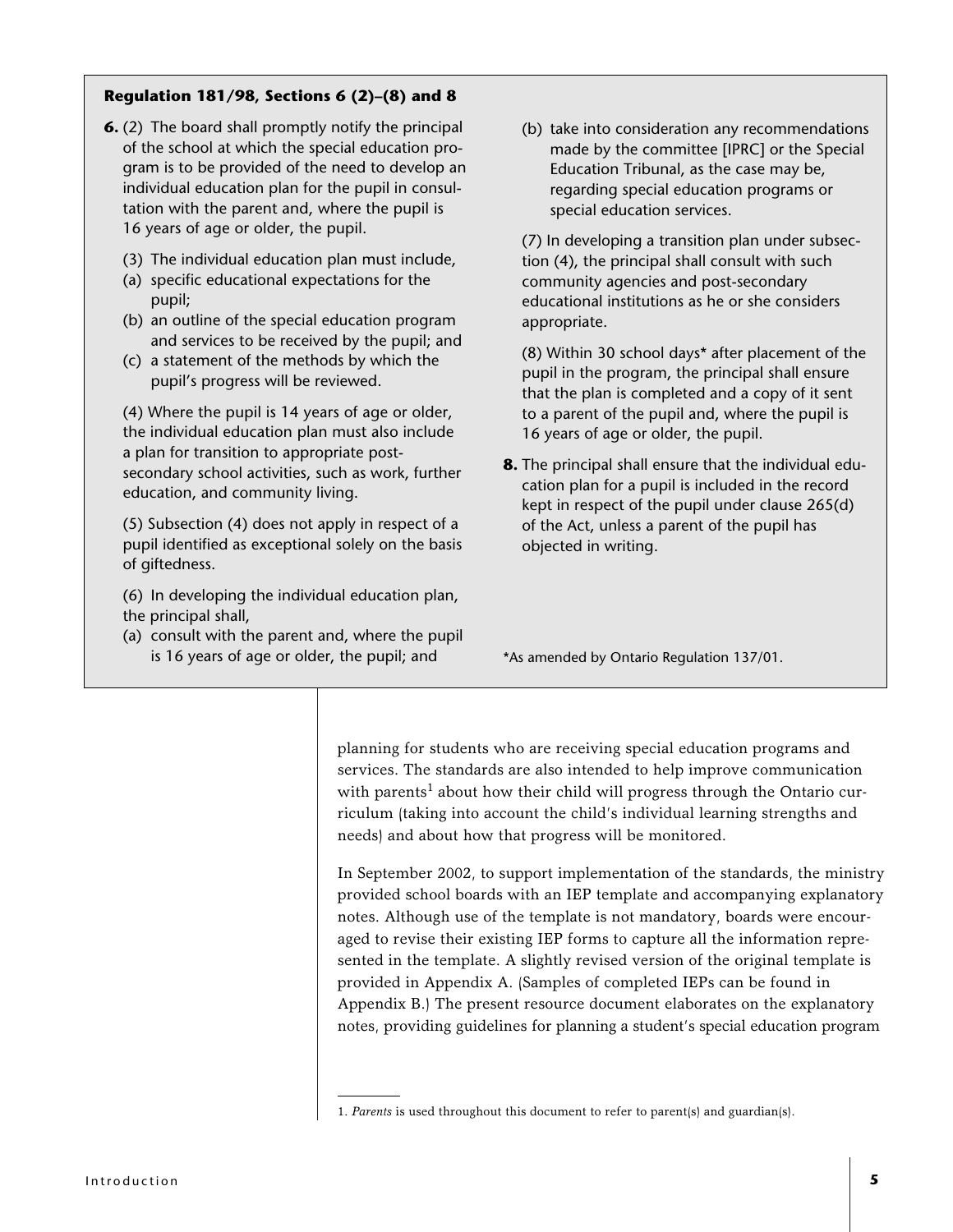and for developing an IEP that meets the requirements of the IEP *Standards* document. The text is structured according to the five phases of the IEP process, as shown in Figure 2, on page 10.

This revised resource guide is based on information gathered between 2001 and 2003, when the Ministry of Education conducted reviews of IEPs prepared by school boards across Ontario. It takes into account information gleaned from numerous consultations with educators and parents. The reader may notice some minor differences between the IEP *Standards* document and this guide. These slight differences came about as terms and procedures were clarified for the purpose of developing a practical guide to meeting the requirements outlined in the IEP *Standards* document, and they in no way contradict the intent of the standards.

For the convenience of users of this guide, several key sections of Regulation 181/98 are reprinted on page 5 and quoted at relevant points throughout the text. However, principals and others who work with exceptional students are advised to refer to both the IEP *Standards* document and the regulation for a full description of responsibilities related to IEPs.

### **What Is an IEP?**

**An IEP is ...**

- a written plan describing the special education program and/or services required by a particular student, based on a thorough assessment of the student's strengths and needs – that is, the strengths and needs that affect the student's ability to learn and to demonstrate learning;
- a record of the particular accommodations<sup>2</sup> needed to help the student achieve his or her learning expectations, given the student's identified learning strengths and needs;
- a working document that identifies learning expectations that are modified from the expectations for the age-appropriate grade level in a particular subject or course, as outlined in the Ministry of Education's curriculum policy documents;
- a working document that identifies alternative expectations, if required, in program areas not represented in the Ontario curriculum;
- a record of the specific knowledge and skills to be assessed and evaluated for the purpose of reporting student achievement of modified and/or alternative expectations;
- an accountability tool for the student, the student's parents, and everyone who has responsibilities under the plan for helping the student meet the stated goals and learning expectations as the student progresses through the Ontario curriculum.

<sup>2.</sup> Accommodations are supports or services that are not provided to the general student population but that are required by individual students with special needs to help them achieve learning expectations and demonstrate learning.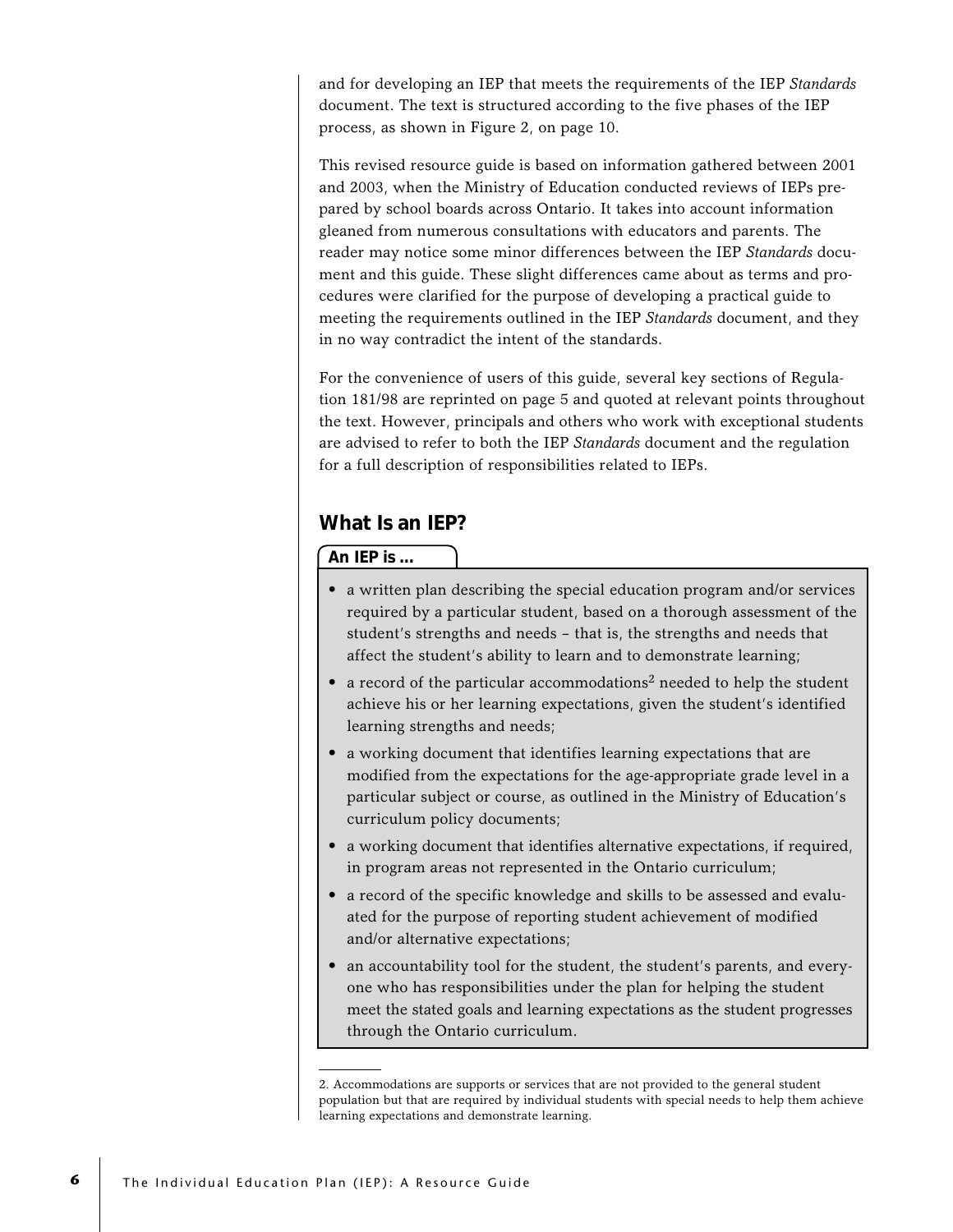### *An IEP is not* **...**

- a description of everything that will be taught to the student;
- a list of all the teaching strategies used in regular classroom instruction;
- a document that records all learning expectations, including those that are not modified from the regular grade level curriculum expectations;
- a daily lesson plan.

### **Why Does a Student Have an IEP?**

Regulation 181/98 requires that an IEP be developed for every student identified as exceptional by an Identification, Placement and Review Committee (IPRC).

In addition, an IEP may be developed for a student who has not been formally identified as exceptional but who requires a special education program and/or services. In these cases, an IEP is required when:

- the school principal determines that a student's achievement will be assessed on the basis of modified expectations; and/or
- the student regularly requires accommodations for instructional or assessment purposes.

Figure 1, on the following page, is a sample checklist, listing the information that should be included in an IEP.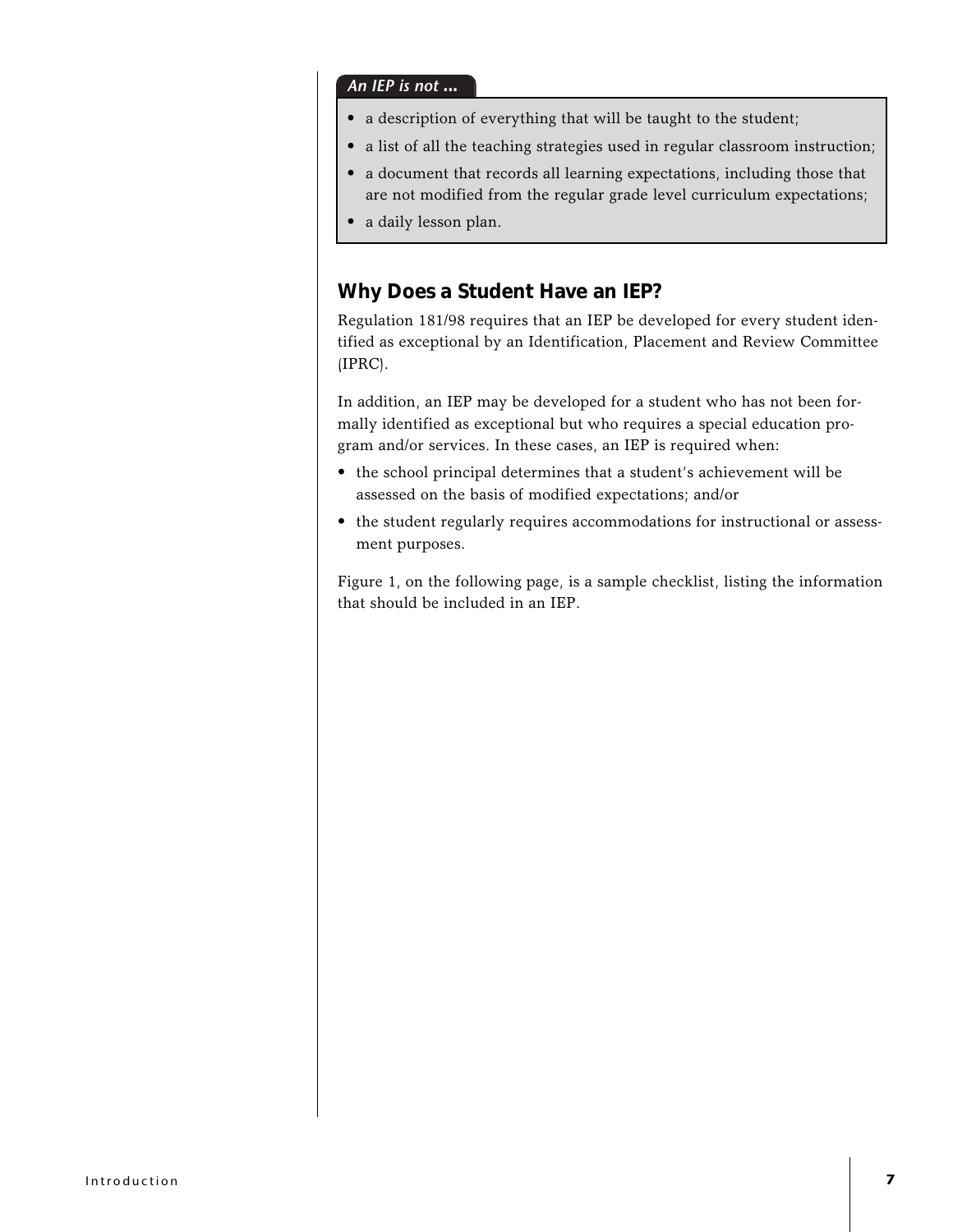### **Important Information to Be Included in an IEP**

- $\blacktriangleright$  The strengths and needs that relate to the student's learning. If the student has been formally identified as exceptional, the IEP should include the strengths and needs identified in the statement of decision received from the IPRC.
- $\vec{\Delta}$  Relevant assessment data that support the identification of an exceptionality or the reasons that give rise to the need for special education programs and services
- $\blacktriangleright$  Any specialized health support services needed to enable the student to attend school
- $\blacktriangleright$  A list of all subjects/courses in which the student requires modified expectations and/or accommodations, and all alternative programs
- $\blacktriangleright$  A list of the accommodations the student requires to help him or her learn and demonstrate learning
- $\vec{\Delta}$  The student's current level of achievement in each modified subject or course and/or alternative program area
- $\blacktriangleright$  Annual program goals and learning expectations for each reporting period in each subject or course in which modified expectations are required and/or in each alternative program area
- $\blacktriangleright$  The assessment methods that will be used to assess the student's achievement of the modified or alternative expectations
- $\blacktriangleright$  A clear indication of the way in which student progress will be reported to parents (i.e., on the Provincial Report Card and/or in an alternative report) and the dates on which reports will be issued
- $\vec{\Delta}$  Documentation of consultations with parents and the student (if the student is 16 or older) during the development of the IEP and any subsequent reviews, and a record of the review and updating of learning expectations by school staff
- $\vec{\Delta}$  A transition plan (if required, according to Regulation 181/98)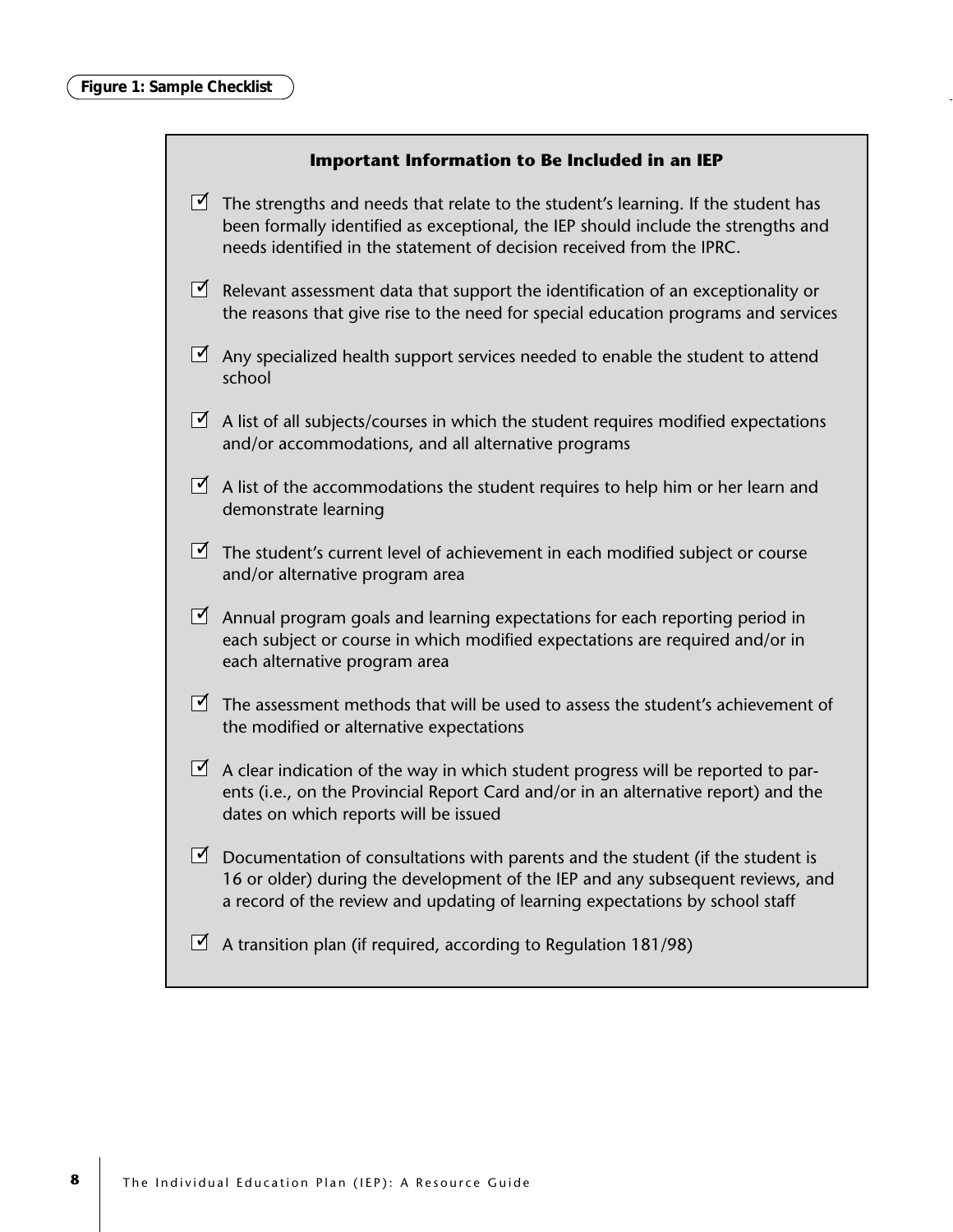## THE IEP PROCESS

**Regulation 181/98, subsection 6(8), as amended by Ontario Regulation 137/01, requires the principal, within 30 school days after placement of the pupil in the program, to ensure that the plan is completed and a copy of it sent to a parent of the pupil and, where the pupil is 16 years of age or older, the pupil.**

Under Regulation 181/98, the principal is responsible for ensuring that an IEP is developed for exceptional pupils.

Once a student has been identified as exceptional and placed in a special education program, successful practice suggests that the principal should assign to one teacher the responsibility for *coordinating* the development, implementation, and monitoring of the student's IEP, employing a collaborative process. Planning a student's educational program is best accomplished through the combined efforts of, and close communication among, the student, the student's parents, the school, the community, and other professionals involved with the student. The IEP provides an opportunity for all those involved with the student to work together to provide a program that will foster achievement and success.

Regardless who is coordinating the IEP process, decisions related to program planning (represented in the IEP template by the sections covering Current Level of Achievement, Annual Program Goals, Learning Expectations, Teaching Strategies, and Assessment Methods) should be made by the individual who teaches the student and prepares the report card – usually the classroom teacher. The classroom teacher is responsible for instructing the student and assessing the student's knowledge and skills in relation to his or her learning expectations, including any modified or alternative expectations.

This guide recommends that a *team approach* should underlie the IEP process, and that the process should be *curriculum-oriented*; that is, it should focus on how the student is expected to progress through the Ontario curriculum, with or without modification of expectations, and on the provision of alternative programs not described in the Ontario curriculum.

The IEP process involves the following five phases:

- 1. Gather information
- 2. Set the direction
- 3. Develop the IEP as it relates to the student's special education program and services
- 4. Implement the IEP
- 5. Review and update the IEP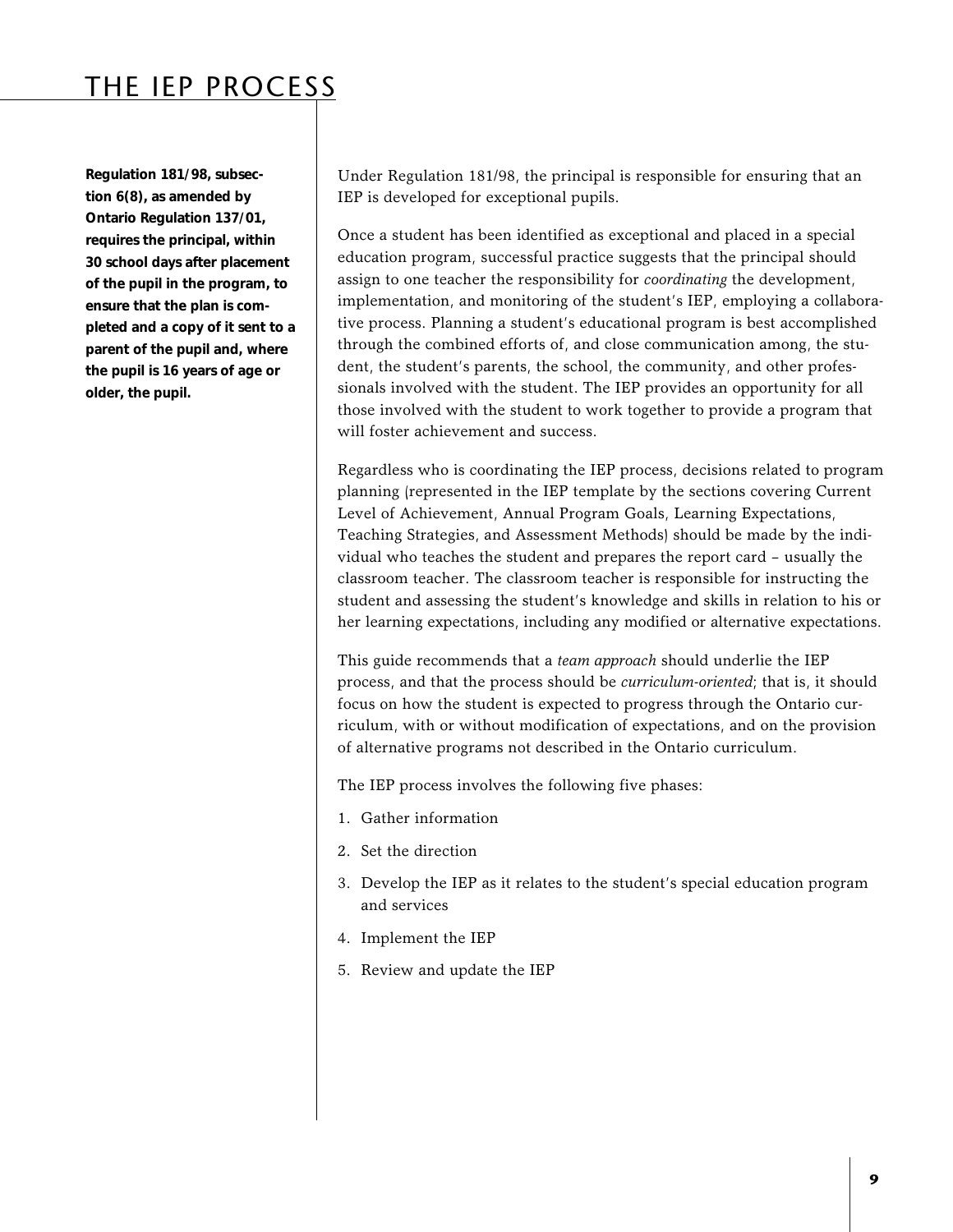Figure 2 presents an overview of the five phases. Members of the student's IEP team may focus on the particular subject or course in which they are responsible for direct instruction. The various tasks that need to be undertaken in phases 1 to 3 may be delegated to different team members in order to facilitate completion of the IEP within 30 school days of the student's placement in a special education program.

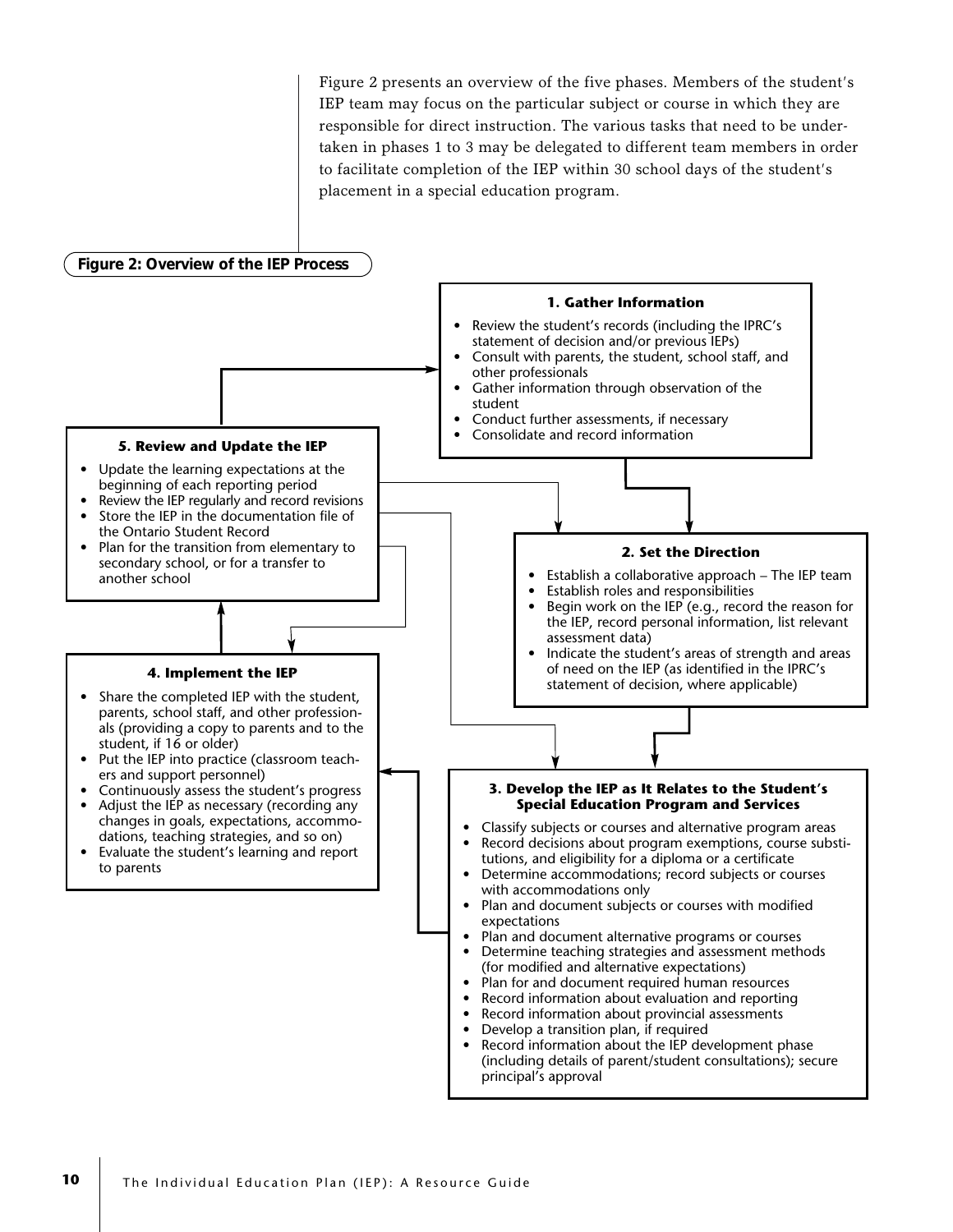Most IEPs follow the timetable of a school year or semester. They are developed in the early fall and cover the time up to the June reporting period or the end of the semester. The circular patterns shown in Figure 2 indicate that the IEP process involves ongoing review, evaluation, and adjustment on a term-by-term basis. The arrows extending from the "review and update" box indicate that the review phase can involve references back to earlier phases. Each phase in the process is discussed in detail in the following pages.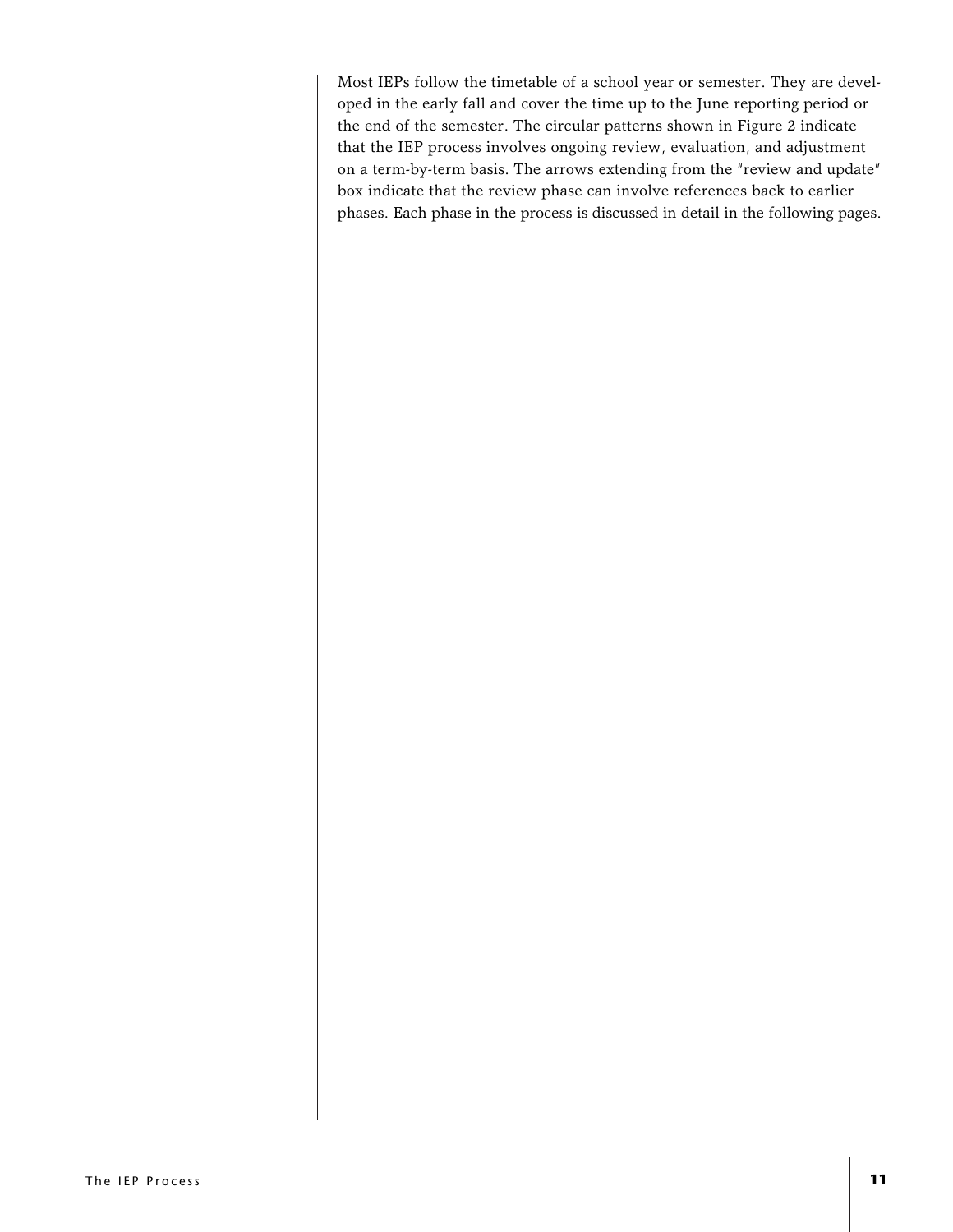# PHASE 1: GATHER INFORMATION

### **Gather Information From Various Sources for Program Planning**

Information of various kinds is needed for an IEP. The teacher assigned to coordinate the development of the plan may therefore find it efficient to assign different members of the IEP development team to gather information related to the different parts of the process. Information should be obtained from a variety of sources and shared among team members so that the planning team can develop a comprehensive view of the student's learning profile and programming needs.

The basic information needed for the IEP includes the following:

- personal information, as listed in the IEP *Standards* document and on page 21 of this guide
- where applicable, information relating to the IPRC process and the IPRC's statement of decision, including the date of the most recent IPRC, the student's exceptionality, and the IPRC's placement decision
- in the case of a student who has not been identified as exceptional by an IPRC, information about the characteristics of the student that make a special education program and/or services necessary

Various other kinds of information are needed for the IEP, which will also assist the IEP team in planning the student's educational program. They include the following:

- relevant assessment data, including the date, source, and results or recommendations of assessment reports (see page 22)
- any medical or health support services required to enable the student to attend school
- clear and specific information about the student's learning strengths and needs, based on relevant assessment data and, in the case of students identified as exceptional, on the IPRC's statement of decision
- any recommendations made by the IPRC for special education programs and services
- information about accommodations required by the student, including individualized equipment requirements
- individualized teaching strategies that have been or are likely to be helpful to the student
- the student's current levels of achievement

**Regulation 181/98, clause 6(6)(b), requires the principal, in developing the individual education plan, to take into consideration any recommendations made by the committee (IPRC) or the Special Education Tribunal, as the case may be, regarding special education programs or services.**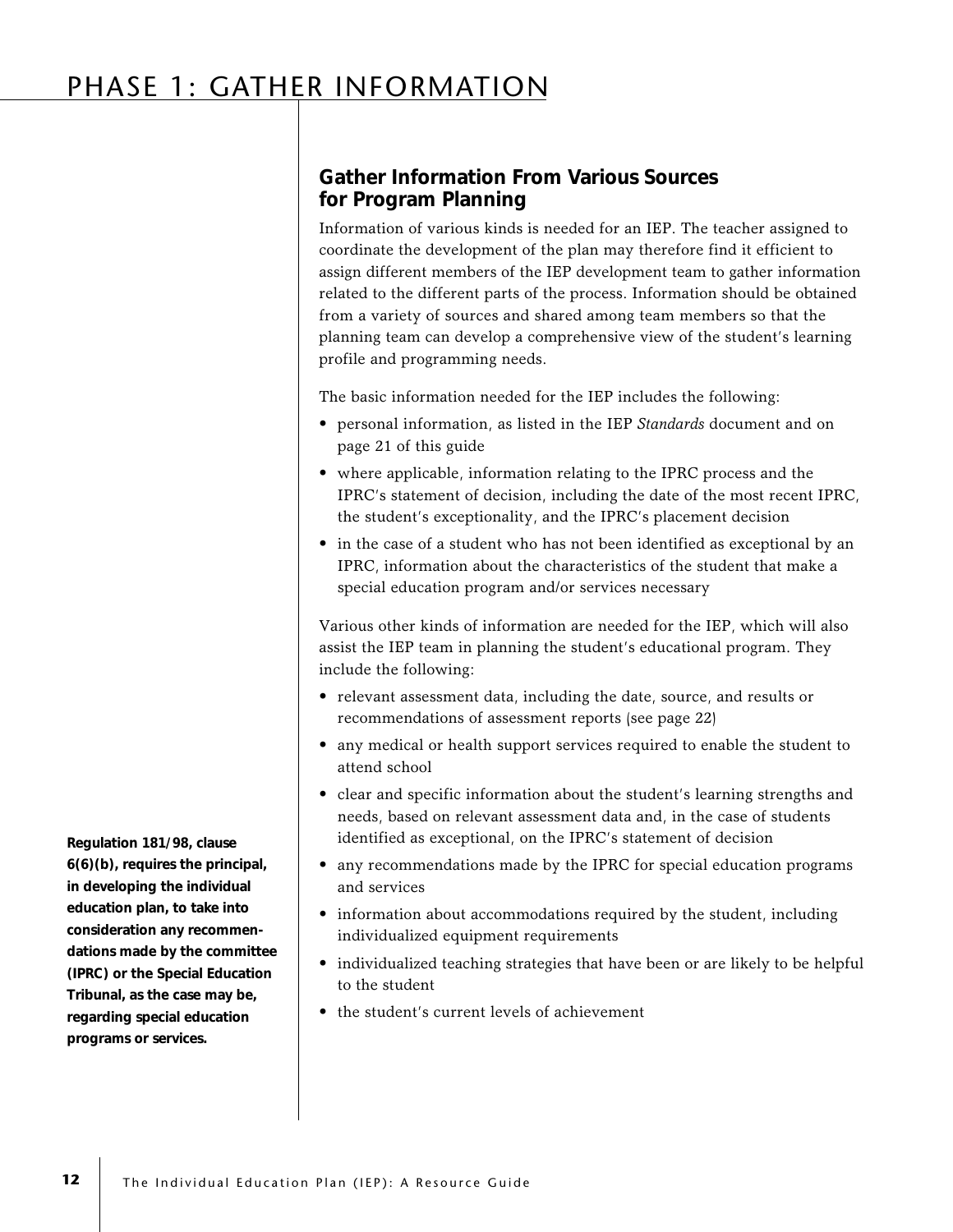**The Education Act and the Municipal Freedom of Information and Protection of Privacy Act in the case of school boards (the Freedom of Information and Protection of Privacy Act in the case of Provincial Schools) contain requirements related to the collection, use, and release of personal information.**

**Principals and teachers should consult with their board's freedom-of-information coordinators about the steps required to obtain access to personal information about the student that is not contained in the student's OSR (for example, from other professionals who work with the student), and about providing information contained in the student's OSR to other professionals.**

**Regulation 181/98, clause 6(6)(a), requires the principal, in developing the individual education plan, to consult with the parent and, where the pupil is age 16 or older, the pupil.**

Other information that could be helpful for planning and implementing the student's education program might include:

- the language spoken by the student at home
- the student's enrolment history, last school attended, attendance patterns, school behaviour, and social skills

IEP team members will consult a number of written sources to obtain information needed for the IEP, including the following:

- the IPRC's statement of decision, which specifies the student's placement, identifies the student's exceptionality, and describes the student's strengths and needs and may include recommendations for the student's special education program and services
- the student's Ontario Student Record (OSR), including report cards and previous IEPs
- relevant assessment reports
- results of provincial assessments
- the student's current work
- the student's annual education plan (for students in Grades 7–12)

*Note:* When obtaining, releasing, or sharing personal information about a student, the principal must ensure that the requirements of the Education Act and the Municipal Freedom of Information and Protection of Privacy Act, as well as the requirements regarding access to student information outlined in *The Ontario Student Record (OSR): Guideline, 2000*, have been met.

In addition to using written sources, IEP team members will rely on consultations, direct observation of the student, and further assessments, if needed, as described in the following sections, to obtain the information they need.

### **Consult With Parents, the Student, School Staff, and Other Professionals**

Consultation with the student's parents and the student, school staff, support personnel, and representatives of outside agencies or services is a valuable source of information, and should be a continuous process throughout the development and implementation of a student's IEP.

### **Consultation with parents**

Parents can provide an invaluable perspective on their child's personality, development, and learning. Open communication and cooperation between home and school will also ensure that the two have similar expectations with respect to the student's special education program and services. Principals are legally required to ensure that parents are consulted in the development of the IEP.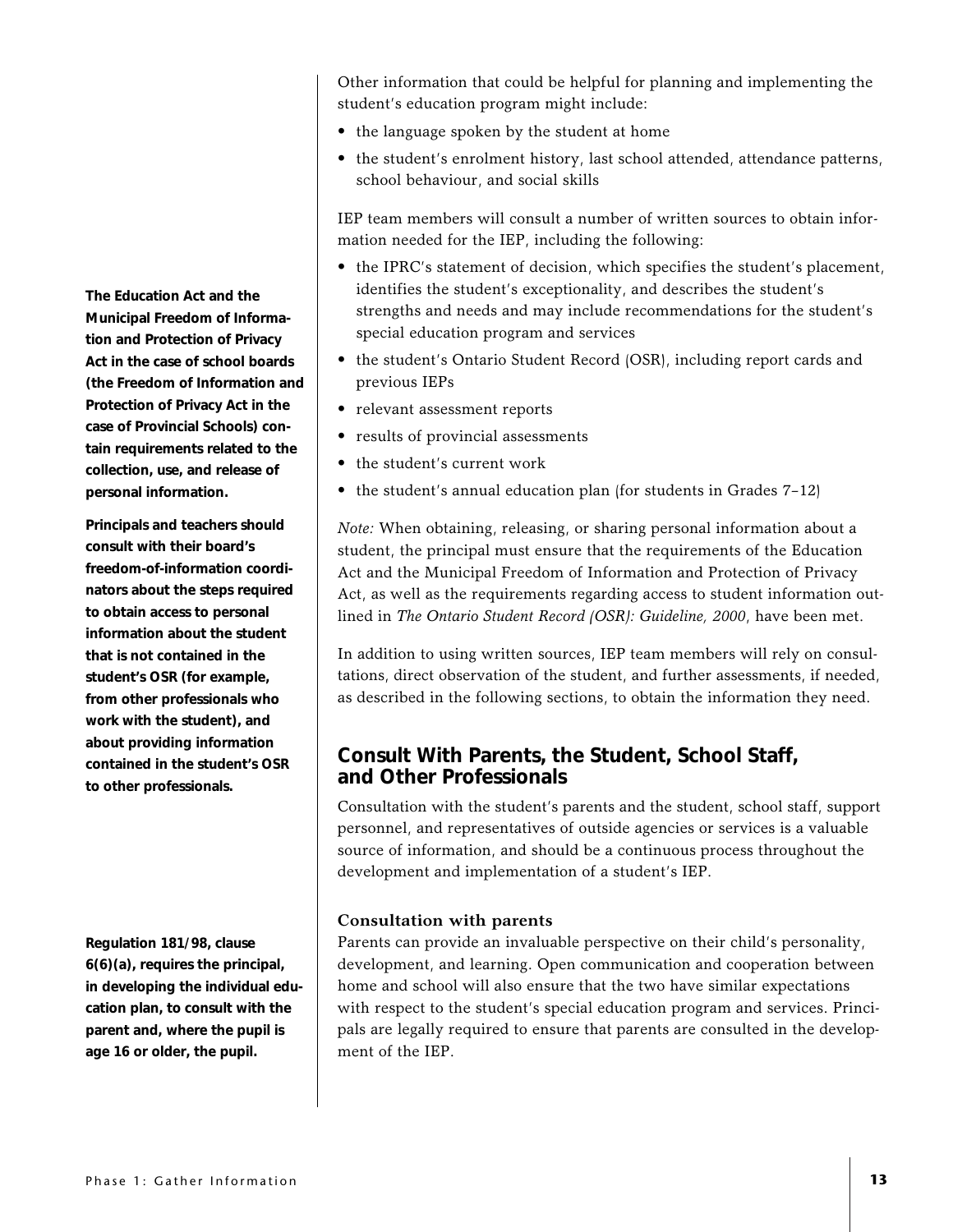### **Consultation with the student**

Principals are legally required to ensure that all students who are 16 years of age or older are consulted in the development of the IEP. However, any student for whom an IEP is being developed should be consulted to the degree possible. In the information-gathering phase, students should be encouraged to share their perceptions of their learning strengths and needs, talents, and interests. This information may be gathered through interviews, discussions, and interest inventories.

### **Consultation with previous teachers**

Previous teachers can provide information about a student's areas of strength and need and about programs, services, resources, and strategies that have worked well in the past.

### **Consultation with other professionals**

The following people may be consulted, as necessary and appropriate, to provide information that is relevant to the student's educational programming:

- school administrators
- counsellors
- speech-language pathologists
- teacher's assistants
- resource teachers
- educational consultants
- occupational therapists
- physiotherapists
- other medical professionals
- child and youth workers
- social workers
- psychologists and psycho-educational consultants
- Provincial School or Demonstration School personnel
- service providers from appropriate community agencies

### **Gather Information Through Observation of the Student**

Members of the IEP team who work directly with the student can supplement the information gathered from written sources and through consultation with others with information obtained through direct observation. By observing the student, teachers may learn how the student:

- responds to text in print and in alternative formats (e.g., large print, audiotape, Braille);
- approaches new tasks and persists with tasks;
- interacts with others;
- organizes his or her activities, time, and materials;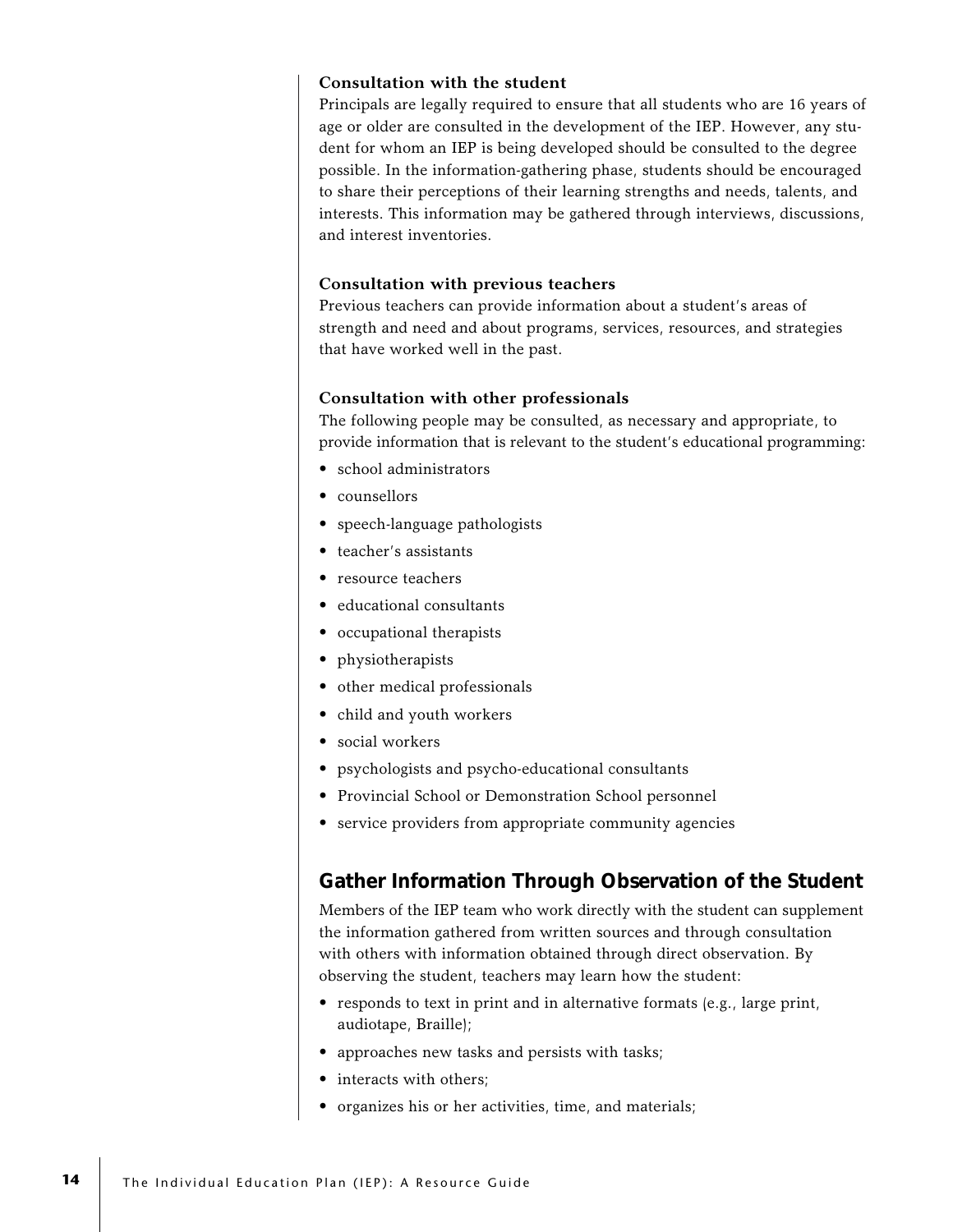- uses language;
- performs individually and in group activities;
- responds to cues (including auditory, visual, and direct and indirect verbal cues).

Teachers can also observe:

- how the student's learning is affected by environmental variables such as lighting, sound, temperature, colours, the physical arrangement of the classroom, the time of day, and routines and schedules;
- how the student responds to the number of people in the immediate area and to the behaviour of teachers and support staff, and how he or she responds to authority.

### **Conduct Further Assessments, If Necessary**

Once information has been gathered from the sources described above, it is reviewed to determine if it is sufficient to enable the team to plan and implement educational programming. If it is sufficient, no further assessments may be necessary. If the information is insufficient, individual assessments will need to be conducted to supplement existing data. (Because educational assessments, especially grade-equivalent achievement scores, must be very current to be useful in the development of an IEP, it may be necessary to conduct new educational assessments.)

Additional assessments may include the following: additional observations and additional samples of the student's work; diagnostic tests; teachercreated tests; developmental assessments; medical assessments; psychological assessments; communication assessments; educational assessments; living/ vocational skills assessments; behavioural/psychiatric assessments; and observation of the student in the context of performing daily routines.

Most educational assessments are routine and are conducted on an ongoing basis by teachers. Written parental consent is required for some assessments, such as speech and language assessments, psychological assessments, and medical assessments. It is important to help parents understand what each assessment entails – that is, the process their child will go through – as well as the benefits of conducting the assessment and its possible outcomes. This will ensure that parents can make an informed decision about whether to consent to an assessment. (See also the note on page 13 about privacy requirements.)

### **Consolidate and Record Information**

The information gathered needs to be consolidated and analysed to provide a detailed picture of the student's areas of strength and need, and to identify any consistent patterns of successful learning. Assessment data may be checked against information gathered from other sources to determine whether the other information supports the patterns revealed by the assessments. Discrepancies in information from different sources should be investigated.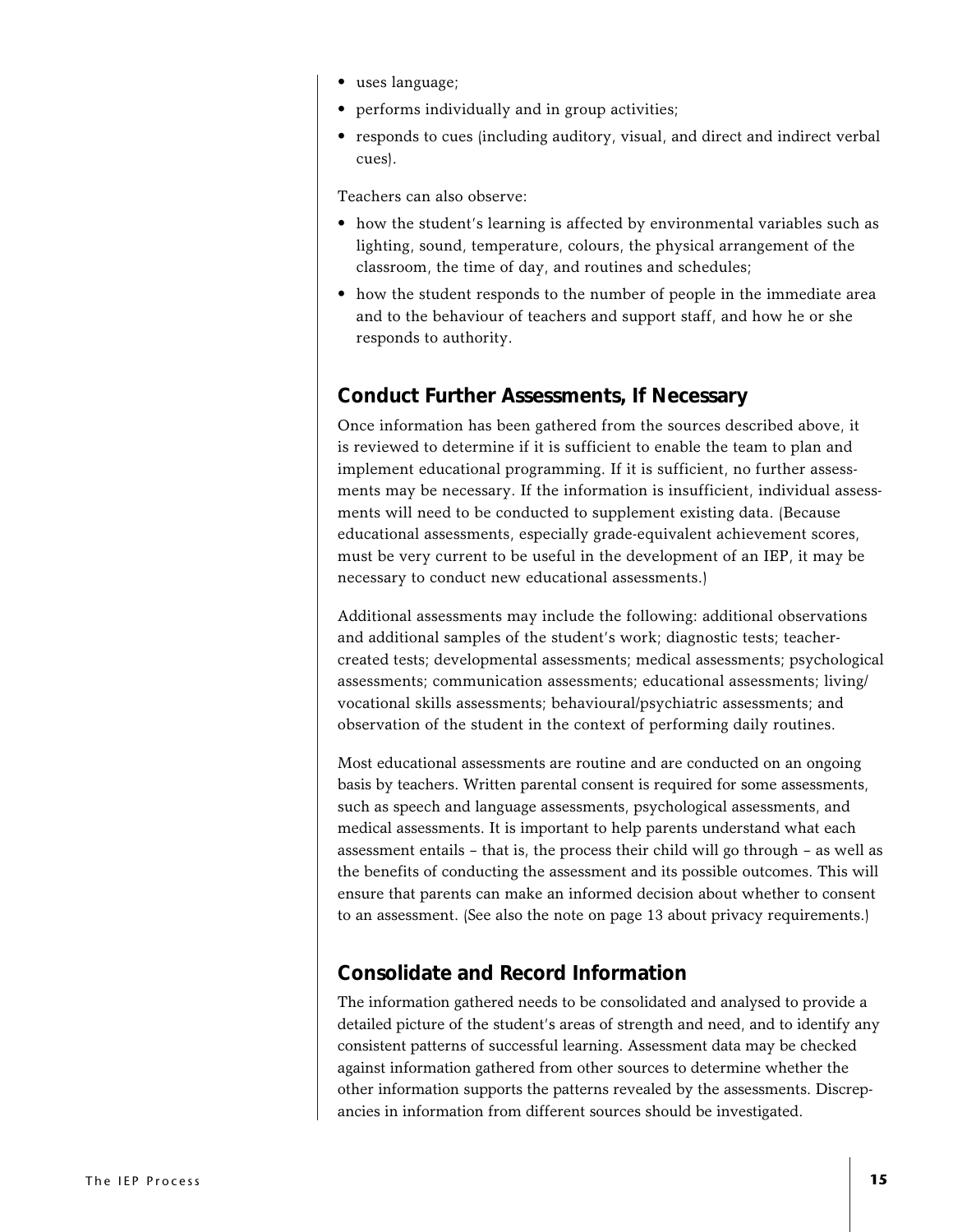### **Establish a Collaborative Approach – The IEP Team**

The IEP needs to be developed collaboratively, both by those who know the student best and by those who will be working directly with the student. Part C: Program Planning of *Special Education: A Guide for Educators, 2001* contains information on in-school teams. The model described there would be ideal for an IEP team, and its use is recommended wherever possible.

The membership of an IEP team can and should vary according to the needs of the individual student. Members may include, for example, the student, the student's parents, the student's teachers, the guidance counsellor, the principal, appropriate special education staff and support personnel, and staff from community agencies, as appropriate.

As noted earlier, regardless of who is coordinating the IEP process, decisions related to the program planning sections of an Individual Education Plan need to be made by the individual who teaches the student and prepares the student's report card – usually the classroom teacher.

A team approach enables all those who are responsible for and interested in meeting the student's needs to:

- share information and observations about the student's behaviour and learning in a variety of settings;
- develop a common understanding of the student's strengths and needs as they affect his or her ability to learn and demonstrate learning, and his or her educational goals;
- discuss accommodations that can help the student learn and demonstrate learning;
- select and make recommendations about the purchase of individualized equipment, if applicable;
- discuss the type and level of support required from support services personnel;
- plan and outline how the student's learning will be assessed so that the connection between the IEP and the Provincial Report Card will be readily apparent to both the student and the parents.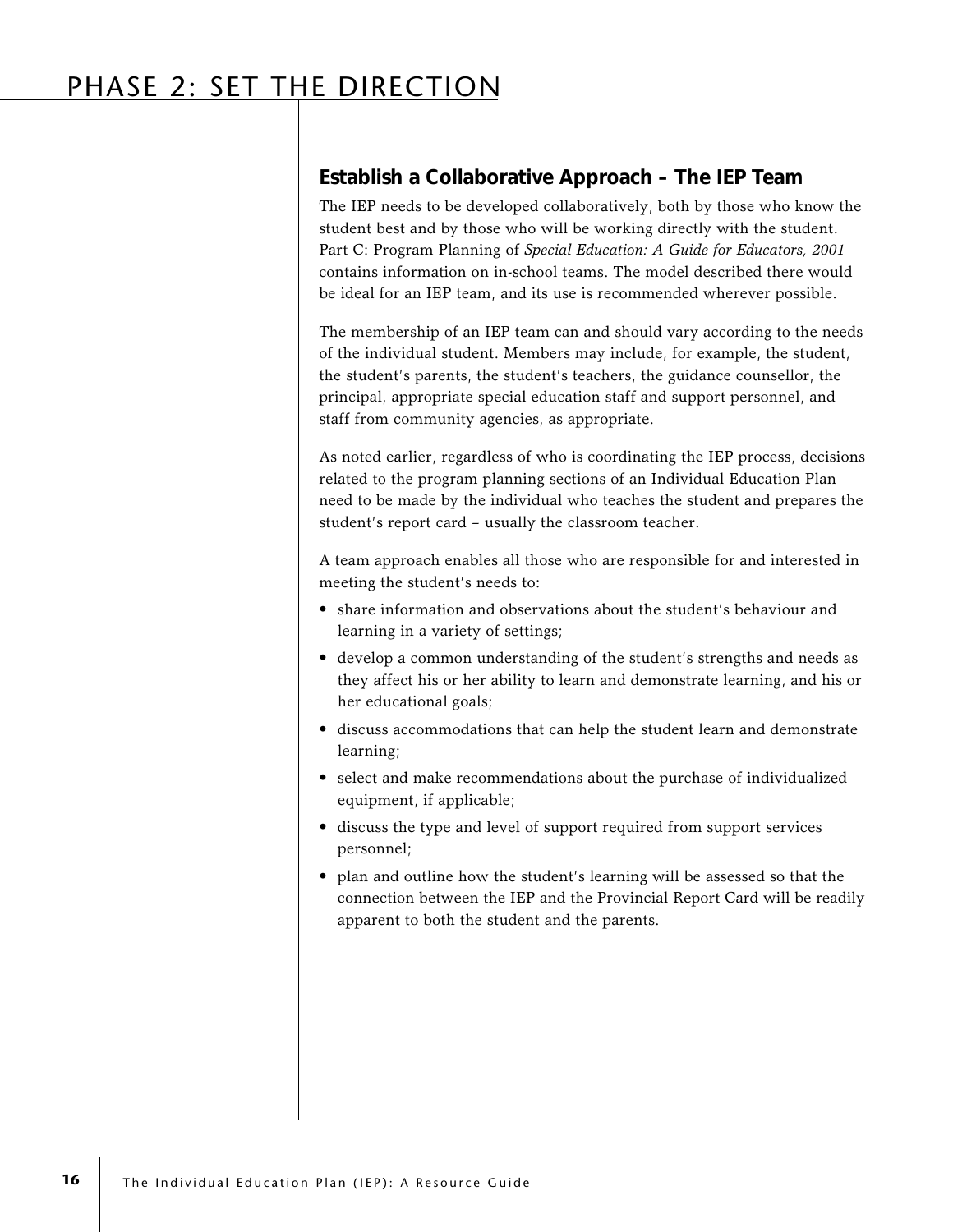**Responsibilities that are mandated by Regulation 181/98 are marked with an asterisk (**\***).**

### **Establish Roles and Responsibilities**

All team members have important roles and responsibilities in the IEP process.

The roles and responsibilities of various team members in the development, implementation, and monitoring of an IEP are outlined below. The list attempts to cover all aspects of an IEP; however, responsibilities and tasks will vary depending on the circumstances of the individual student and may not all be required in each situation. All participants are expected to cooperate in the IEP process.

### **The role of the educators and other professionals on the team**

### *The principal:*

- assigns to one teacher the responsibility for *coordinating* (not developing) the student's IEP;
- facilitates collaborative planning, evaluation, and updating;
- ensures that IEPs are completed within 30 school days of a student's placement in a special education program;\*
- signs IEPs within 30 school days of a student's placement in the program;
- ensures that IEPs are implemented and that, as part of implementation, the student's learning expectations are evaluated and updated at least once every reporting period;
- ensures that the recommendations of the IPRC (with respect to special education programs and services such as support personnel, resources, and equipment) are taken into account in the development of the IEP;<sup>\*</sup>
- ensures that parents and the student, if the student is 16 years of age or older, are consulted in the development of the IEP;\*
- ensures that consultation with community agencies and postsecondary institutions that he or she considers appropriate is conducted as part of the preparation of a transition plan for students who are 14 years of age or older and who are not identified solely as "gifted";\*
- ensures that a copy of the IEP is provided to the parents and to the student, if the student is 16 years of age or older;<sup>\*</sup>
- ensures that the current IEP is stored in the OSR, unless a parent of the student objects in writing.\*

### *The classroom teacher:*

- contributes first-hand knowledge of the student's strengths, needs, and interests;
- fulfils the role of the key curriculum expert on how the IEP can be developed to help the student progress through the Ontario curriculum;
- develops any modified or alternative learning expectations required to meet the student's needs, plans instruction to address those expectations, and assesses the student's achievement of the expectations. (Note that, in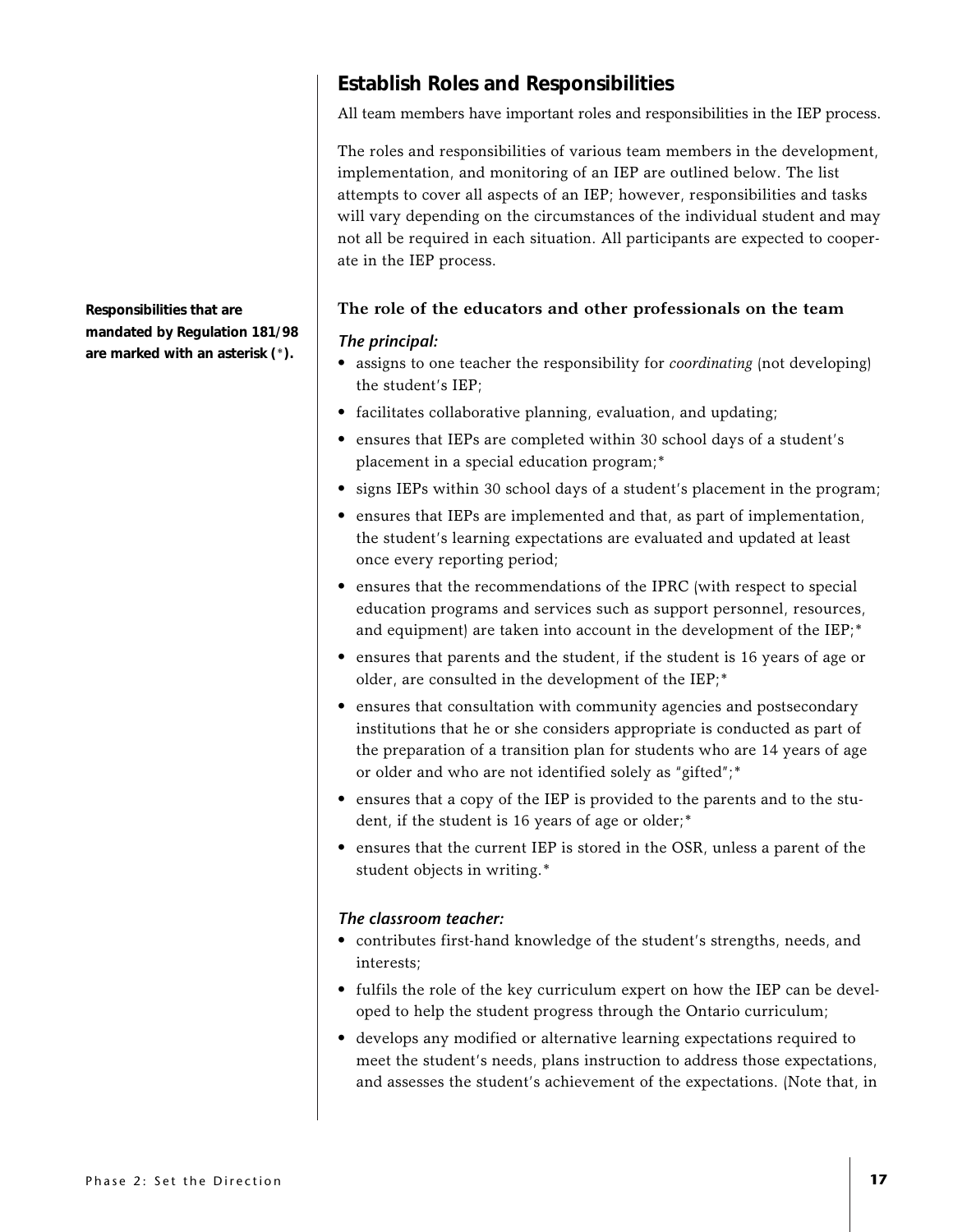some cases, the special education teacher will take direct responsibility for certain aspects of the student's special education program, and will be responsible for developing, teaching, and assessing the expectations related to those areas.);

- develops and later implements teaching, and assessing, individualized teaching strategies that will help the student achieve his or her learning expectations;
- reviews and updates learning expectations at the beginning of each reporting period;
- maintains ongoing communication with the student's parents, other teachers, and other professionals and support staff involved with the student.

### *The special education teacher:*

- provides diagnostic assessments, as appropriate and if required, to determine the student's learning strengths and needs;
- provides support to the student's classroom teachers by generating ideas and suggestions for developing modified expectations, alternative programs, or accommodations (e.g., individualized teaching or assessment strategies, human support, individualized equipment);
- provides advice about materials and resources;
- develops any modified or alternative learning expectations that fall within areas for which the special education teacher has direct responsibility;
- plans instruction to address those expectations and assesses the student's achievement of the expectations;
- works with the classroom teacher(s) to maintain ongoing communication with the student's parents and other teachers.

### *The teacher's assistant:*

- helps the student with learning activities under the direction and supervision of the teacher;
- assists with providing appropriate accommodations as described in the IEP;
- monitors and records the student's achievements and progress relative to the expectations described in the IEP, under the direction and supervision of the teacher;
- maintains ongoing communication with the student's teachers.

### *Other professionals:*

- participate in the IEP process and serve on the IEP team, if requested;
- help to determine the student's learning strengths and needs;
- develop strategies for use in the school environment to assist the student in acquiring the knowledge and skills described in the learning expectations, and to demonstrate that learning;
- train staff to implement the strategies;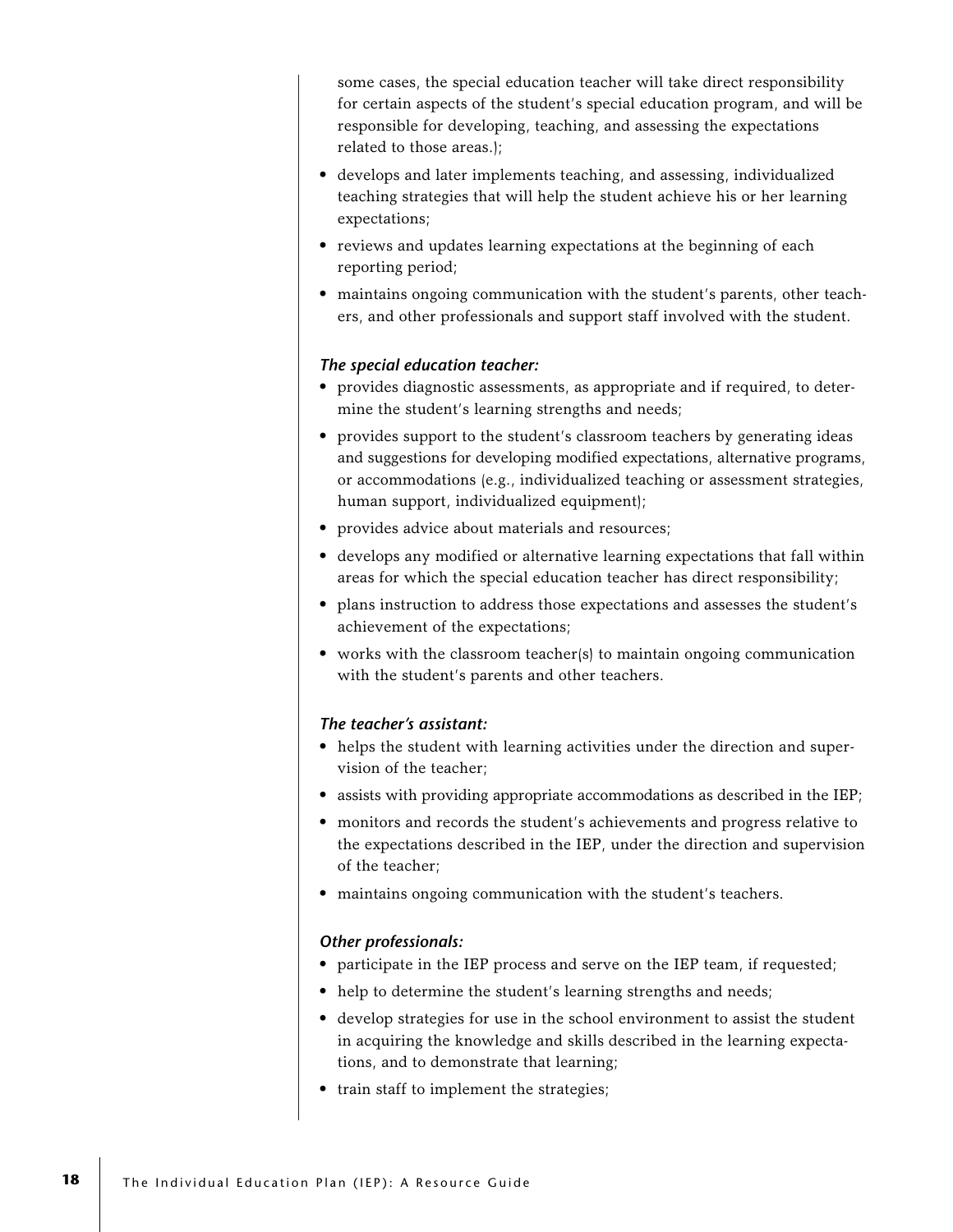- provide advice about materials and resources;
- provide technical assistance;
- act as a resource for and support to the student's family;
- maintain ongoing communication with the student's teacher and the IEP team;
- conduct assessments, as necessary, with informed parental consent.

### **The role of the student and parents on the team** *The student:*

- helps the team identify his or her preferred learning styles and modalities;
- understands what accommodations are to be provided (e.g., individualized teaching and assessment strategies, human support, individualized equipment);
- assists in setting annual program goals and learning expectations;
- demonstrates an understanding of the IEP and works actively to achieve goals and expectations;
- monitors progress towards goals and maintains awareness of how grades and/or marks will be generated for the Provincial Report Card;
- considers the information in the IEP when developing and reviewing his or her annual education plan (in Grades 7–12).

The nature and extent of a student's involvement in the IEP process will vary. However, members of the IEP team should ensure that students understand the purpose of their IEP and how the goals and expectations in the plan are individually tailored, evaluated, reviewed, and updated. They need to be aware that their achievement of the learning expectations will be reflected in their Provincial Report Card. Students must understand that they can participate in the IEP process and that it is important for them to take an active role in their learning. As part of the self-assessment process, students should, where possible, fill in page 3 of the Provincial Report Card.

### *Parents:*

- provide up-to-date information about their child as it relates to the child's learning (e.g., recent assessment reports);
- provide important information that will assist in the development and implementation of their child's educational program (e.g., the talents and skills their child demonstrates in the home and community; their child's likes, dislikes, learning styles, interests, and reactions to various situations);
- reinforce and extend the educational efforts of the teacher by providing opportunities for their child to practise and maintain skills in the home;
- provide feedback on the child's transfer of skills from school to the home and community settings;
- maintain open communication with the school.

**Regulation 181/98, clause 6(6)(a), requires the principal, in developing the Individual Education Plan, to consult with the parent and the pupil, if age 16 or older. Subsection 6(8), as amended by Ontario Regulation 137/01, requires the principal, within 30 school days after placement of the pupil in the program, to ensure that the plan is completed and a copy of it sent to a parent of the pupil and the pupil, if age 16 or older.**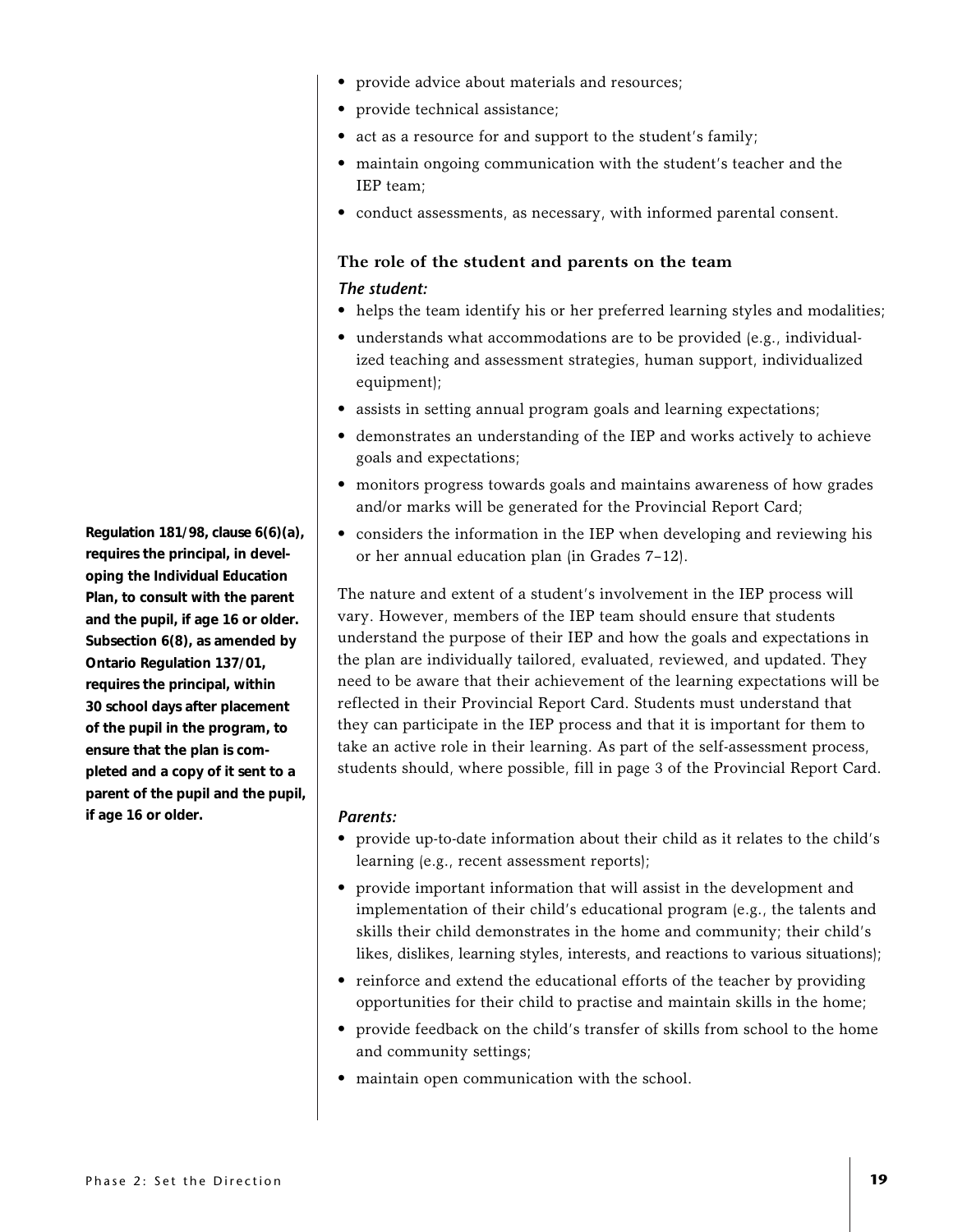### **Ways of supporting parental and student involvement**

Members of the IEP team should involve parents in the collaborative process as early as possible. The educational priorities identified by family members are important to the student's overall learning experience. In addition to the responsibilities outlined above, parents play an important role in the IEP process by communicating to the IEP team a picture of their child's life thus far, suggesting ways to avoid potential problems, and helping the team achieve continuity of programming for the student.

Principals and teachers can support parental and student involvement by:

- communicating openly and regularly with parents and students in clear, plain language (i.e., language that is free of jargon);
- giving parents and students the opportunity to specify how, and to what degree, they wish to become involved in consultation during the development of the IEP;
- contacting parents by telephone as well as in writing to notify them about meetings of the IEP team;
- informing parents and students about the topics that will be discussed at the IEP meeting and about who will attend;
- ensuring that parents and students are given the opportunity to provide meaningful input to the development of the IEP;
- ensuring that a copy of the IEP is sent to parents and to the student, if the student is 16 years of age or older, as required by Regulation 181/ 98;
- checking regularly with parents and students to share effective strategies and gather feedback;
- checking regularly for possible parental or student concern or confusion (by asking questions, if necessary);
- clarifying information as necessary to ensure that parents and the student understand the IEP, its connection to the Provincial Report Card, and the IEP process.

### **Begin Work on the IEP**

An Individual Education Plan for a student begins with information that provides a profile of the student.

The **reason for developing the IEP** must be recorded. Either of the following reasons may given:

- The student has been identified as exceptional by an IPRC.
- The student has not been formally identified as exceptional but requires an ongoing special education program and/or services, including modified or alternative learning expectations and/or accommodations.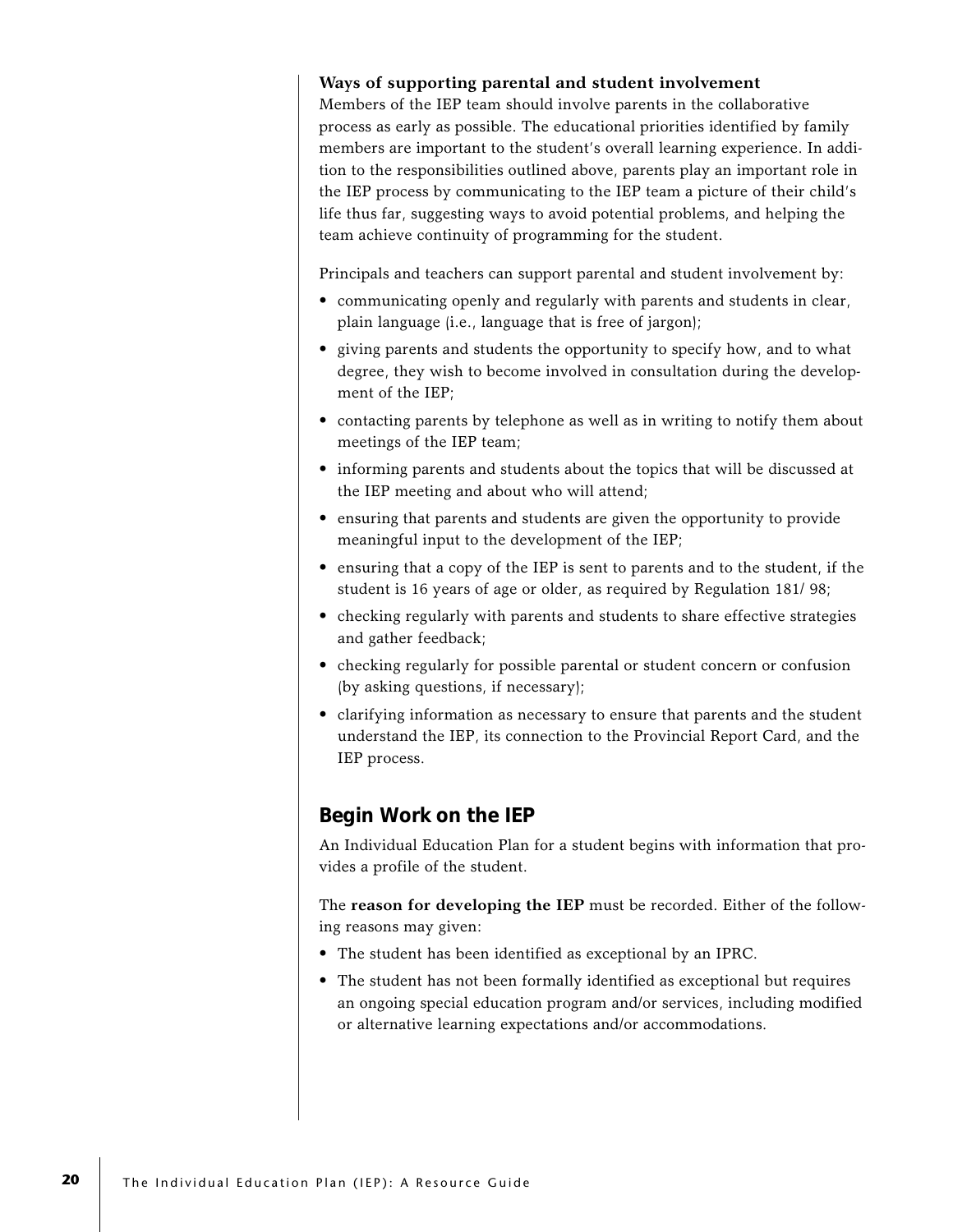The **personal information** sections of the IEP form include the student's full name, gender, date of birth, and Ontario Education Number (OEN) and/or Ministry Identification Number (MIN); the name of the school, the principal's name, the student's current grade or special class, and the school year.

In the case of students identified as exceptional by an IPRC, the date of the **most recent IPRC** must be noted in the IEP. If the most recent IPRC took place prior to the last school year, the date on which the parents exercised their option to have the annual review waived must also be noted on the IEP. Although it is not a requirement, some school boards also like to include the date of the initial IPRC.

For students who have been identified as exceptional, the IEP must indicate the student's **exceptionality**, as stated in the IPRC's statement of decision (and as given in the ministry-approved list of categories and definitions of exceptionalities). The approved list of exceptionalities is as follows:

- Behaviour
- Autism
- Deaf and hard-of-hearing
- Language impairment
- Speech impairment
- Learning disability
- Giftedness
- Mild intellectual disability
- Developmental disability
- Physical disability
- Blind and low vision
- Multiple exceptionalities

For a student who has not been identified as exceptional by an IPRC, a brief statement describing the characteristics of the student that make a special education program and/or services necessary must be provided.

For students who have been identified as exceptional, the IEP must also indicate the student's **placement**. The IPRC's statement of decision outlines the committee's placement decision for the student. School boards are encouraged to record on the IEP the option below that most closely resembles the placement specified in the IPRC's statement of decision:

- *A regular class with indirect support* The student is placed in a regular class for the entire day, and the teacher receives specialized consultative services.
- *A regular class with resource assistance* The student is placed in a regular class for most or all of the day and receives specialized instruction, individually or in a small group, within the regular classroom from a qualified special education teacher.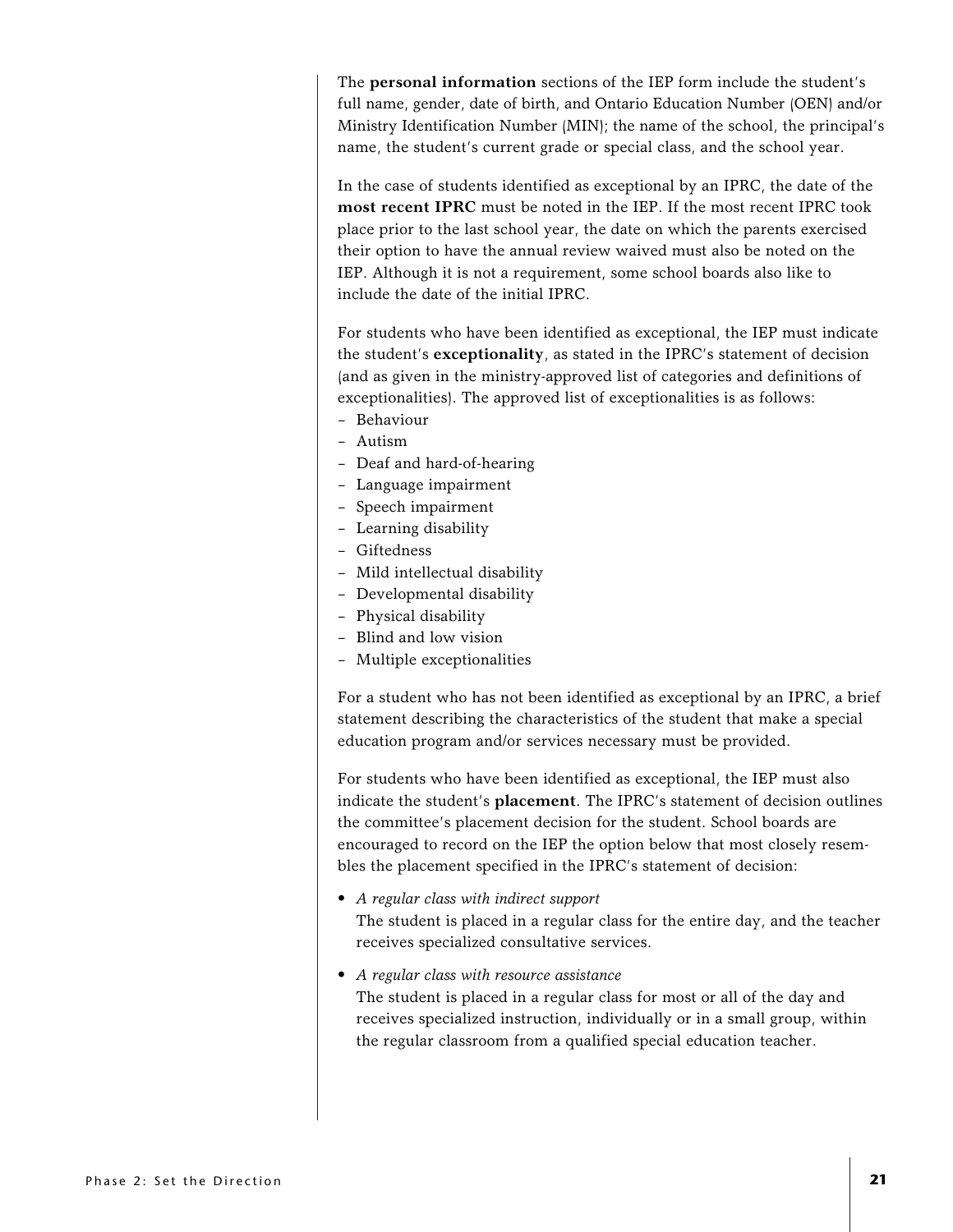• *A regular class with withdrawal assistance*

The student is placed in a regular class and receives instruction outside the classroom, for less than 50 per cent of the school day, from a qualified special education teacher.

• *A special education class with partial integration*

The student is placed by the IPRC in a special education class in which the student-teacher ratio conforms to Regulation 298, section 31, for at least 50 per cent of the school day, but is integrated with a regular class for at least one instructional period daily.

• *A special education class full-time* The student is placed by the IPRC in a special education class, where the student-teacher ratio conforms to Regulation 298, section 31, for the entire school day.

### **Relevant assessment data**

Information provided in this section of the IEP should be directly related to the reasons that give rise to the need for a special education program and services for the student. Possible sources of assessment data include educational assessments, medical/health assessments (vision, hearing, physical, neurological), speech/language assessments, occupational/physical therapy assessments, behavioural/psychiatric assessments, and psychological assessments. The date, source, and results or recommendations of each relevant assessment report must be recorded in the IEP.

- reports that support the identification of the student's exceptionality
- a brief summary statement of each report's findings
- medical diagnoses that support the identification of the student's exceptionality
- if desired, current achievement and grade-equivalent scores

### **What to include: What not to include:**

- every report in the student's files
- numerical scores or percentiles, such as IQ scores
- medical diagnoses that do not relate to the identification of the student's exceptionality
- personal/family information
- achievement or grade-equivalent scores that are *not* current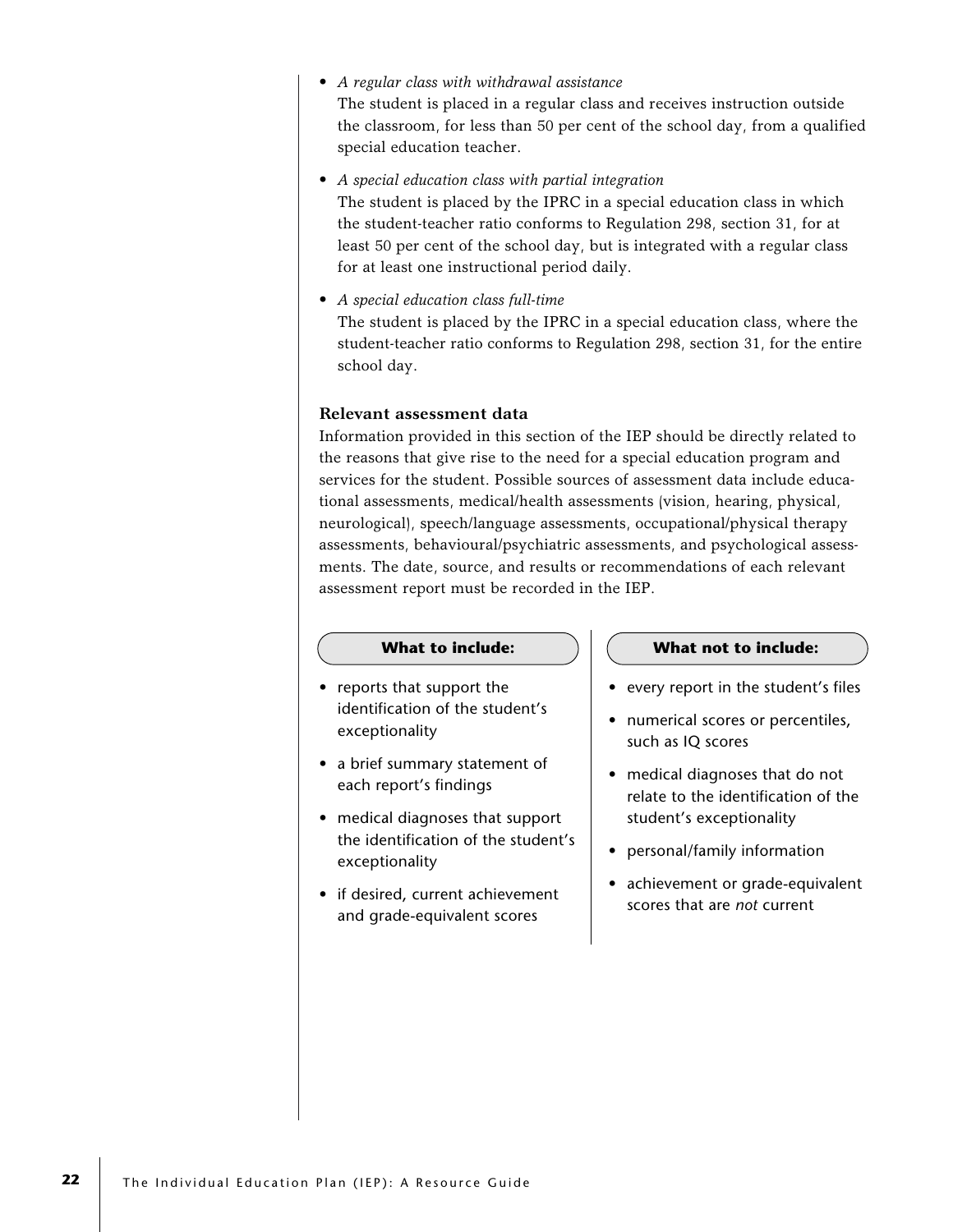For the summary statement of each report's findings, a comment such as "See the OSR" is not adequate. The IEP itself should reflect the connection between the relevant assessment data and the student's learning strengths and needs. Examples of appropriate summary statements include the following:

- "Report provides a diagnosis of learning disabilities."
- "Report affirms average cognitive functioning."
- "Information indicates a mild to moderate hearing loss."
- "Report finds significant area of need in expressive language skills."
- "Report provides a diagnosis of oppositional defiant disorder."

### **Indicate the Student's Areas of Strength and Areas of Need on the IEP**

For students who have been identified as exceptional by an IPRC, the areas of strength and areas of need recorded in the IEP must be consistent with the description of strengths and needs contained in the IPRC statement of decision. Assessment data also provide information about the student's learning strengths and needs.

When describing the student's *areas of strength*, it is appropriate to include information such as the following:

- the student's preferred learning styles/modalities (e.g., visual/auditory/ kinesthetic learner)
- previously acquired learning skills (e.g., organizational skills; timemanagement skills)
- strengths in areas such as cognitive processing and communication (e.g., expressive language – speaking)

In some cases, it may be appropriate to include information relating to the student's personal characteristics, hobbies or interests, and non-academic accomplishments, but such information is insufficient on its own.

The description of the student's *areas of need* should make evident the reasons that the student requires a special education program and/or services. When indicating the student's areas of need, it is appropriate to include information such as the following:

- broad cognitive and/or processing challenges (e.g., in the area of visual memory)
- skill deficits that relate to the student's exceptionality and/or interfere with his or her ability to learn (e.g., in areas such as social skills, attention, emotional control, expressive language – writing)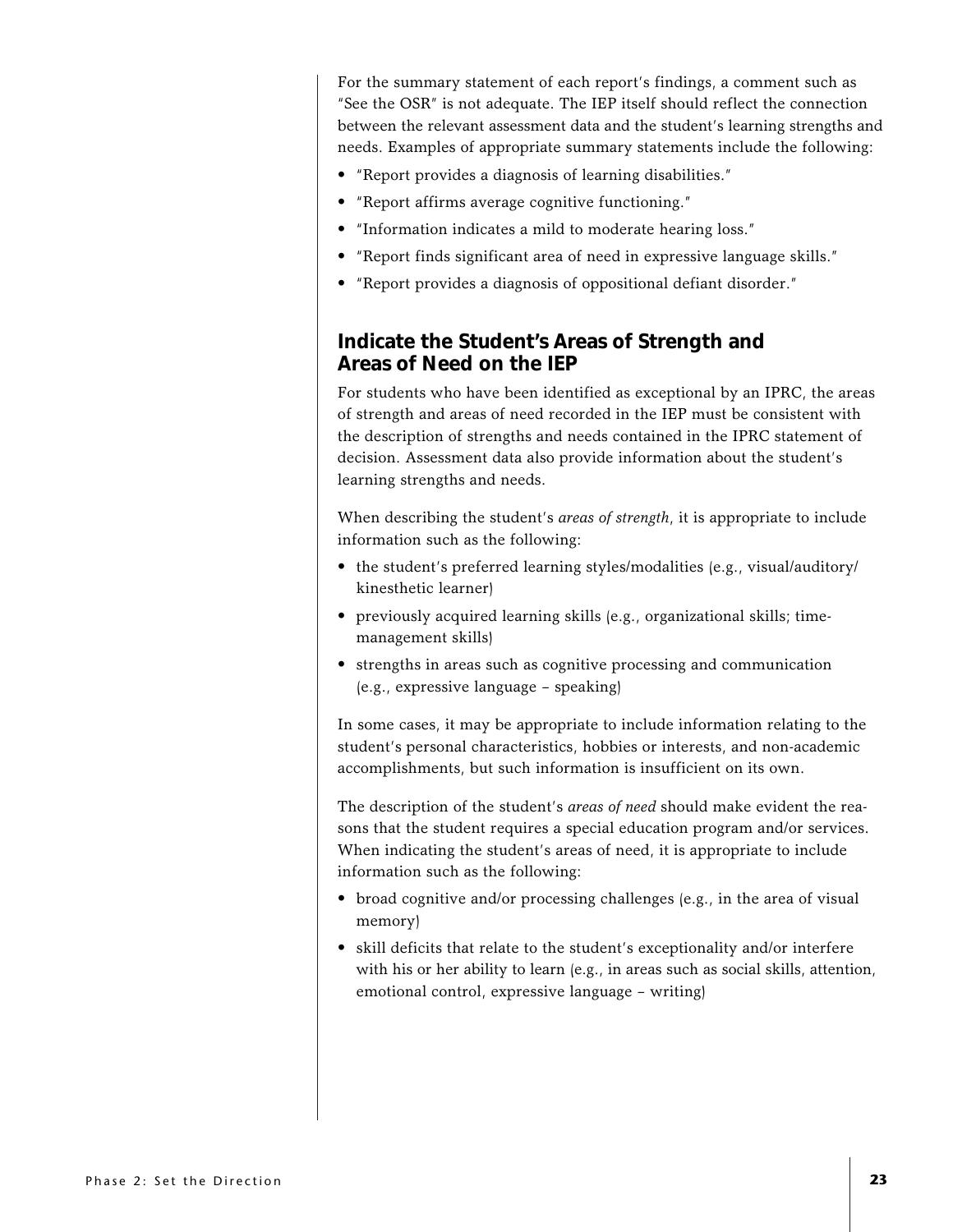It is *not* appropriate to include information about *what the student needs* or *what the student needs to do*, such as the following:

- the need for a type or level of human support (e.g., "the student needs a teacher's assistant" or "the student needs one-to-one assistance")
- the need for a specific program or service (e.g., "the student needs speech therapy")
- the need for improvement in a particular subject (e.g., "the student needs to improve his or her math skills")

For most exceptionalities, the areas of need do not change significantly over time.

### **Health support services in the school setting**

Health support services are services related to health needs that must be addressed on a scheduled basis in order to enable a student to attend school. These services are provided by individuals who are specifically assigned to administer the required procedures.

### *Health Support Services*

• services required for health needs that must be addressed on a scheduled basis in order for a student to attend school (e.g., suctioning, injections, tube feeding, personal care – lifting, toiletting, feeding)

### **What to include: What not to include:**

- emergency plans (such as those for anaphylactic reactions)\*
- a description of the medical condition that makes specialized health support services necessary\*
- information on the distribution of oral medication

<sup>\*</sup> *Note:* The IEP *Standards* document indicates that "any medical conditions affecting the student's ability to attend school or to learn must be listed" in the IEP. The current position is that the name of the medical condition is not relevant to programming and should not be listed. It is imperative, of course, that information about medical conditions requiring emergency response procedures be shared in communication and preparedness processes implemented by the school principal in connection with students who have health concerns.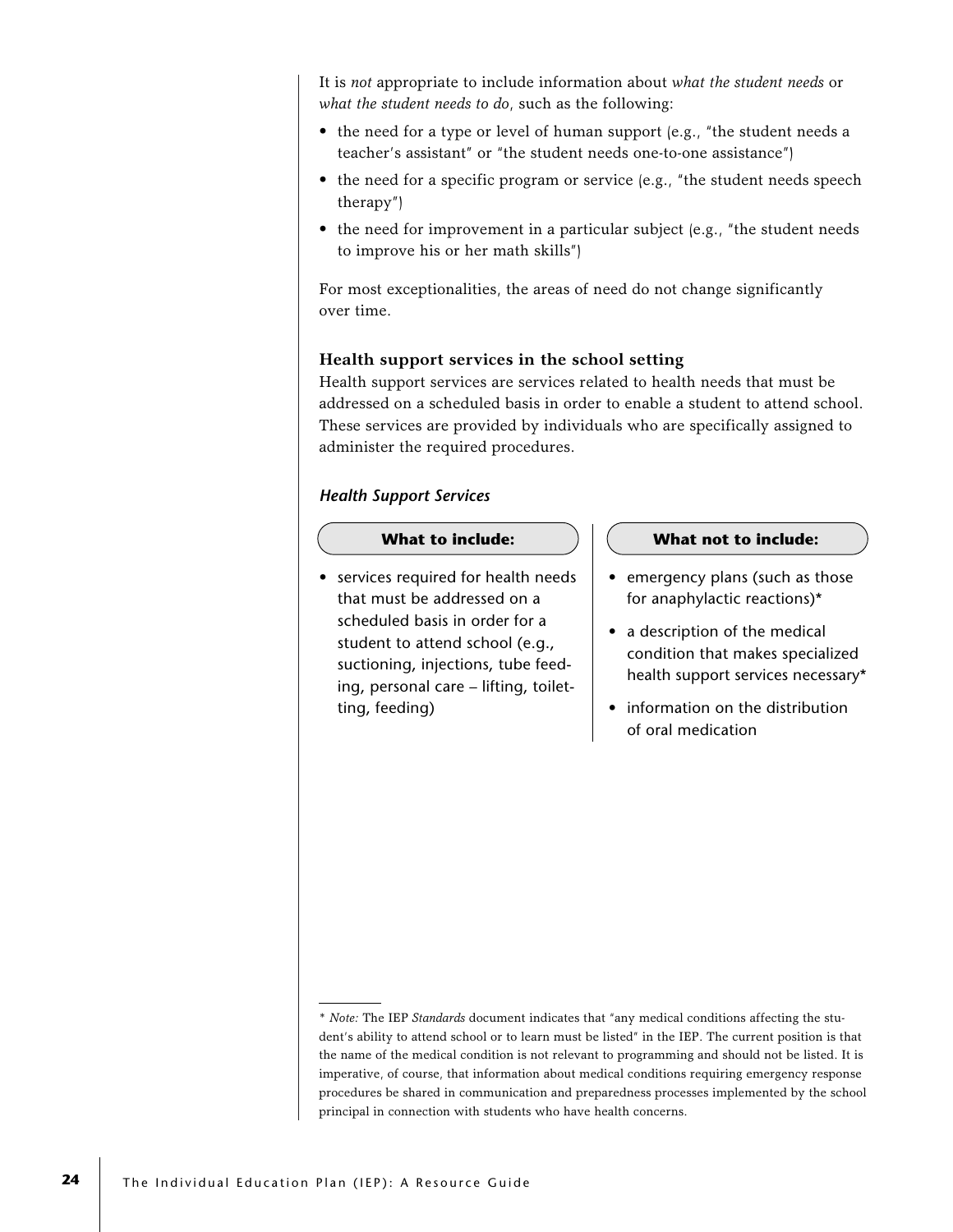# PHASE 3: DEVELOP THE IEP AS IT RELATES TO THE STUDENT'S SPECIAL EDUCATION PROGRAM AND SERVICES

**Regulation 181/98, clause 6(6)(b), requires the principal, in developing the individual education plan, to take into consideration any recommendations made by the committee (IPRC) or the Special Education Tribunal, as the case may be, regarding special education programs or services.**

### **Classify Subjects or Courses and Alternative Program Areas**

In planning a student's special education program, the IEP team must consider a range of options to determine the ones that will best meet the student's needs, from the provision of accommodations alone to the development of alternative programs. In the following pages, the various options are described and the information to be recorded in the student's IEP in each case is outlined.

It is helpful, for purposes of planning and IEP development, to classify the subjects or courses and alternative programs in which the student will receive instruction according to the following categories, as appropriate to the student's individual requirements:

- No accommodations or modifications
- Accommodated only
- Modified
- Alternative

It is essential that the teacher(s) responsible for direct instruction to the student be the primary decision-maker(s) in the process of determining the student's programming needs and classifying the relevant subjects, courses, and programs accordingly.

### **"Accommodated only"**

The term *accommodations* is used to refer to the special teaching and assessment strategies, human supports, and/or individualized equipment required to enable a student to learn and to demonstrate learning. Accommodations do not alter the provincial curriculum expectations for the grade.

*Accommodated only* (AC) is the term used on the IEP form to identify subjects or courses from the Ontario curriculum in which the student requires accommodations alone in order to work towards achieving the regular grade expectations.

### **"Modified"**

*Modifications* are changes made in the age-appropriate grade-level expectations for a subject or course in order to meet a student's learning needs. These changes may involve developing expectations that reflect knowledge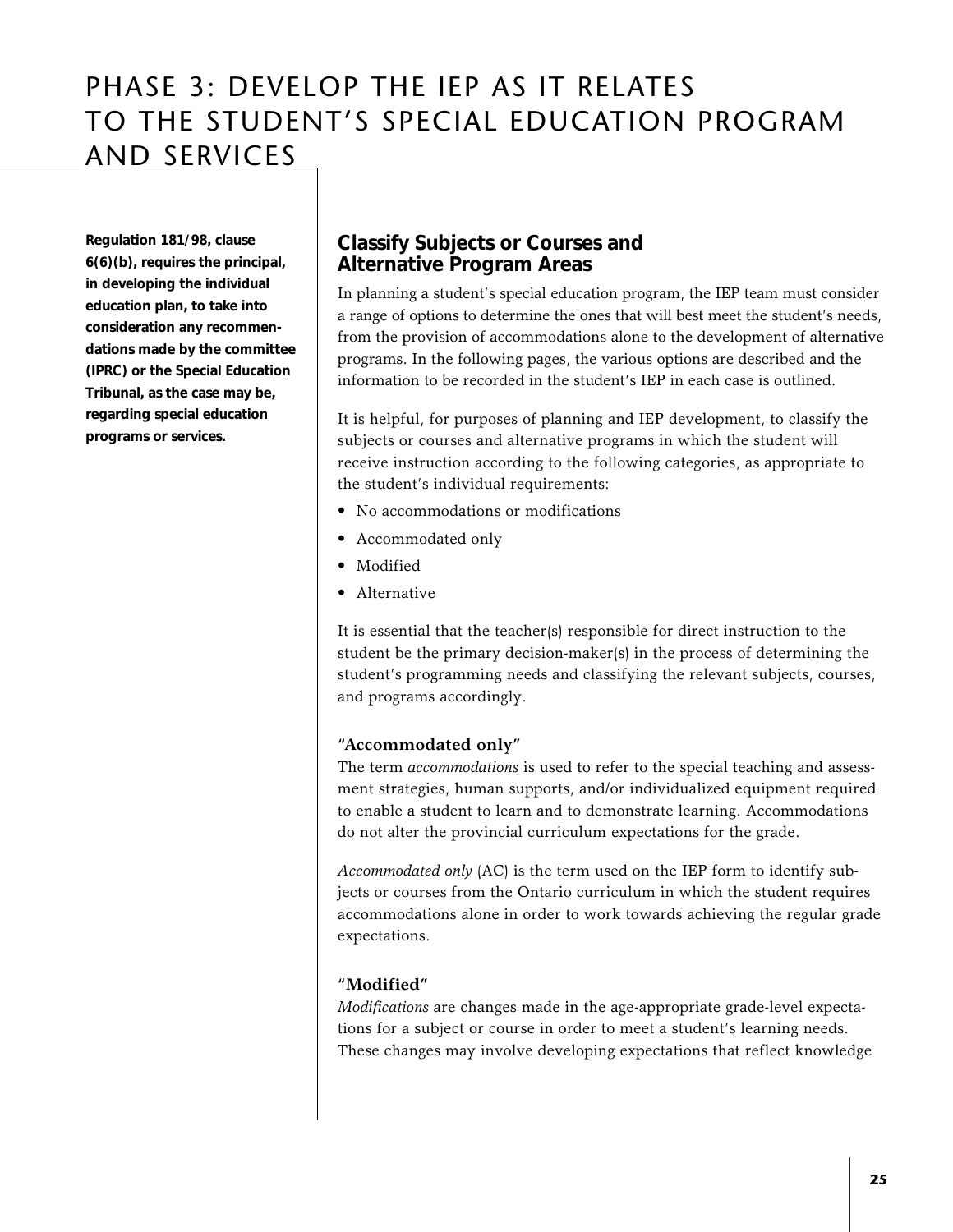and skills required in the curriculum for a different grade level and/or increasing or decreasing the number and/or complexity of the regular gradelevel curriculum expectations.

*Modified* (MOD) is the term used on the IEP form to identify subjects or courses from the Ontario curriculum in which the student requires modified expectations – expectations that differ in some way from the regular grade expectations. Generally, in language and mathematics, modifications involve writing expectations based on the knowledge and skills outlined in curriculum expectations for a *different grade level*. In other subjects, including science and technology, social studies, history, geography, and health and physical education, and in most secondary school courses, modifications typically involve changing the number and/or complexity of the *regular grade-level expectations*.

The student may also require certain accommodations to help him or her achieve the learning expectations in subjects or courses with modified expectations.

### **"Alternative"**

Alternative expectations are developed to help students acquire knowledge and skills that are not represented in the Ontario curriculum. Because they are not part of a subject or course outlined in the provincial curriculum documents, alternative expectations are considered to constitute *alternative programs* or *alternative courses* (secondary school courses).

Examples of *alternative programs* include: speech remediation, social skills, orientation/mobility training, and personal care programs. For the vast majority of students, these programs would be given *in addition* to modified or regular grade-level expectations from the Ontario curriculum. Alternative programs are provided in both the elementary and the secondary school panels.

*Alternative courses*, at the secondary school level, are non-credit courses. The course expectations in an alternative course are individualized for the student and generally focus on preparing the student for daily living. School boards must use the "K" course codes and titles found in the ministry's Common Course Code listings (at www.edu.gov.on.ca/eng/general/list/ commoncc/ccc.html) to identify alternative courses. Examples of alternative courses include Transit Training and Community Exploration (KCC), Culinary Skills (KHI), and Money Management and Personal Banking (KBB).

*Alternative* (ALT) is the term used to identify alternative programs and alternative courses on the IEP form.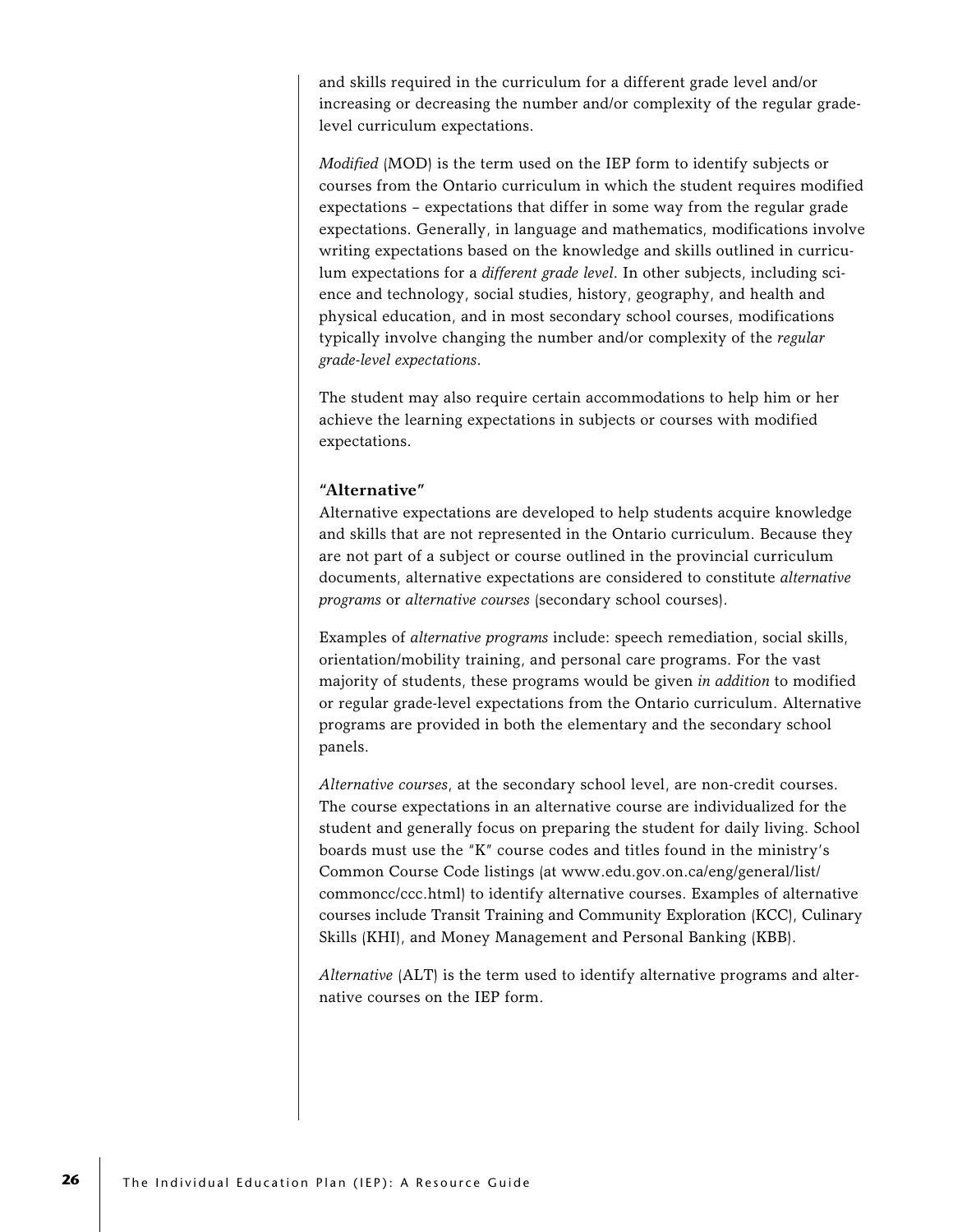### **Classifying programs for gifted students**

Classification of the programming provided for students identified as gifted can be more complicated for school boards. Generally the programs can be described in one of the following two ways.

### *1. Subjects or courses with modified expectations*

In some cases, the gifted student may be working on learning expectations from a different grade level. This may occur in language and mathematics. In other subjects, such as social studies, history, geography, and science and technology, and in most secondary school courses, the number and/or the complexity of the learning expectations may be increased. With this type of programming, the affected subjects or courses would be identified in the IEP as subjects or courses with modified expectations.

### *2. Alternative programs*

Another way to organize gifted programming is to group specific skills together in an alternative program (or programs). Programs may be planned in such areas as critical thinking, problem solving, inquiry/research, and inter- and intrapersonal skills.

It is important to note that if a student is identified solely as gifted, accommodations are not generally required. If the student has difficulty participating in the curriculum because of another exceptionality or a need in an area unrelated to giftedness, then the required accommodations must be noted in the student's IEP.

### **Recording classified subjects and courses in the IEP**

All subjects or courses in which the student requires accommodations and/or modified expectations and all alternative programs must be listed in the IEP. Each should be identified as Accommodated only (AC), Modified (MOD), or Alternative (ALT). A subject or course in which the student requires neither accommodations nor modified expectations *is not included in the IEP*.

### **Record Decisions About Program Exemptions, Course Substitutions, and Eligibility for a Diploma or a Certificate**

Decisions relating to program exemptions (elementary) and course substitutions (secondary) are to be recorded in the IEP. The educational rationale for such decisions must be stated. In IEPs for secondary students, an indication of whether the student is working towards a secondary school diploma, a secondary school certificate, or a certificate of accomplishment is required.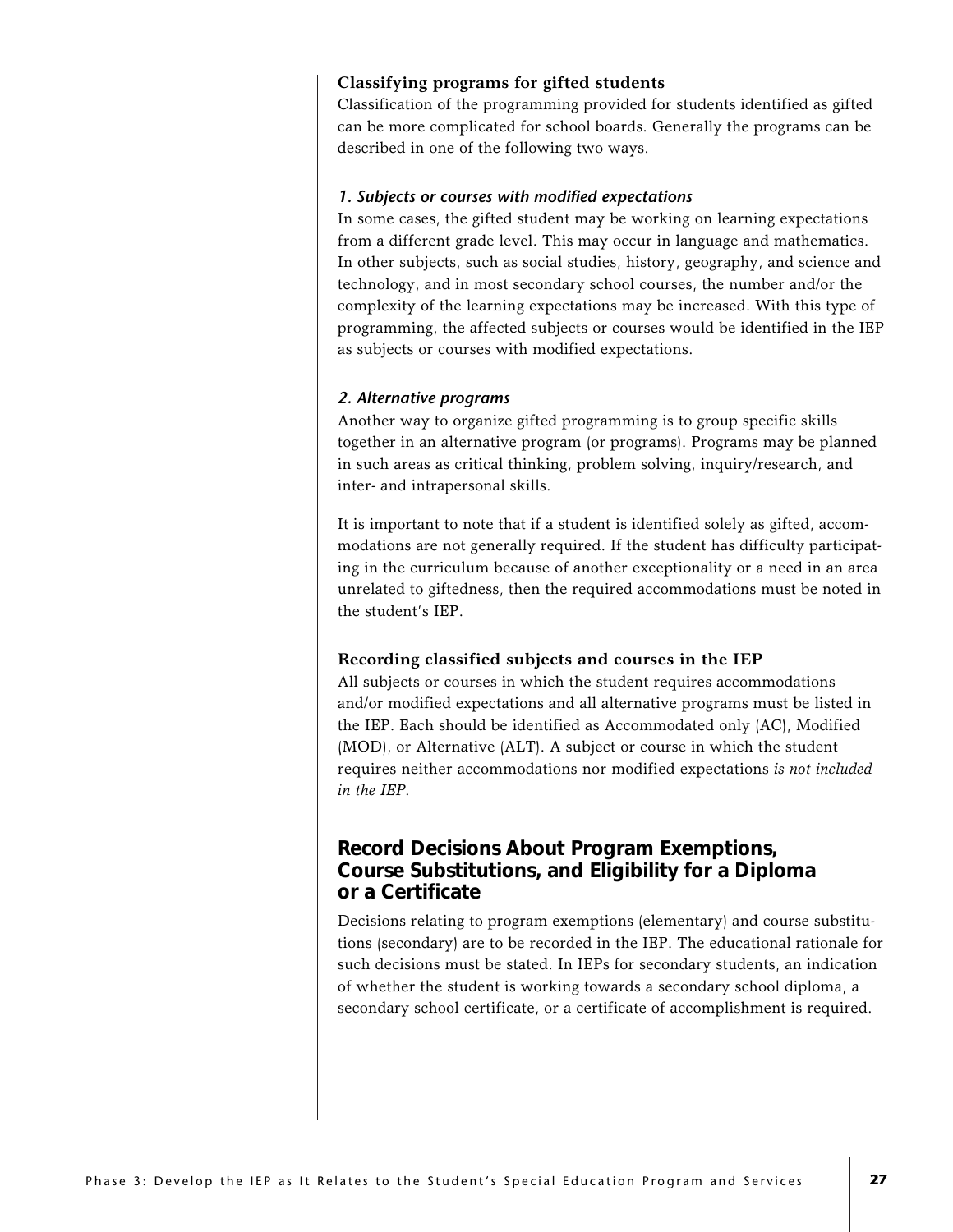### **Determine Accommodations**

Accommodations include special teaching and assessment strategies, human supports, and/or individualized equipment that help the student learn and demonstrate learning. Accommodations described in the IEP should include only those strategies and supports that differ from what is normally provided during classroom instruction. All accommodations documented in the IEP must be made readily available to the student.

Students who require accommodations may have subjects or courses classified as "Accommodated only", "Modified", and/or "Alternative". It is quite possible that the student will require the same accommodations in many or all of his or her subjects or courses.

For the sake of clarity, the accommodations that the student requires in connection with instruction, assessment, and functioning in the physical environment should be identified and listed separately, as follows:

- *Instructional accommodations* adjustments in teaching strategies required to enable the student to learn and to progress through the curriculum
- *Environmental accommodations* changes or supports in the physical environment of the classroom and/or the school
- *Assessment accommodations* adjustments in assessment activities and methods required to enable the student to demonstrate learning

It is important to make the above distinctions, and to record all necessary accommodations accurately in the IEP, to ensure that students will be eligible to receive the permitted accommodations during provincial assessments. (Assessment accommodations should be consistent with the accommodations permitted by the Education Quality and Accountability Office [EQAO].)

Examples of accommodations are listed in Figure 3. (Note that the same accommodation may appear in more than one list.) A variety of teaching strategies and assessment accommodations are also listed in the IEP *Standards* document and in the Special Education Companion of the Ministry of Education's *Ontario Curriculum Unit Planner* (CD-ROM, 2002; also available at www.ocup.org). In addition to established accommodations, new strategies and assistive devices are constantly emerging as teaching practice is enhanced through new research and technological innovations.

Any individualized equipment required by the student must be identified in the IEP. Individualized equipment includes any type or item of equipment or any electronic product or system, whether commercially produced, adapted, or custom-made, that the student needs. Individualized equipment is intended to maintain, increase, or improve the student's ability to learn and demonstrate learning. (The equipment identified in the IEP should not be limited to the equipment for which boards received additional funding through the Intensive Support Amount [ISA] Level 1.)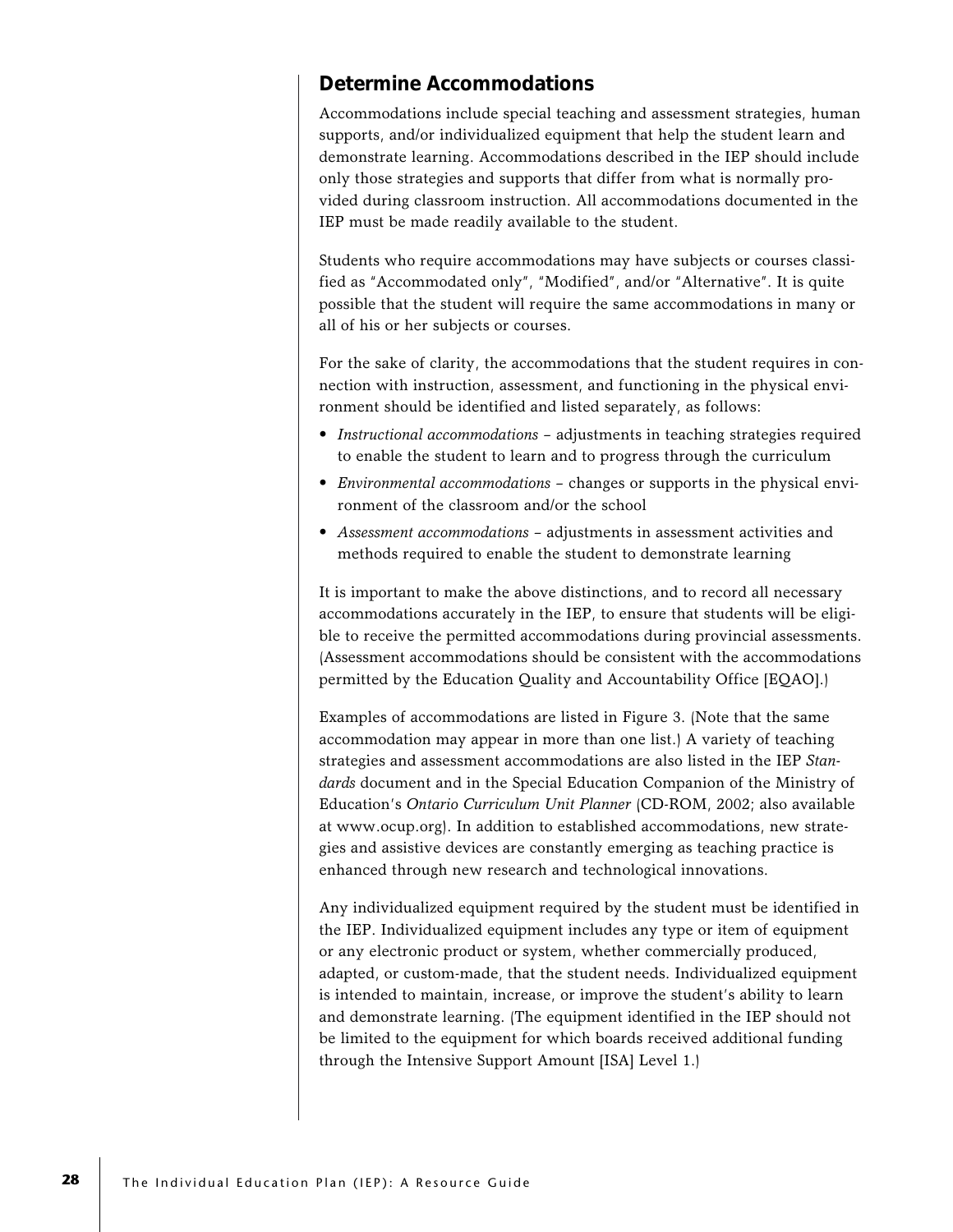### **Figure 3: Examples of Accommodations**

*Note:* A typical IEP would not include all of the accommodations listed above. Only the accommodations that are specifically required by the individual student should be listed in his or her IEP.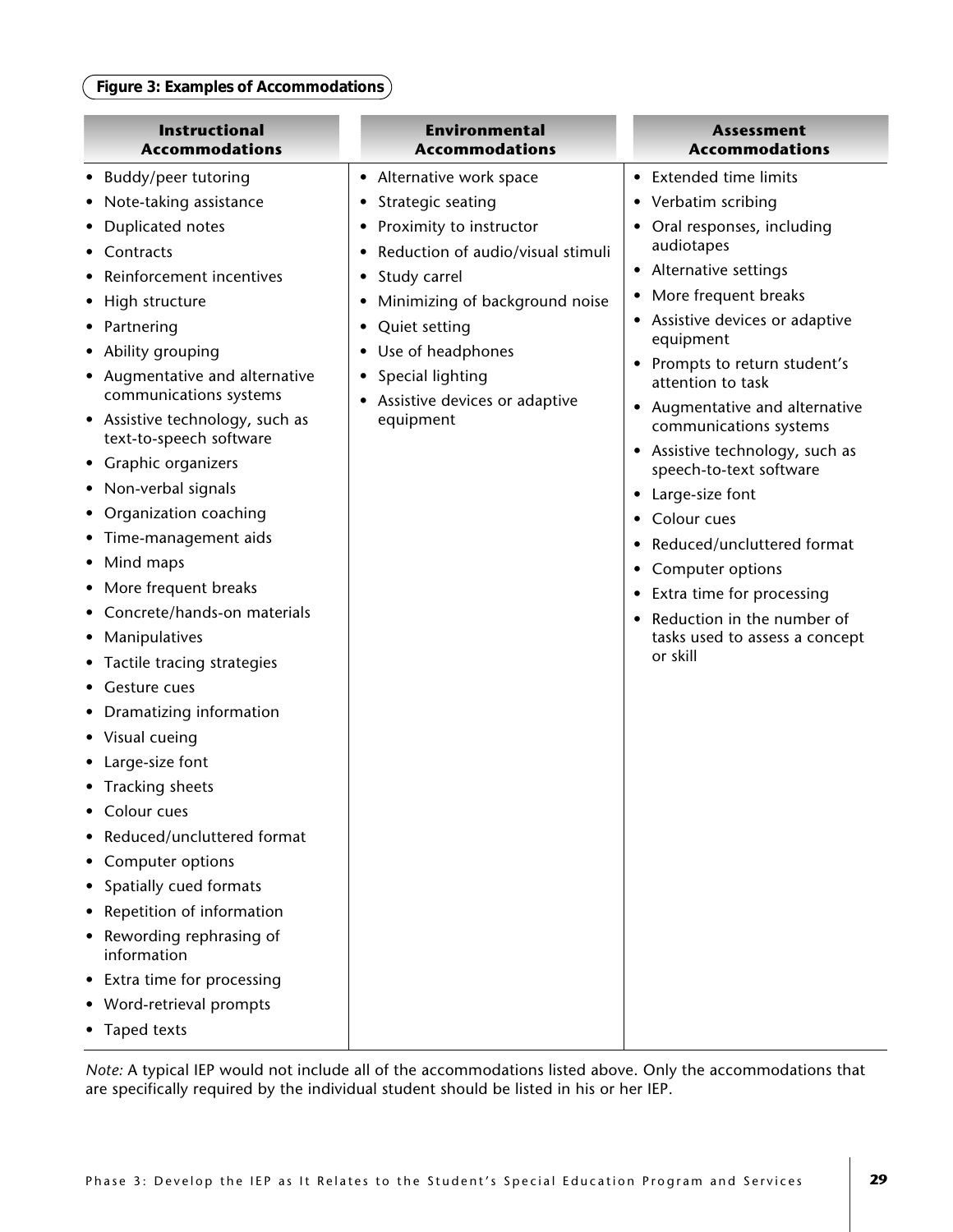### **Record Subjects or Courses With Accommodations Only in the IEP**

In a subject or course classified as "Accommodated only", the accommodations enable the student to acquire the knowledge and skills outlined in the regular grade-level or course expectations and to demonstrate his or her learning independently. The provision of accommodations in no way alters the curriculum expectations for the grade level or course. The accommodations, which are likely to apply to all of the student's subjects or courses, should be described in the designated section of the IEP form. (Because the student is working on regular grade-level or course curriculum expectations, without modifications, there is no need to include information on current level of achievement, annual program goals, or learning expectations, as is necessary in connection with subjects or courses with modified expectations or alternative programs.)

### **Plan and Document Subjects or Courses With Modified Expectations**

For each subject or course in which the student requires modified expectations, the following information must be included in the IEP:

- current level of achievement
- annual program goal(s)
- learning expectations

It is also recommended that, for each learning expectation, the IEP indicate:

- the corresponding teaching strategy, if individualized for the student and particular to that expectation (see p. 38);
- the corresponding assessment method.

### **ELEMENTARY SCHOOL SUBJECTS**

### **Current level of achievement**

For the student's current level of achievement in an elementary school subject, the mark or letter grade for that subject from the most recent Provincial Report Card (typically from the previous school year) must be recorded, and the grade level of the modified expectations on which the evaluation was based must be identified. If the modified expectations were based on *the regular grade curriculum*, with changes to the number and/or complexity of the expectations, the notation "MOD", for modified expectations, is added after the grade.

The following example shows how current levels of achievement would be recorded for a Grade 4 student who requires modified expectations in three subjects – English, core French, and science and technology. The information is taken from the student's most recent Provincial Report Card, the Grade 3 report card issued the previous June. (*Note:* For a subject that the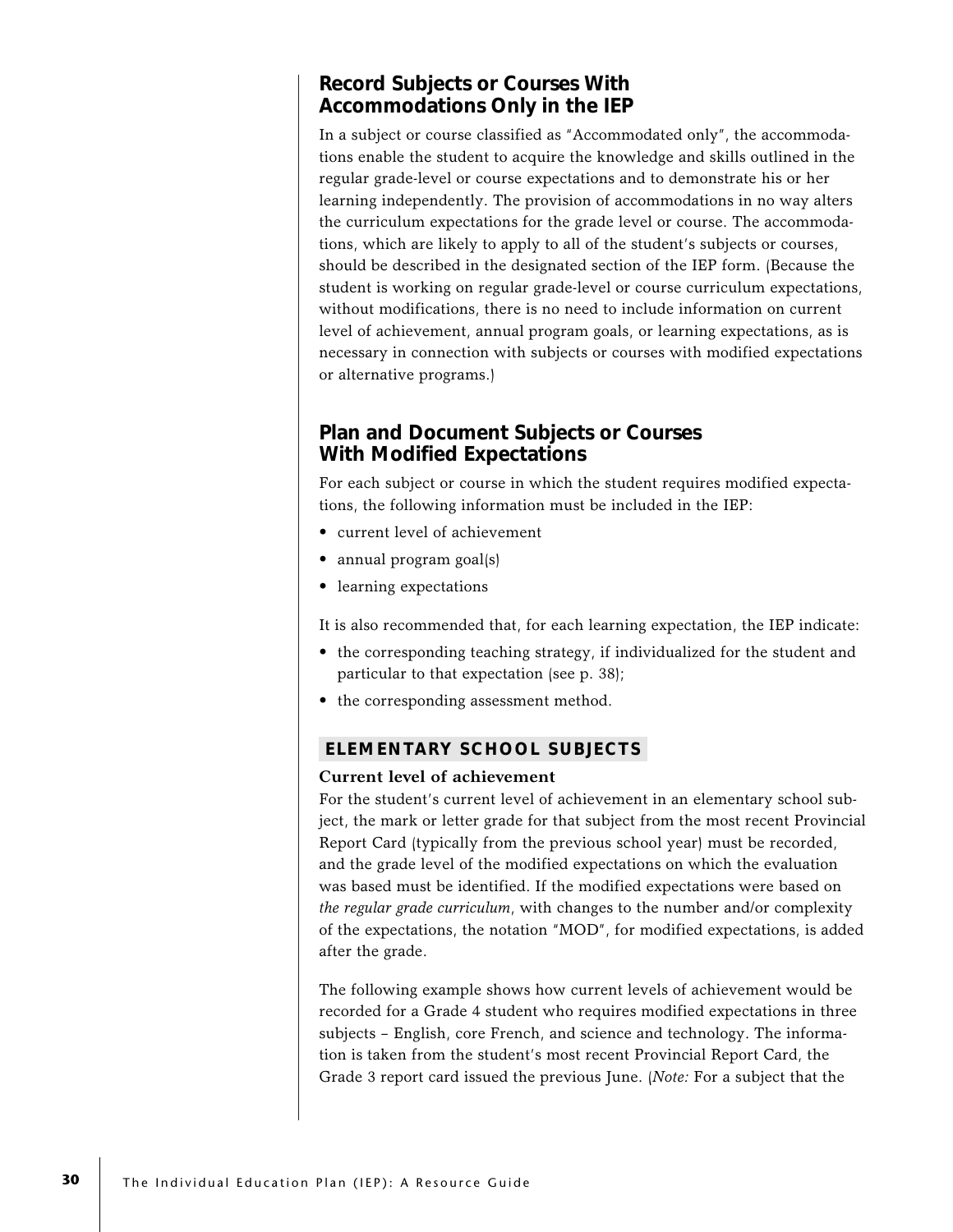student is studying for the first time, such as French as a second language – core French – in Grade 4, "not applicable" [N/A] should be entered in the IEP for current level of achievement.)

**Subject:** English **Current Level of Achievement:** Letter grade/ Mark: C+ Curriculum grade level: 2 **Subject:** Core French **Current Level of Achievement:** N/A **Subject:** Science and Technology

**Current Level of Achievement:** Letter grade/Mark: B Curriculum grade level: 3 (MOD)

The current level of achievement is recorded on the IEP as the starting point of the IEP development phase and remains *unchanged* for the duration of the IEP – that is, to the end of the school year.

### **Annual program goal(s)**

An annual program goal is a statement that describes what a student can reasonably be expected to accomplish by the end of the school year in a particular subject, taking into account the student's strengths, needs, and current level of achievement. It represents a reasonable target, not a rigid requirement. Annual program goals may need to be revised as the teacher develops a better understanding of the student's learning processes and/or as the student's rate of acquisition of knowledge and skills changes.

Annual program goals for mathematics and language should be expressed as observable, measurable outcomes. For example:

- "In mathematics, [the student] will complete half of the Grade 3 expectations in each of the five strands."
- "In reading, [the student] will improve decoding and comprehension skills to the Grade 4 level, as measured by an informal reading inventory."

Annual program goals for other subjects can be expressed in terms of observable achievement in the development of thinking skills such as memory, inquiry, analysis, integration, application, and so on. For example:

- "In science, [the student] will demonstrate improvement in her ability to recall and communicate basic concepts, her inquiry skills, and her ability to relate science to the world outside the school."
- "In social studies, [the student] will demonstrate improvement in his ability to recall and communicate basic concepts, his research skills, his skills in using maps and globes, and his ability to make connections between social studies and the world outside the classroom."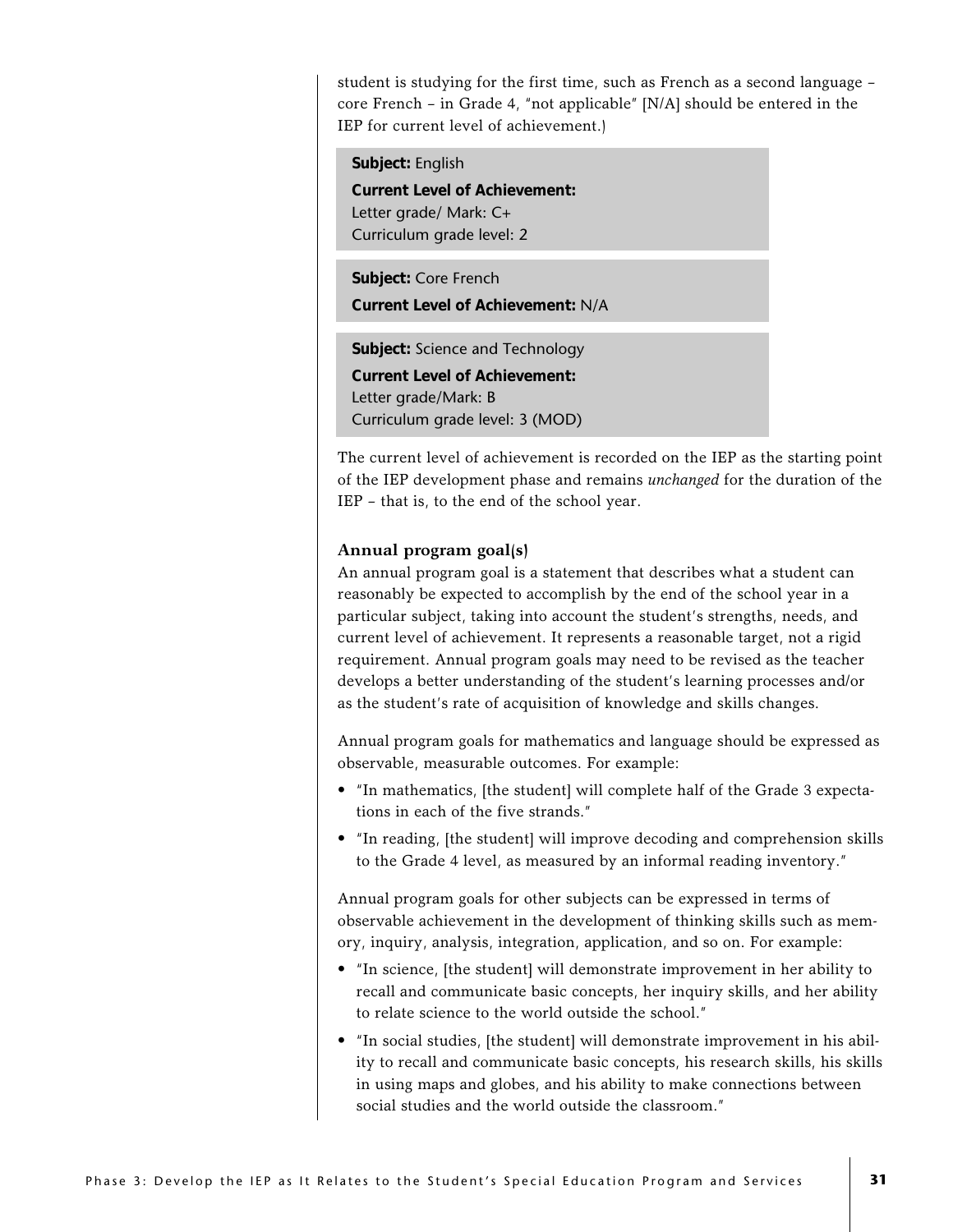### **Learning expectations**

Modified learning expectations will be developed to indicate, by reporting period, the specific knowledge and/or skills the student is expected to demonstrate independently, given the provision of appropriate assessment accommodations. All learning expectations must be stated as measurable outcomes for the purposes of evaluation. They should be expressed in such a way that the student and parents can understand exactly what the student is expected to know or to be able to do, on the basis of which his or her performance will be evaluated and a grade or mark recorded on the Provincial Report Card. In developing modified expectations for a student, the teacher should take care to provide an appropriate challenge for the student. The expectations should be designed to develop the student's literacy, numeracy, and cognitive skills, and should be achievable by the student, with reasonable effort, during the reporting period. The grade level of the learning expectations must be identified in the IEP.

The following are examples of acceptably worded modified expectations representing knowledge and skills from a different grade level:

- "[The student] will demonstrate the ability to recall addition and subtraction facts to 18. (Grade 3 expectation)"
- "[The student] will determine a line of symmetry of a two-dimensional shape by using paper folding and reflections. (Grade 2 expectation)"
- "[The student] will decode 50 new sight words at the mid-Grade 1 level. (Grade 1 expectation)"

In some cases, the student's program in a particular subject may comprise only a small subset of the *regular grade expectations*, revised to reduce the level of complexity. For example, a teacher might list the following social studies expectations, modified from the Grade 4 curriculum on Medieval Times, as appropriate for evaluating the achievement of a particular student.

- "[The student] will:
	- name four types of people who lived in medieval times;
	- construct a medieval castle and demonstrate, through an oral presentation, two methods that were used to defend a castle;
	- compare a medieval community to [the student's] own community with respect to housing and dress.

(Social Studies, Grade 4 – Modified expectations)"

When a student is expected to achieve most of the subject expectations at the regular grade level *without* modifications, this should be stated and the expectations that *are* modified should be listed. The modified expectations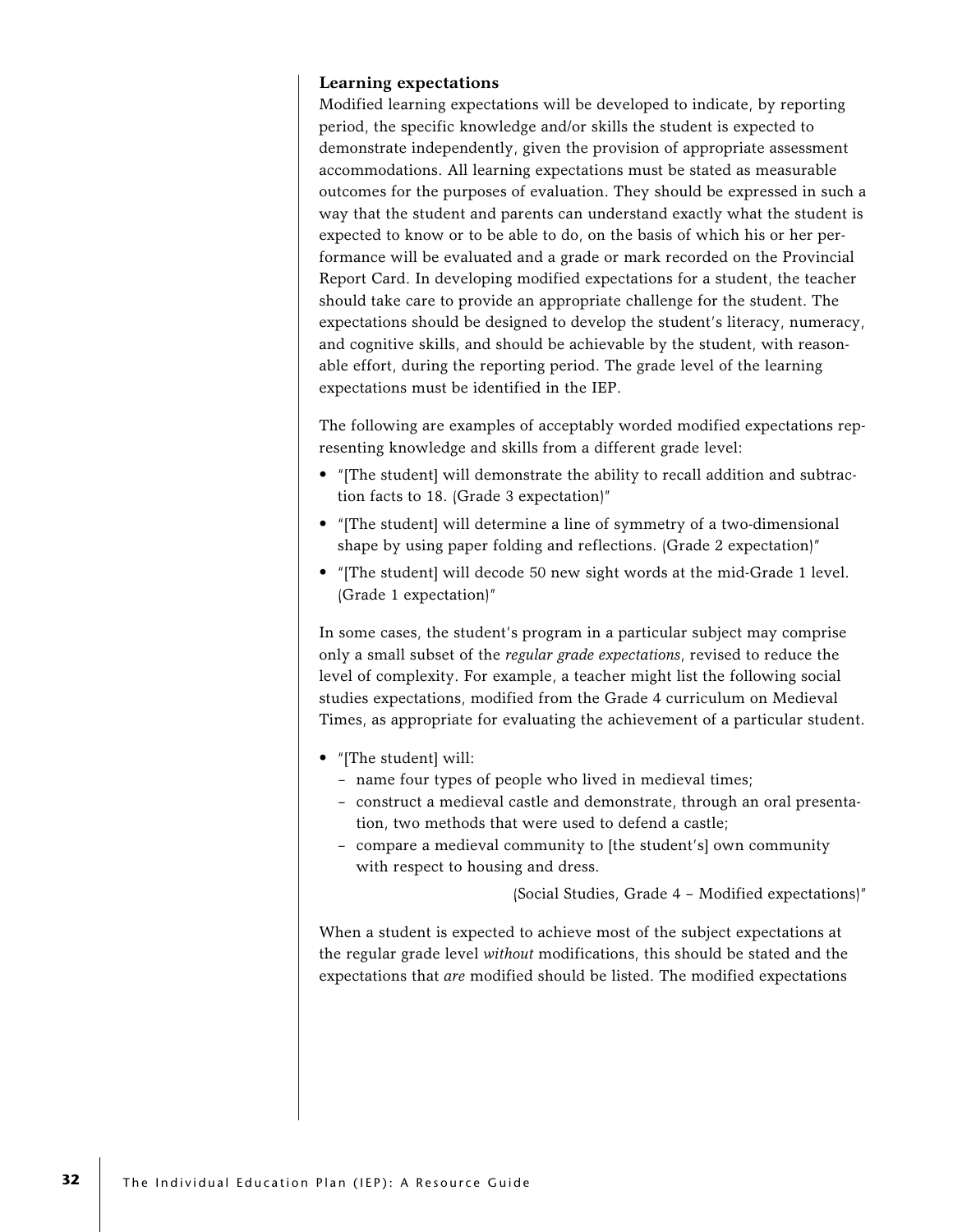should contain an indication of how they differ from the expectations as they appear in the ministry's curriculum policy documents. For example:

- "[The student] will demonstrate achievement of all of the expectations for Grade 8 history as given in the curriculum document, except for the following, which have been modified:
	- identify the colonies that joined Confederation [dates of entry not required];
	- describe orally, using a series of maps, the changes in Canada's boundaries from 1867 to 1949 [rather than 'analyse, synthesize, and evaluate historical information'].

(History, Grade 8 – Modified expectations)"

By the end of the IEP development phase (i.e., the first 30 school days following the date of placement), the student's learning expectations for the first reporting period, at a minimum, must be recorded in the IEP. Subsequent learning expectations to be assessed and evaluated must be added at the beginning of each reporting period.

### **SECONDARY SCHOOL COURSES**

For most secondary school courses, modified expectations will be based on the regular curriculum expectations for the course but will reflect changes to the number and/or complexity of the expectations.

### **Current level of achievement**

For each course with modified expectations, the student's current level of achievement is indicated in the IEP by his or her mark in the prerequisite course. For clarity, the name of the prerequisite course and the course type should be provided along with the student's grade. If the modifications in that course involved changes to the number and/or complexity of the regular course curriculum expectations, the notation "MOD", for "modified expectations", should be added after the course information.

The following example shows how current levels of achievement would be recorded for a student enrolled in Grade 11 courses in which modified expectations are required. (*Note:* For a student's first course in a subject area, such as Introduction to Business, Grade 9, or for a course that has no prerequisite, "not applicable" [N/A] should be entered in the IEP for current level of achievement.)

**Course:** Mathematics of Personal Finance, Grade 11, College Preparation **Current Level of Achievement:**

*Prerequisite Course:* Foundations of Mathematics, Grade 10, Applied (MOD) Mark: 64%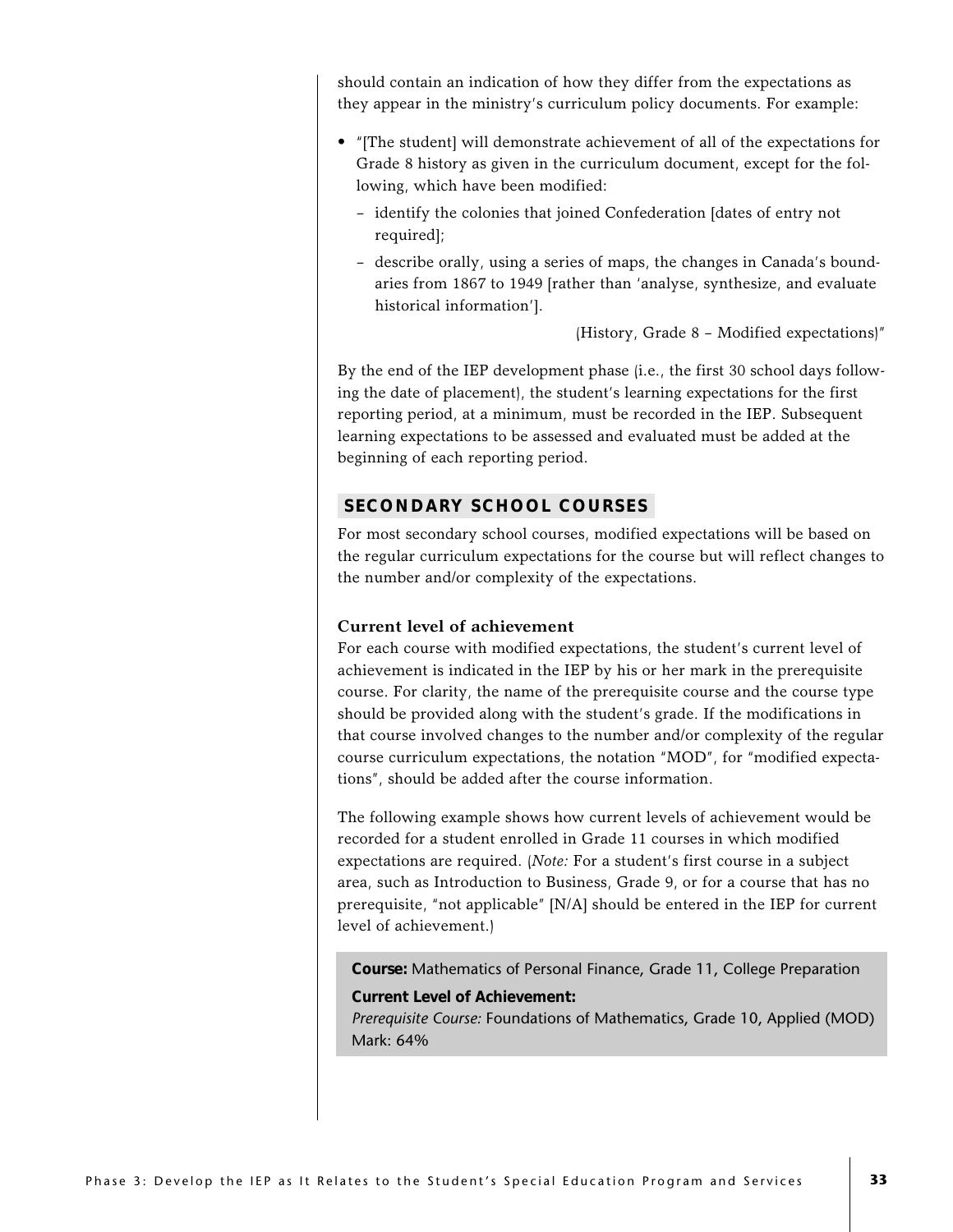**Course:** Biology, Grade 11, College Preparation

**Current Level of Achievement:** *Prerequisite Course:* Science, Grade 10, Applied (MOD) Mark: 71%

**Course:** Parenting, Grade 11, Open **Current Level of Achievement:** *Prerequisite Course:* None Mark: N/A

The student's current level of achievement is recorded on the IEP as the starting point of the IEP development phase and remains unchanged for the duration of the IEP – that is, to the end of the school year, or the end of the semester in semestered secondary schools.

### **Annual program goal(s)**

An annual program goal is a statement that describes what a student can reasonably be expected to accomplish by the end of a particular course.

When the student is taking a secondary school course drawn from an Ontario curriculum policy document but with some modified expectations, the annual program goal(s) can be developed from the overall expectations or from the broad aims of the course outlined in the course description. For example:

- "In science, [the student] will demonstrate improved understanding of basic concepts in biology, chemistry, earth and space science, and physics; improved skills in scientific investigation; and an ability to apply his knowledge of science to everyday situations. (Science, Grade 9, Applied)"
- "In geography, [the student] will demonstrate understanding of the unique characteristics of selected world regions from a geographic perspective, as well as understanding and appreciation of the ways in which the natural environments, economies, cultures, and other aspects of world regions interact. (Regional Geography: Travel and Tourism, Grade 11, Open)"

For courses in which the student requires significantly modified expectations, the annual program goal should describe what the student can reasonably be expected to accomplish by the end of the course. It represents a reasonable target, not a rigid requirement. An annual program goal may need to be revised as the teacher develops a better understanding of the student's learning processes and/or as the student's rate of acquisition of knowledge and skills changes.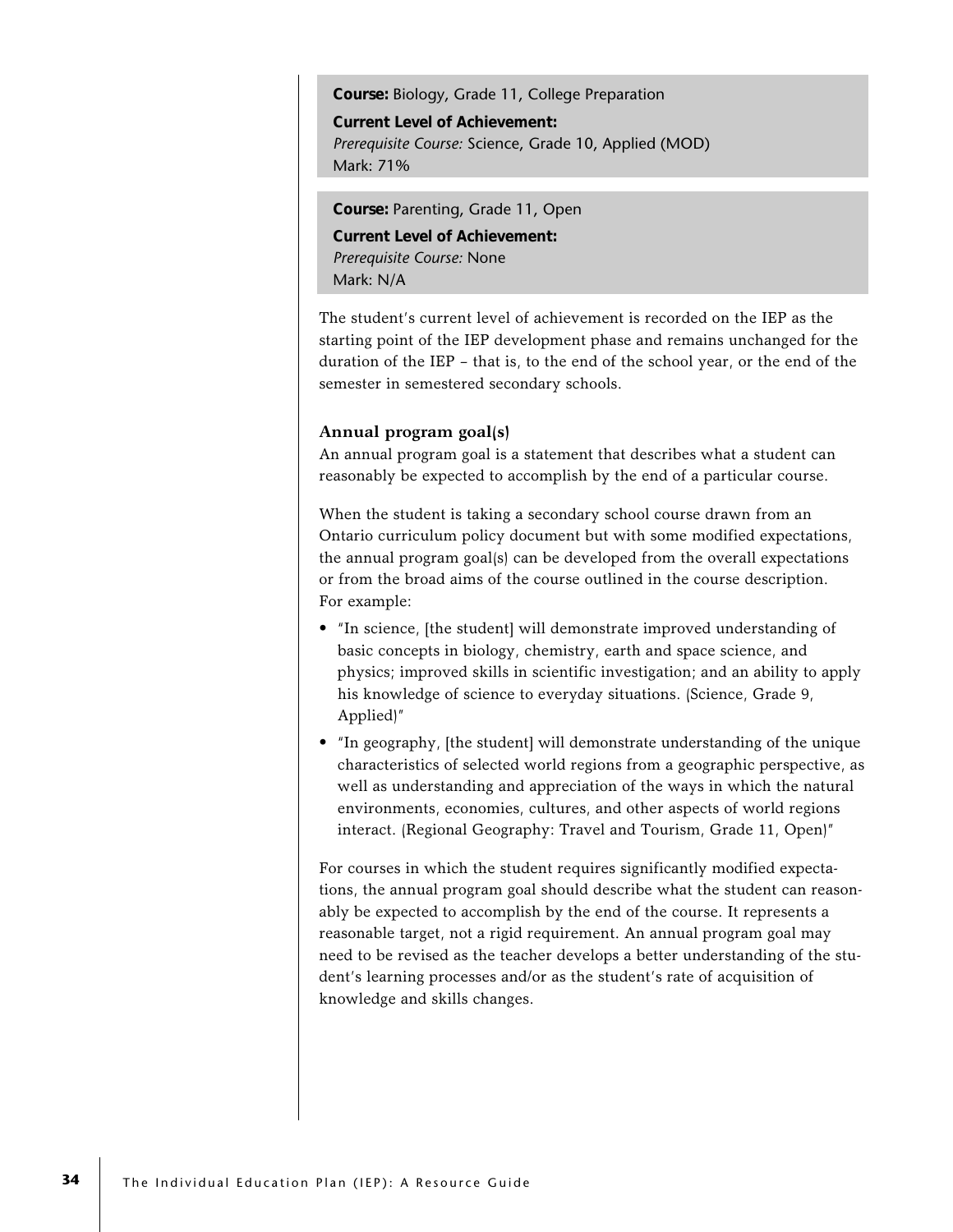Annual program goals for mathematics and English courses should be expressed as observable, measurable outcomes. For example:

- "In mathematics, [the student] will add and subtract one- and two-digit whole numbers and explain basic operations of whole numbers by modelling and discussing problem situations. (Numeracy and Numbers, KMM)"
- "In reading, [the student] will improve decoding and comprehension skills to the Grade 4 level as measured by an informal reading inventory. (Language and Communication Development, KEN)"

Annual program goals for other courses can be expressed in terms of observable achievement in the development of thinking skills such as memory, inquiry, analysis, integration, application, and so on. For example:

- "In science, [the student] will demonstrate improvement in her ability to recall and communicate basic concepts, her inquiry skills, and her ability to relate science to the world outside the school. (Science, Grade 10, Applied – Modified)"
- "In art, [the student] will demonstrate improvement in his understanding of concepts and further develop his analytical, performance, creative, and communication skills. (Creative Arts for Enjoyment and Expression, KAL)"

#### **Learning expectations**

For secondary school courses, it is important to monitor, and to reflect clearly in the IEP, the extent to which expectations have been modified. As noted in Section 7.12 of the ministry's policy document *Ontario Secondary Schools, Grades 9 to 12: Program and Diploma Requirements, 1999*, the principal will determine whether achievement of the modified expectations constitutes successful completion of the course, and will decide whether the student is eligible to receive a credit for the course. This decision must be communicated to the parents and the student.

When a student is expected to achieve most of the curriculum expectations for the course, the modified expectations should identify how they differ from the course expectations. For example:

- "[The student] will demonstrate achievement of all of the Science expectations relating to the topics Chemical Reactions and Weather Systems as given in the curriculum document, with the following changes:
	- classify substances as acids, bases, or salts based on names and formulae [characteristic properties not required];
	- outline experimental procedures to answer questions about acid-base neutralization reactions [formulation of questions not required];
	- [omit expectation 'describe and explain the effects of heat transfer within the hydrosphere and atmosphere on the development, severity, and movement of weather systems;']
	- list a variety of economic activities in Canada that are affected by weather [rather than 'assess the impact of weather on a variety of ...'].

(Science, Grade 10, Applied – Modified expectations)"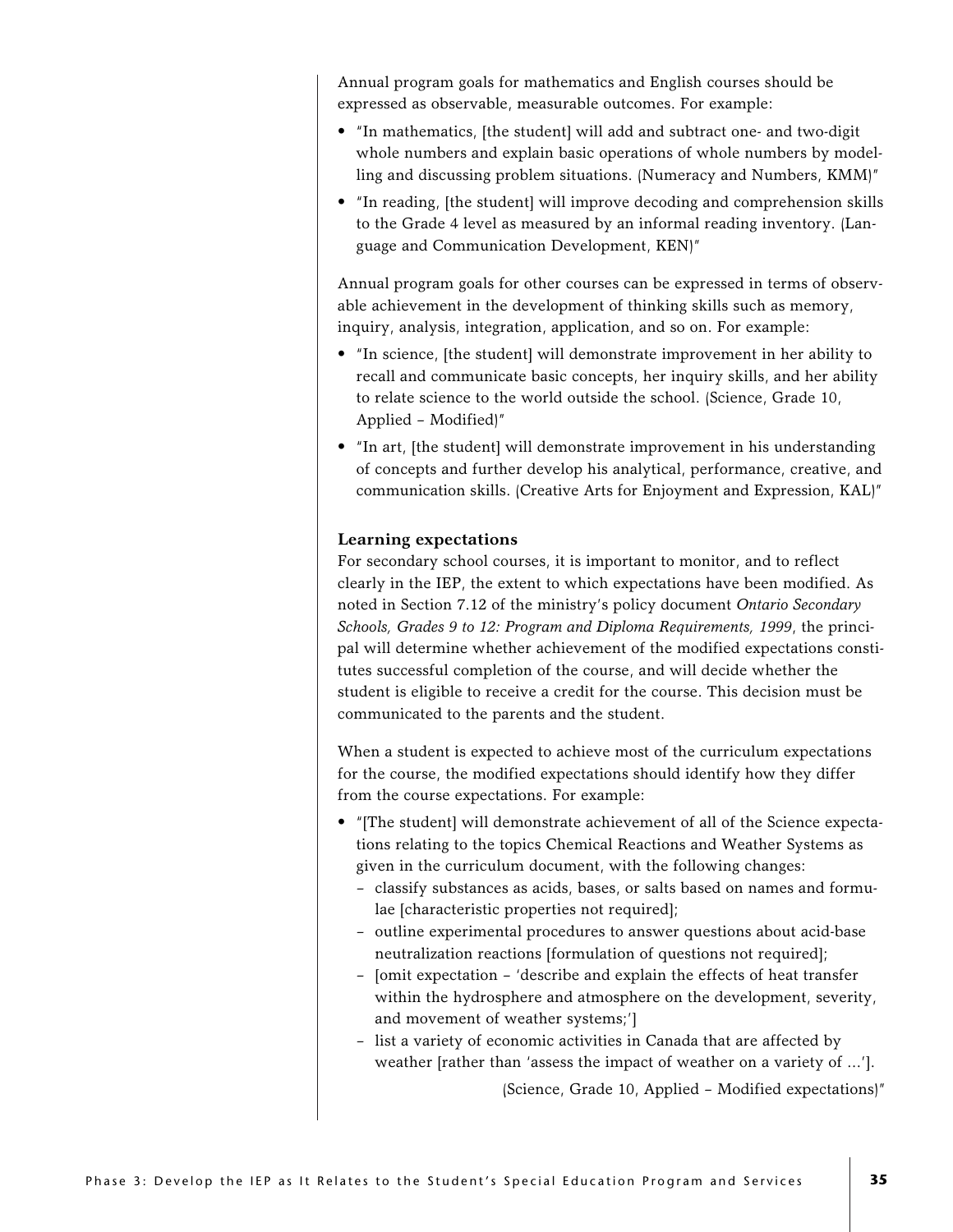- "[The student] will complete all of the curriculum expectations in Canadian History in the Twentieth Century as given in the curriculum document, with the following changes:
	- describe [rather than 'compare'] Canada's military contributions in World War I and World War II;
	- explain how and why the federal government has tried to promote a common Canadian identity through various agencies ['assessing the effectiveness of these efforts' is not required];
	- assess the impact of social changes [rather than 'demographic and social changes'] on Aboriginal communities;
	- demonstrate an understanding of [rather than 'evaluate'] the role of the labour movement in Canadian society.

(Canadian History in the Twentieth Century, Grade 10, Applied – Modified expectations)"

Because changes as limited as those listed above do not have a significant impact on the overall expectations for the course, the principal would likely maintain the credit-bearing status of the course, provided the student successfully acquired the knowledge and skills identified in the other specific expectations listed in the curriculum, as well as in those identified as modified.

When modifications are so extensive that achievement of the learning expectations is not likely to result in a credit, the expectations should specify the precise requirements or tasks on which the student's performance will be evaluated and which will be used to generate the course mark recorded on the Provincial Report Card. For example:

- "In science, [the student] will:
	- describe three different chemical reactions, identifying the reactants and products;
	- demonstrate the use of the pH scale (pH paper) to determine the acidity or basicity of five common household substances;
	- name the four regions of the atmosphere;
	- prepare and deliver a presentation, with visual aids, on the water cycle;
	- collect data on precipitation and temperature and communicate results in graphic format.

(Science, Grade 10, Applied – Modified expectations)"

- "In Canadian History in the Twentieth Century, [the student] will:
	- identify a Canadian flag, an Ontario flag, and a Mountie;
	- identify three major groups that have immigrated to Canada from 1900 to the present;
	- describe orally, and use a visual display to illustrate, technological developments that have changed lifestyles during the twentieth century;
	- create a booklet on the contributions of one twentieth-century Canadian prime minister.

(Canadian History in the Twentieth Century, Grade 10, Applied – Modified expectations)"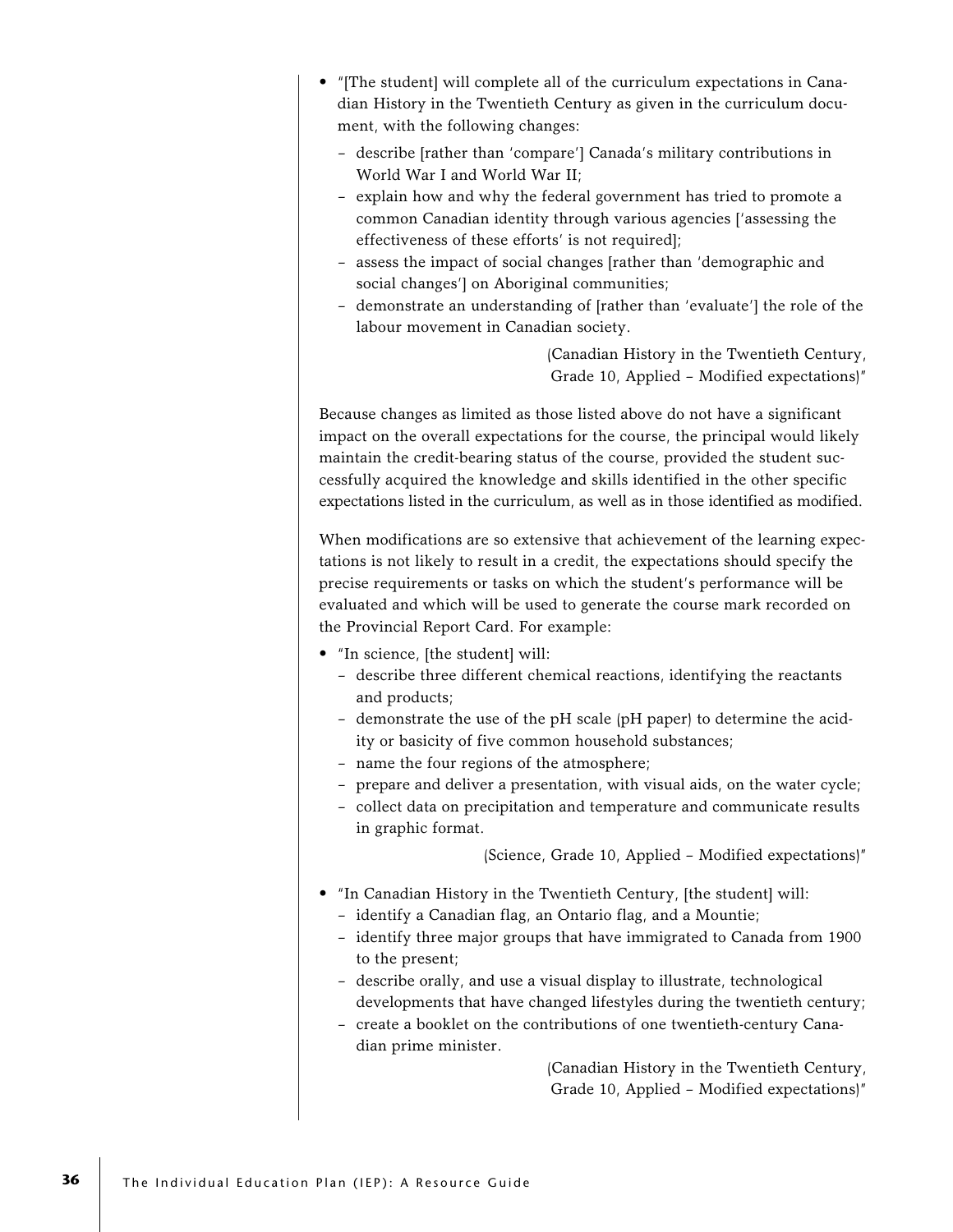The above list of expectations represents all of the learning expectations for the course for one reporting period. As the list does not encompass the overall expectations and represents only a small subsection of the regular expectations for the courses, it is not expected that the principal would grant a credit for this course.

### **Plan and Document Alternative Programs or Courses**

For each alternative program and alternative course, the following information is required:

- current level of achievement
- annual program goal
- learning expectations

It is also recommended that, for each learning expectation, the IEP indicate:

- the corresponding teaching strategy, if individualized for the student and particular to that expectation (see p. 38);
- the corresponding assessment method.

A student's *current level of achievement* in an alternative program or course should be indicated in a description taken from the latest alternative report card. (A grade level or mark is not necessary or advisable.) For example:

- "In social skills, [the student] is able to employ 'Stop, Think, Do', or a similar technique, at a rate of 2 out of 10 possible situations."
- "In personal care, [the student] is able to locate his lunch in the classroom cupboard."

The *annual program goal* is a statement that describes what a student can reasonably be expected to accomplish by the end of the school year in a particular alternative program or course. Annual program goals need to be expressed as observable, measurable outcomes. For example:

- "In social skills, [the student] will employ 'Stop, Think, Do', or a similar technique at a rate of 7 out of 10 possible situations."
- "In personal care, [the student] will be able to retrieve and arrange food, eat lunch, and clean up the lunch area."

The *learning expectations* for an alternative program or course indicate, by reporting period, the knowledge and/or skills the student is expected to demonstrate and have assessed. They should describe specific skills that the student can demonstrate independently, given the provision of appropriate assessment accommodations. For example:

• "In social skills, [the student] will demonstrate, through role-playing, the 'Stop, Think, Do' technique and employ it or a similar technique at a rate of 4 out of 10 possible situations."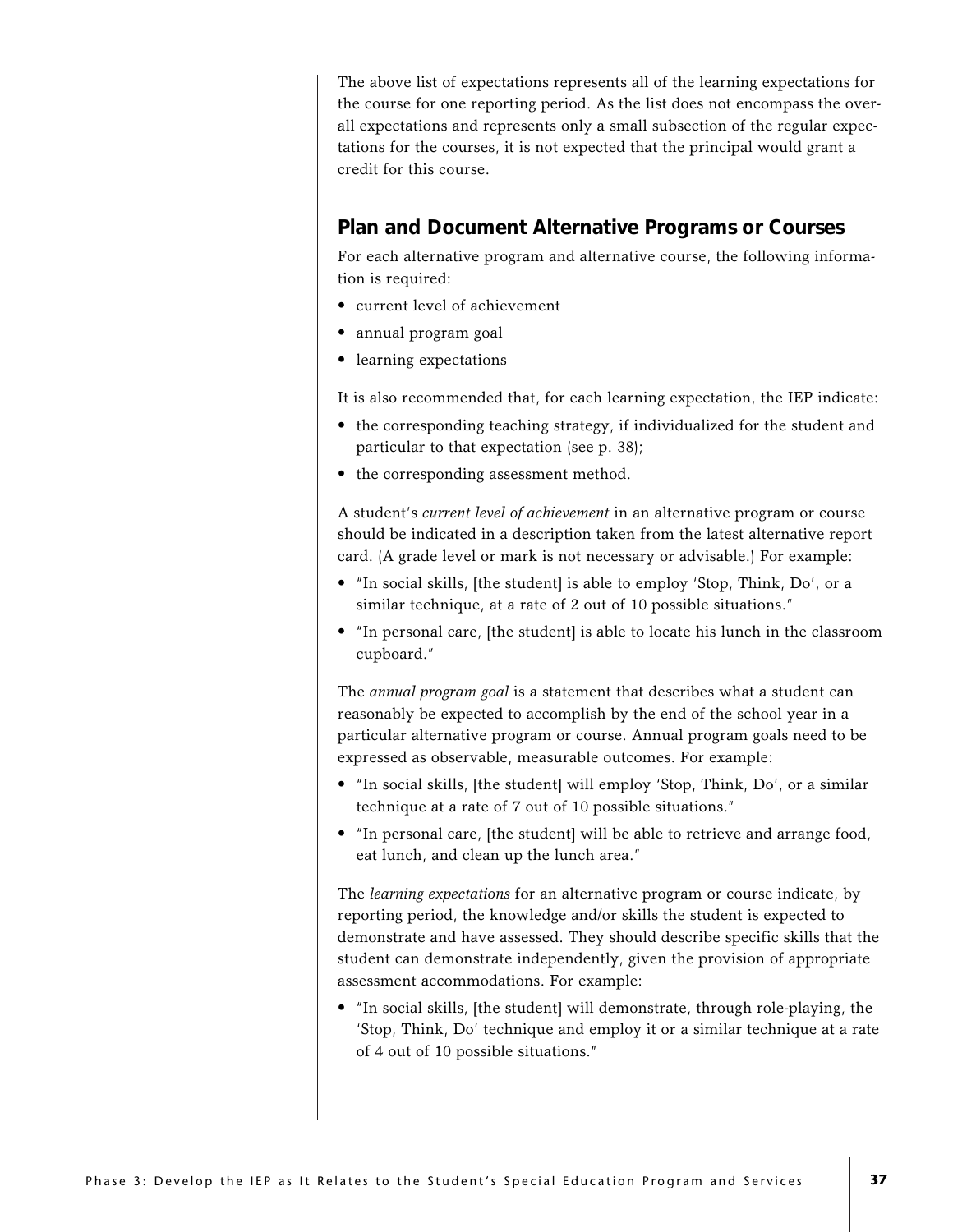- "In personal care, [the student] will retrieve and open his lunch bag and arrange his food independently, with a maximum of 3 verbal prompts."
- "In orientation and mobility training, [the student] will move independently from the classroom to the school office during high traffic times."

### **Determine Teaching Strategies and Assessment Methods**

#### **Teaching strategies**

Teaching strategies support the student in achieving his or her learning expectations. A list of all the individualized teaching strategies used with the student would be recorded in the Instructional Accommodations section of the IEP form (see Appendix A). If there is a teaching strategy that relates to a particular expectation, and it differs from the strategies used with other students, it should be recorded alongside the learning expectation in the IEP. It is possible that some learning expectations do not require different teaching strategies from those regularly used in the classroom. Where that is the case, a strategy need not be identified. Examples of individualized teaching strategies include the following:

- provide a mnemonic device to support the student's recall of information
- confer with the student to assist with the organization of a project
- provide organizers of reading content in advance

#### **Assessment methods**

Student achievement of expectations in a subject, course, or alternative program should be monitored and assessed continuously, using a range of methods and techniques and incorporating the assessment accommodations already identified in the IEP. The assessment method that will be used to assess the student learning outlined in each learning expectation is recorded in the IEP. For example:

• For the learning expectation "Describe the basic structure and function of the major organs in one of the organ systems", the assessment method could be: "Short oral presentation with visual aid".

## **Plan For and Document Required Human Resources**

The IEP should contain a record of direct instruction and/or consultation to be provided by special education teachers, as well as support services to be provided by teacher's assistants or services to be provided in the areas of speech pathology, audiology, physical and occupational therapy, recreation, counselling, social work, and medical support. The information recorded must include the type of service to be provided, the date on which provision of the service is to start, the planned frequency or intensity of the service, and the location in which the service is to be provided. Although consultative support provided to classroom teachers by board staff is more difficult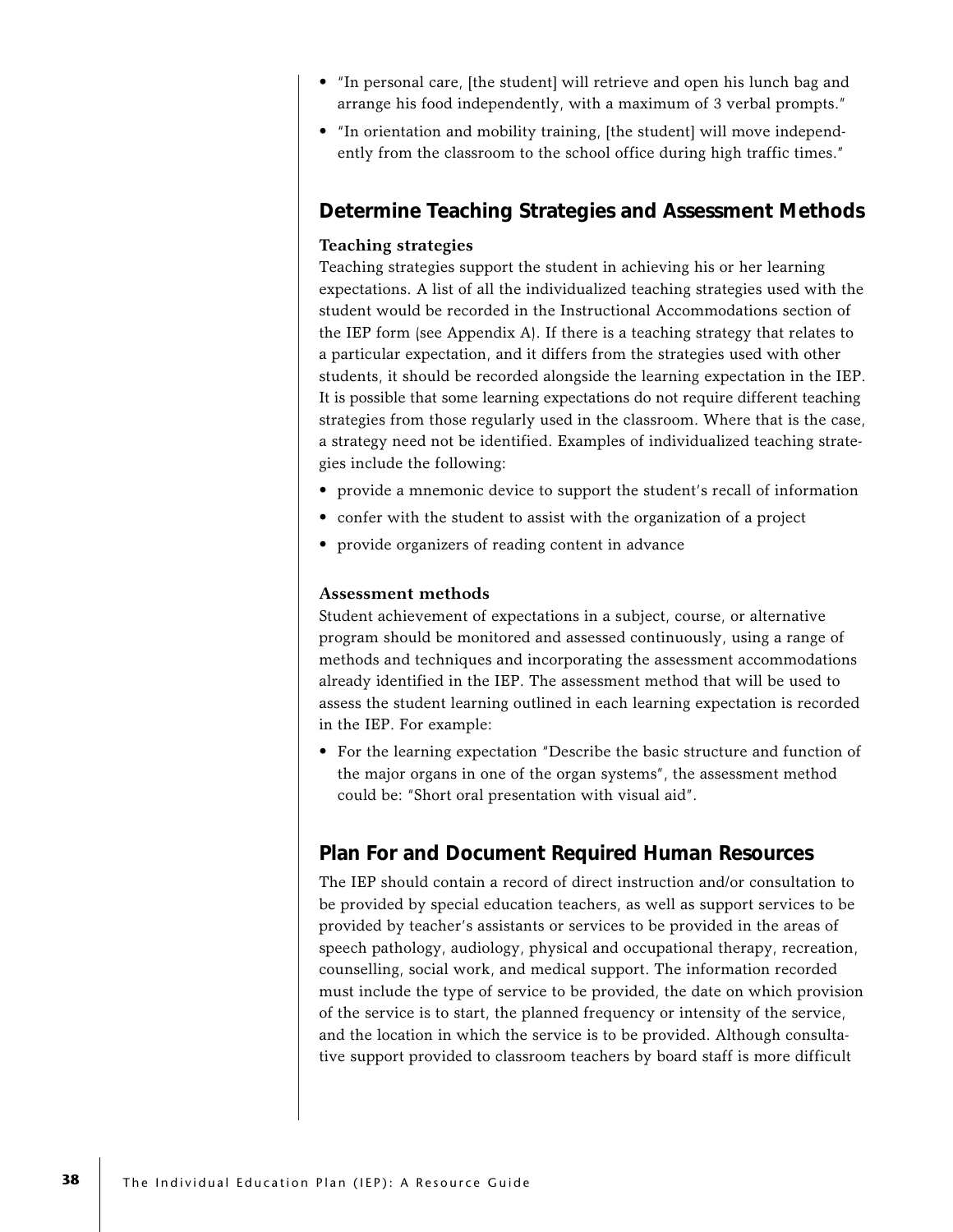to quantify, the type of service and its minimum frequency must be identified. It is not necessary to list the regular classroom teacher in the human resources section of an IEP.

Types of support services provided by *non-board staff* should be noted on the IEP, but the recording of specific information, such as frequency and intensity, is not necessary.

Examples of how information about human resource services should be recorded in an IEP include the following:

- Youth Counsellor, 30 minutes, one day a week, conference room
- Special Education Teacher, 40 minutes, 4 to 5 days a week, resource room
- Teacher's Assistant, 30 minutes, daily, playground
- Teacher's Assistant, 300 minutes daily of support shared with other students, classroom
- Teacher's Assistant, approximately 1 hour per day for personal care, in a variety of settings, as required
- Special Education Teacher, consultation with classroom teacher(s), minimum once per term

When the human resource section of the IEP is being developed, the IPRC's statement of decision should be reviewed to ensure that any recommendations the committee made about special education services are taken into consideration by the school principal.

## **Record Information About Evaluation and Reporting**

Student progress must be evaluated at least once in every reporting period (see p. 46). Three reports are required in elementary and non-semestered secondary schools, and the reporting dates must be recorded in the IEP. As IEPs are generally developed in each semester in a semestered secondary school, two reports are required and the corresponding dates must be recorded. In addition to the reporting dates, the IEP must indicate the format(s) – that is, the Provincial Report Card and, in some cases, an alternative report as well – that will be used to communicate student learning to parents.

In a very few cases, where none of the student's expectations are based on subjects or courses from the Ontario curriculum, an alternative report may be the only report format used.

### **Record Information About Provincial Assessments**

It is most helpful to parents if the IEP indicates whether the student is scheduled to participate in a provincial assessment during the current school year. Assessment accommodations for provincial assessments are identified in the IEP. They must be consistent with the accommodations that are necessary for regular classroom assessment practices, as indicated in the IEP,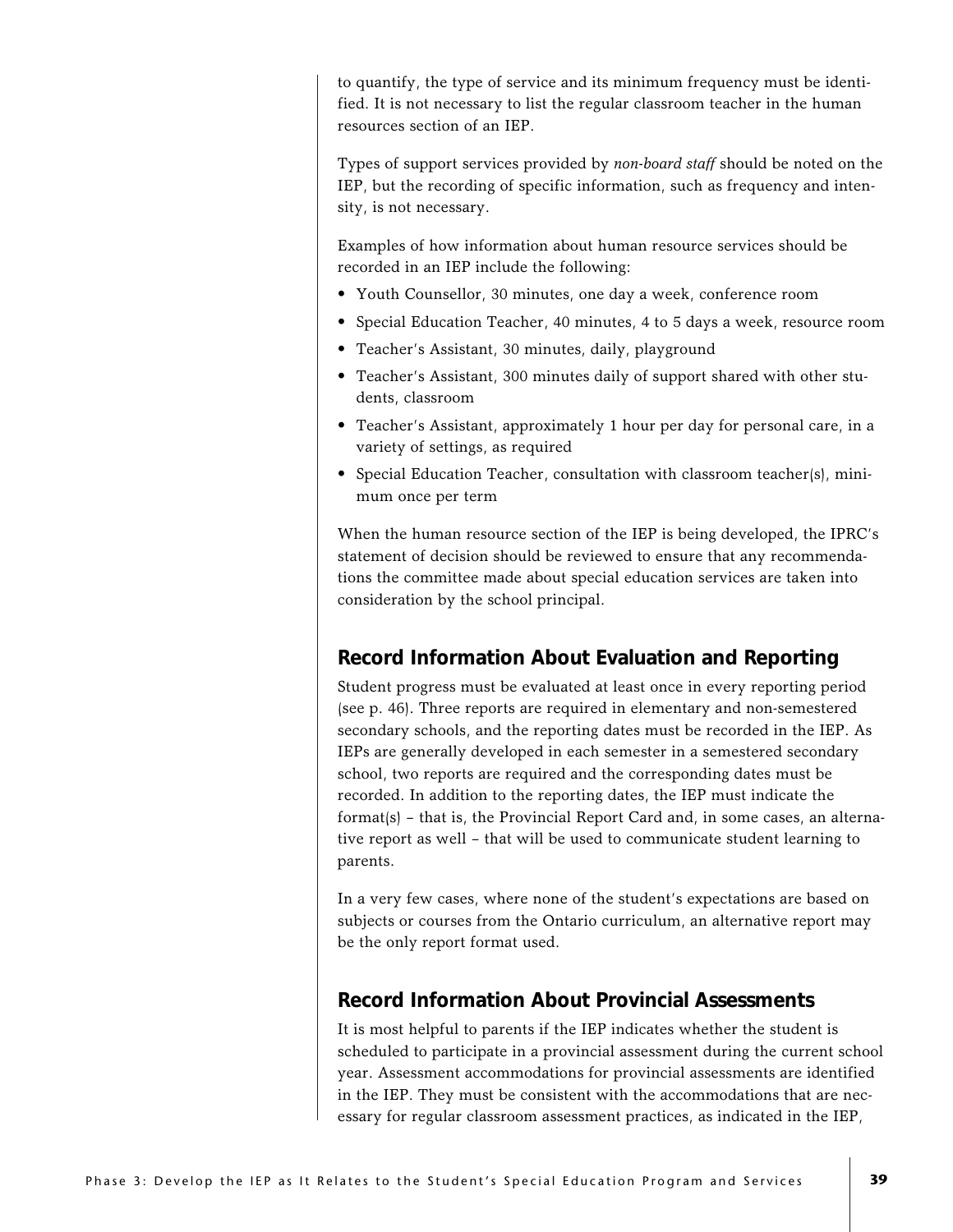and must be permitted by the Education Quality and Accountability Office (EQAO). Possible accommodations include adjustments in scheduling, changes in setting, the use of assistive devices, and adjustments to the presentation and response formats used in the tests. Information on permitted accommodations can be found in the following EQAO documents: *Guide for Accommodations, Special Provisions, Deferrals, and Exemptions (OSSLT)*; *Steps and Teacher's Scripts (Grade 9 Assessment of Mathematics)*; and *Administration Guide for Teachers and Principals (Grade 3 and 6 Assessments of Reading, Writing, and Mathematics)*. The wording used in the IEP to describe accommodations for provincial assessments should be consistent with the wording used in the EQAO documents.

In rare cases, a student may require an exemption from a provincial assessment. An exemption may be considered by the principal if, even given the full range of permitted accommodations, the student would not be able to provide evidence of learning under the circumstances of the assessment. The IEP must indicate that an exemption is planned for part or all of a particular provincial assessment, and must include an explanatory statement that outlines the reasons for the decision, quoting exemption criteria from the EQAO documents.

## **Develop a Transition Plan, If Required**

Some exceptional students may experience difficulty in making the transition from secondary school to postsecondary education, work, and/or community living. A detailed and coordinated transition plan, with implementation beginning well before the anticipated move, will help prepare these students and assist them in making a smoother transition.

Regulation 181/98 requires that a transition plan be developed as part of the IEP for exceptional students who are 14 years of age or older, unless they are identified solely as gifted. Although schools are encouraged to prepare transition plans to assist students with a variety of possible transitions (from one grade level or course to another, from one school or school board to another), the transition plan required by the regulation relates to the student's transition to postsecondary activities such as work, further education, and community living.

A transition plan must address goals, actions required to meet the goals, names of individuals responsible for the required actions, and timelines. The principal is responsible for ensuring coordination and development of the transition plan, but not for all the assigned tasks listed within it. Linkages to postsecondary institutions, outside agencies, and community partners are required to help students gain access to postsecondary options. A transition plan is expected to be a long-range plan that will be reviewed annually, when a new IEP is developed. Special consideration should be given to planning for the student's skill development in areas that will prepare him or her for entry into, and participation in, planned postsecondary endeavours.

**Regulation 181/98, subsection 6(4), requires that, where the pupil is 14 years of age or older, the individual education plan must also include a plan for transition to appropriate postsecondary school activities, such as work, further education, and community living. Subsection 6(5) states that subsection 6(4) does not apply in respect of a pupil identified as exceptional solely on the basis of giftedness.**

**Regulation 181/98, subsection 6(7), requires the principal, in developing a transition plan, to consult with such community agencies and postsecondary educational institutions as he or she considers appropriate.**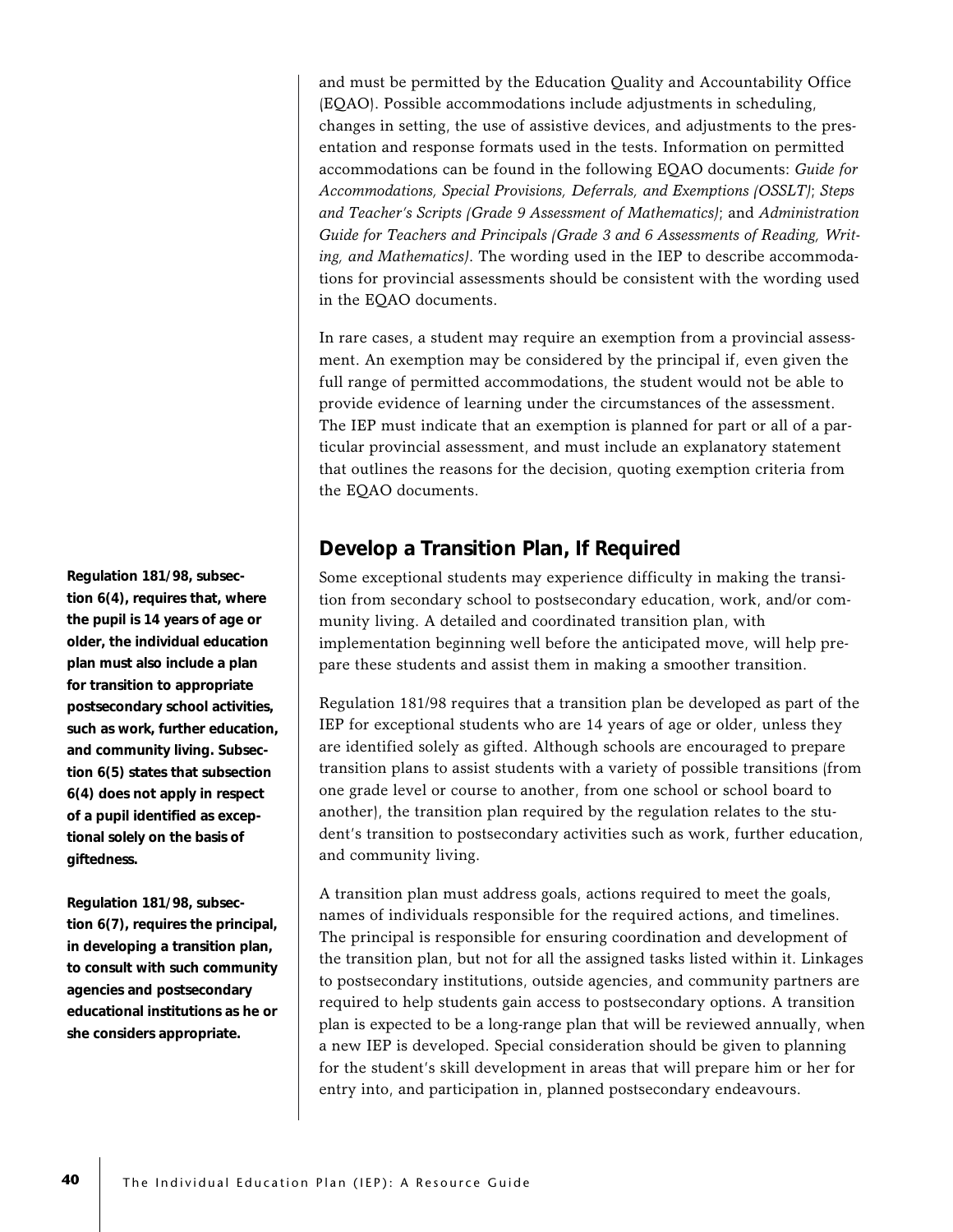Transition planning can involve school board officials, principals, teachers, students and their families, health care workers, community workers, and others who support the student before and after he or she leaves school.

For the student and the student's family and personal support network, the transition plan:

- identifies goals for work, further education, and community living that:
	- reflect actual opportunities and resources that are likely to be available after the student leaves school;
	- are achievable by the student, given appropriate supports;
- defines the actions that are necessary year by year to help the student achieve his or her goals;
- clarifies the roles and responsibilities of the student, family, and others in carrying out these actions.

The student's goals should be consistent with his or her areas of strength and need and should be coordinated with the student's annual education plan (AEP). Transition plans must identify the steps needed to attain the student's goals from the present until the anticipated time of leaving school. Timely application to wait-listed programs and services is a key action for some students. Other possible actions might include planning for access to support services and equipment, exploring work placements, investigating future financial support, and/or developing specific skills, such as skills in the independent use of assistive technology, self-advocacy skills, or employability skills.

Detailed information on transition planning can be found in the Ministry of Education's document *Transition Planning: A Resource Guide, 2002*. This document outlines the roles and responsibilities of school boards, principals, and transition-planning team members, describes the planning process, and provides a number of sample transition plans. This resource is available on the ministry's website at www.edu.gov.on.ca

## **Record Information About the IEP Development Phase**

The following information about the development process should be included in the IEP:

#### **IEP development team**

Each member of the school and school board staff involved in the development of the IEP must be identified in the IEP. Each person's name and position should be listed.

#### **Sources consulted in development**

A list of information sources used in developing and updating the student's IEP must be provided. Information sources are more fully discussed in the section "Phase 1: Gather Information" of this document.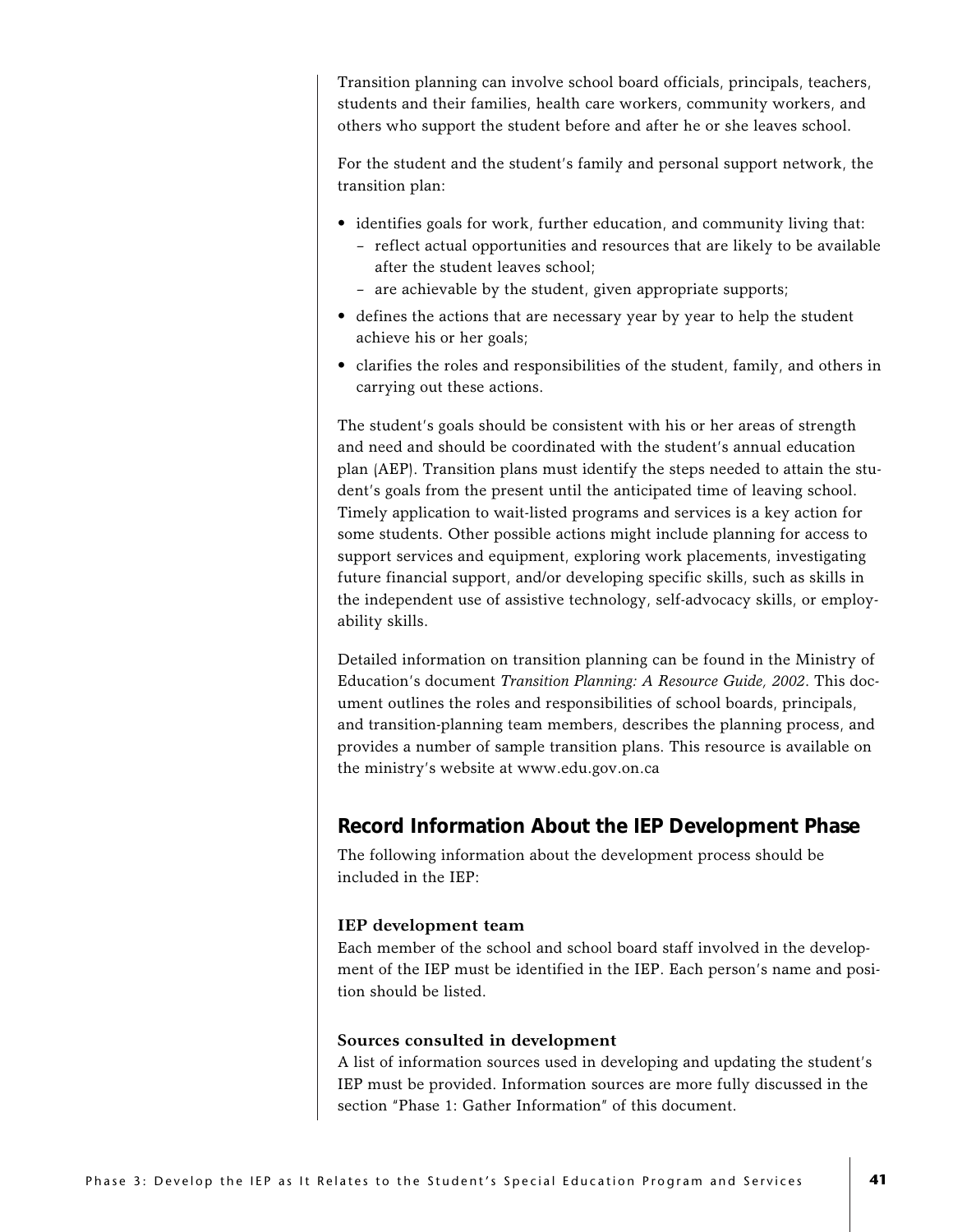#### **Parent/student consultation**

A form documenting all consultations with parents and the student, if the student is 16 years of age or older, that occur during the IEP development phase must be prepared and attached to the student's IEP. (A section of the IEP form itself may also be used for this purpose.) The date and the outcome of each consultation must be recorded. (See also p. 43.)

#### **Completion date of the IEP development phase**

Regulation 181/98 requires that the IEP be completed within 30 school days of the student's placement in a special education program. "Placement" will be taken to mean one of the following:

- the first day of a student's attendance in the new special education program specified in the IPRC's statement of decision
- the first day of the new school year or semester in which the student is continuing in a placement subsequent to its confirmation by the annual IPRC review
- the first day of the student's enrolment in a special education program that he or she begins in mid-year or mid-semester as the result of a change of placement

The thirty-day requirement for completion of an IEP applies to the IEPs of all students, including those who have not been formally identified as exceptional but who receive a special education program and/or services.

Both the date on which the student begins his or her placement in a special education program and the completion date of the IEP development phase must be recorded on the IEP.

In a semestered secondary school, a new IEP should be developed at the beginning of the second semester if the student is continuing in the placement. In such cases, the IEP must be completed within 30 school days of the first day of the second semester.

### **Principal's approval**

The school principal is legally responsible to ensure that, within 30 school days after placement of the student in a program, an appropriate IEP is completed and a copy sent to the parent and the student, if the student is 16 years of age or older. The principal must sign the IEP to indicate that the plan:

- has been developed according to ministry standards;
- is based on the student's learning strengths and needs;
- takes into account any recommendations about special education programs and services made by the IPRC;
- lists accommodations that will be available to the student;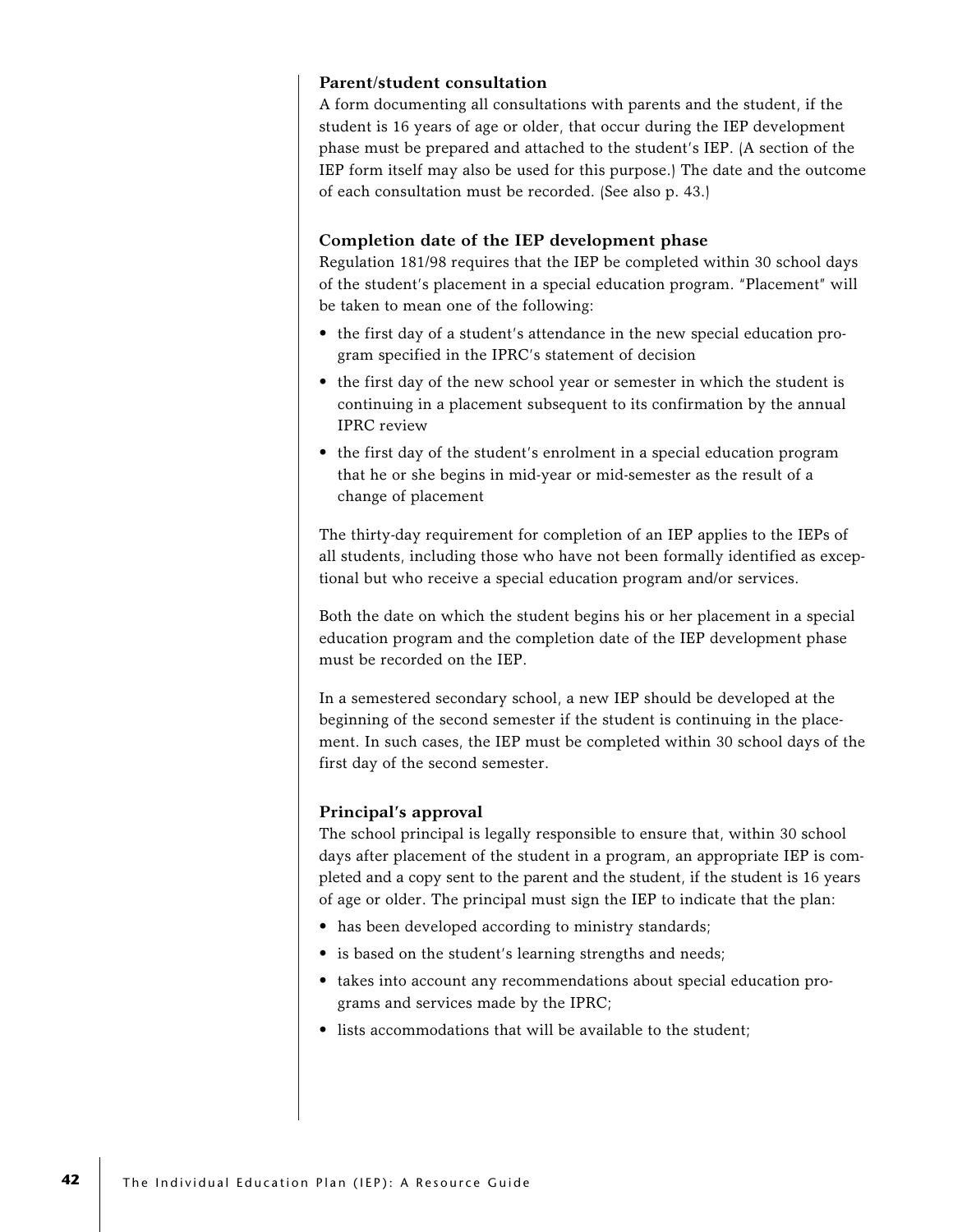- provides for learning expectations to be assessed and student progress to be reported to parents every term;
- provides for learning expectations to be reviewed by the appropriate educator at least once in every reporting period.

#### **Parent/student response**

The parent and the student, if the student is 16 years of age or older, must be asked to sign the IEP and the Parent/Student Consultation form (or section) and to indicate whether:

- they were consulted in the development of the IEP;
- they declined the opportunity to be consulted;
- they have received a copy of the IEP;
- any comments they provided during the development of the IEP are noted in the Parent/Student Consultation form or section of the IEP.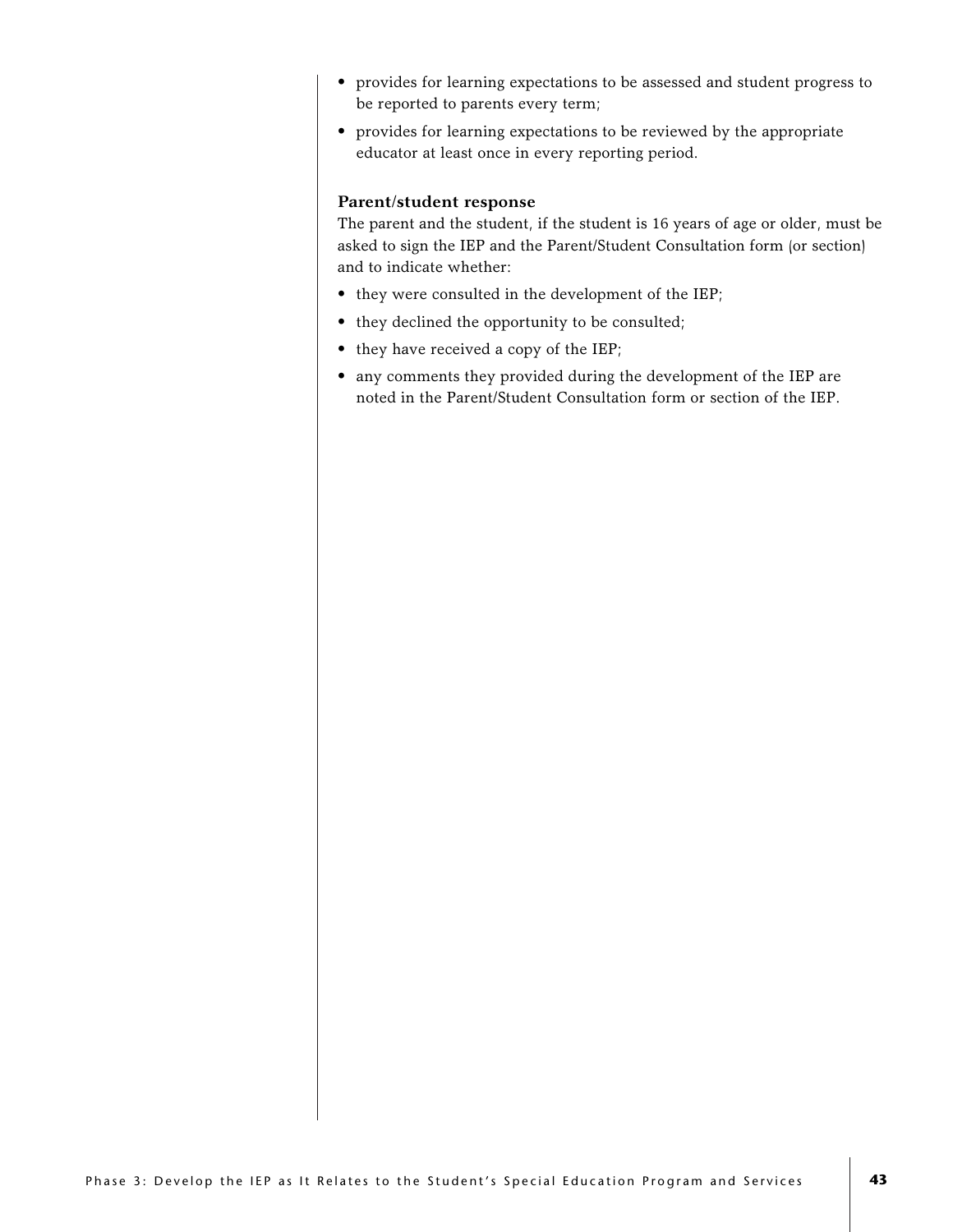## PHASE 4: IMPLEMENT THE IEP

**Regulation 181/98, subsection 6(8), as amended by Ontario Regulation 137/01, requires the principal, within 30 school days after placement of the pupil in the program, to ensure that the plan is completed and a copy of it sent to a parent of the pupil and, where the pupil is age 16 or older, the pupil.**

## **Share the Completed IEP With the Student, Parents, School Staff, and Other Professionals**

Once the IEP is developed, the IEP team should ensure that everyone involved with the student is aware of its contents. The team should:

- review various individuals' responsibilities for implementing and monitoring the plan;
- ensure that all staff members directly responsible for instruction, as well as parents and the student, have a copy of the IEP.

### **Put the IEP Into Practice**

The classroom teacher and support personnel are directly responsible for implementing the program and services outlined in a student's IEP. Their responsibilities are outlined below.

#### **Classroom Teachers**

Classroom teachers need to be aware of the instructional, environmental, and assessment accommodations that are recorded in the student's IEP. The teacher should not feel restricted to using only the instructional and environmental accommodations listed. As the teacher-student relationship develops, the teacher should explore a variety of strategies that could enhance the student's ability to learn, and make note of successful strategies in the student's IEP. Care must be taken, however, to use only the assessment accommodations listed in the IEP. Teachers should consult the lists of permitted accommodations for provincial assessments when considering assessment accommodations. Detailed information on the assessment accommodations that are permitted by the EQAO is available at www.eqao.com.

Accommodations do not change the content of the learning expectations, but they should take into account the student's preferred learning modality and areas of strength and need, and should provide students with appropriate opportunities to demonstrate their learning. Some accommodations, such as providing a quiet work space or having a scribe record the student's verbatim responses, require advance planning.

As with all students, the classroom teacher must monitor the learningassessment process of students with IEPs carefully, so that ineffective instructional strategies and accommodations can be discontinued and replaced with new ones.

When a classroom teacher is responsible for teaching a subject or course in which a student with an IEP is working towards achieving modified expectations, some additional planning is required. The teacher should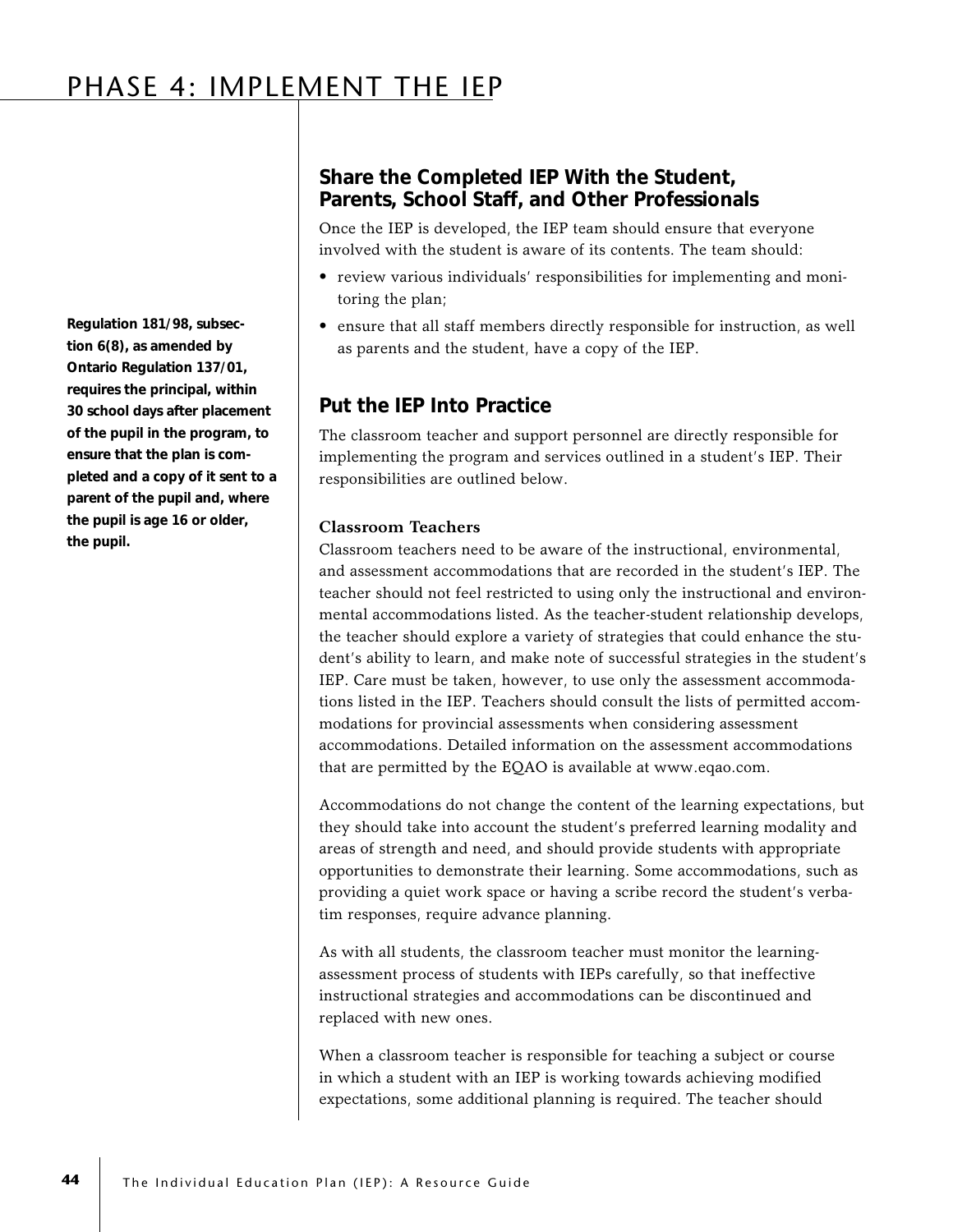consider incorporating a number of strategies, such as group instruction, peer coaching, and buddy systems, that can help the student participate in many classroom activities. When other students are working on individual tasks that are not part of the student's IEP, the classroom teacher needs to capitalize on that opportunity to provide the student with direct instruction and/or individualized tasks or assignments designed to help him or her master the knowledge and skills outlined in the IEP. Classroom teachers are encouraged to promote independence in students by structuring the location and procedures relating to the individualized tasks and assignments in such a way that students can practise skills and prepare performance tasks with a minimum of teacher assistance. Planning for direct instruction is essential and should focus on helping the student acquire the knowledge and skills recorded in the IEP before he or she attempts to move on to additional learning.

#### **Support personnel**

Many alternative programs – for example, in social skills, anger management, personal care, and orientation/mobility training – require the involvement of support personnel. Support personnel may include teacher's assistants, who provide support to classroom teachers by assisting students with learning activities and providing appropriate accommodations as described in the IEP. Planning and providing individual timetables and location scheduling for teacher's assistants and other support staff is a necessary part of the implementation process.

### **Continuously Assess the Student's Progress**

As with all students, assessment for students with an IEP should be ongoing and continuous. Assessment provides information that allows teachers to adjust daily instruction to maintain optimal learning conditions for the student. As noted above, it is essential to monitor the effectiveness of instructional strategies and accommodations. The use of multiple assessment strategies, including direct observation, portfolios, journals, rubrics, tests, projects, and self- and peer assessment, will provide the best understanding of the student's learning. Students should be encouraged to become responsible partners in their own learning. To the extent possible, they should be aware of the annual program goals, learning expectations, and accommodations recorded in their IEP in order to assist the teacher in the assessment process. Students can help identify their own readiness for assessment tasks and can assist with the scheduling of assessments that do not fit easily into regular class time.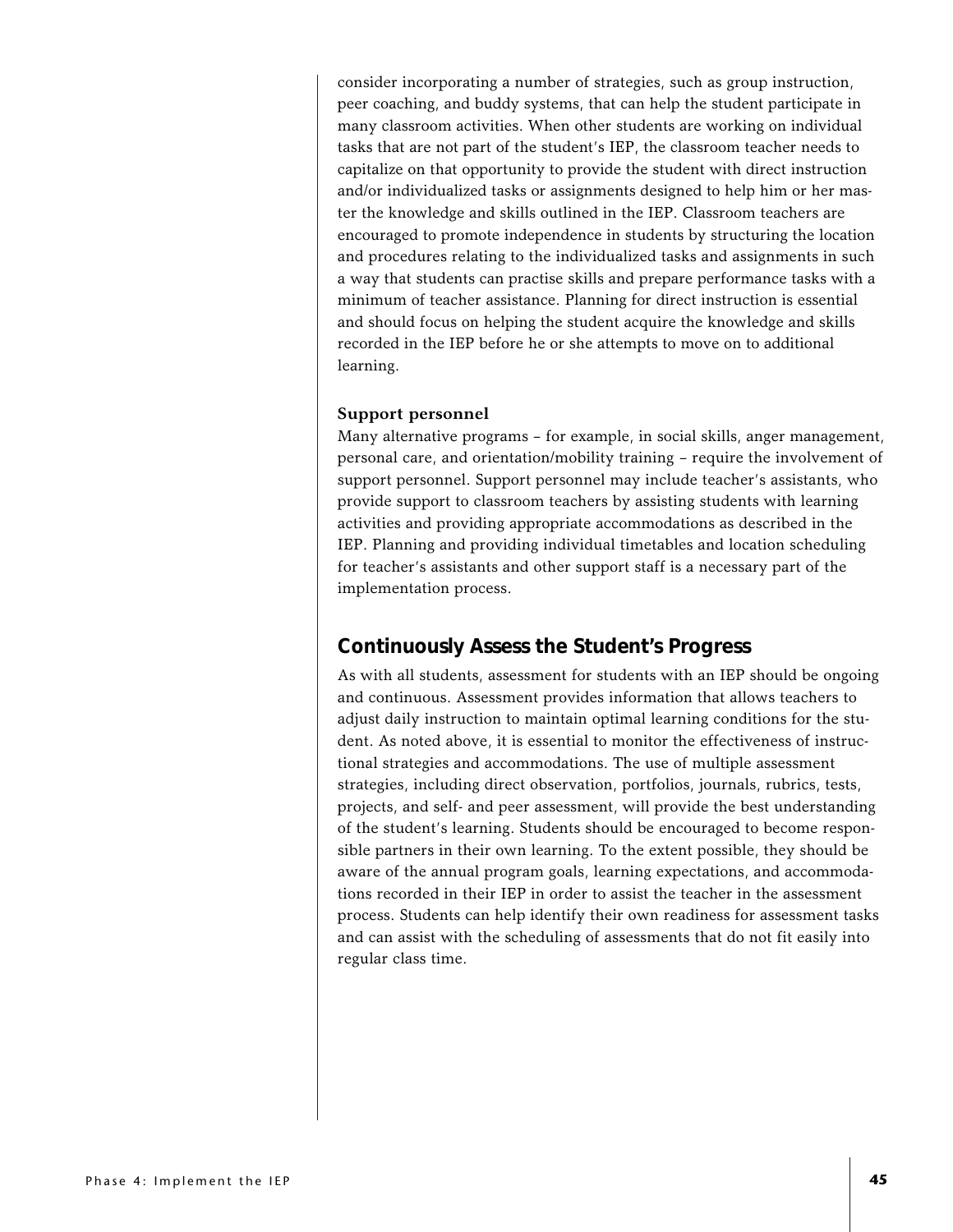## **Adjust the IEP as Necessary**

Ongoing assessment may indicate that the IEP needs to be adjusted. This may be done by:

- developing new expectations or revising annual program goals, if learning is proceeding at a faster rate than has been anticipated in the plan;
- breaking expectations into smaller steps or adjusting annual program goals, if learning is proceeding at a slower rate than has been anticipated in the plan; and/or
- altering the teaching strategies, individualized equipment, or level of human support.

It should be noted that any changes to the learning expectations for a current reporting period should be timed so as to allow the student ample time to prepare for the assessment tasks.

## **Evaluate the Student's Learning and Report to Parents**

#### **Subjects or courses with accommodations only**

As noted earlier in a subject or course identified as "Accommodated only," the provincial curriculum expectations are not altered. Accommodations simply enable the student to participate in the regular grade-level curriculum and demonstrate learning. It is important that the appropriate assessment accommodations be readily available to the student. Grades or marks should be based on the student's achievement of the grade-appropriate curriculum expectations and the descriptions of achievement levels provided in the curriculum policy documents. Comments must be relevant to the student's achievement based on the unmodified grade-level or course expectations.

Information on the student's progress in subjects or courses identified as "accommodated only" must be recorded on the Provincial Report Card. It is not necessary, nor is it advisable, for the IEP box to be checked or for the statement regarding modified learning expectations to be included (see the *Guide to the Provincial Report Card, Grades 1–8, 1999* or the *Guide to the Provincial Report Card, Grades 9–12, 1999*). The purpose of the report card is to report on the student's progress in achieving the regular grade-level curriculum expectations, not on the student's use of accommodations.

#### **Subjects or courses with modified expectations**

Teachers are required to assess student learning using a variety of assessment methods. Planning for assessment of a student's learning should be incorporated in the development of each modified learning expectation. It is important that the student demonstrate learning independently, with the provision of appropriate assessment accommodations only. Grades or marks for the achievement of modified expectations should be determined on the basis of the achievement levels described in the appropriate curriculum policy documents.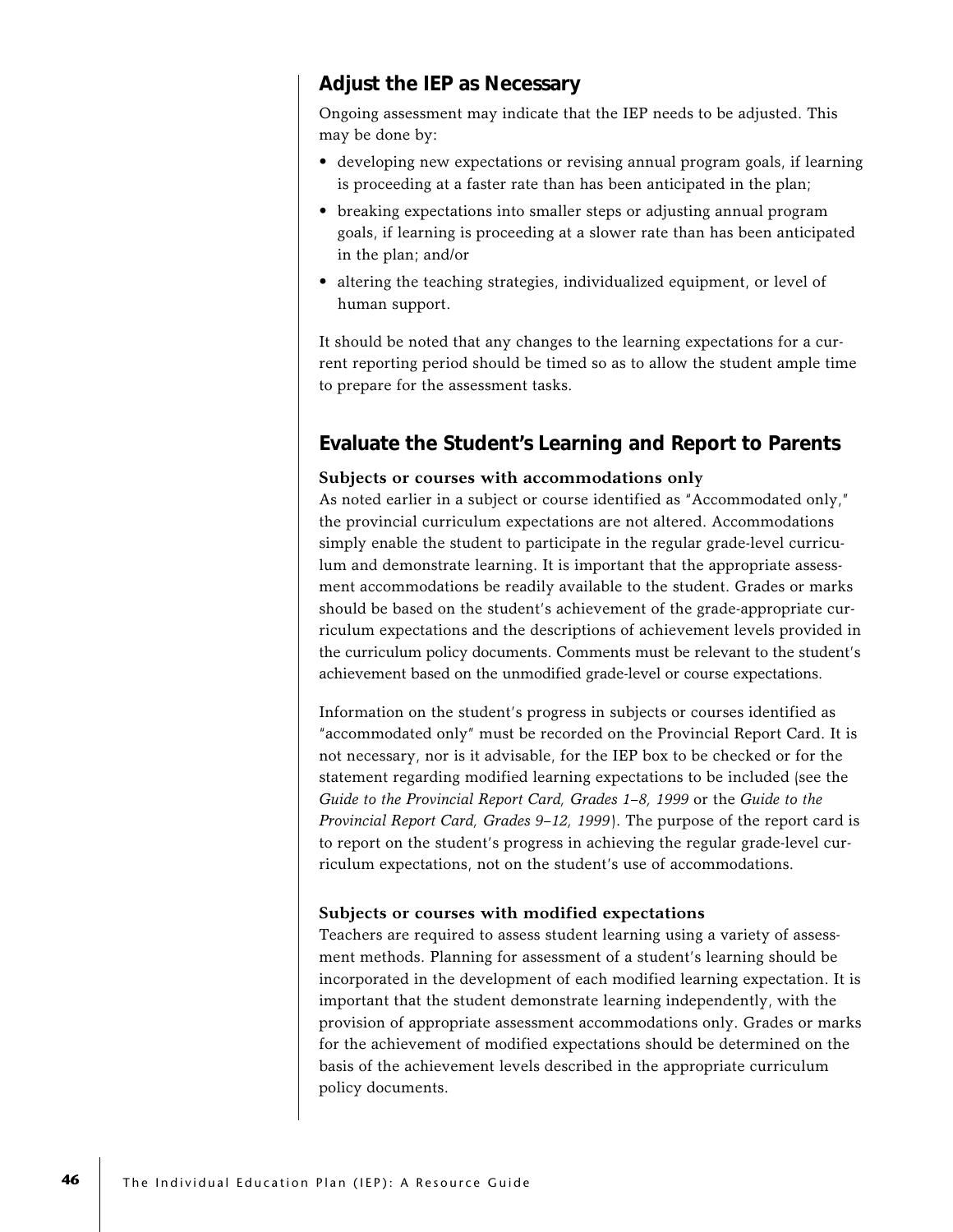Information on student progress in each subject or course that has modified expectations must be recorded on the Provincial Report Card. For an *elementary student*, the IEP box must be checked and the appropriate statement from the *Guide to the Provincial Report Card, Grades 1–8, 1999* must be inserted. The grade or mark should reflect the level of the student's achievement of the modified learning expectations. For a *secondary student*, if some of the student's learning expectations for a course are modified but the student is working towards a credit for the course, it is sufficient simply to check the IEP box. If, however, the student's learning expectations are modified to such an extent that the principal deems that a credit will not be granted for the course, the IEP box must be checked and the appropriate statement from the Provincial Report Card guide must be inserted. For both elementary and secondary students, it is very important that the teacher's comments include relevant information about the student's demonstrated learning of the modified expectations, as well as about next steps for the student with respect to the particular subject or course.

#### **Alternative programs and courses**

The student's achievement of alternative expectations should also be assessed using a variety of assessment methods, and the student should demonstrate learning independently, with the provision of appropriate assessment accommodations. It is not required, nor is it advisable, for grades or marks to be assigned for the achievement of alternative expectations. Student progress should be reported to parents by means of anecdotal comments on an alternative report. This alternative report should accompany the Provincial Report Card at the regular reporting times. (Some school boards include a section for reporting on the achievement of alternative expectations in the IEP itself.) The Provincial Report Card must be used to report on the student's progress in subjects or courses with modified expectations and/or accommodations, at each of the regular reporting periods. A very small number of students who are unable to demonstrate even the most basic literacy or numeracy skills may receive only an alternative report.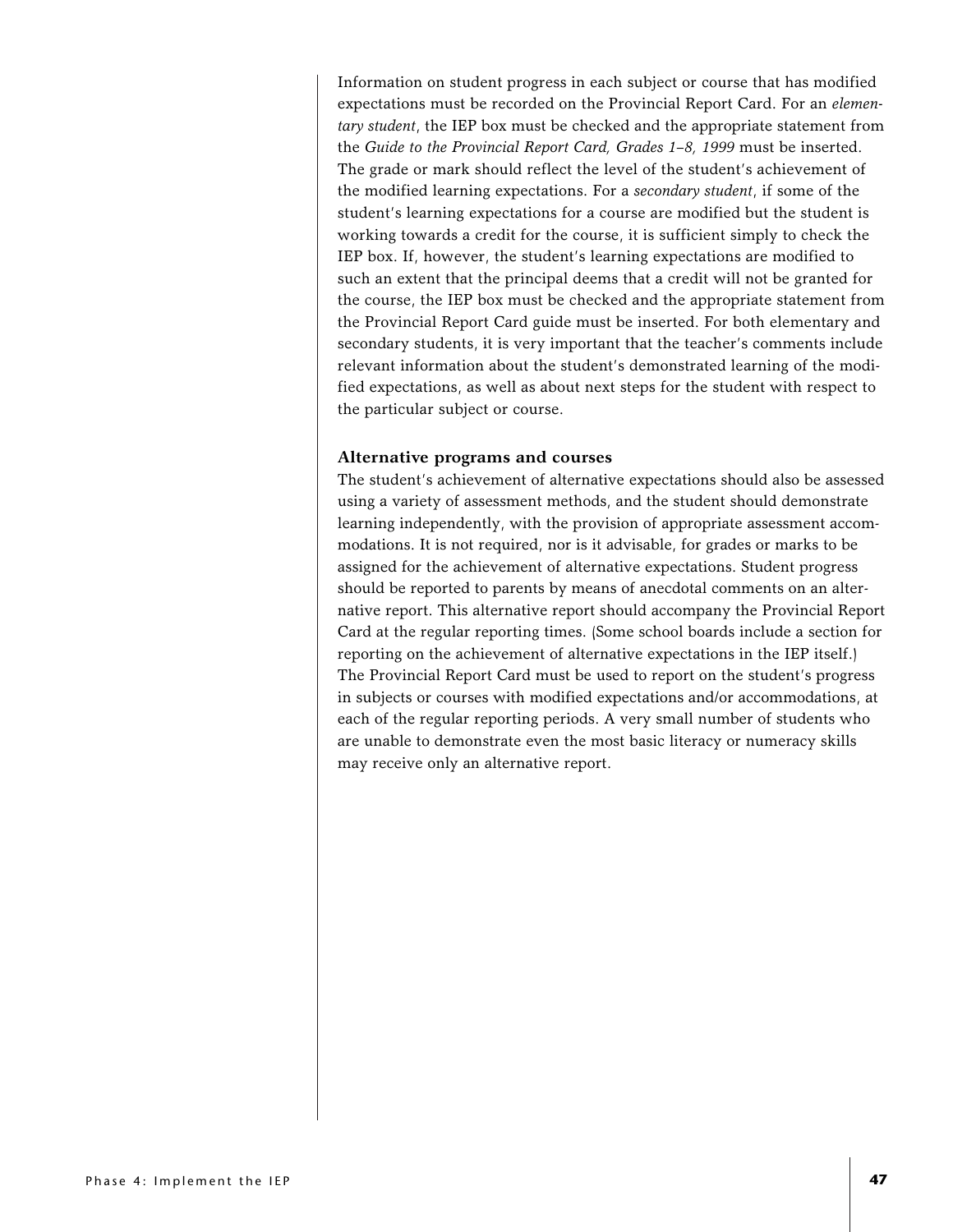## PHASE 5: REVIEW AND UPDATE THE IEP

## **Update the Learning Expectations at the Beginning of Each Reporting Period**

Modified and alternative learning expectations described in an IEP must be reviewed, and updated as necessary, at least once in every reporting period. If only the learning expectations for the first reporting period were included when the IEP was developed, the teacher responsible for teaching each subject or course that has modified expectations and for delivering each alternative program must record in the IEP the learning expectations that are to be assessed during the second reporting period. These new expectations must be communicated to the student and parents at the start of the second reporting period. The same process is repeated for the third reporting period in elementary and non-semestered secondary schools.

## **Record Ongoing Revisions to the IEP**

As noted earlier, the IEP should be viewed as a working document. Adjustments to any annual program goals, learning expectations, teaching strategies, individualized equipment, and levels of human support should be noted as they occur and shared with both the parent and the student. If certain strategies cease to be effective, it is imperative that the staff working with the student seek out and implement new teaching methods and accommodations.

For revisions resulting in significant changes to the student's learning expectations and/or types or level of accommodations, there must be consultation with the parents and student before the changes are implemented. It is most important for parents to understand the significance of modifying learning expectations, particularly how modified learning expectations will affect the credit-bearing status of secondary school courses. The date and outcome of parent/student consultations must be recorded in the Parent/Student Consultation section of the IEP. It is recommended that use of this section be reserved for recording parent-school interactions about matters relating to the student's Individual Education Plan. It is not necessary to record other types of parent-school interactions in the IEP.

## **Store the IEP in the Documentation File of the Ontario Student Record**

A student's IEP must be included in his or her Ontario Student Record (OSR). The requirement to store a copy of the student's IEP in his or her OSR ensures that the student's relevant assessment data and information about his or her learning strengths and needs, annual program goals, and learning expectations, as well as the accommodations used to help the student learn, are immediately available to teachers new to working with the student.

**Regulation 181/98, section 8, requires the principal to ensure that the Individual Education Plan for a pupil is included in the pupil's Ontario Student Record, unless a parent of the pupil has objected in writing.**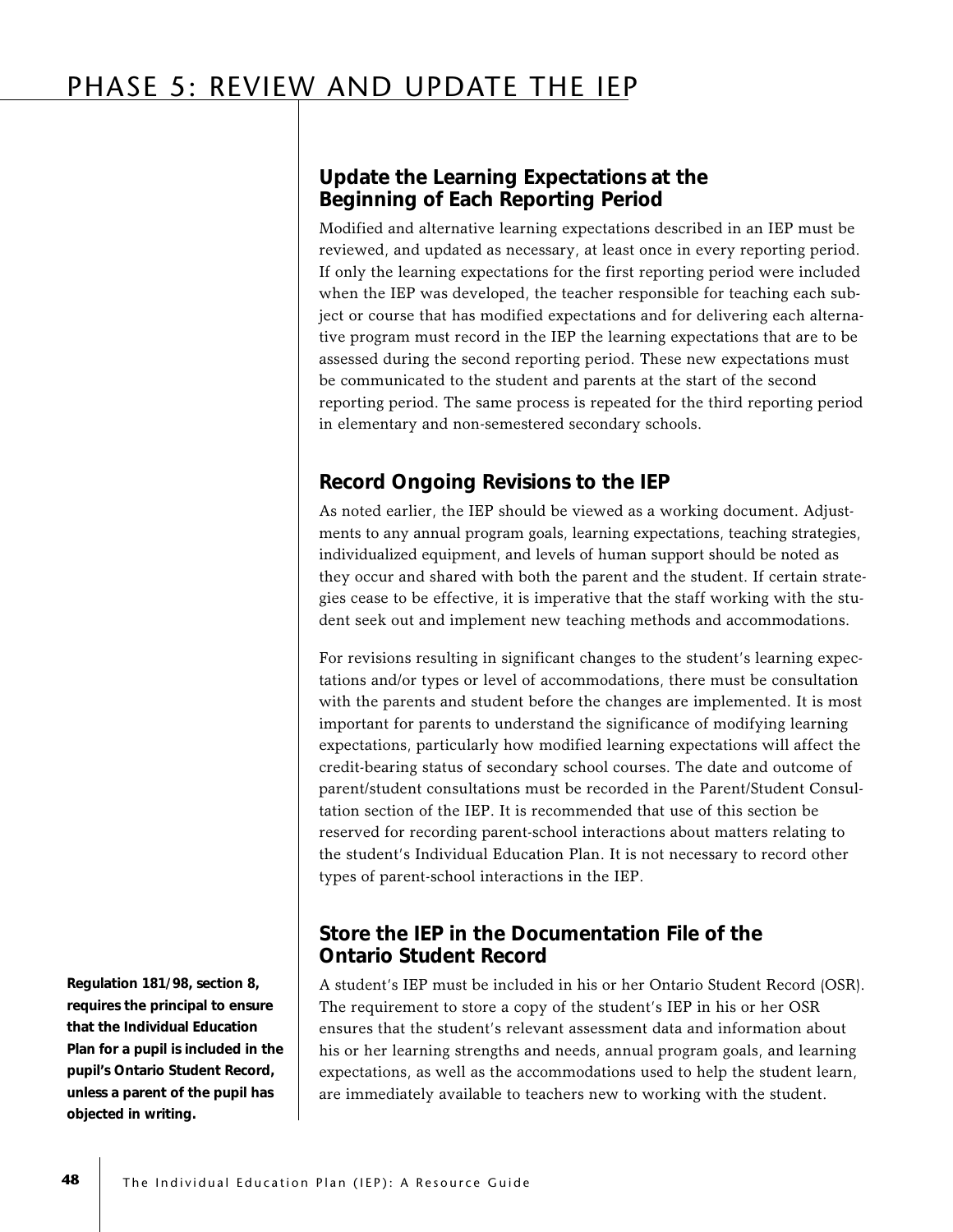To ensure that the IEP stored in the OSR is up to date, the working copy of the IEP should replace the filed copy at the end of each school year or semester, or when the student transfers to another school. This will help to keep all partners informed about the most recent adjustments to the IEP and to ensure continuity in programming for the student.

### **Plan for the Student's Transition from Elementary to Secondary School, or for a Transfer to Another School**

Communication between the student's current teacher and the receiving teacher is important in order to provide continuity in programming during student transitions from the elementary to the secondary panel or from one school to another. Guidance and special education staff should also be included in the discussions.

The following procedures are recommended for the sending and the receiving teachers:

#### **The sending teacher**

The sending teacher(s) should:

- ensure that all current and relevant information is in the student's OSR (updated IEP, most recent report card, and relevant assessment reports);
- share with the receiving teacher information about successful instructional resources and strategies, required accommodations, strategies used for managing behaviour, the amount of individual help the student received, and so on. (Note: When sharing information about a student, teachers should be mindful of and comply with the privacy requirements mentioned on page 13 of this guide.);
- learn as much as possible about the new program (i.e., at the receiving school) to help prepare the student for the move;
- encourage the student and his or her parents to visit the new setting in advance and, in the case of transition to a secondary school, to meet with the special education department head and guidance staff at the secondary school.

#### **The receiving teacher**

The receiving teacher(s) should:

- review the documents in the student's OSR, particularly the IEP, the most recent report card, and the IPRC's statement of decision (if applicable);
- communicate with the student's previous teachers and support personnel, gathering information that will help in understanding the student's areas of strength and need and the program requirements. (Note: When gathering information about a student, teachers should be mindful of and comply with the privacy requirements mentioned on page 13 of this guide.);
- review with the student his or her annual education plan (Grades 7 to 12);
- invite the student to visit the new setting in advance.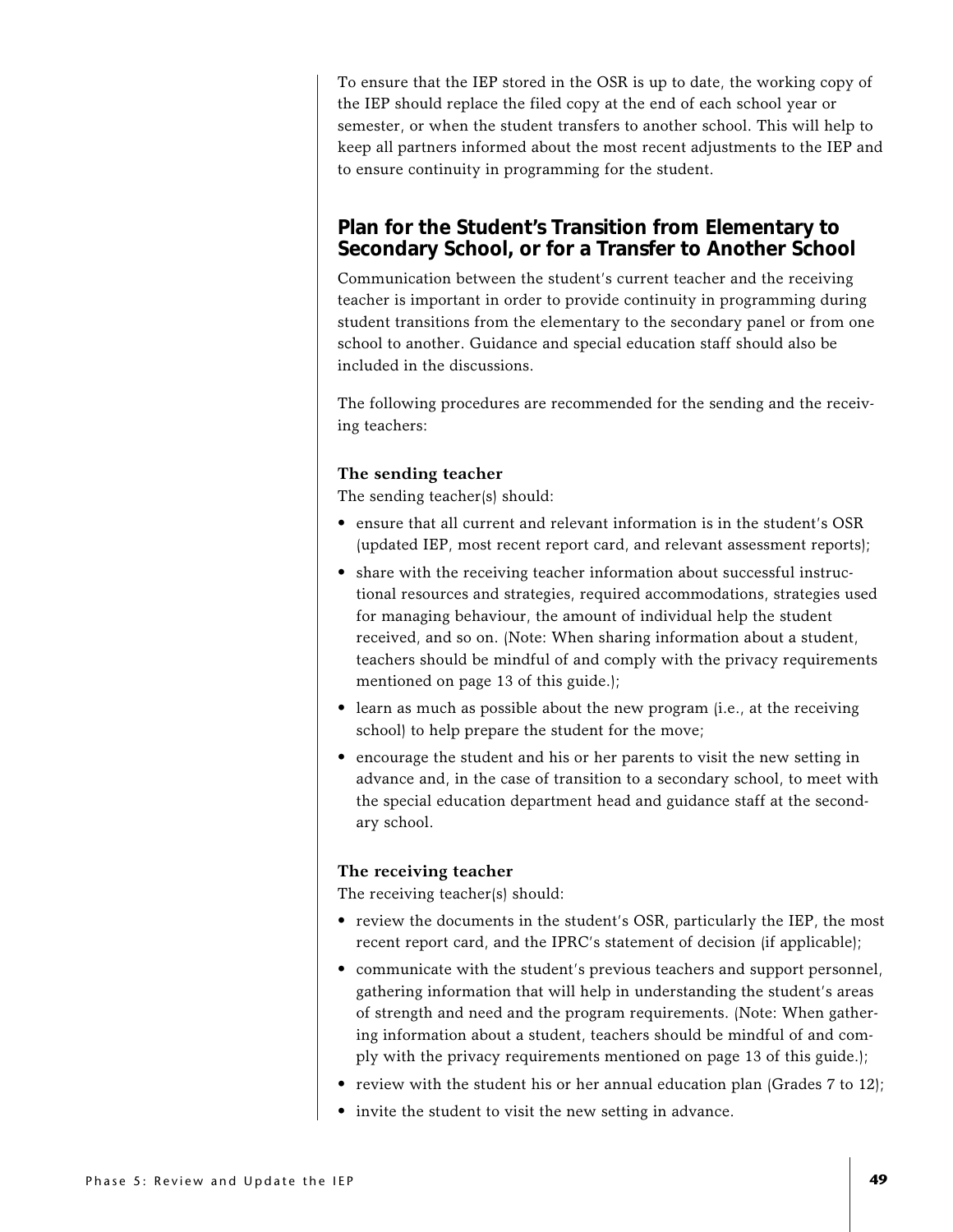Sending and receiving teachers should arrange for the student to tour the new site and to spend some time in the classroom or with special education or guidance staff. At the secondary school level, special education and/or guidance staff can facilitate this process.

A new IEP must be developed when a student begins a new placement. The new placement starts on the student's first day of attendance in a new special education program; in most cases, this would be the first day of school in September or the first day of a new semester, but it might also occur in mid-year or mid-semester if there has been a change in placement. When a new IEP is to be developed, the cycle returns to Phase 1 and proceeds through the stages of development, implementation, and monitoring outlined in this guide.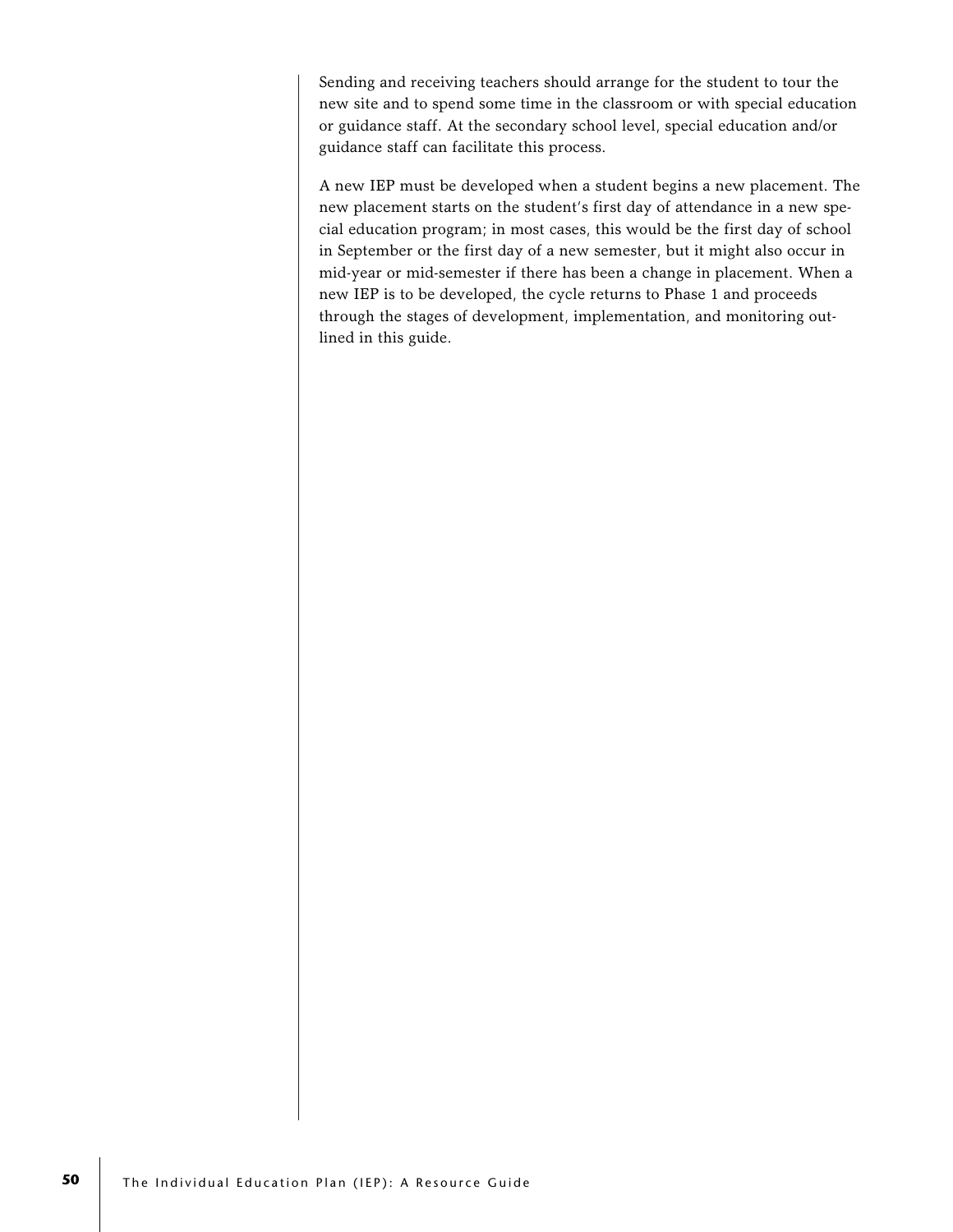# APPENDIX A: TEMPLATE FOR A SUGGESTED IEP FORM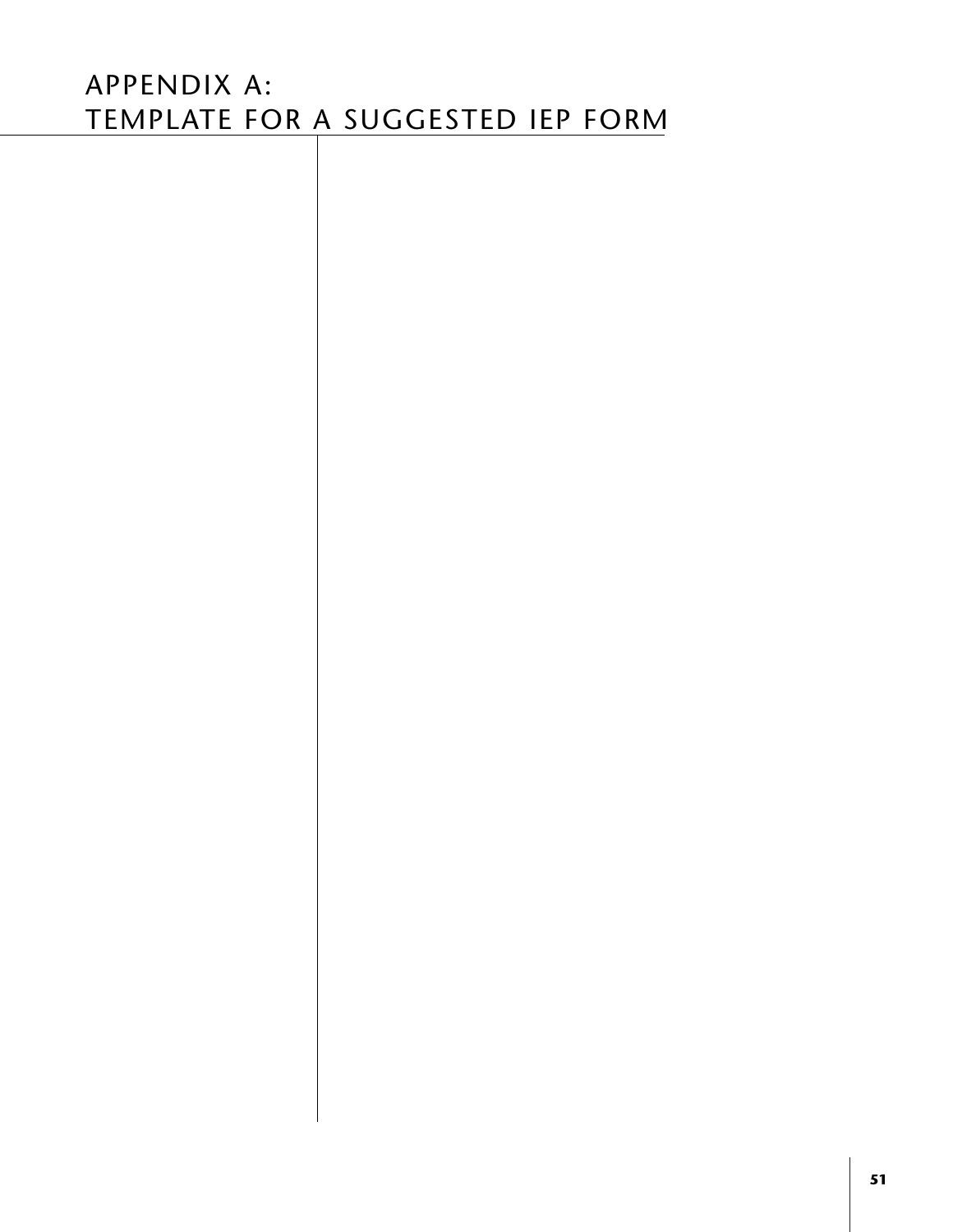# **Individual Education Plan IEP**



#### **REASON FOR DEVELOPING THE IEP**

| $\Box$ Student identified as |
|------------------------------|
| exceptional by IPRC          |

 $\Box$  Student not formally identified but requires special education program/services, including modified/alternative learning expectations and/or accommodations

#### **STUDENT PROFILE**

| Name:                                                                                                                                                                                        | Gender:<br>Date of Birth:                                                             |
|----------------------------------------------------------------------------------------------------------------------------------------------------------------------------------------------|---------------------------------------------------------------------------------------|
|                                                                                                                                                                                              |                                                                                       |
|                                                                                                                                                                                              |                                                                                       |
|                                                                                                                                                                                              |                                                                                       |
| Most Recent IPRC Date:                                                                                                                                                                       | Date Annual Review Waived by Parent/Guardian:                                         |
|                                                                                                                                                                                              |                                                                                       |
| <b>IPRC Placement Decision (check one)</b><br>$\Box$ Regular class with indirect support<br>$\Box$ Regular class with resource assistance<br>$\Box$ Regular class with withdrawal assistance | Special education class with partial integration<br>Special education class full-time |

#### **ASSESSMENT DATA**

List relevant educational, medical/health (hearing, vision, physical, neurological), psychological, speech/language, occupational, physiotherapy, and behavioural assessments.

| <b>Information Source</b> | Date | <b>Summary of Results</b> |
|---------------------------|------|---------------------------|
|                           |      |                           |
|                           |      |                           |
|                           |      |                           |
|                           |      |                           |
|                           |      |                           |

#### **STUDENT'S STRENGTHS AND NEEDS**

| Areas of Strength                                                                   | <b>Areas of Need</b> |
|-------------------------------------------------------------------------------------|----------------------|
|                                                                                     |                      |
|                                                                                     |                      |
|                                                                                     |                      |
|                                                                                     |                      |
|                                                                                     |                      |
| Health Support Services/Personal Support Required $\Box$ Yes (list below) $\Box$ No |                      |
|                                                                                     |                      |
|                                                                                     |                      |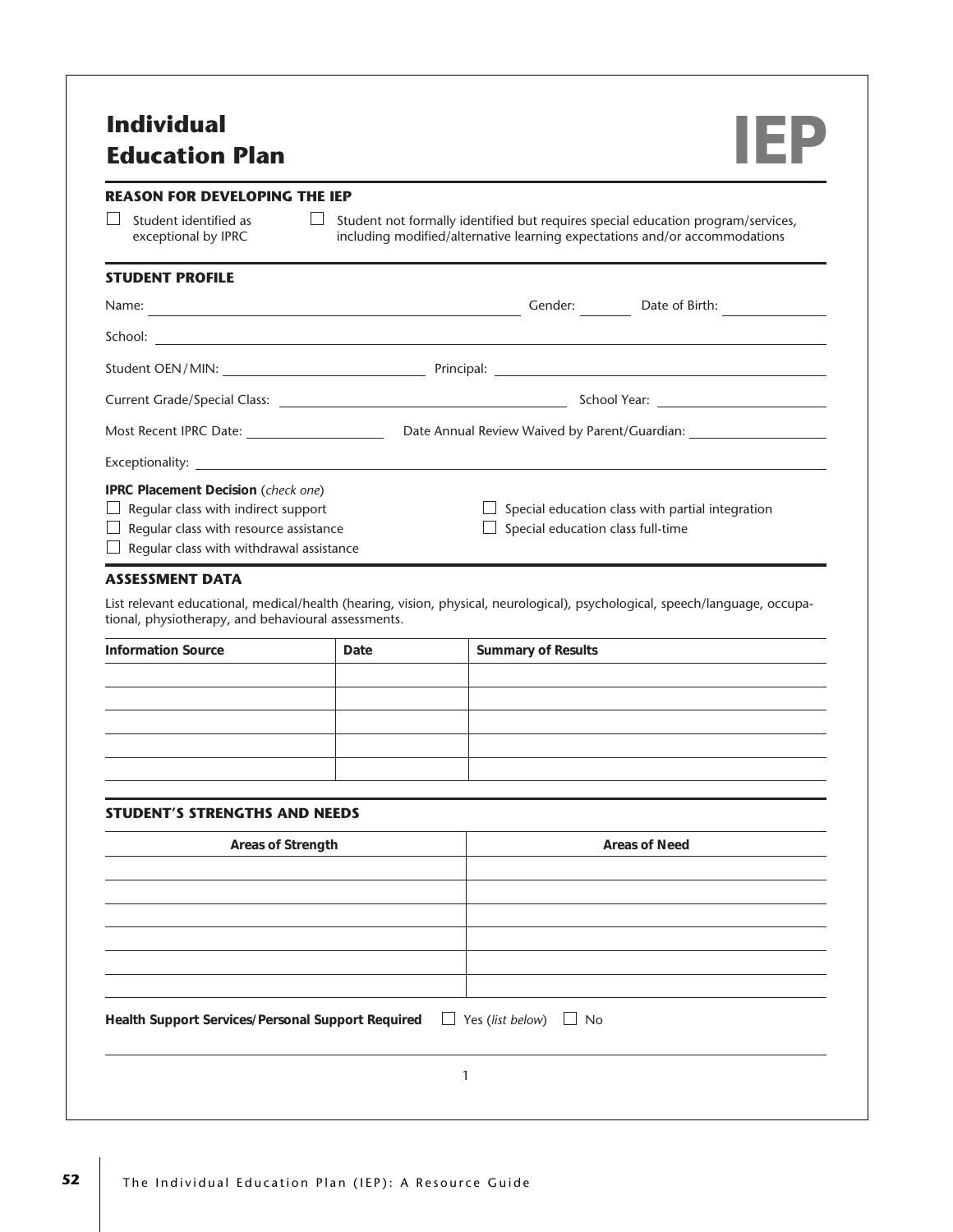| Identify each as Modified (MOD), Accommodated only (AC), or Alternative (ALT)                                                                                 | SUBJECTS, COURSES, OR ALTERNATIVE PROGRAMS TO WHICH THE IEP APPLIES                                                                                                                                                                                                                                                                                                                                                                                                                 |                                      |  |
|---------------------------------------------------------------------------------------------------------------------------------------------------------------|-------------------------------------------------------------------------------------------------------------------------------------------------------------------------------------------------------------------------------------------------------------------------------------------------------------------------------------------------------------------------------------------------------------------------------------------------------------------------------------|--------------------------------------|--|
|                                                                                                                                                               |                                                                                                                                                                                                                                                                                                                                                                                                                                                                                     | 6. $\Box$                            |  |
| 2.                                                                                                                                                            | $\begin{tabular}{lllllllllllll} \top & \multicolumn{3}{l}{} & \multicolumn{3}{l}{} & \multicolumn{3}{l}{} & \multicolumn{3}{l}{} & \multicolumn{3}{l}{} & \multicolumn{3}{l}{} & \multicolumn{3}{l}{} & \multicolumn{3}{l}{} & \multicolumn{3}{l}{} & \multicolumn{3}{l}{} & \multicolumn{3}{l}{} & \multicolumn{3}{l}{} & \multicolumn{3}{l}{} & \multicolumn{3}{l}{} & \multicolumn{3}{l}{} & \multicolumn{3}{l}{} & \multicolumn{3}{l}{} & \multicolumn{3}{l}{} & \multicolumn{$ |                                      |  |
| 3.                                                                                                                                                            | $\begin{tabular}{lllllllllllll} \hline \multicolumn{3}{l}{} & \multicolumn{3}{l}{} & \multicolumn{3}{l}{} & \multicolumn{3}{l}{} & \multicolumn{3}{l}{} & \multicolumn{3}{l}{} & \multicolumn{3}{l}{} & \multicolumn{3}{l}{} & \multicolumn{3}{l}{} & \multicolumn{3}{l}{} & \multicolumn{3}{l}{} & \multicolumn{3}{l}{} & \multicolumn{3}{l}{} & \multicolumn{3}{l}{} & \multicolumn{3}{l}{} & \multicolumn{3}{l}{} & \multicolumn{3}{l}{} & \multicolumn{3}{l}{} & \multicolumn{$ |                                      |  |
| 9. $\qquad \qquad \Box$ MOD $\Box$ AC $\Box$ ALT<br>U MOD □ AC □ ALT<br>4.                                                                                    |                                                                                                                                                                                                                                                                                                                                                                                                                                                                                     |                                      |  |
| $\Box$ MOD $\Box$ AC $\Box$ ALT<br>5.                                                                                                                         |                                                                                                                                                                                                                                                                                                                                                                                                                                                                                     |                                      |  |
|                                                                                                                                                               |                                                                                                                                                                                                                                                                                                                                                                                                                                                                                     |                                      |  |
| Yes (provide educational rationale) $\Box$ No                                                                                                                 | Elementary Program Exemptions or Secondary School Compulsory Course Substitutions                                                                                                                                                                                                                                                                                                                                                                                                   |                                      |  |
| Complete for secondary students only:<br>Student is currently working towards attainment of the:<br>Ontario Secondary School Diploma<br><b>ACCOMMODATIONS</b> | □ Ontario Secondary School Certificate                                                                                                                                                                                                                                                                                                                                                                                                                                              | $\Box$ Certificate of Accomplishment |  |
|                                                                                                                                                               | (Accommodations are assumed to be the same for all subjects, unless otherwise indicated)                                                                                                                                                                                                                                                                                                                                                                                            |                                      |  |
| <b>Instructional Accommodations</b>                                                                                                                           | <b>Environmental Accommodations</b>                                                                                                                                                                                                                                                                                                                                                                                                                                                 | <b>Assessment Accommodations</b>     |  |
|                                                                                                                                                               |                                                                                                                                                                                                                                                                                                                                                                                                                                                                                     |                                      |  |
|                                                                                                                                                               |                                                                                                                                                                                                                                                                                                                                                                                                                                                                                     |                                      |  |
|                                                                                                                                                               |                                                                                                                                                                                                                                                                                                                                                                                                                                                                                     |                                      |  |
|                                                                                                                                                               |                                                                                                                                                                                                                                                                                                                                                                                                                                                                                     |                                      |  |
|                                                                                                                                                               |                                                                                                                                                                                                                                                                                                                                                                                                                                                                                     |                                      |  |
|                                                                                                                                                               |                                                                                                                                                                                                                                                                                                                                                                                                                                                                                     |                                      |  |
|                                                                                                                                                               |                                                                                                                                                                                                                                                                                                                                                                                                                                                                                     |                                      |  |
|                                                                                                                                                               |                                                                                                                                                                                                                                                                                                                                                                                                                                                                                     |                                      |  |
|                                                                                                                                                               |                                                                                                                                                                                                                                                                                                                                                                                                                                                                                     |                                      |  |
|                                                                                                                                                               |                                                                                                                                                                                                                                                                                                                                                                                                                                                                                     |                                      |  |
|                                                                                                                                                               |                                                                                                                                                                                                                                                                                                                                                                                                                                                                                     |                                      |  |
|                                                                                                                                                               |                                                                                                                                                                                                                                                                                                                                                                                                                                                                                     |                                      |  |
|                                                                                                                                                               |                                                                                                                                                                                                                                                                                                                                                                                                                                                                                     |                                      |  |
| Individualized Equipment $\Box$ Yes (list below) $\Box$ No                                                                                                    |                                                                                                                                                                                                                                                                                                                                                                                                                                                                                     |                                      |  |
|                                                                                                                                                               |                                                                                                                                                                                                                                                                                                                                                                                                                                                                                     |                                      |  |
|                                                                                                                                                               |                                                                                                                                                                                                                                                                                                                                                                                                                                                                                     |                                      |  |
|                                                                                                                                                               |                                                                                                                                                                                                                                                                                                                                                                                                                                                                                     |                                      |  |
| <b>PROVINCIAL ASSESSMENTS (accommodations and exemptions)</b>                                                                                                 |                                                                                                                                                                                                                                                                                                                                                                                                                                                                                     |                                      |  |
|                                                                                                                                                               |                                                                                                                                                                                                                                                                                                                                                                                                                                                                                     |                                      |  |
|                                                                                                                                                               |                                                                                                                                                                                                                                                                                                                                                                                                                                                                                     |                                      |  |
| $\Box$ Yes (list below) $\Box$ No<br>Accommodations:                                                                                                          |                                                                                                                                                                                                                                                                                                                                                                                                                                                                                     |                                      |  |
|                                                                                                                                                               |                                                                                                                                                                                                                                                                                                                                                                                                                                                                                     |                                      |  |
|                                                                                                                                                               |                                                                                                                                                                                                                                                                                                                                                                                                                                                                                     |                                      |  |
|                                                                                                                                                               |                                                                                                                                                                                                                                                                                                                                                                                                                                                                                     |                                      |  |
| <b>Exemptions:</b>                                                                                                                                            | $\Box$ Yes (provide explanatory statement from relevant EQAO document) $\Box$ No                                                                                                                                                                                                                                                                                                                                                                                                    |                                      |  |
|                                                                                                                                                               |                                                                                                                                                                                                                                                                                                                                                                                                                                                                                     |                                      |  |
|                                                                                                                                                               |                                                                                                                                                                                                                                                                                                                                                                                                                                                                                     |                                      |  |
|                                                                                                                                                               |                                                                                                                                                                                                                                                                                                                                                                                                                                                                                     |                                      |  |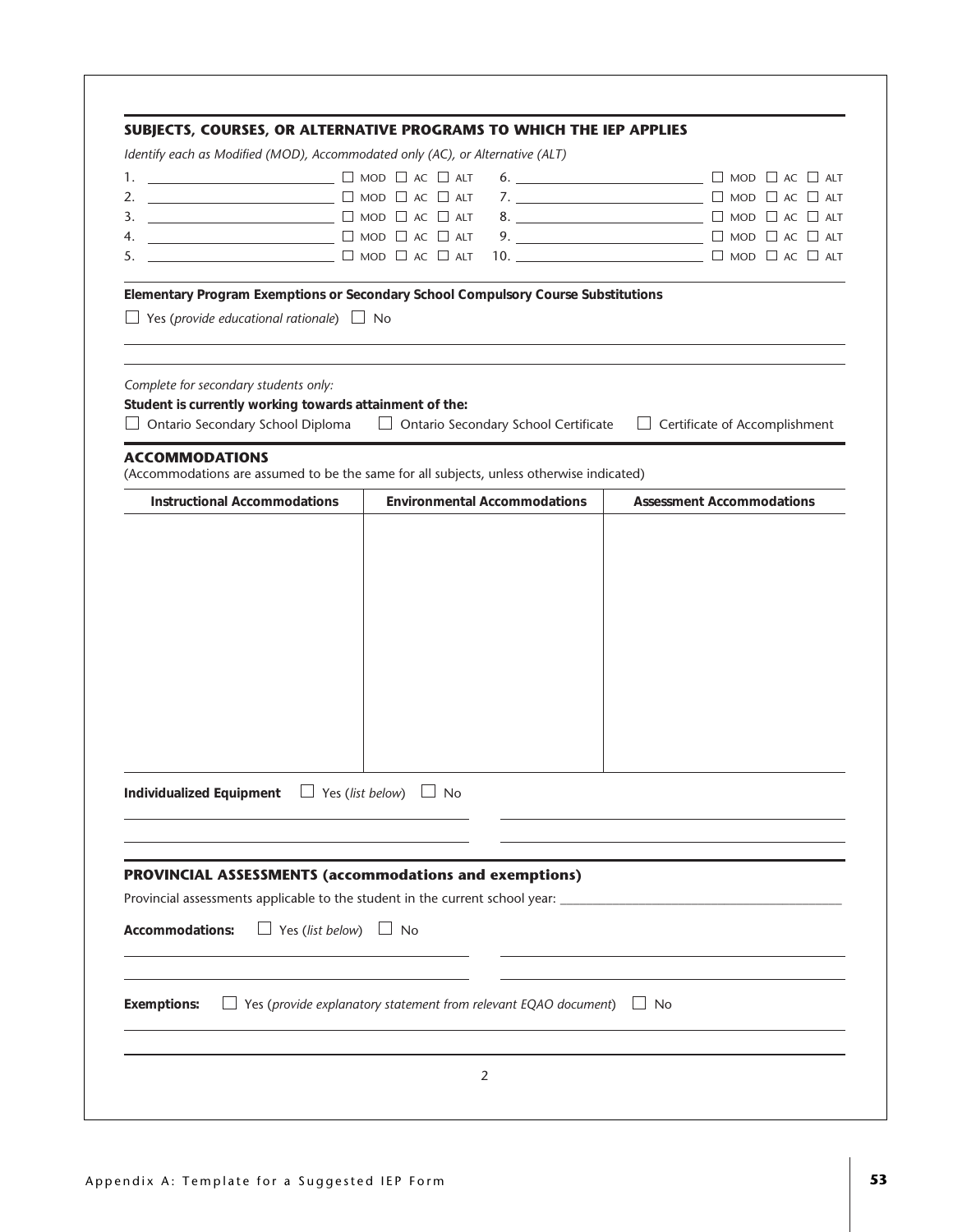| Student OEN/MIN:                                                                                                                                  | Subject/Course/Alternative Program:                                                                                             |                                                                                                           |
|---------------------------------------------------------------------------------------------------------------------------------------------------|---------------------------------------------------------------------------------------------------------------------------------|-----------------------------------------------------------------------------------------------------------|
| <b>Current Level of Achievement:</b>                                                                                                              | Current Level of Achievement for Alternative Program:                                                                           |                                                                                                           |
| Prerequisite course (if applicable) __________                                                                                                    |                                                                                                                                 |                                                                                                           |
| Letter grade/Mark __________________                                                                                                              |                                                                                                                                 |                                                                                                           |
| Curriculum grade level ______________                                                                                                             |                                                                                                                                 |                                                                                                           |
| school year in a particular subject, course, or alternative program.                                                                              | Annual Program Goal(s): A goal statement describing what the student can reasonably be expected to accomplish by the end of the |                                                                                                           |
| <b>Learning Expectations</b><br>(List modified/alternative expectations outlining knowledge<br>and/or skills to be assessed, by reporting period. | <b>Teaching Strategies</b><br>(List only those that are particular to<br>the student and specific to the                        | <b>Assessment Methods</b><br>(Identify the assessment method to be<br>used for each learning expectation) |
|                                                                                                                                                   |                                                                                                                                 |                                                                                                           |
|                                                                                                                                                   |                                                                                                                                 |                                                                                                           |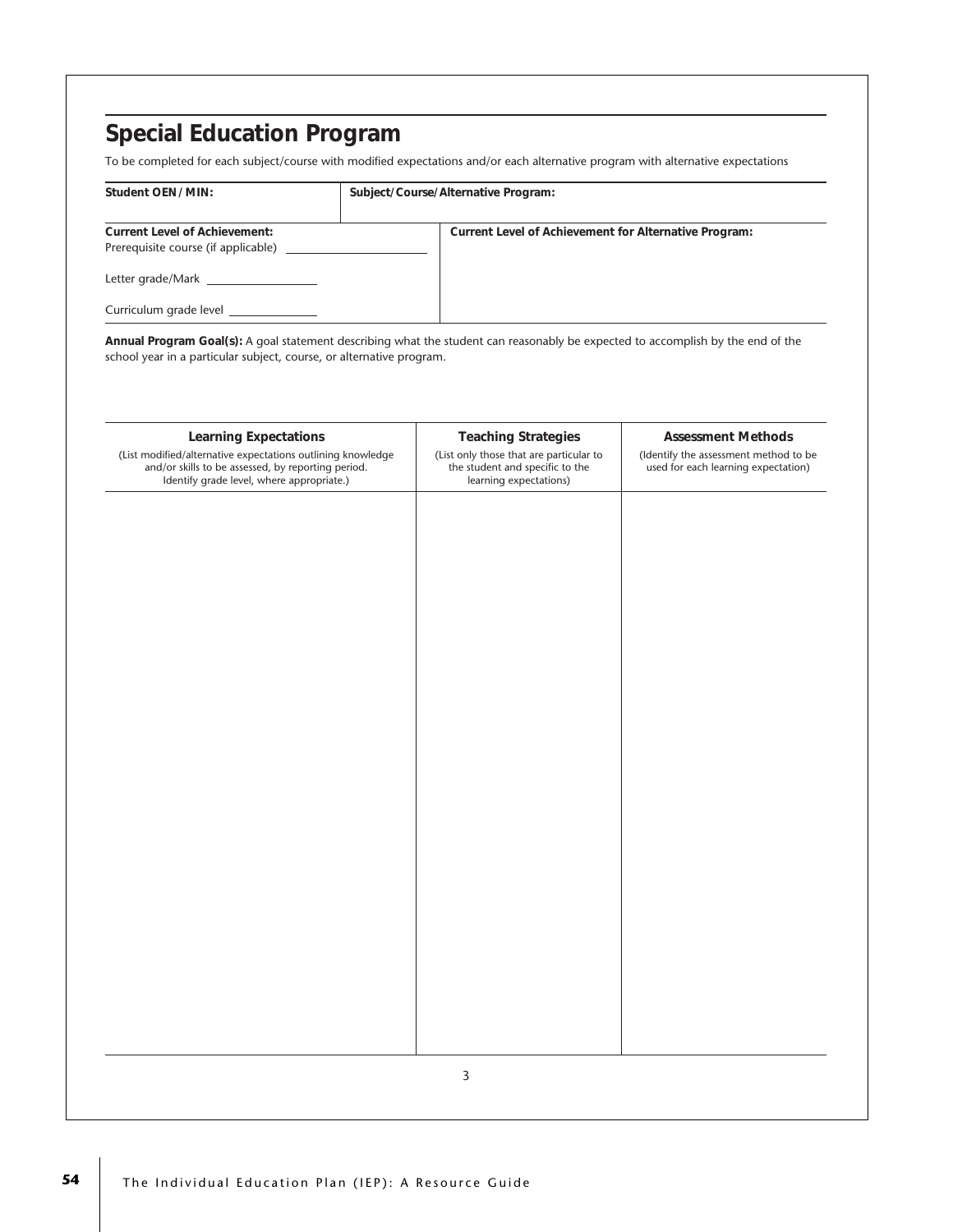|                                                                                                              | Include type of service, initiation date, frequency or intensity, and location |                                                                                                                                |          |
|--------------------------------------------------------------------------------------------------------------|--------------------------------------------------------------------------------|--------------------------------------------------------------------------------------------------------------------------------|----------|
|                                                                                                              |                                                                                |                                                                                                                                |          |
|                                                                                                              |                                                                                |                                                                                                                                |          |
|                                                                                                              |                                                                                |                                                                                                                                |          |
|                                                                                                              |                                                                                |                                                                                                                                |          |
|                                                                                                              |                                                                                |                                                                                                                                |          |
|                                                                                                              |                                                                                |                                                                                                                                |          |
|                                                                                                              |                                                                                |                                                                                                                                |          |
| <b>EVALUATION</b>                                                                                            |                                                                                |                                                                                                                                |          |
| <b>Reporting Dates:</b>                                                                                      |                                                                                |                                                                                                                                |          |
|                                                                                                              |                                                                                |                                                                                                                                |          |
| <b>Reporting Format</b>                                                                                      |                                                                                |                                                                                                                                |          |
|                                                                                                              |                                                                                | Provincial Report Card (required unless student's program comprises alternative expectations only)                             |          |
| Alternative Report                                                                                           |                                                                                |                                                                                                                                |          |
| <b>TRANSITION PLAN</b>                                                                                       |                                                                                |                                                                                                                                |          |
|                                                                                                              |                                                                                |                                                                                                                                |          |
|                                                                                                              |                                                                                | If the student is 14 years of age or older and is not identified solely as gifted, a transition plan is required (see page 6). |          |
| IEP Developed by:                                                                                            |                                                                                |                                                                                                                                |          |
| <b>Staff Member</b>                                                                                          |                                                                                |                                                                                                                                |          |
|                                                                                                              | Position                                                                       | <b>Staff Member</b>                                                                                                            | Position |
|                                                                                                              |                                                                                |                                                                                                                                |          |
|                                                                                                              |                                                                                |                                                                                                                                |          |
|                                                                                                              |                                                                                |                                                                                                                                |          |
|                                                                                                              |                                                                                |                                                                                                                                |          |
|                                                                                                              |                                                                                |                                                                                                                                |          |
|                                                                                                              |                                                                                |                                                                                                                                |          |
| <b>IPRC Statement</b>                                                                                        | Provincial                                                                     | Previous IEP<br>Parents/Guardians                                                                                              | Student  |
| Sources Consulted in the Development of the IEP<br>of Decision (if applicable)<br>Other sources (list below) | <b>Report Card</b>                                                             |                                                                                                                                |          |
|                                                                                                              |                                                                                |                                                                                                                                |          |
|                                                                                                              |                                                                                |                                                                                                                                |          |
|                                                                                                              |                                                                                |                                                                                                                                |          |
|                                                                                                              | Date of Placement in Special Education Program (select the appropriate option) |                                                                                                                                |          |
|                                                                                                              | 1) First day of attendance in new special education program                    |                                                                                                                                |          |
|                                                                                                              |                                                                                | 2) First day of the new school year or semester in which the student is continuing in a placement                              |          |
| as the result of a change of placement                                                                       |                                                                                | 3) First day of the student's enrolment in a special education program that he/she begins in mid-year or mid-semester          |          |
|                                                                                                              |                                                                                |                                                                                                                                |          |
|                                                                                                              |                                                                                | Completion Date of IEP Development Phase                                                                                       |          |
| Date of Placement:                                                                                           |                                                                                | (within 30 school days following the Date of Placement):                                                                       |          |
|                                                                                                              |                                                                                |                                                                                                                                |          |
|                                                                                                              |                                                                                |                                                                                                                                |          |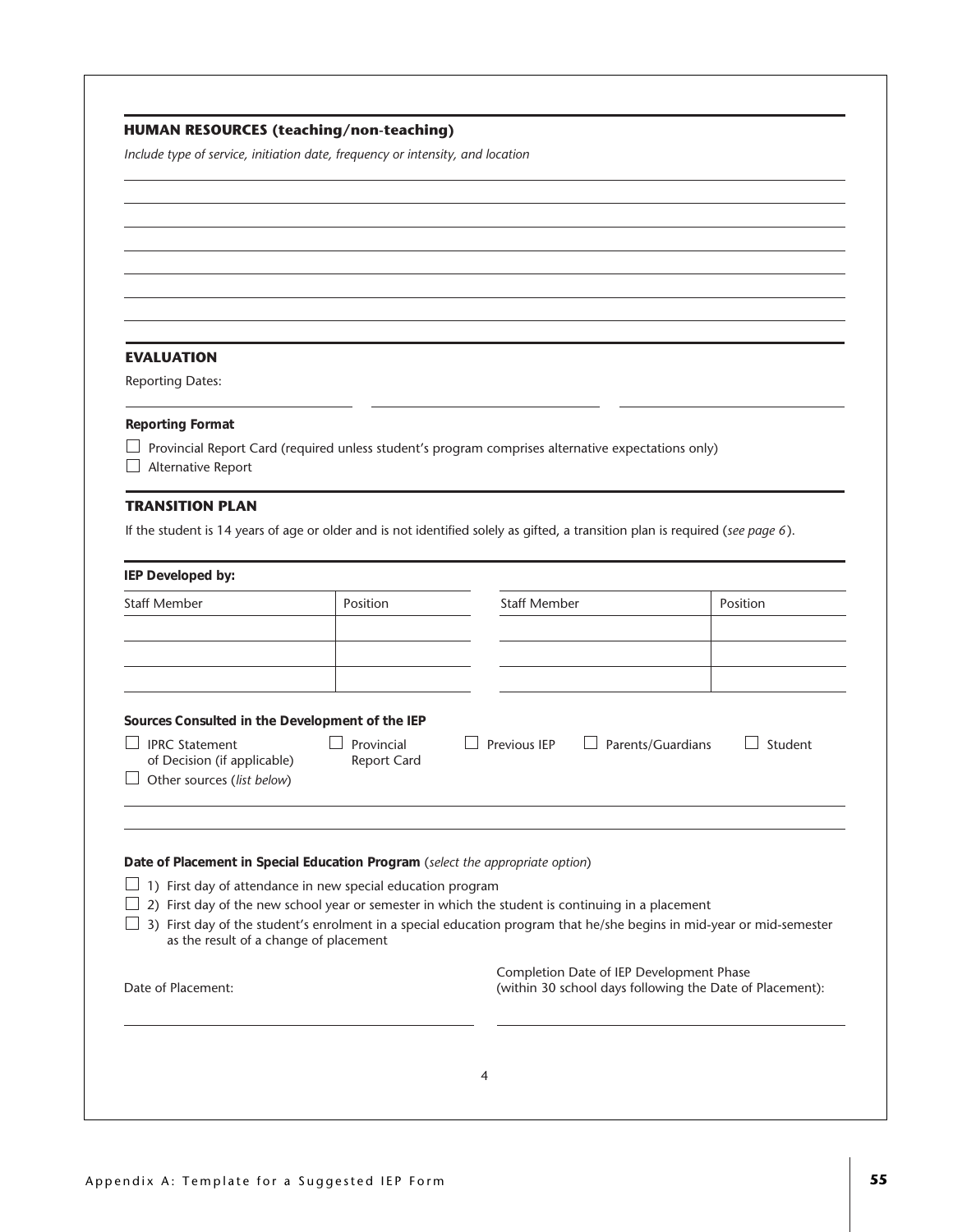|                                                                                                                                           | Activity<br>(Indicate parent/student                                                                                                                                                                                                                                                                                                                    |      |                                       |                    |
|-------------------------------------------------------------------------------------------------------------------------------------------|---------------------------------------------------------------------------------------------------------------------------------------------------------------------------------------------------------------------------------------------------------------------------------------------------------------------------------------------------------|------|---------------------------------------|--------------------|
| Date                                                                                                                                      | consultation or staff review)                                                                                                                                                                                                                                                                                                                           |      | Outcome                               |                    |
|                                                                                                                                           |                                                                                                                                                                                                                                                                                                                                                         |      |                                       |                    |
|                                                                                                                                           |                                                                                                                                                                                                                                                                                                                                                         |      |                                       |                    |
|                                                                                                                                           |                                                                                                                                                                                                                                                                                                                                                         |      |                                       |                    |
|                                                                                                                                           |                                                                                                                                                                                                                                                                                                                                                         |      |                                       |                    |
|                                                                                                                                           |                                                                                                                                                                                                                                                                                                                                                         |      |                                       |                    |
|                                                                                                                                           |                                                                                                                                                                                                                                                                                                                                                         |      |                                       |                    |
|                                                                                                                                           |                                                                                                                                                                                                                                                                                                                                                         |      |                                       |                    |
|                                                                                                                                           |                                                                                                                                                                                                                                                                                                                                                         |      |                                       |                    |
|                                                                                                                                           |                                                                                                                                                                                                                                                                                                                                                         |      |                                       |                    |
|                                                                                                                                           |                                                                                                                                                                                                                                                                                                                                                         |      |                                       |                    |
|                                                                                                                                           |                                                                                                                                                                                                                                                                                                                                                         |      |                                       |                    |
|                                                                                                                                           |                                                                                                                                                                                                                                                                                                                                                         |      |                                       |                    |
|                                                                                                                                           |                                                                                                                                                                                                                                                                                                                                                         |      |                                       |                    |
|                                                                                                                                           |                                                                                                                                                                                                                                                                                                                                                         |      |                                       |                    |
|                                                                                                                                           | The principal is legally required to ensure that the IEP is properly implemented and monitored.<br>This IEP has been developed according to the ministry's standards and appropriately addresses the student's strengths and<br>needs. The learning expectations will be reviewed and the student's achievement evaluated at least once every reporting |      |                                       |                    |
|                                                                                                                                           |                                                                                                                                                                                                                                                                                                                                                         |      |                                       |                    |
|                                                                                                                                           |                                                                                                                                                                                                                                                                                                                                                         | Date |                                       |                    |
|                                                                                                                                           | Involvement of Parent/Guardian and Student (if student is 16 or older)                                                                                                                                                                                                                                                                                  |      |                                       |                    |
|                                                                                                                                           | I was consulted in the development of this IEP<br>I declined the opportunity to be consulted in the development of this IEP                                                                                                                                                                                                                             |      | Parent/Guardian<br>Parent/Guardian    | Student<br>Student |
|                                                                                                                                           |                                                                                                                                                                                                                                                                                                                                                         |      | $\Box$ Parent/Guardian $\Box$ Student |                    |
|                                                                                                                                           | Parent/Guardian and Student Comments:                                                                                                                                                                                                                                                                                                                   |      |                                       |                    |
|                                                                                                                                           |                                                                                                                                                                                                                                                                                                                                                         |      |                                       |                    |
|                                                                                                                                           |                                                                                                                                                                                                                                                                                                                                                         |      |                                       |                    |
|                                                                                                                                           |                                                                                                                                                                                                                                                                                                                                                         |      |                                       |                    |
|                                                                                                                                           |                                                                                                                                                                                                                                                                                                                                                         |      |                                       |                    |
|                                                                                                                                           |                                                                                                                                                                                                                                                                                                                                                         |      |                                       |                    |
|                                                                                                                                           |                                                                                                                                                                                                                                                                                                                                                         |      |                                       |                    |
|                                                                                                                                           |                                                                                                                                                                                                                                                                                                                                                         | Date |                                       |                    |
| period.<br>Principal's Signature<br>I have received a copy of this IEP<br>Parent/Guardian Signature<br>Student Signature (if 16 or older) |                                                                                                                                                                                                                                                                                                                                                         | Date |                                       |                    |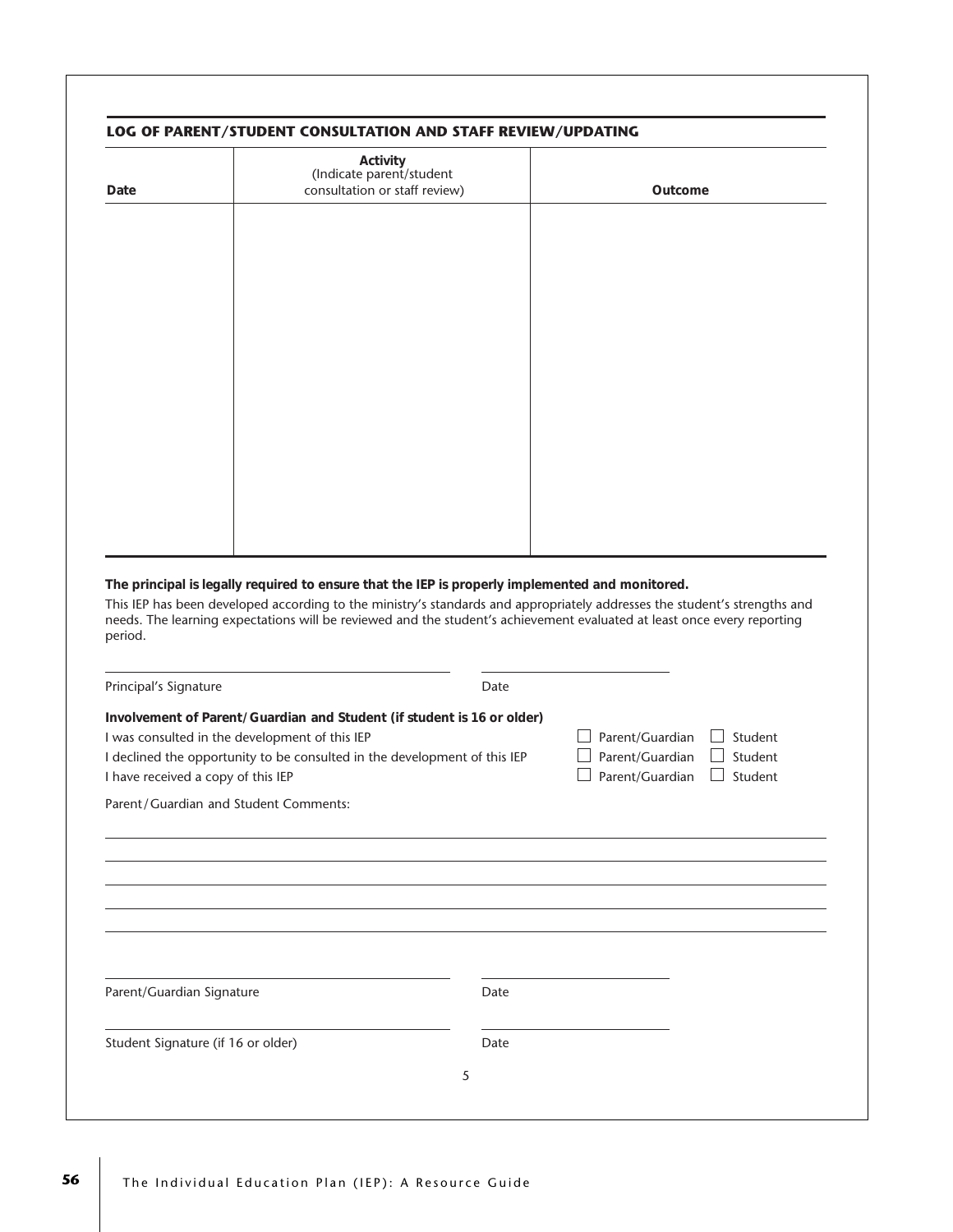## **Transition Plan**

**Student's name OEN/MIN**

**Specific Goal(s) for Transition to Postsecondary Activities**

| <b>Actions Required</b> | Person(s)<br>Responsible for Actions | <b>Timelines</b> |
|-------------------------|--------------------------------------|------------------|
|                         |                                      |                  |
|                         |                                      |                  |
|                         |                                      |                  |
|                         |                                      |                  |
|                         |                                      |                  |
|                         |                                      |                  |
|                         |                                      |                  |
|                         |                                      |                  |
|                         |                                      |                  |
|                         |                                      |                  |
|                         |                                      |                  |
|                         |                                      |                  |
|                         |                                      |                  |
|                         |                                      |                  |
|                         |                                      |                  |
|                         |                                      |                  |
|                         |                                      |                  |
|                         |                                      |                  |
|                         |                                      |                  |
|                         |                                      |                  |
|                         |                                      |                  |
|                         |                                      |                  |
|                         | $\boldsymbol{6}$                     |                  |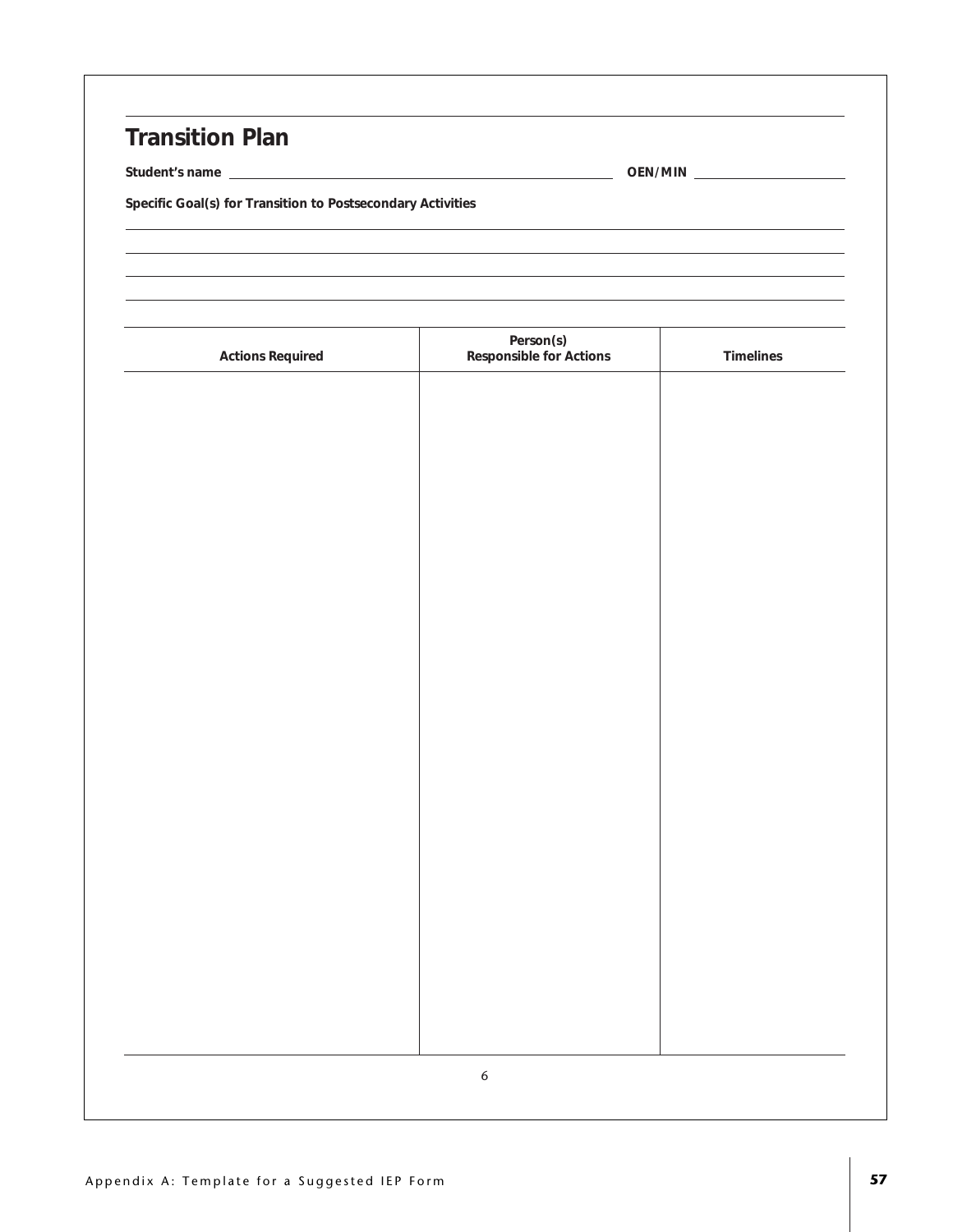# APPENDIX B: SAMPLES OF COMPLETED IEP FORMS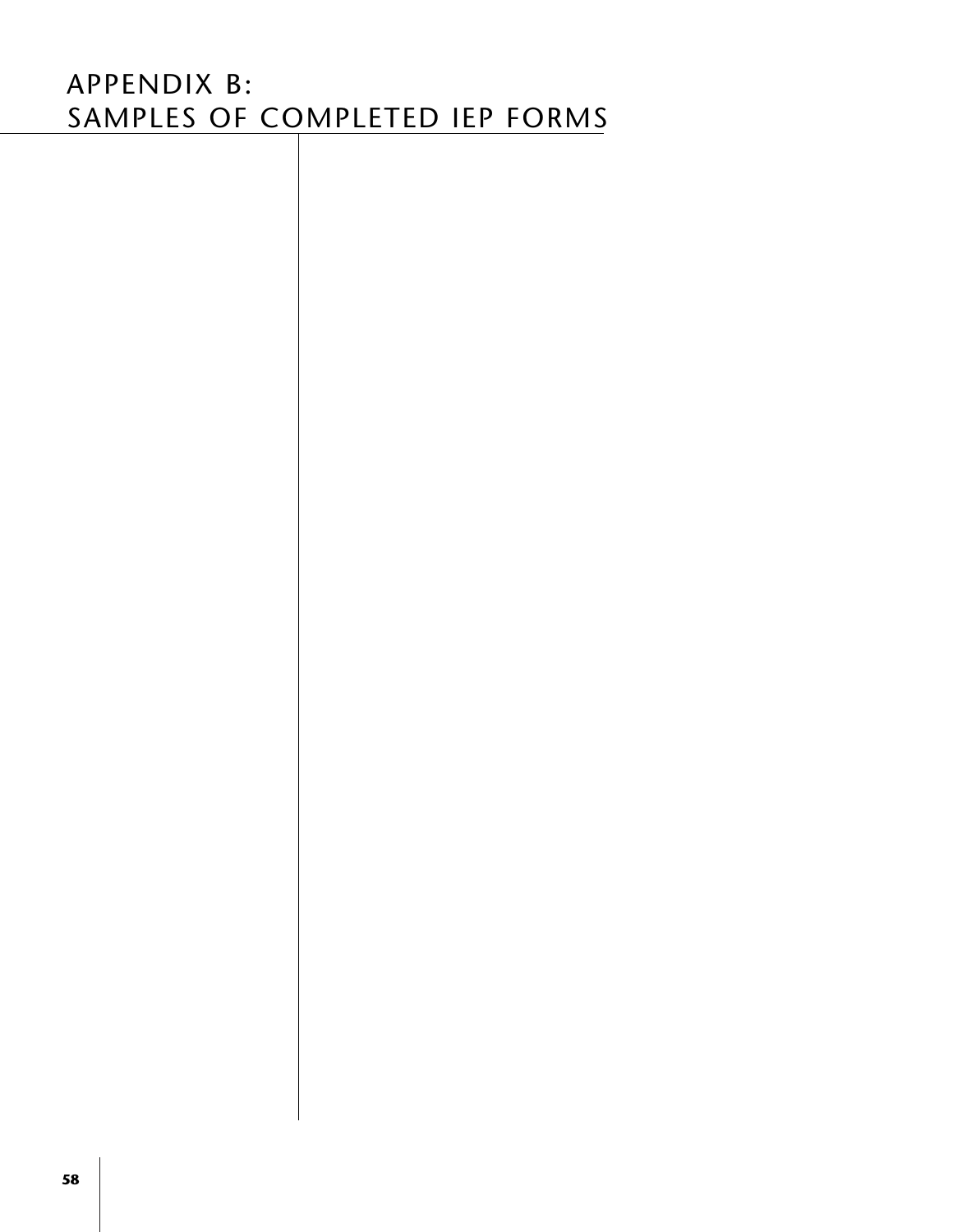| REASON FOR DEVELOPING THE IEP                                                                                                                                    |            |                                                                                                                                                                |
|------------------------------------------------------------------------------------------------------------------------------------------------------------------|------------|----------------------------------------------------------------------------------------------------------------------------------------------------------------|
| X <br>Student identified as<br>exceptional by IPRC                                                                                                               |            | Student not formally identified but requires special education program/services,<br>including modified/alternative learning expectations and/or accommodations |
| STUDENT PROFILE                                                                                                                                                  |            |                                                                                                                                                                |
| Name: Student A                                                                                                                                                  |            | Date of Birth: 06/23/1991<br>Gender: Male                                                                                                                      |
| School: Ontario School                                                                                                                                           |            |                                                                                                                                                                |
| Student OEN/MIN: 123456789                                                                                                                                       |            | Principal: B. Principal                                                                                                                                        |
| Current Grade/Special Class: 8                                                                                                                                   |            | School Year: 2004-2005                                                                                                                                         |
| Most Recent IPRC Date: 06/02/2002                                                                                                                                |            | Date Annual Review Waived by Parent/Guardian: 25/05/2004                                                                                                       |
| Exceptionality: Learning Disability                                                                                                                              |            |                                                                                                                                                                |
| IPRC Placement Decision (check one)<br>Regular class with indirect support<br>Regular class with resource assistance<br>Regular class with withdrawal assistance |            | Special education class with partial integration<br>Special education class full-time                                                                          |
|                                                                                                                                                                  |            |                                                                                                                                                                |
| ASSESSMENT DATA<br>tional, physiotherapy, and behavioural assessments.<br><b>Information Source</b>                                                              | Date       | List relevant educational, medical/health (hearing, vision, physical, neurological), psychological, speech/language, occupa-                                   |
|                                                                                                                                                                  | 03/05/1998 | <b>Summary of Results</b>                                                                                                                                      |
| Psychological report<br>Audiologist report                                                                                                                       | 11/03/1997 | Report provides a diagnosis of learning disabilities                                                                                                           |
|                                                                                                                                                                  |            |                                                                                                                                                                |
| <b>STUDENT'S STRENGTHS AND NEEDS</b>                                                                                                                             |            |                                                                                                                                                                |
| Areas of Strength                                                                                                                                                |            | <b>Areas of Need</b>                                                                                                                                           |
|                                                                                                                                                                  |            | Receptive language skills (reading and listening)                                                                                                              |
|                                                                                                                                                                  |            | Expressive language skills (writing)                                                                                                                           |
|                                                                                                                                                                  |            | Auditory memory skills                                                                                                                                         |
| Expressive language skills (speaking)<br>Visual memory skills<br>Visual figure ground skills<br>Problem-solving skills                                           |            | Auditory discrimination skills                                                                                                                                 |
| Computer keyboarding skills                                                                                                                                      |            | Report indicates area of need in central auditory processing<br>Organizational skills                                                                          |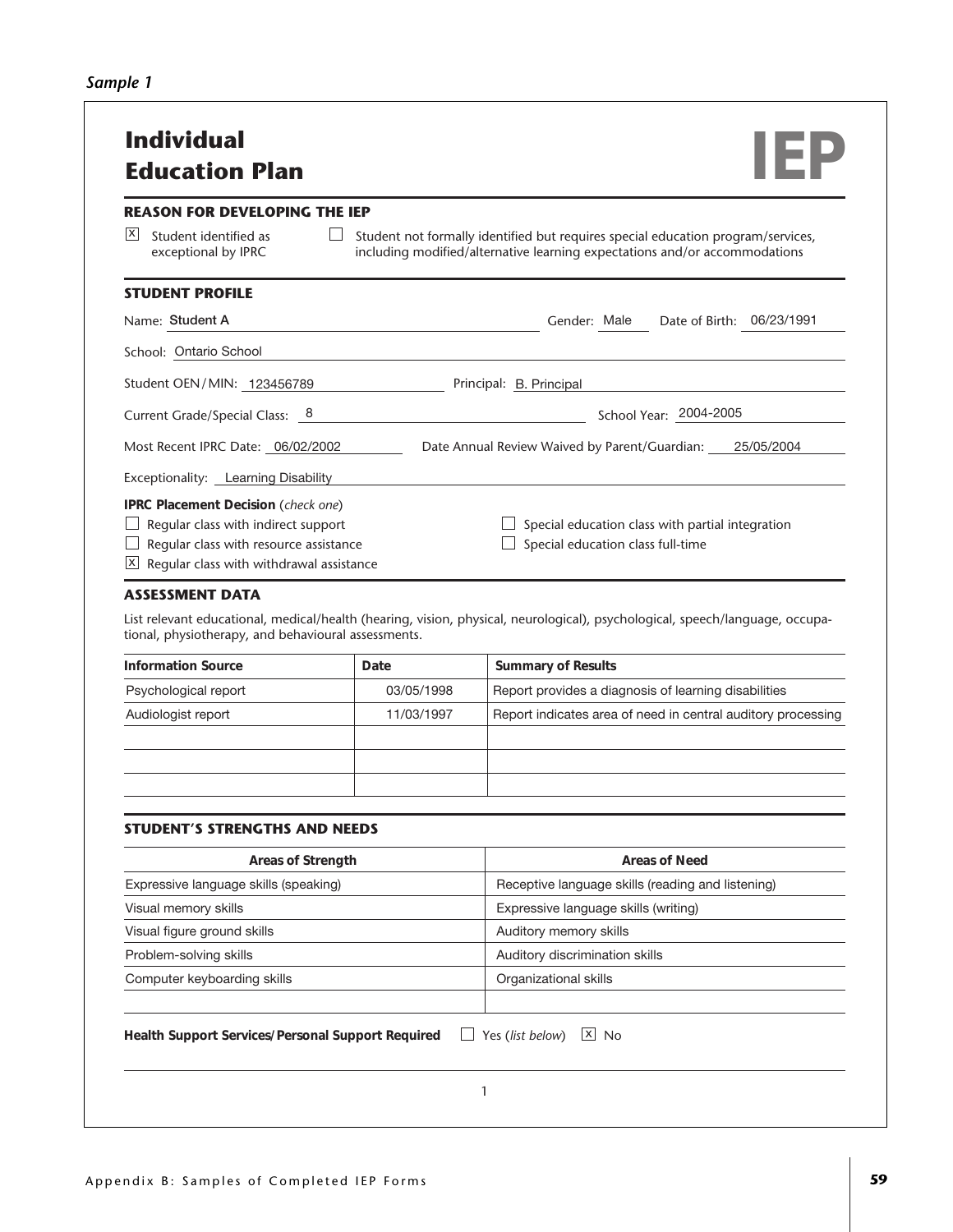|                                                                                                                                                                      | Identify each as Modified (MOD), Accommodated only (AC), or Alternative (ALT)            |                                                                       |
|----------------------------------------------------------------------------------------------------------------------------------------------------------------------|------------------------------------------------------------------------------------------|-----------------------------------------------------------------------|
| English<br>1.                                                                                                                                                        | $\Box$ MOD $\Box$ AC $\Box$ ALT                                                          | 6. Science & Technology<br>$\Box$ MOD $\overline{X}$ AC $\Box$ ALT    |
| Core French<br>2.                                                                                                                                                    | 7. The Arts<br>$X$ MOD $A C$ $A T$                                                       | $\Box$ MOD $\overline{X}$ AC $\Box$ ALT                               |
| Mathematics<br>3.                                                                                                                                                    | $\Box$ MOD $\Box$ AC $\Box$ ALT                                                          | 8. Reading Print<br>$\Box$ MOD $\Box$ AC $\boxtimes$ ALT              |
| History/Geography<br>4.                                                                                                                                              | $X$ MOD $A C$ $A T$                                                                      | 9. $\overline{\qquad \qquad }$<br>$\Box$ mod $\Box$ ac $\Box$ alt     |
| Health/Phys.Ed.<br>5.                                                                                                                                                | $\square$ MOD $\times$ AC $\square$ ALT                                                  |                                                                       |
| Yes (provide educational rationale) $X$ No                                                                                                                           | Elementary Program Exemptions or Secondary School Compulsory Course Substitutions        |                                                                       |
| Complete for secondary students only:<br>Student is currently working towards attainment of the:<br>$\Box$ Ontario Secondary School Diploma<br><b>ACCOMMODATIONS</b> | $\Box$ Ontario Secondary School Certificate                                              | $\Box$ Certificate of Accomplishment                                  |
|                                                                                                                                                                      | (Accommodations are assumed to be the same for all subjects, unless otherwise indicated) |                                                                       |
| <b>Instructional Accommodations</b>                                                                                                                                  | <b>Environmental Accommodations</b>                                                      | <b>Assessment Accommodations</b>                                      |
| Duplicated notes                                                                                                                                                     | Use of headphones                                                                        | <b>Extended time limits</b>                                           |
| Assistive technology - text-to-speech                                                                                                                                | Alternative (quiet) setting                                                              | Verbatim scribing                                                     |
| and speech-to-text software                                                                                                                                          | Preferential seating                                                                     | Oral responses, including audiotapes                                  |
| Graphic organizers                                                                                                                                                   |                                                                                          | Alternative (quiet) setting                                           |
| Time-management aids                                                                                                                                                 |                                                                                          | Assistive technology - text-to-speech                                 |
| <b>Taped texts</b>                                                                                                                                                   |                                                                                          | and speech-to-text software                                           |
| Audiotapes of instruction                                                                                                                                            |                                                                                          | Reduction in the number of tasks<br>used to assess a concept or skill |
| Extra time for processing                                                                                                                                            |                                                                                          |                                                                       |
| Main facts highlighted in text                                                                                                                                       |                                                                                          |                                                                       |
| Daily schedules/timetables                                                                                                                                           |                                                                                          |                                                                       |
| Non-verbal signals                                                                                                                                                   |                                                                                          |                                                                       |
| Individualized Equipment $\boxed{\times}$ Yes (list below) $\boxed{\phantom{1}}$ No                                                                                  | Individual computer for assistive technology (hardware and software)                     |                                                                       |
|                                                                                                                                                                      |                                                                                          |                                                                       |
|                                                                                                                                                                      | PROVINCIAL ASSESSMENTS (accommodations and exemptions)                                   |                                                                       |
|                                                                                                                                                                      |                                                                                          |                                                                       |
|                                                                                                                                                                      | Provincial assessments applicable to the student in the current school year: None        |                                                                       |
| Tape recorder for recording oral instructions<br>Yes (list below)<br>Accommodations:                                                                                 | $\Box$ No                                                                                |                                                                       |
|                                                                                                                                                                      |                                                                                          |                                                                       |
| <b>Exemptions:</b>                                                                                                                                                   | Yes (provide explanatory statement from relevant EQAO document)                          | $\Box$ No                                                             |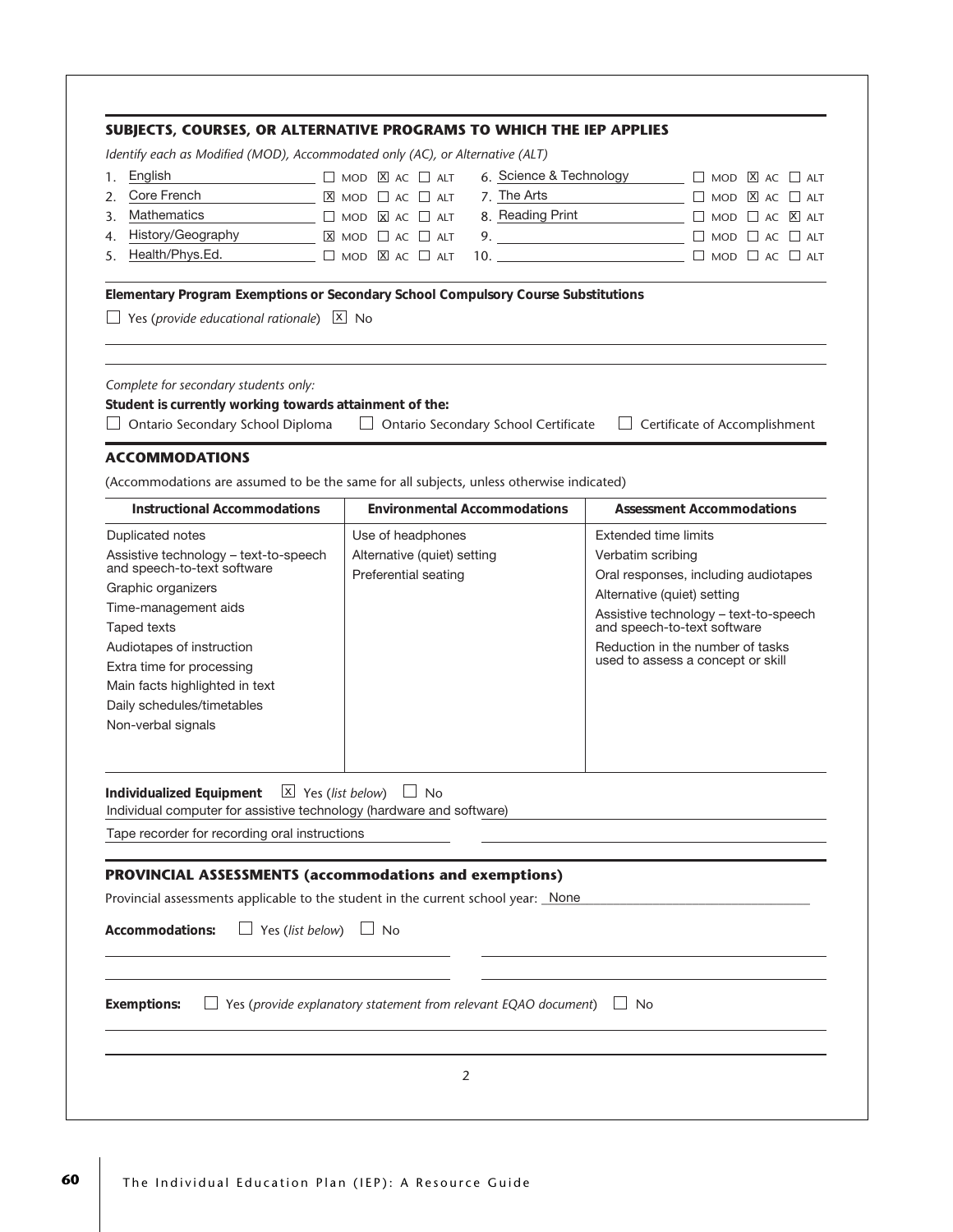To be completed for each subject/course with modified expectations and/or each alternative program with alternative expectations

| Student OEN/MIN:                                                                                                   | Subject/Course/Alternative Program:                   |
|--------------------------------------------------------------------------------------------------------------------|-------------------------------------------------------|
| 123456789                                                                                                          | <b>CORE FRENCH</b>                                    |
| <b>Current Level of Achievement:</b><br>Prerequisite course (if applicable)<br>Letter grade/Mark $\qquad \qquad C$ | Current Level of Achievement for Alternative Program: |
| Curriculum grade level $\frac{5}{2}$                                                                               |                                                       |

**Annual Program Goal(s):** A goal statement describing what the student can reasonably be expected to accomplish by the end of the school year in a particular subject, course, or alternative program.

Student A will demonstrate that he has acquired approximately half of the knowledge and skills described in the Grade 6 curriculum expectations.

| <b>Learning Expectations</b><br>(List modified/alternative expectations outlining knowledge<br>and/or skills to be assessed, by reporting period.<br>Identify grade level, where appropriate.)                                                                                                                 | <b>Teaching Strategies</b><br>(List only those that are particular to<br>the student and specific to the<br>learning expectations) | <b>Assessment Methods</b><br>(Identify the assessment method to be<br>used for each learning expectation)                               |
|----------------------------------------------------------------------------------------------------------------------------------------------------------------------------------------------------------------------------------------------------------------------------------------------------------------|------------------------------------------------------------------------------------------------------------------------------------|-----------------------------------------------------------------------------------------------------------------------------------------|
| Grade 6 expectations<br>Term 1<br>Student A will:<br>1. learn 30 sight words;<br>2. conjugate aller;<br>3. read 3 simple passages or stories (about<br>50 words long) and write simple responses to<br>demonstrate understanding;<br>4. prepare and deliver an oral presentation of<br>10 sentences in length. | 1. Provide matching picture/<br>word flashcards.                                                                                   | 1. Oral and written activity<br>2. Oral and written activity<br>3. Oral and written activity<br>4. Written activity and<br>presentation |
| Term 2<br>Student A will:<br>1. learn 30 sight words;<br>2. conjugate faire;<br>3. read 3 simple passages or stories (about<br>75 words long) and write simple responses to<br>demonstrate understanding;<br>4. create an illustrated menu and present the<br>information orally, using simple sentences.      | 1. Provide matching picture/<br>word flashcards.                                                                                   | 1. Oral and written activity<br>2. Oral and written activity<br>3. Oral and written activity<br>4. Written activity and<br>presentation |
|                                                                                                                                                                                                                                                                                                                | 3(a)                                                                                                                               |                                                                                                                                         |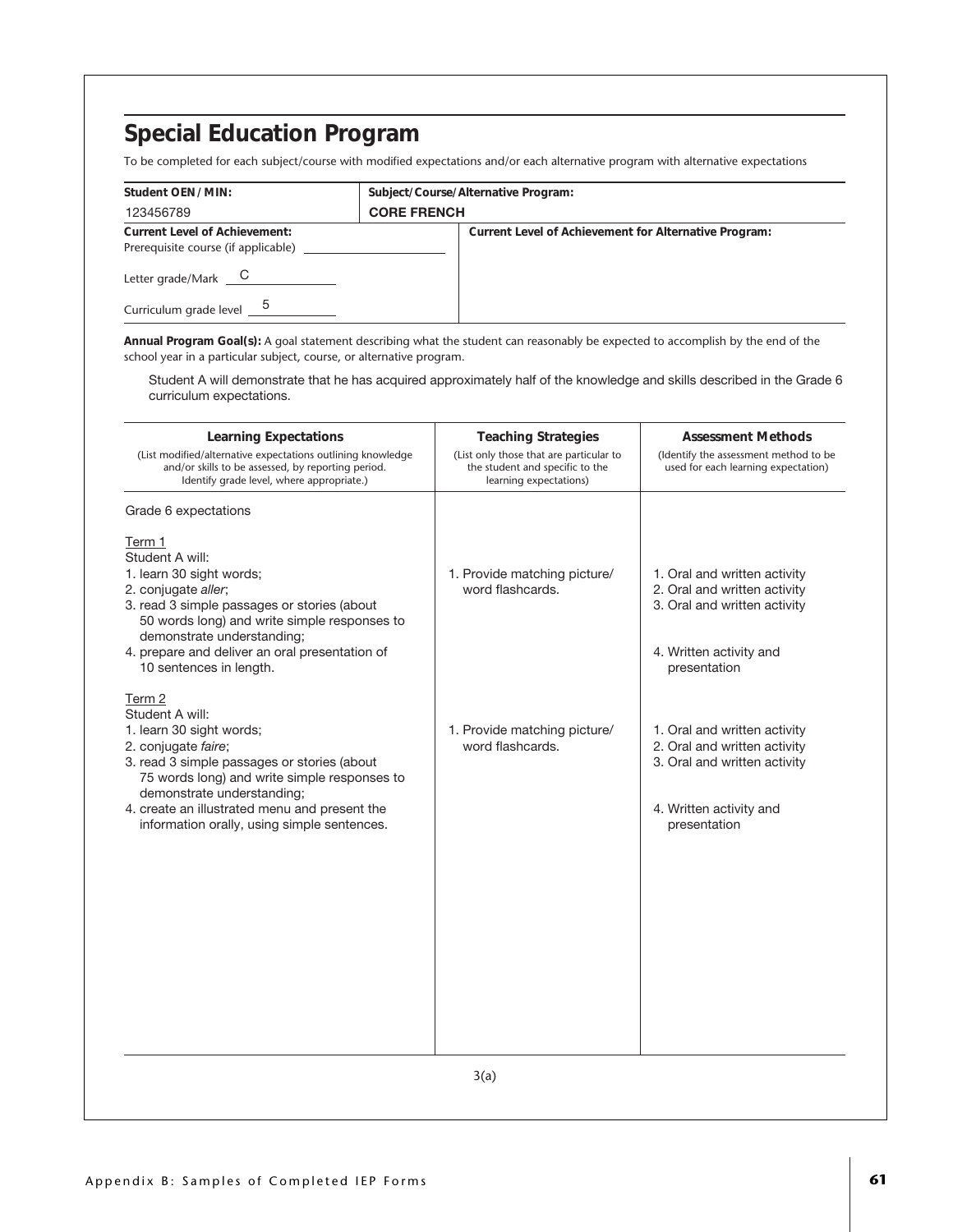To be completed for each subject/course with modified expectations and/or each alternative program with alternative expectations

| Student OEN/MIN:<br>123456789                                                                        | Subject/Course/Alternative Program:<br><b>HISTORY/GEOGRAPHY</b> |                                                       |
|------------------------------------------------------------------------------------------------------|-----------------------------------------------------------------|-------------------------------------------------------|
| <b>Current Level of Achievement:</b><br>Prerequisite course (if applicable)<br>Letter grade/Mark $B$ |                                                                 | Current Level of Achievement for Alternative Program: |
| Curriculum grade level $\frac{7}{10}$ (MOD)                                                          |                                                                 |                                                       |

**Annual Program Goal(s):** A goal statement describing what the student can reasonably be expected to accomplish by the end of the school year in a particular subject, course, or alternative program.

Student A will demonstrate an understanding of events in Canada from the 1850s to 1914 and patterns in human geography, economic systems, and migration.

| Grade 8 expectations<br>Student A will demonstrate achievement of all of<br>the expectations for Grade 8 history and geogra-<br>phy as given in the curriculum document, except<br>for the following, which have been modified:<br>Term 1<br>Student A will:<br>1. identify the colonies that joined Confederation<br>1. Written assignment<br>(dates of entry not required);<br>2. describe orally, using a series of maps, the<br>changes in Canada's boundaries from 1867 to<br>1949 (rather than "analyse, synthesize, and eval-<br>uate historical information").<br>Term 2<br>Student A will:<br>1. [compare the challenges facing farmers and<br>workers ] (delete expectation);<br>2. research current job trends (prediction of skills<br>2. Written assignment<br>needed not required). | <b>Learning Expectations</b><br>(List modified/alternative expectations outlining knowledge<br>and/or skills to be assessed, by reporting period.<br>Identify grade level, where appropriate.) | <b>Teaching Strategies</b><br>(List only those that are particular to<br>the student and specific to the<br>learning expectations) | <b>Assessment Methods</b><br>(Identify the assessment method to be<br>used for each learning expectation) |
|---------------------------------------------------------------------------------------------------------------------------------------------------------------------------------------------------------------------------------------------------------------------------------------------------------------------------------------------------------------------------------------------------------------------------------------------------------------------------------------------------------------------------------------------------------------------------------------------------------------------------------------------------------------------------------------------------------------------------------------------------------------------------------------------------|------------------------------------------------------------------------------------------------------------------------------------------------------------------------------------------------|------------------------------------------------------------------------------------------------------------------------------------|-----------------------------------------------------------------------------------------------------------|
|                                                                                                                                                                                                                                                                                                                                                                                                                                                                                                                                                                                                                                                                                                                                                                                                   |                                                                                                                                                                                                |                                                                                                                                    |                                                                                                           |
|                                                                                                                                                                                                                                                                                                                                                                                                                                                                                                                                                                                                                                                                                                                                                                                                   |                                                                                                                                                                                                |                                                                                                                                    |                                                                                                           |
|                                                                                                                                                                                                                                                                                                                                                                                                                                                                                                                                                                                                                                                                                                                                                                                                   |                                                                                                                                                                                                |                                                                                                                                    | 2. Visual and oral presentation                                                                           |
|                                                                                                                                                                                                                                                                                                                                                                                                                                                                                                                                                                                                                                                                                                                                                                                                   |                                                                                                                                                                                                |                                                                                                                                    |                                                                                                           |
|                                                                                                                                                                                                                                                                                                                                                                                                                                                                                                                                                                                                                                                                                                                                                                                                   |                                                                                                                                                                                                |                                                                                                                                    |                                                                                                           |
|                                                                                                                                                                                                                                                                                                                                                                                                                                                                                                                                                                                                                                                                                                                                                                                                   |                                                                                                                                                                                                | 3(b)                                                                                                                               |                                                                                                           |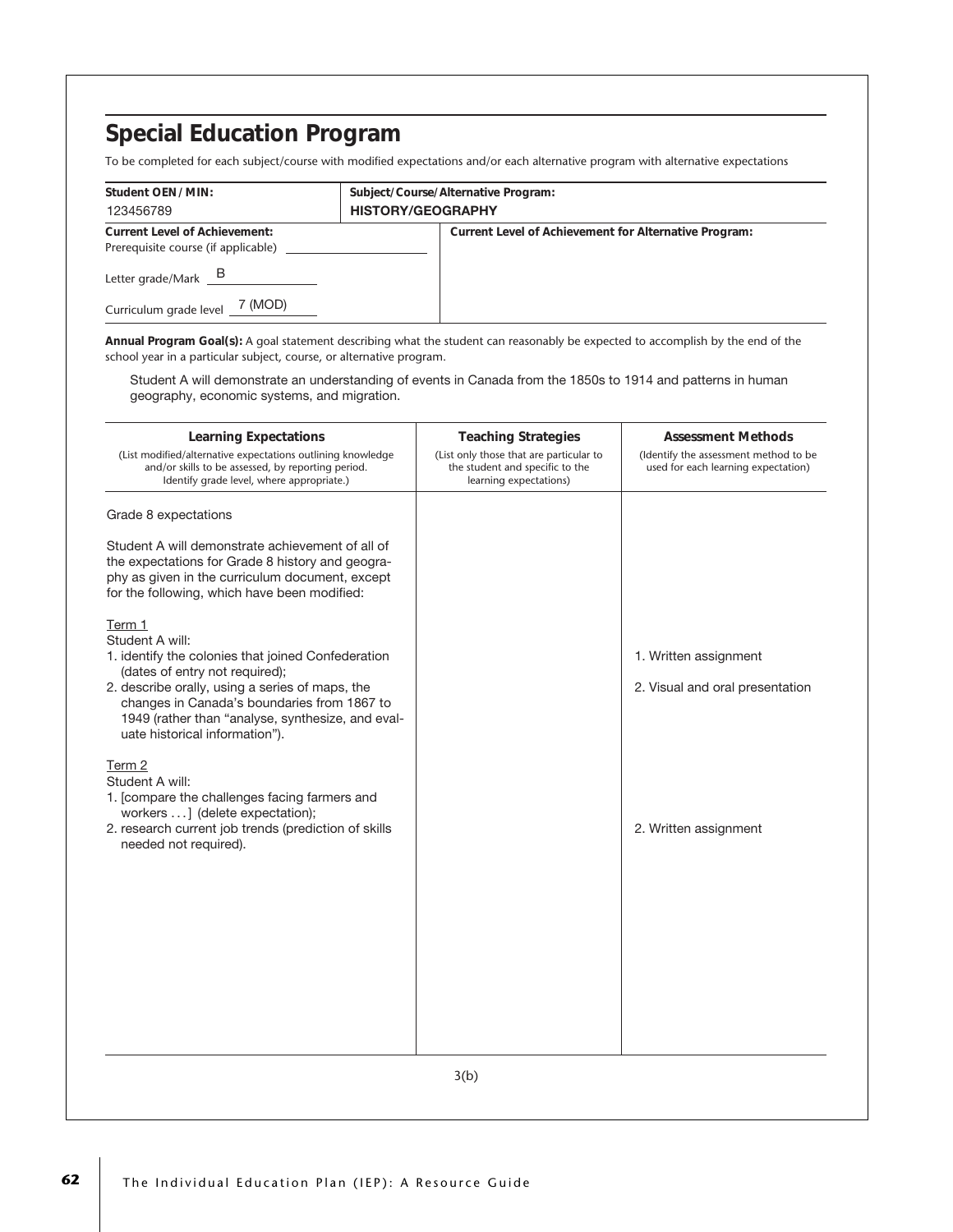To be completed for each subject/course with modified expectations and/or each alternative program with alternative expectations

| Student OEN/MIN:                     | Subject/Course/Alternative Program: |                                                                |
|--------------------------------------|-------------------------------------|----------------------------------------------------------------|
| 123456789                            | <b>READING PRINT</b>                |                                                                |
| <b>Current Level of Achievement:</b> |                                     | Current Level of Achievement for Alternative Program:          |
| Prerequisite course (if applicable)  |                                     | Student A's decoding skills are at the early Grade 3 level and |
| Letter grade/Mark                    |                                     | his comprehension skills are at the mid-Grade 3 level.         |
| Curriculum grade level               |                                     |                                                                |

**Annual Program Goal(s):** A goal statement describing what the student can reasonably be expected to accomplish by the end of the school year in a particular subject, course, or alternative program.

Student A will demonstrate improvement in decoding skills to the late Grade 3 level and in comprehension skills to the mid-Grade 4 level.

| <b>Learning Expectations</b><br>(List modified/alternative expectations outlining knowledge<br>and/or skills to be assessed, by reporting period.<br>Identify grade level, where appropriate.)                                                                                                                                                                             | <b>Teaching Strategies</b><br>(List only those that are particular to<br>the student and specific to the<br>learning expectations) | <b>Assessment Methods</b><br>(Identify the assessment method to be<br>used for each learning expectation) |
|----------------------------------------------------------------------------------------------------------------------------------------------------------------------------------------------------------------------------------------------------------------------------------------------------------------------------------------------------------------------------|------------------------------------------------------------------------------------------------------------------------------------|-----------------------------------------------------------------------------------------------------------|
| Grade Level - Grades 3-4<br>Term 1<br>Student A will:<br>1. learn 75 new sight words;<br>2. complete reading passages at Level F of the<br>[specify title] series;<br>3. read and answer comprehension questions on<br>three passages from the mid-Grade 3 level;<br>4. maintain a reading log of texts read independently<br>and select one of those texts for retelling. | 1. Select words from the<br>[specify title] reading series<br>and curriculum subject<br>areas.                                     | 1. Oral activity<br>2. Checklist<br>3. Oral and written activity<br>4. Oral and written activity          |
| Term 2<br>Student A will:<br>1. learn 75 new sight words;<br>2. complete reading passages at Level H of the<br>[specify title] series;<br>3. read and answer comprehension questions on<br>three passages from the late Grade 3 level;<br>4. maintain a reading log of texts read independently<br>and recommend three selections for Grade 3-4<br>students.               | 1. Select words from the<br>[specify title] reading series<br>and curriculum subject<br>areas.                                     | 1. Oral activity<br>2. Checklist<br>3. Oral and written activity<br>4. Oral and written activity          |
|                                                                                                                                                                                                                                                                                                                                                                            | 3(c)                                                                                                                               |                                                                                                           |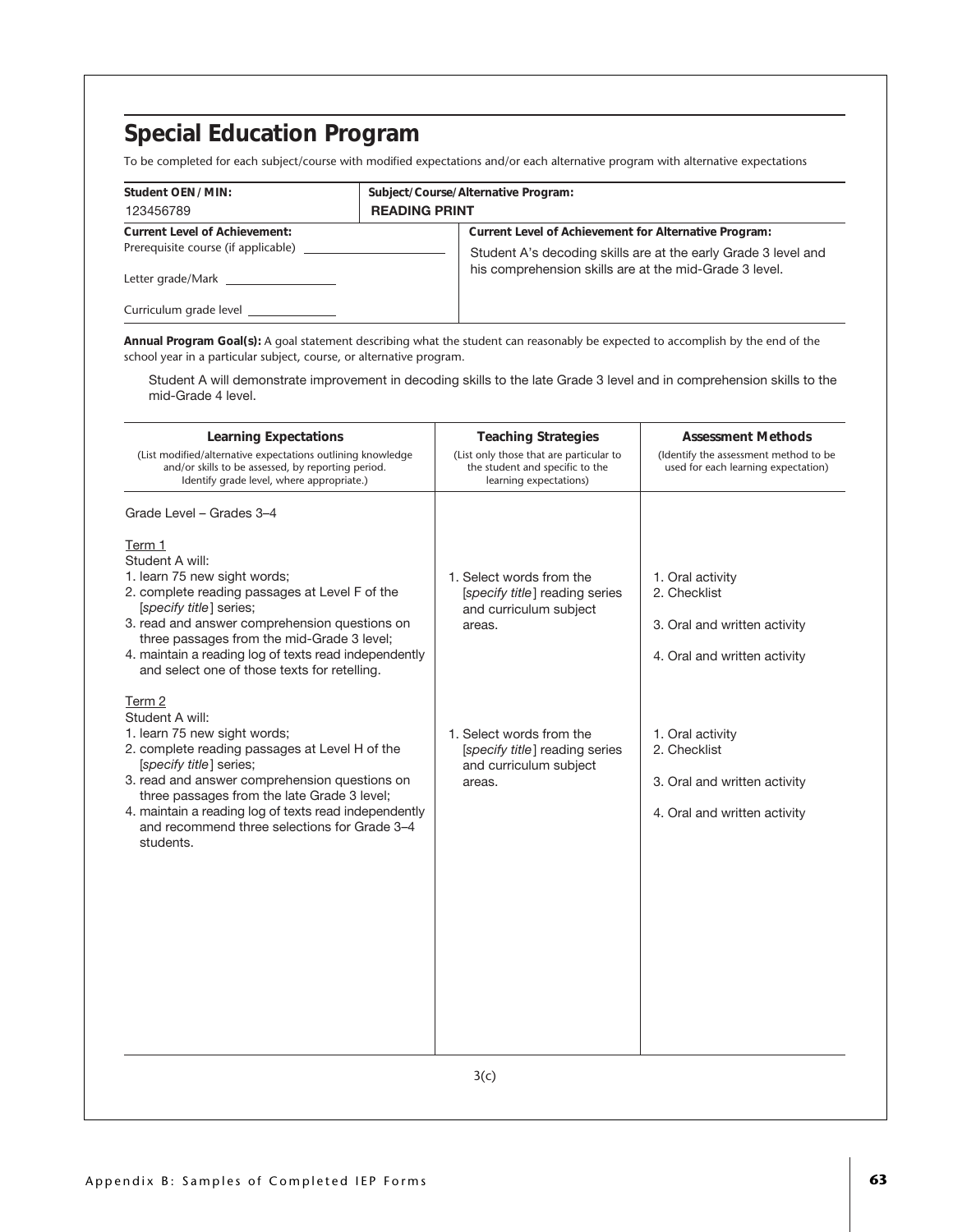| Consultation/Teacher Support Special Education Teacher<br>Reading Instruction<br><b>Technical Support</b>                                                                                                                                                                         | Special Education Teacher<br><b>IT Support Staff</b>        | 07/09/2004<br>20/09/2004<br>08/09/2004 | Minimum once per month<br>20 min. 3 X week, resource room                                            | 30 minutes every other week, classroom |
|-----------------------------------------------------------------------------------------------------------------------------------------------------------------------------------------------------------------------------------------------------------------------------------|-------------------------------------------------------------|----------------------------------------|------------------------------------------------------------------------------------------------------|----------------------------------------|
|                                                                                                                                                                                                                                                                                   |                                                             |                                        |                                                                                                      |                                        |
|                                                                                                                                                                                                                                                                                   |                                                             |                                        |                                                                                                      |                                        |
|                                                                                                                                                                                                                                                                                   |                                                             |                                        |                                                                                                      |                                        |
| <b>EVALUATION</b>                                                                                                                                                                                                                                                                 |                                                             |                                        |                                                                                                      |                                        |
| <b>Reporting Dates:</b><br>01/12/2004                                                                                                                                                                                                                                             | 24/03/2005                                                  |                                        |                                                                                                      | 29/06/2005                             |
| <b>Reporting Format</b><br>$\lfloor x \rfloor$<br>Provincial Report Card (required unless student's program comprises alternative expectations only)<br>$\mathsf{X}$<br>Alternative Report                                                                                        |                                                             |                                        |                                                                                                      |                                        |
| <b>TRANSITION PLAN</b><br>If the student is 14 years of age or older and is not identified solely as gifted, a transition plan is required (see page 6).                                                                                                                          |                                                             |                                        |                                                                                                      |                                        |
| IEP Developed by:                                                                                                                                                                                                                                                                 |                                                             |                                        |                                                                                                      |                                        |
| <b>Staff Member</b>                                                                                                                                                                                                                                                               | Position                                                    | <b>Staff Member</b>                    |                                                                                                      | Position                               |
| Ms. Teacher                                                                                                                                                                                                                                                                       | <b>Classroom Teacher</b>                                    |                                        |                                                                                                      |                                        |
| Mr. Special Teacher                                                                                                                                                                                                                                                               | Special Ed. Teacher                                         |                                        |                                                                                                      |                                        |
| Ms. T. Support                                                                                                                                                                                                                                                                    | <b>IT Support Staff</b>                                     |                                        |                                                                                                      |                                        |
| Sources Consulted in the Development of the IEP<br> X <br><b>IPRC Statement</b>                                                                                                                                                                                                   | $X$ Provincial<br> x                                        | Previous IEP                           | $X$ Parents/Guardians                                                                                | $\vert x \vert$<br>Student             |
| of Decision (if applicable)<br>Other sources (list below)                                                                                                                                                                                                                         | <b>Report Card</b>                                          |                                        |                                                                                                      |                                        |
| Date of Placement in Special Education Program (select the appropriate option)                                                                                                                                                                                                    | 1) First day of attendance in new special education program |                                        |                                                                                                      |                                        |
| $\vert$ X<br>2) First day of the new school year or semester in which the student is continuing in a placement<br>3) First day of the student's enrolment in a special education program that he/she begins in mid-year or mid-semester<br>as the result of a change of placement |                                                             |                                        |                                                                                                      |                                        |
| Date of Placement:                                                                                                                                                                                                                                                                |                                                             |                                        | Completion Date of IEP Development Phase<br>(within 30 school days following the Date of Placement): |                                        |
| 07/09/2004                                                                                                                                                                                                                                                                        |                                                             | 04/10/2004                             |                                                                                                      |                                        |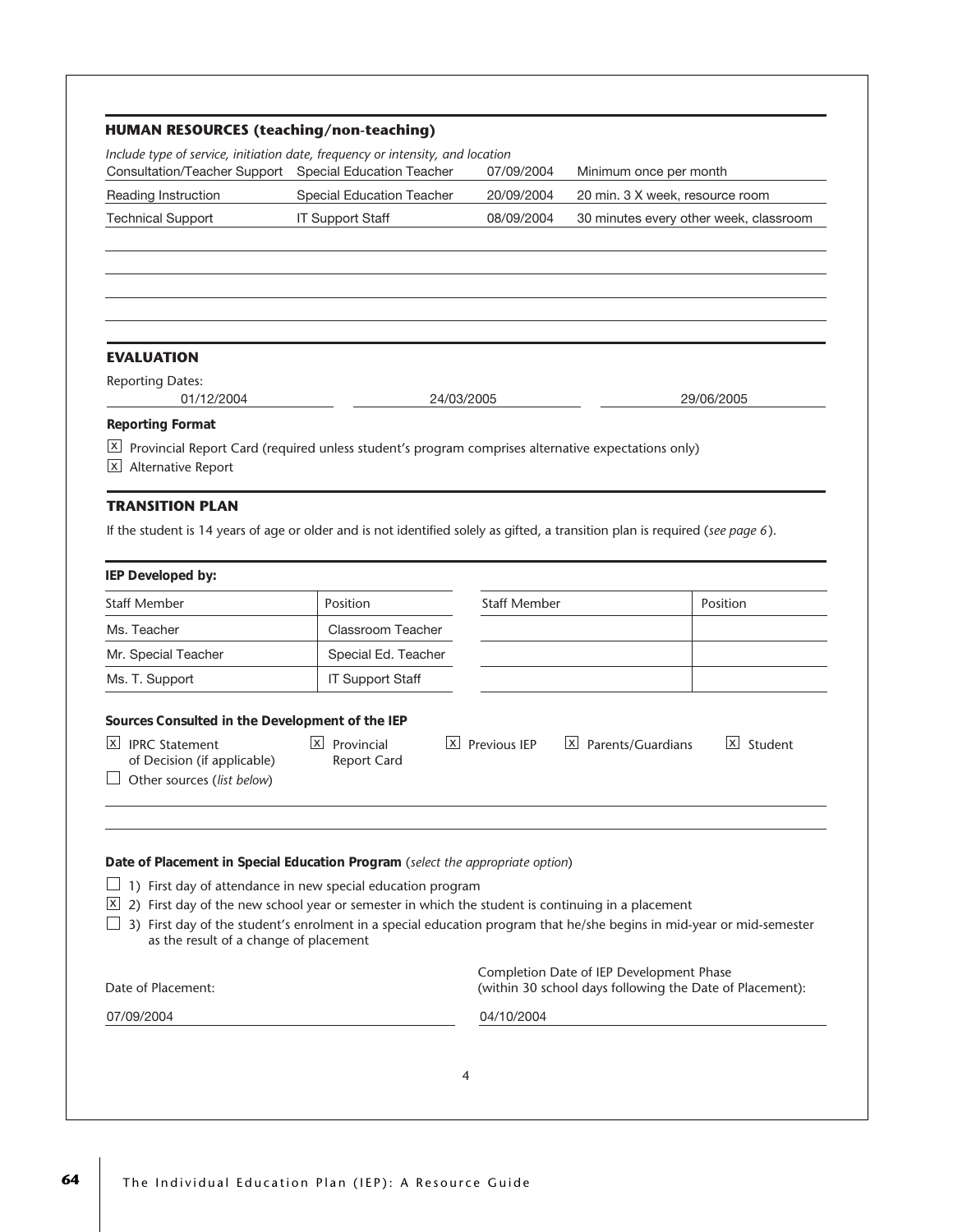#### **LOG OF PARENT/STUDENT CONSULTATION AND STAFF REVIEW/UPDATING**

| Date        | Activity<br>(Indicate parent/student<br>consultation or staff review) | Outcome                                                                                                                   |
|-------------|-----------------------------------------------------------------------|---------------------------------------------------------------------------------------------------------------------------|
| Sept. 14/04 | Meet the Teacher Night                                                | Parent would like to be faxed a copy of the<br>draft IEP prior to phone consultation.                                     |
| Sept. 27/04 | Faxed parent draft copy of the IEP                                    | Parent phoned September 29/04.<br>No changes required.                                                                    |
| Oct. 4/04   | IEP sent home for signature                                           | School copy returned.                                                                                                     |
| Nov. 26/04  | Staff review/update of expectations                                   | Added expectations for Term 2.                                                                                            |
| Dec. 3/04   | Report Card interview with parent                                     | Parent expressed satisfaction with Student A's<br>progress for Term 1. Copy of Term 2 expectations<br>provided to parent. |

**The principal is legally required to ensure that the IEP is properly implemented and monitored.**

This IEP has been developed according to the ministry's standards and appropriately addresses the student's strengths and needs. The learning expectations will be reviewed and the student's achievement evaluated at least once every reporting period. *Ms Principal October 4, 2004*

| M\$ Principal                                                                                                                                                                                                                               | Oct <del>o</del> ber 4, 2004 |                                                       |                               |
|---------------------------------------------------------------------------------------------------------------------------------------------------------------------------------------------------------------------------------------------|------------------------------|-------------------------------------------------------|-------------------------------|
| Principal's Signature                                                                                                                                                                                                                       | Date                         |                                                       |                               |
| Involvement of Parent/Guardian and Student (if student is 16 or older)<br>I was consulted in the development of this IEP<br>I declined the opportunity to be consulted in the development of this IEP<br>I have received a copy of this IEP |                              | Parent/Guardian<br>Parent/Guardian<br>Parent/Guardian | Student<br>Student<br>Student |
| Parent/Guardian and Student Comments:                                                                                                                                                                                                       |                              |                                                       |                               |
|                                                                                                                                                                                                                                             |                              |                                                       |                               |
|                                                                                                                                                                                                                                             |                              |                                                       |                               |
|                                                                                                                                                                                                                                             |                              |                                                       |                               |
|                                                                                                                                                                                                                                             |                              |                                                       |                               |
| Parent/Guardian Signature                                                                                                                                                                                                                   | Date                         |                                                       |                               |
|                                                                                                                                                                                                                                             |                              |                                                       |                               |
| Student Signature (if 16 or older)                                                                                                                                                                                                          | Date                         |                                                       |                               |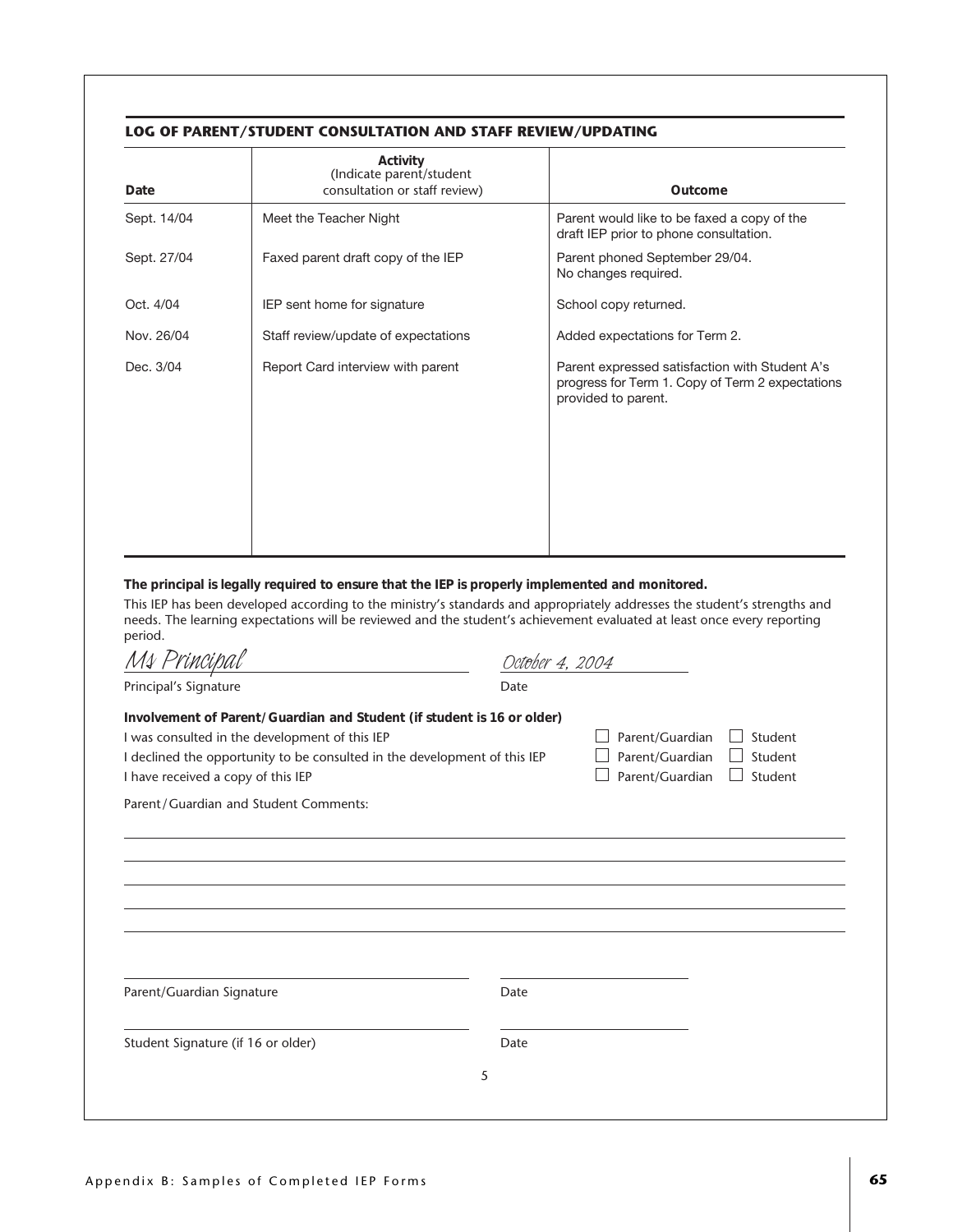## **Transition Plan**

**Student's name OEN/MIN**

**Specific Goal(s) for Transition to Postsecondary Activities**

| <b>Actions Required</b> | Person(s)<br>Responsible for Actions | Timelines |
|-------------------------|--------------------------------------|-----------|
|                         |                                      |           |
|                         |                                      |           |
|                         |                                      |           |
|                         |                                      |           |
|                         |                                      |           |
|                         |                                      |           |
|                         |                                      |           |
|                         |                                      |           |
|                         |                                      |           |
|                         |                                      |           |
|                         |                                      |           |
|                         |                                      |           |
|                         |                                      |           |
|                         |                                      |           |
|                         |                                      |           |
|                         |                                      |           |
|                         |                                      |           |
|                         | $\boldsymbol{6}$                     |           |
|                         |                                      |           |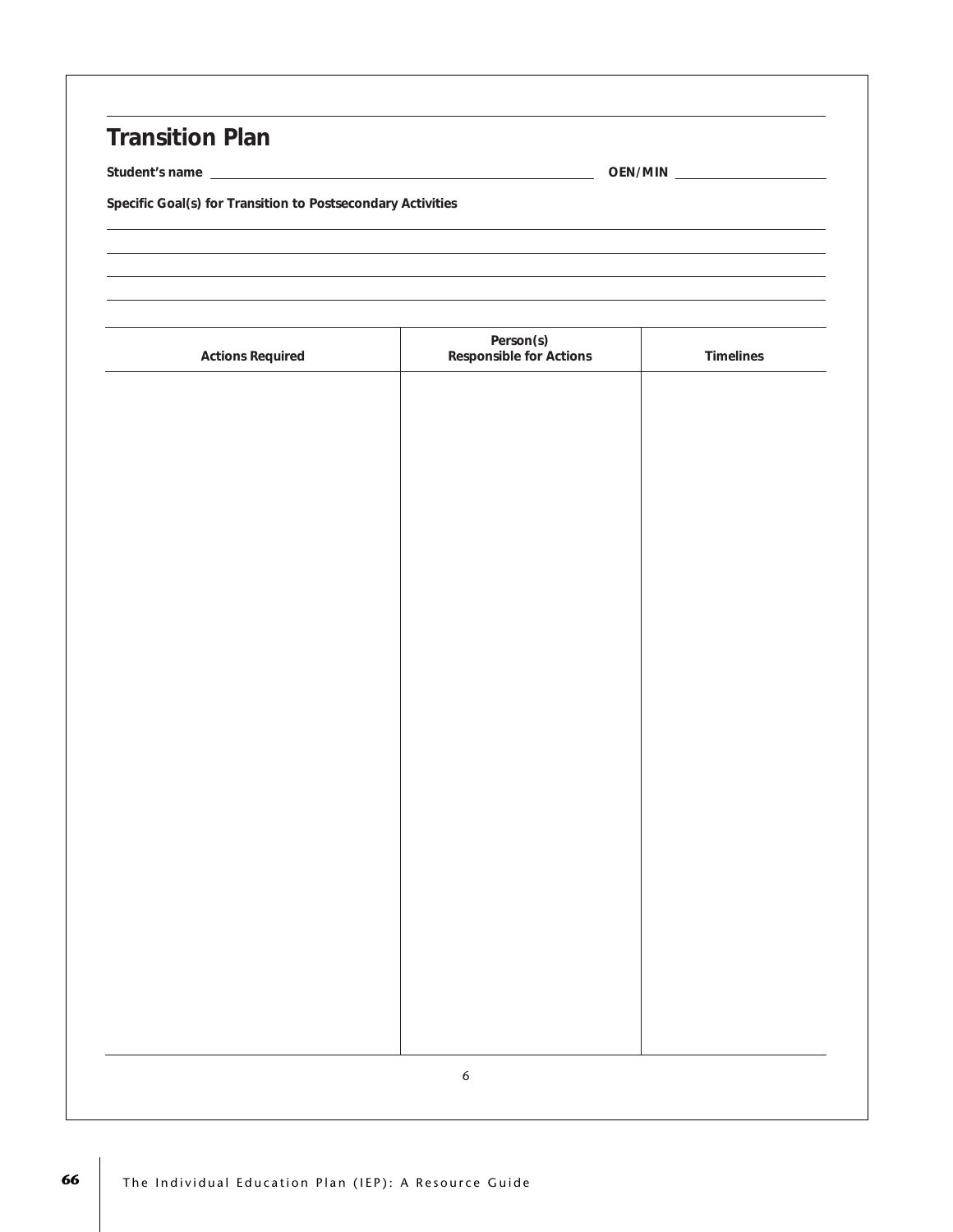| x <br>Student identified as<br>exceptional by IPRC<br><b>STUDENT PROFILE</b><br>Name: Student B<br>School: Ontario School<br>Student OEN/MIN: 234567891 Principal: B. Principal<br>Current Grade/Special Class: 9 |                    | Student not formally identified but requires special education program/services,<br>including modified/alternative learning expectations and/or accommodations<br>Gender: Female Date of Birth: 03/03/1990 |
|-------------------------------------------------------------------------------------------------------------------------------------------------------------------------------------------------------------------|--------------------|------------------------------------------------------------------------------------------------------------------------------------------------------------------------------------------------------------|
|                                                                                                                                                                                                                   |                    |                                                                                                                                                                                                            |
|                                                                                                                                                                                                                   |                    |                                                                                                                                                                                                            |
|                                                                                                                                                                                                                   |                    |                                                                                                                                                                                                            |
|                                                                                                                                                                                                                   |                    |                                                                                                                                                                                                            |
|                                                                                                                                                                                                                   |                    |                                                                                                                                                                                                            |
|                                                                                                                                                                                                                   |                    | School Year: 04-05 Sem 1                                                                                                                                                                                   |
| Most Recent IPRC Date: 28/05/2004                                                                                                                                                                                 |                    | Date Annual Review Waived by Parent/Guardian:                                                                                                                                                              |
| Exceptionality: Developmental Disability                                                                                                                                                                          |                    |                                                                                                                                                                                                            |
| $\vert$ X $\vert$<br>Regular class with withdrawal assistance<br><b>ASSESSMENT DATA</b><br>tional, physiotherapy, and behavioural assessments.                                                                    |                    | List relevant educational, medical/health (hearing, vision, physical, neurological), psychological, speech/language, occupa-                                                                               |
|                                                                                                                                                                                                                   |                    |                                                                                                                                                                                                            |
|                                                                                                                                                                                                                   |                    |                                                                                                                                                                                                            |
|                                                                                                                                                                                                                   | Date<br>09/04/1995 | <b>Summary of Results</b>                                                                                                                                                                                  |
| Psychological report<br>Behaviour assessment                                                                                                                                                                      | 25/01/2000         | Report indicates moderate developmental delays.<br>Report indicates moderate adaptive functioning delays.                                                                                                  |
| <b>Information Source</b><br>Speech report                                                                                                                                                                        | 13/11/2001         | Report indicates mild articulation difficulty.                                                                                                                                                             |
|                                                                                                                                                                                                                   |                    |                                                                                                                                                                                                            |
| <b>STUDENT'S STRENGTHS AND NEEDS</b>                                                                                                                                                                              |                    |                                                                                                                                                                                                            |
| Areas of Strength                                                                                                                                                                                                 |                    | <b>Areas of Need</b>                                                                                                                                                                                       |
| Visual acuity skills                                                                                                                                                                                              |                    | Receptive language (comprehension and decoding)                                                                                                                                                            |
| Kinesthetic learning style                                                                                                                                                                                        |                    | Expressive language (written)                                                                                                                                                                              |
|                                                                                                                                                                                                                   |                    | Cognitive understanding and memory skills                                                                                                                                                                  |
| Gross motor abilities<br>Self-regulatory skills                                                                                                                                                                   |                    | Social skills<br>Self-help skills                                                                                                                                                                          |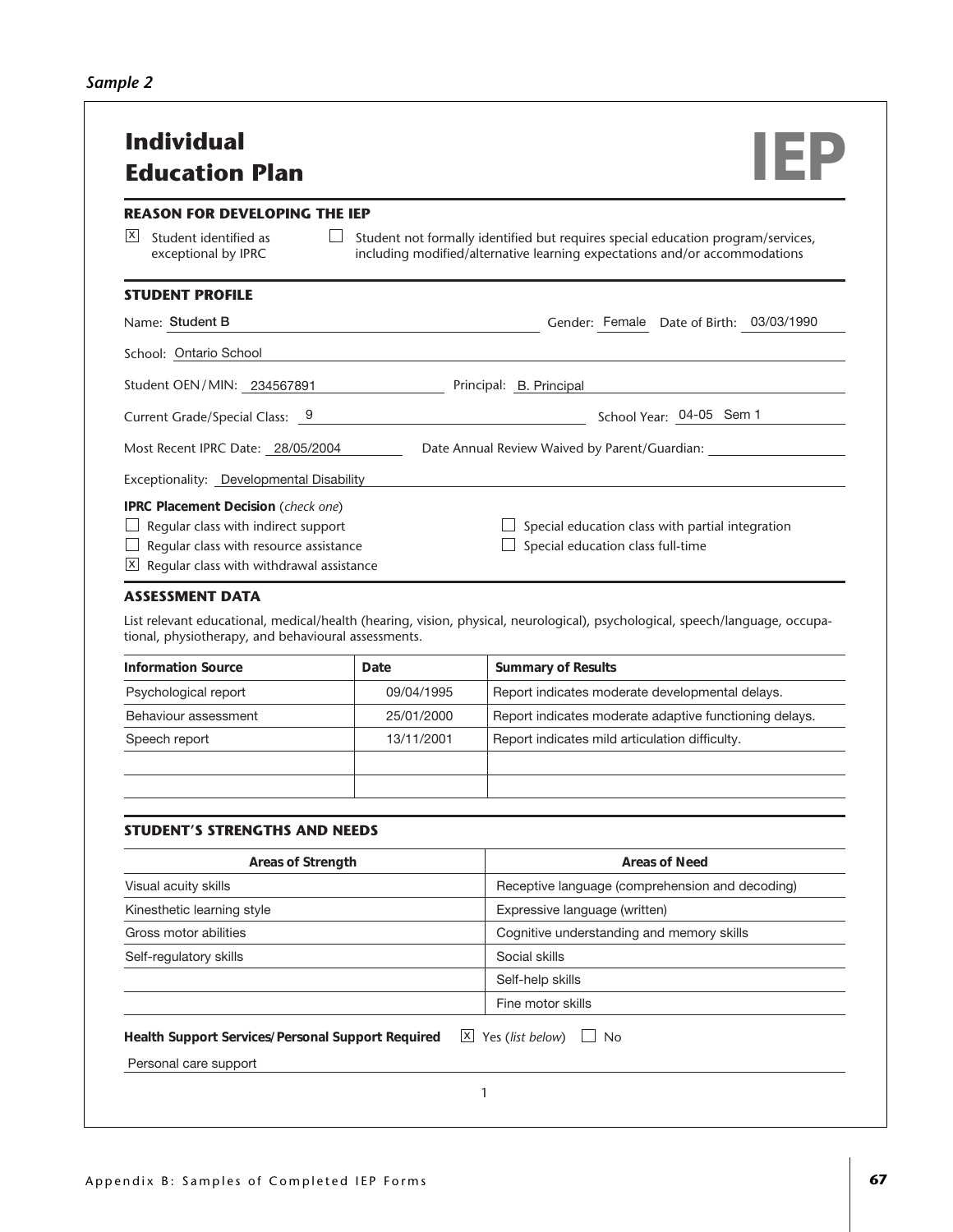|                                                                                                                                                               | Identify each as Modified (MOD), Accommodated only (AC), or Alternative (ALT)                                                                                               |                                                  |
|---------------------------------------------------------------------------------------------------------------------------------------------------------------|-----------------------------------------------------------------------------------------------------------------------------------------------------------------------------|--------------------------------------------------|
| Numeracy KMM10<br>1.                                                                                                                                          | $\Box$ MOD $\Box$ AC $\boxtimes$ ALT                                                                                                                                        | 6. $\Box$                                        |
| Geography CGC1P<br>2.                                                                                                                                         | $X$ mod $\Box$ ac $\Box$ alt                                                                                                                                                |                                                  |
| Healthy Living PPL10<br>3.                                                                                                                                    | $X$ MOD $\Box$ AC $\Box$ ALT                                                                                                                                                | 8. $\Box$                                        |
| Music AMU10<br>4.                                                                                                                                             | $X$ mod $\Box$ ac $\Box$ alt                                                                                                                                                | 9. $\Box$ MOD $\Box$ AC $\Box$ ALT               |
| Personal Care<br>5.                                                                                                                                           | $\Box$ MOD $\Box$ AC $\boxtimes$ ALT                                                                                                                                        |                                                  |
| Yes (provide educational rationale) $X$ No                                                                                                                    | Elementary Program Exemptions or Secondary School Compulsory Course Substitutions                                                                                           |                                                  |
| Complete for secondary students only:<br>Student is currently working towards attainment of the:<br>Ontario Secondary School Diploma<br><b>ACCOMMODATIONS</b> | $\Box$ Ontario Secondary School Certificate                                                                                                                                 | $X$ Certificate of Accomplishment                |
|                                                                                                                                                               | (Accommodations are assumed to be the same for all subjects, unless otherwise indicated)                                                                                    | <b>Assessment Accommodations</b>                 |
| <b>Instructional Accommodations</b>                                                                                                                           | <b>Environmental Accommodations</b>                                                                                                                                         |                                                  |
| Colour-coded organizers                                                                                                                                       | Reduced audio/visual stimuli                                                                                                                                                | Alternative supervised setting                   |
| Concrete materials/manipulatives                                                                                                                              | Use of headphones                                                                                                                                                           | Periodic supervised breaks                       |
| Picture cues to reinforce<br>understanding                                                                                                                    | Alternative supervised setting                                                                                                                                              | Pictures/charts/diagrams for<br>expressing ideas |
| High structure                                                                                                                                                |                                                                                                                                                                             | Verbatim scribing of responses                   |
| Cueing systems for self-monitoring                                                                                                                            |                                                                                                                                                                             | Extra time for processing                        |
| Dramatizing information                                                                                                                                       |                                                                                                                                                                             |                                                  |
| Visual cues                                                                                                                                                   |                                                                                                                                                                             |                                                  |
| Extra time for processing                                                                                                                                     |                                                                                                                                                                             |                                                  |
| Individualized Equipment $\Box$ Yes (list below)                                                                                                              | $X$ No                                                                                                                                                                      |                                                  |
|                                                                                                                                                               | <b>PROVINCIAL ASSESSMENTS (accommodations and exemptions)</b><br>Provincial assessments applicable to the student in the current school year: Grade 9 - Mathematics         |                                                  |
|                                                                                                                                                               |                                                                                                                                                                             |                                                  |
| Accommodations:                                                                                                                                               | Yes (list below) $\Box$ No                                                                                                                                                  |                                                  |
| <b>Exemptions:</b>                                                                                                                                            | $\vert x \vert$ Yes (provide explanatory statement from relevant EQAO document)<br>Student not able to provide evidence of learning under the conditions of the assessment. | ⊿ No                                             |
|                                                                                                                                                               |                                                                                                                                                                             |                                                  |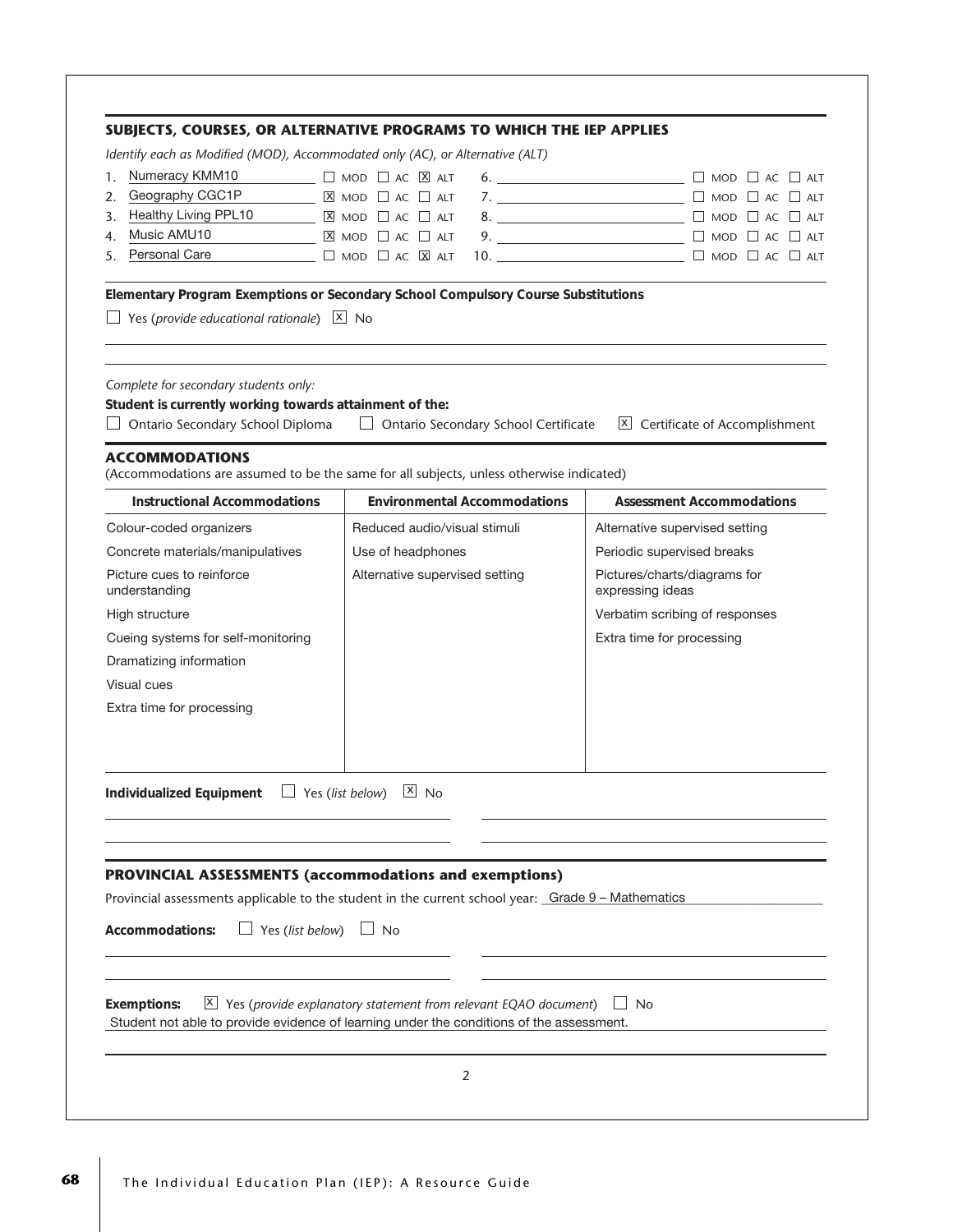To be completed for each subject/course with modified expectations and/or each alternative program with alternative expectations

| Student OEN/MIN:<br>234567891                                                                    | Subject/Course/Alternative Program:<br><b>NUMERACY AND NUMBERS KMM10</b>                                                                                                                                  |
|--------------------------------------------------------------------------------------------------|-----------------------------------------------------------------------------------------------------------------------------------------------------------------------------------------------------------|
| <b>Current Level of Achievement:</b><br>Prerequisite course (if applicable)<br>Letter grade/Mark | Current Level of Achievement for Alternative Program:<br>Student B adds and subtracts one-digit whole numbers using<br>counters, counts to 50, and names and states the value of a<br>penny and a loonie. |
| Curriculum grade level                                                                           |                                                                                                                                                                                                           |

**Annual Program Goal(s):** A goal statement describing what the student can reasonably be expected to accomplish by the end of the school year in a particular subject, course, or alternative program.

Student B will demonstrate the ability to recall addition and subtraction facts to 10, add and subtract two-digit whole numbers without regrouping (using counters), count to 100, demonstrate halves, and name and state the value of a quarter, a dime, and a toonie.

| <b>Learning Expectations</b><br>(List modified/alternative expectations outlining knowledge<br>and/or skills to be assessed, by reporting period.<br>Identify grade level, where appropriate.)                                                                                                                                                                 | <b>Teaching Strategies</b><br>(List only those that are particular to<br>the student and specific to the<br>learning expectations) | <b>Assessment Methods</b><br>(Identify the assessment method to be<br>used for each learning expectation)                                |
|----------------------------------------------------------------------------------------------------------------------------------------------------------------------------------------------------------------------------------------------------------------------------------------------------------------------------------------------------------------|------------------------------------------------------------------------------------------------------------------------------------|------------------------------------------------------------------------------------------------------------------------------------------|
| Term 1<br>Student B will:<br>1. count by 1's to 70; read and print numerals from<br>10 to 30:<br>2. recall addition and subtraction facts to 5;<br>3. add two-digit numbers without regrouping<br>(using counters);<br>4. demonstrate halves, using concrete materials<br>and drawings;<br>5. name and state the value of a penny, a quarter,<br>and a loonie. |                                                                                                                                    | 1. Oral and written activity<br>2. Oral and written activity<br>3. Written demonstration<br>4. Written demonstration<br>5. Oral activity |
|                                                                                                                                                                                                                                                                                                                                                                | 3(a)                                                                                                                               |                                                                                                                                          |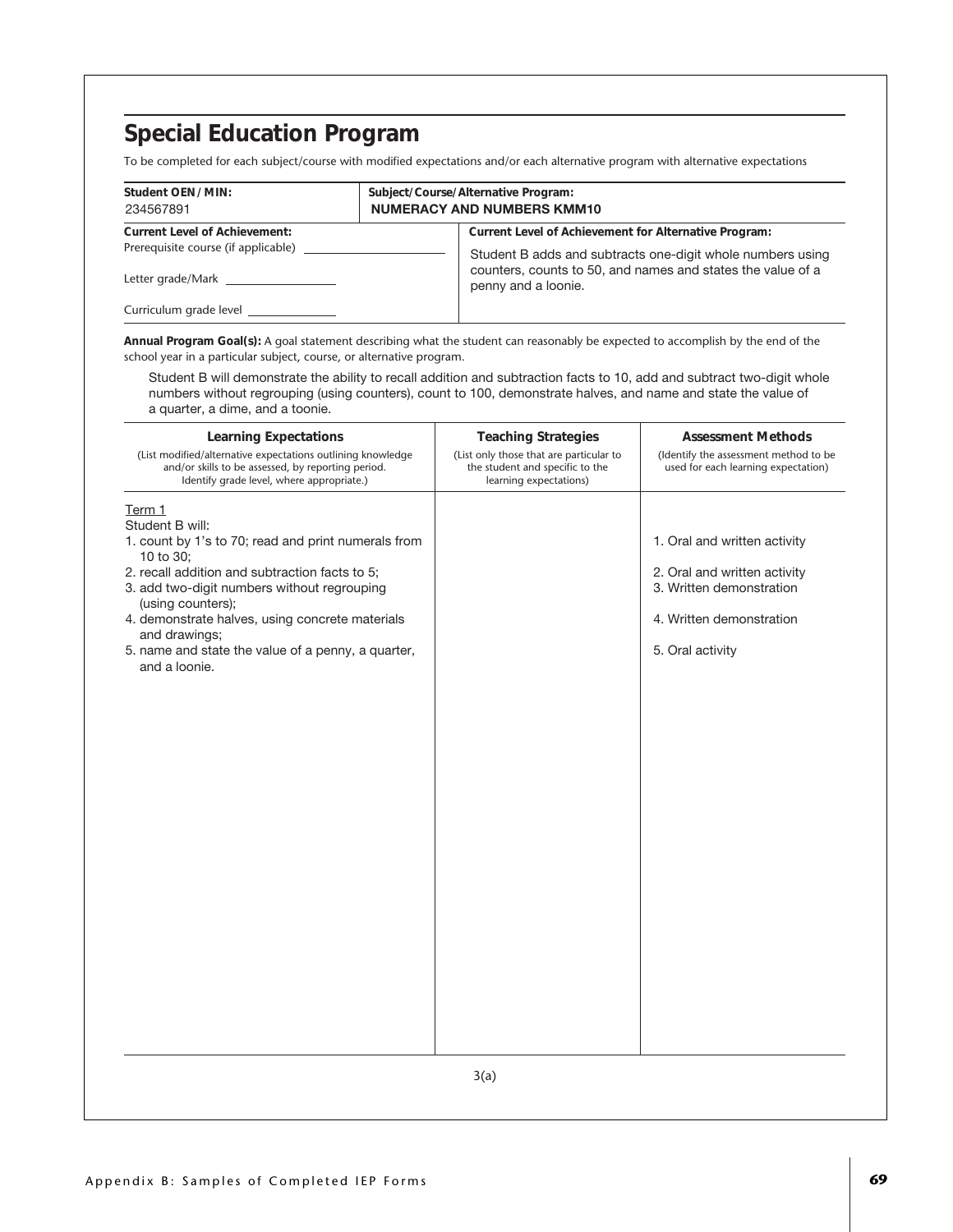To be completed for each subject/course with modified expectations and/or each alternative program with alternative expectations

| Student OEN/MIN:                                                            | Subject/Course/Alternative Program:                 |                                                       |  |
|-----------------------------------------------------------------------------|-----------------------------------------------------|-------------------------------------------------------|--|
| 234567891                                                                   | <b>GEOGRAPHY OF CANADA CGC1P (MOD) (NON-CREDIT)</b> |                                                       |  |
| <b>Current Level of Achievement:</b><br>Prerequisite course (if applicable) |                                                     | Current Level of Achievement for Alternative Program: |  |
| Letter grade/Mark 72%                                                       |                                                     |                                                       |  |
| Curriculum grade level 8 (MOD)                                              |                                                     |                                                       |  |

**Annual Program Goal(s):** A goal statement describing what the student can reasonably be expected to accomplish by the end of the school year in a particular subject, course, or alternative program.

Student B will demonstrate improvement in her recall and communication of basic concepts relating to community, province, and country, in her ability to use a map, and in her ability to make connections with the world outside the classroom.

| <b>Learning Expectations</b><br>(List modified/alternative expectations outlining knowledge<br>and/or skills to be assessed, by reporting period.<br>Identify grade level, where appropriate.)                                                                                                                                                                                                                                                   | <b>Teaching Strategies</b><br>(List only those that are particular to<br>the student and specific to the<br>learning expectations)             | <b>Assessment Methods</b><br>(Identify the assessment method to be<br>used for each learning expectation)                                       |  |  |
|--------------------------------------------------------------------------------------------------------------------------------------------------------------------------------------------------------------------------------------------------------------------------------------------------------------------------------------------------------------------------------------------------------------------------------------------------|------------------------------------------------------------------------------------------------------------------------------------------------|-------------------------------------------------------------------------------------------------------------------------------------------------|--|--|
| Term 1<br>Student B will:<br>1. create a visual presentation of familiar buildings/<br>areas in the community and identify orally the<br>purpose for each;<br>2. match province names to their locations on a<br>map of Canada;<br>3. locate Canada and Ontario on a globe;<br>4. choose two countries (e.g., in near-polar and<br>near-equatorial regions) and compare the<br>weather, homes, food, and clothing typical in<br>those countries. | 1. Arrange for staff member to<br>accompany Student B on a<br>walking tour, taking along a<br>digital camera.<br>4. Provide project framework. | 1. Visual and oral presentation<br>to selected audience<br>2. Map activity - written<br>3. Globe activity - demonstration<br>4. Written project |  |  |
| 3(b)                                                                                                                                                                                                                                                                                                                                                                                                                                             |                                                                                                                                                |                                                                                                                                                 |  |  |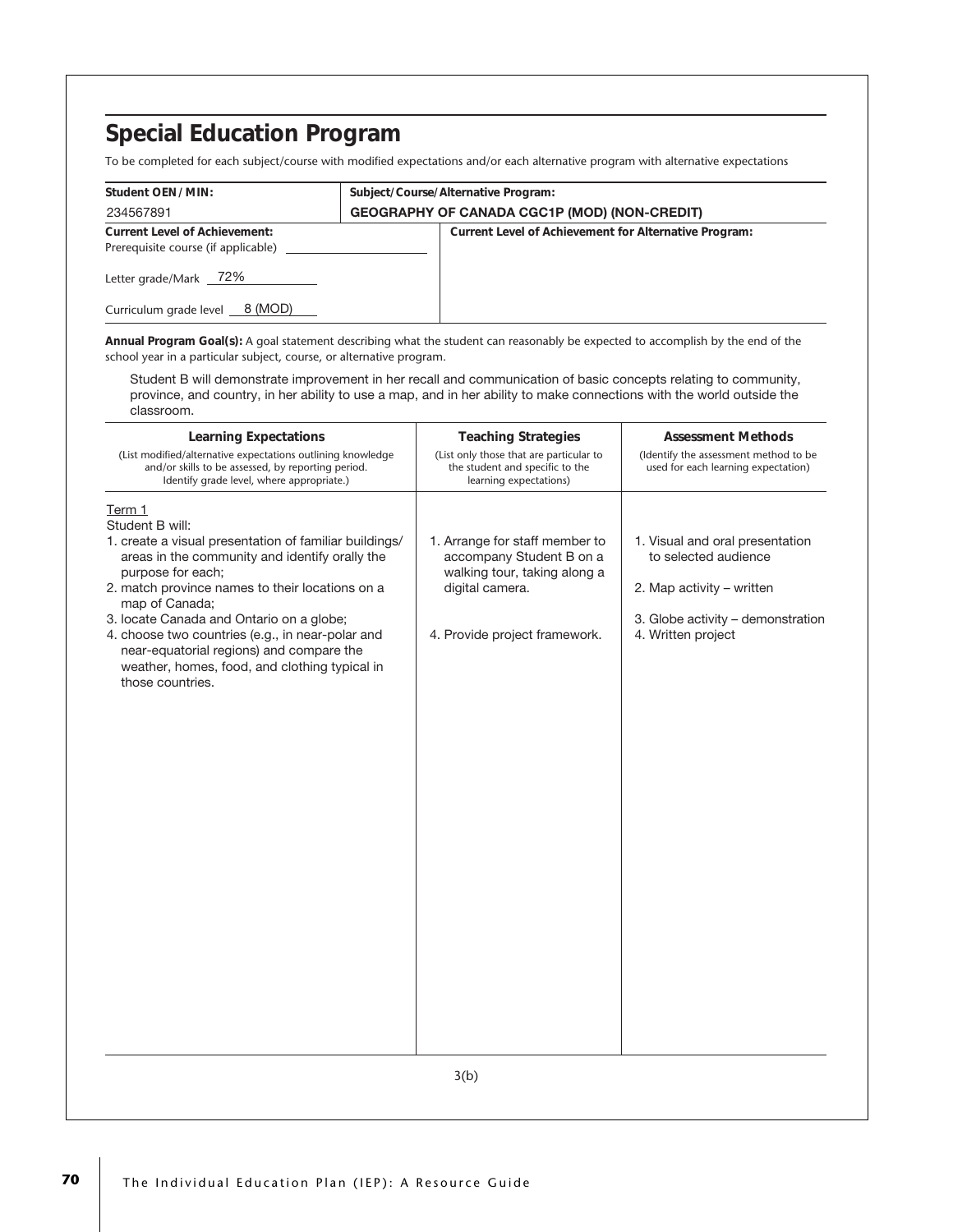To be completed for each subject/course with modified expectations and/or each alternative program with alternative expectations

| Student OEN/MIN:<br>234567891                                               | Subject/Course/Alternative Program:<br><b>HEALTHY ACTIVE LIVING EDUCATION PPL10 (MOD) (NON-CREDIT)</b> |
|-----------------------------------------------------------------------------|--------------------------------------------------------------------------------------------------------|
| <b>Current Level of Achievement:</b><br>Prerequisite course (if applicable) | Current Level of Achievement for Alternative Program:                                                  |
| Letter grade/Mark 68%                                                       |                                                                                                        |
| 8 (MOD)<br>Curriculum grade level                                           |                                                                                                        |

**Annual Program Goal(s):** A goal statement describing what the student can reasonably be expected to accomplish by the end of the school year in a particular subject, course, or alternative program.

Student B will demonstrate improvement in her movement skills, through regular participation in physical activities, and in her understanding of safety and injury prevention, including substance use and abuse.

| <b>Learning Expectations</b><br>(List modified/alternative expectations outlining knowledge<br>and/or skills to be assessed, by reporting period.<br>Identify grade level, where appropriate.)                                                                                                                                                                                                                                                                                                                                                                             | <b>Teaching Strategies</b><br>(List only those that are particular to<br>the student and specific to the<br>learning expectations) | <b>Assessment Methods</b><br>(Identify the assessment method to be<br>used for each learning expectation)                                                  |
|----------------------------------------------------------------------------------------------------------------------------------------------------------------------------------------------------------------------------------------------------------------------------------------------------------------------------------------------------------------------------------------------------------------------------------------------------------------------------------------------------------------------------------------------------------------------------|------------------------------------------------------------------------------------------------------------------------------------|------------------------------------------------------------------------------------------------------------------------------------------------------------|
| Term 1<br>Student B will:<br>1. demonstrate understanding of rules for<br>participation in a basic group activity;<br>2. improve fitness level by increasing power-<br>walking time to 15 minutes;<br>3. throw an object overhand or side-arm, to a<br>target or a partner at a distance of 10 m;<br>4. identify harmful substances and their negative<br>effects on health;<br>5. participate in a skit demonstrating how to use<br>decision-making and assertion skills when<br>confronted with media and peer pressure related<br>to alcohol, tobacco, and other drugs. | 4. Provide simple visual aids<br>and text on harmful<br>substances.                                                                | 1. Checklist and oral assessment<br>2. Journal/data collection<br>3. Demonstration/data collection<br>4. Written project<br>5. Oral assessment/performance |
|                                                                                                                                                                                                                                                                                                                                                                                                                                                                                                                                                                            | 3(c)                                                                                                                               |                                                                                                                                                            |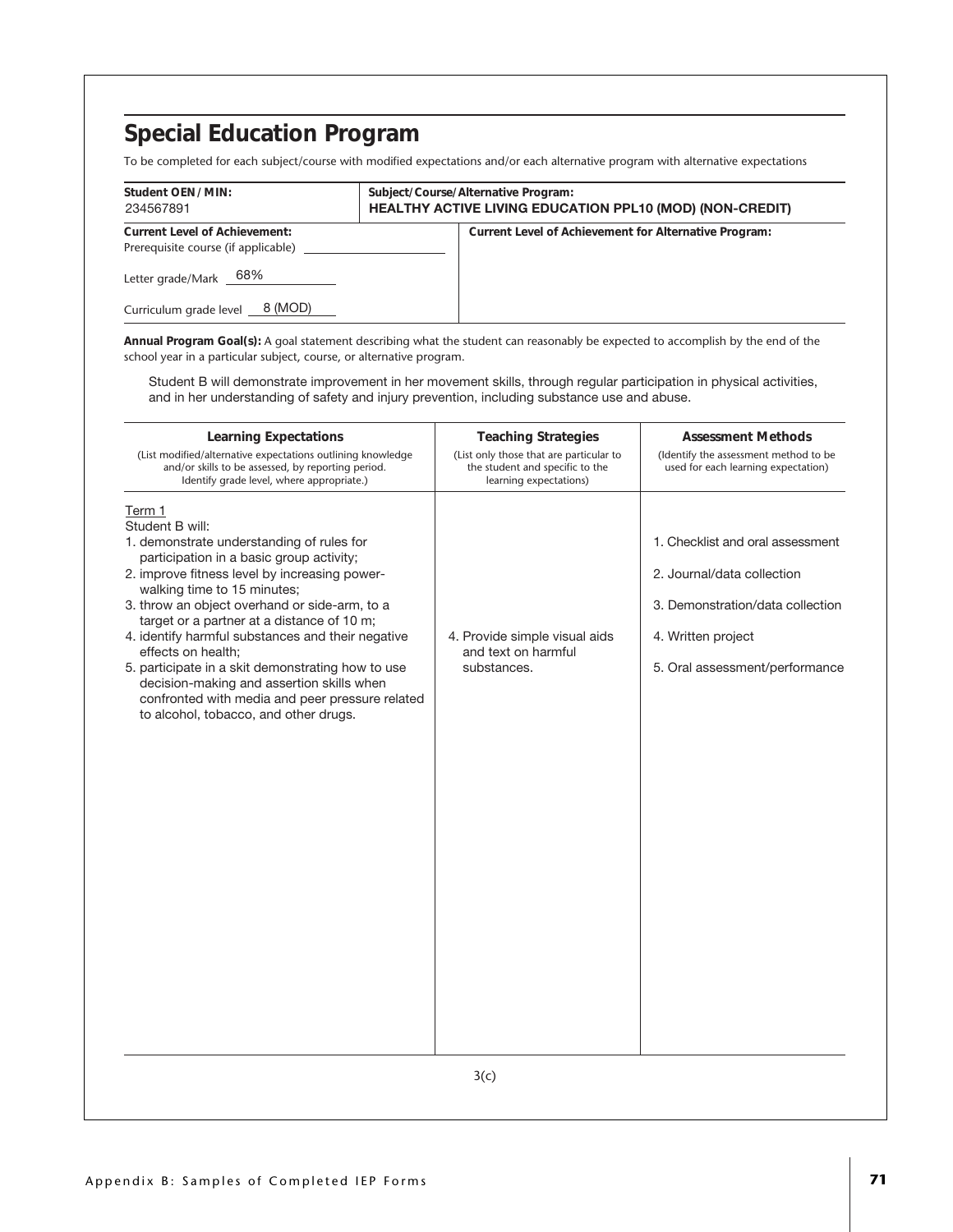To be completed for each subject/course with modified expectations and/or each alternative program with alternative expectations

| Student OEN/MIN:<br>234567891                                               | Subject/Course/Alternative Program:<br><b>MUSIC AMU10 (MOD) (NON-CREDIT)</b> |
|-----------------------------------------------------------------------------|------------------------------------------------------------------------------|
| <b>Current Level of Achievement:</b><br>Prerequisite course (if applicable) | Current Level of Achievement for Alternative Program:                        |
| Letter grade/Mark _ 74%<br>Curriculum grade level _8 (MOD)                  |                                                                              |

**Annual Program Goal(s):** A goal statement describing what the student can reasonably be expected to accomplish by the end of the school year in a particular subject, course, or alternative program.

Student B will demonstrate improved understanding of the basic elements of music, improved performance skills, and a greater ability to listen attentively.

| <b>Learning Expectations</b><br>(List modified/alternative expectations outlining knowledge                                                                                                                                                                                                                                                                                                                                                 | <b>Teaching Strategies</b><br>(List only those that are particular to | <b>Assessment Methods</b><br>(Identify the assessment method to be                        |
|---------------------------------------------------------------------------------------------------------------------------------------------------------------------------------------------------------------------------------------------------------------------------------------------------------------------------------------------------------------------------------------------------------------------------------------------|-----------------------------------------------------------------------|-------------------------------------------------------------------------------------------|
| and/or skills to be assessed, by reporting period.<br>Identify grade level, where appropriate.)                                                                                                                                                                                                                                                                                                                                             | the student and specific to the<br>learning expectations)             | used for each learning expectation)                                                       |
| Term 1<br>Student B will:<br>1. distinguish between a treble clef and a bass clef<br>and label the notes on the treble clef staff;<br>2. perform note values for whole, half, and quarter<br>notes;<br>3. keep a steady beat on the snare drum, while<br>following a conductor;<br>4. name 4 music genres and select 4 pieces of<br>music, each reflecting one type (e.g., rap, pop,<br>country, classical), for inclusion on an audiotape. | 4. Provide tape-recording<br>equipment.                               | 1. Written activity<br>2. Performance<br>3. Performance<br>4. Oral presentation/audiotape |
|                                                                                                                                                                                                                                                                                                                                                                                                                                             | 3(d)                                                                  |                                                                                           |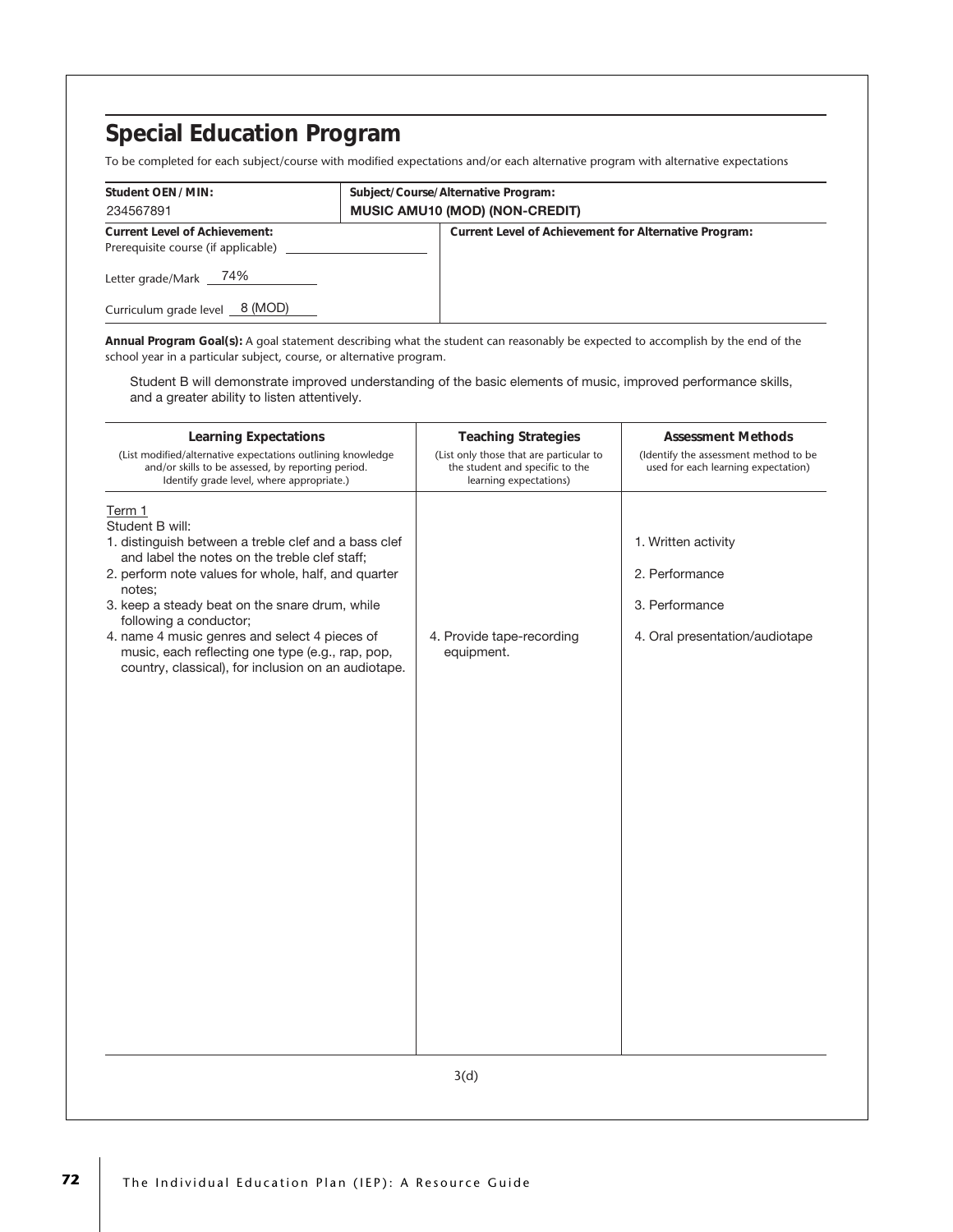To be completed for each subject/course with modified expectations and/or each alternative program with alternative expectations

| Student OEN/MIN:                     |                      | Subject/Course/Alternative Program:                                                                                           |
|--------------------------------------|----------------------|-------------------------------------------------------------------------------------------------------------------------------|
| 234567891                            | <b>PERSONAL CARE</b> |                                                                                                                               |
| <b>Current Level of Achievement:</b> |                      | Current Level of Achievement for Alternative Program:                                                                         |
| Prerequisite course (if applicable)  |                      | With respect to washroom visits, Student B indicates need to<br>visit washroom, undresses, and uses facilities appropriately. |
| Letter grade/Mark                    |                      | Student washes hands and re-enters classroom quietly, without<br>prompts, 2 out of a possible 10 times.                       |
|                                      |                      |                                                                                                                               |

**Annual Program Goal(s):** A goal statement describing what the student can reasonably be expected to accomplish by the end of the school year in a particular subject, course, or alternative program.

Student B will demonstrate greater independence in performing the sequence of skills required for a washroom visit, including readjusting clothing, hand-washing, and returning quietly to the classroom.

| <b>Learning Expectations</b><br>(List modified/alternative expectations outlining knowledge<br>and/or skills to be assessed, by reporting period.<br>Identify grade level, where appropriate.)                                                                                 | <b>Teaching Strategies</b><br>(List only those that are particular to<br>the student and specific to the<br>learning expectations) | <b>Assessment Methods</b><br>(Identify the assessment method to be<br>used for each learning expectation) |
|--------------------------------------------------------------------------------------------------------------------------------------------------------------------------------------------------------------------------------------------------------------------------------|------------------------------------------------------------------------------------------------------------------------------------|-----------------------------------------------------------------------------------------------------------|
| Term 1<br>Student B will:<br>1. readjust clothing and check appearance in<br>mirror with one verbal prompt;<br>2. recall hand-washing step without prompt<br>5 out of a possible 10 times;<br>3. return to the classroom without vocalization<br>5 out of a possible 10 times. |                                                                                                                                    | 1. Checklist and data collection<br>2. Checklist and data collection<br>3. Checklist and data collection  |
|                                                                                                                                                                                                                                                                                | 3(e)                                                                                                                               |                                                                                                           |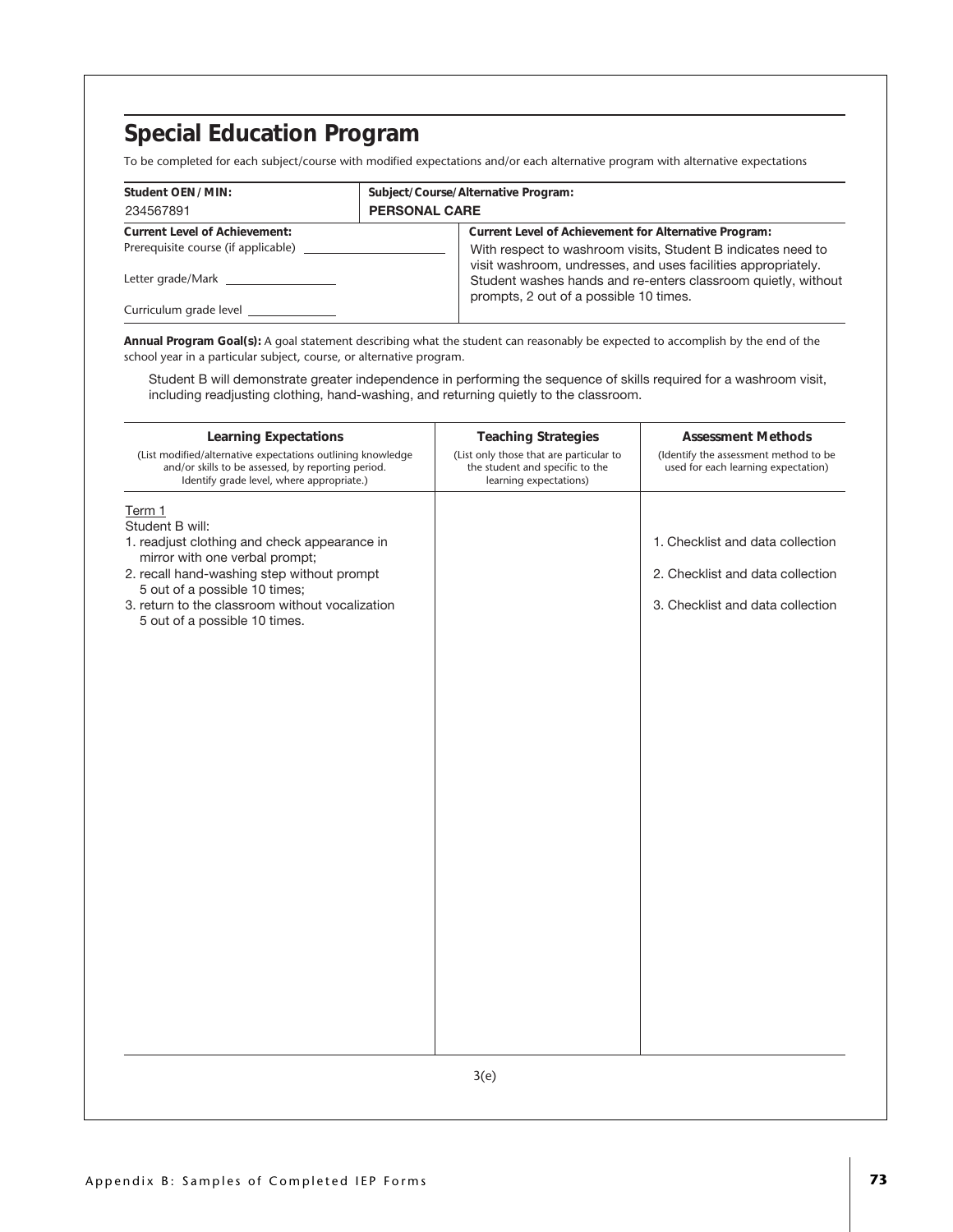| <b>HUMAN RESOURCES (teaching/non-teaching)</b>                                                                                                                                                                                                                                                                                      |                                             |                     |                                                                                                      |                     |
|-------------------------------------------------------------------------------------------------------------------------------------------------------------------------------------------------------------------------------------------------------------------------------------------------------------------------------------|---------------------------------------------|---------------------|------------------------------------------------------------------------------------------------------|---------------------|
| Include type of service, initiation date, frequency or intensity, and location<br>Consultation/Teacher Support                                                                                                                                                                                                                      | Special Education Teacher                   | 07/09/2004          | Minimum once per month                                                                               |                     |
| Resource Support                                                                                                                                                                                                                                                                                                                    | <b>Special Education Teacher</b>            | 20/09/2004          | Min. 2 X month per modified course,                                                                  |                     |
|                                                                                                                                                                                                                                                                                                                                     |                                             |                     | resource room                                                                                        |                     |
| Personal Care Support                                                                                                                                                                                                                                                                                                               | Teacher's Assistant                         | 07/09/2004          | 20 min. per day, as required                                                                         |                     |
|                                                                                                                                                                                                                                                                                                                                     |                                             |                     |                                                                                                      |                     |
| <b>EVALUATION</b>                                                                                                                                                                                                                                                                                                                   |                                             |                     |                                                                                                      |                     |
| <b>Reporting Dates:</b><br>08/11/2004                                                                                                                                                                                                                                                                                               | 07/02/2005                                  |                     |                                                                                                      |                     |
| Provincial Report Card (required unless student's program comprises alternative expectations only)<br>$\lfloor x \rfloor$<br>Alternative Report                                                                                                                                                                                     |                                             |                     |                                                                                                      |                     |
|                                                                                                                                                                                                                                                                                                                                     |                                             |                     |                                                                                                      |                     |
|                                                                                                                                                                                                                                                                                                                                     |                                             |                     |                                                                                                      |                     |
|                                                                                                                                                                                                                                                                                                                                     |                                             |                     |                                                                                                      |                     |
|                                                                                                                                                                                                                                                                                                                                     | Position                                    | <b>Staff Member</b> |                                                                                                      | Position            |
|                                                                                                                                                                                                                                                                                                                                     | Classroom Teacher                           | Mr. Music Teacher   |                                                                                                      | Classroom Teacher   |
|                                                                                                                                                                                                                                                                                                                                     | Classroom Teacher                           | Mr. Special Teacher |                                                                                                      | Spec. Ed. Teacher   |
| <b>TRANSITION PLAN</b><br>If the student is 14 years of age or older and is not identified solely as gifted, a transition plan is required (see page 6).<br>Ms. Numeracy Teacher<br>Ms. Geography Teacher<br>Ms. Health Teacher                                                                                                     | Classroom Teacher                           | Ms. T. Assistant    |                                                                                                      | Teacher's Assistant |
| IEP Developed by:<br><b>Staff Member</b><br>Sources Consulted in the Development of the IEP<br>$X$ IPRC Statement<br>of Decision (if applicable)<br>Other sources (list below)                                                                                                                                                      | $X$ Provincial<br> x <br><b>Report Card</b> | Previous IEP        | x <br>Parents/Guardians                                                                              | x <br>Student       |
| 1) First day of attendance in new special education program<br>2) First day of the new school year or semester in which the student is continuing in a placement<br>3) First day of the student's enrolment in a special education program that he/she begins in mid-year or mid-semester<br>as the result of a change of placement |                                             |                     |                                                                                                      |                     |
| Date of Placement in Special Education Program (select the appropriate option)<br>$\overline{\mathsf{X}}$<br>Date of Placement:                                                                                                                                                                                                     |                                             |                     | Completion Date of IEP Development Phase<br>(within 30 school days following the Date of Placement): |                     |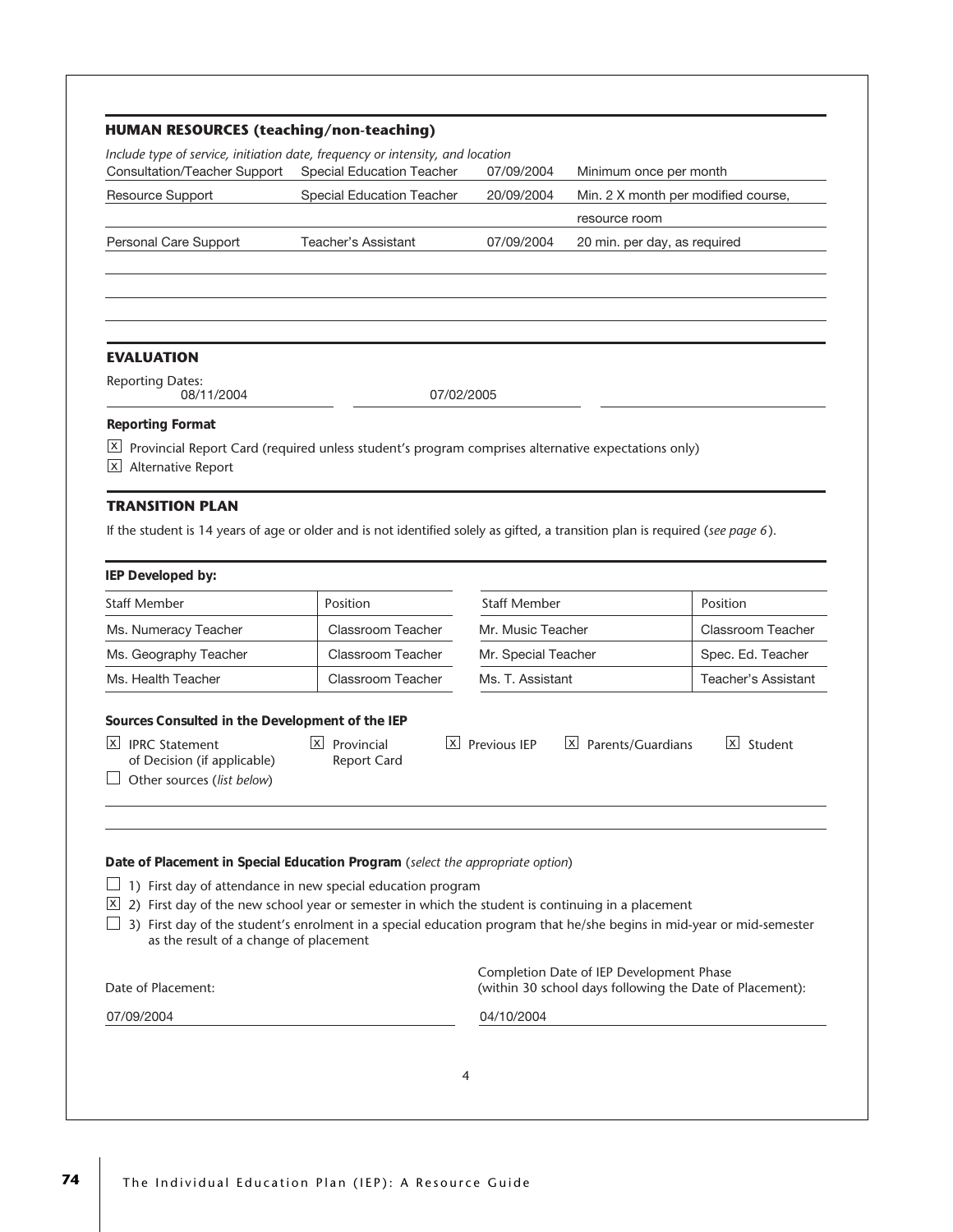#### **LOG OF PARENT/STUDENT CONSULTATION AND STAFF REVIEW/UPDATING**

| Date        | Activity<br>(Indicate parent/student<br>consultation or staff review) | Outcome                                                                          |
|-------------|-----------------------------------------------------------------------|----------------------------------------------------------------------------------|
| Sept. 16/04 | Phone call to parent                                                  | Parent requested phone conversations with the<br>numeracy and geography teachers |
| Sept. 20/04 | Phone call to parent by numeracy teacher                              | Parent requested that concept of halves be.<br>included in IEP expectations.     |
| Sept. 23/04 | Phone call to parent by geography teacher                             | Discussed first-term expectations and ways<br>parent can support learning        |
| Oct. 1/04   | IEP sent to parent                                                    | Returned with signature Oct. 4/04                                                |
|             |                                                                       |                                                                                  |
|             |                                                                       |                                                                                  |
|             |                                                                       |                                                                                  |
|             |                                                                       |                                                                                  |
|             |                                                                       |                                                                                  |

**The principal is legally required to ensure that the IEP is properly implemented and monitored.**

This IEP has been developed according to the ministry's standards and appropriately addresses the student's strengths and needs. The learning expectations will be reviewed and the student's achievement evaluated at least once every reporting period. *Mr. Principal October 4, 2004*

| MP. Principal                                                                                                                                                                                                                               | Oct <del>o</del> ber 4, 2004 |                                                       |                               |
|---------------------------------------------------------------------------------------------------------------------------------------------------------------------------------------------------------------------------------------------|------------------------------|-------------------------------------------------------|-------------------------------|
| Principal's Signature                                                                                                                                                                                                                       | Date                         |                                                       |                               |
| Involvement of Parent/Guardian and Student (if student is 16 or older)<br>I was consulted in the development of this IEP<br>I declined the opportunity to be consulted in the development of this IEP<br>I have received a copy of this IEP |                              | Parent/Guardian<br>Parent/Guardian<br>Parent/Guardian | Student<br>Student<br>Student |
| Parent/Guardian and Student Comments:                                                                                                                                                                                                       |                              |                                                       |                               |
|                                                                                                                                                                                                                                             |                              |                                                       |                               |
|                                                                                                                                                                                                                                             |                              |                                                       |                               |
|                                                                                                                                                                                                                                             |                              |                                                       |                               |
|                                                                                                                                                                                                                                             |                              |                                                       |                               |
|                                                                                                                                                                                                                                             |                              |                                                       |                               |
| Parent/Guardian Signature                                                                                                                                                                                                                   | Date                         |                                                       |                               |
| Student Signature (if 16 or older)                                                                                                                                                                                                          | Date                         |                                                       |                               |
|                                                                                                                                                                                                                                             |                              |                                                       |                               |
|                                                                                                                                                                                                                                             | 5                            |                                                       |                               |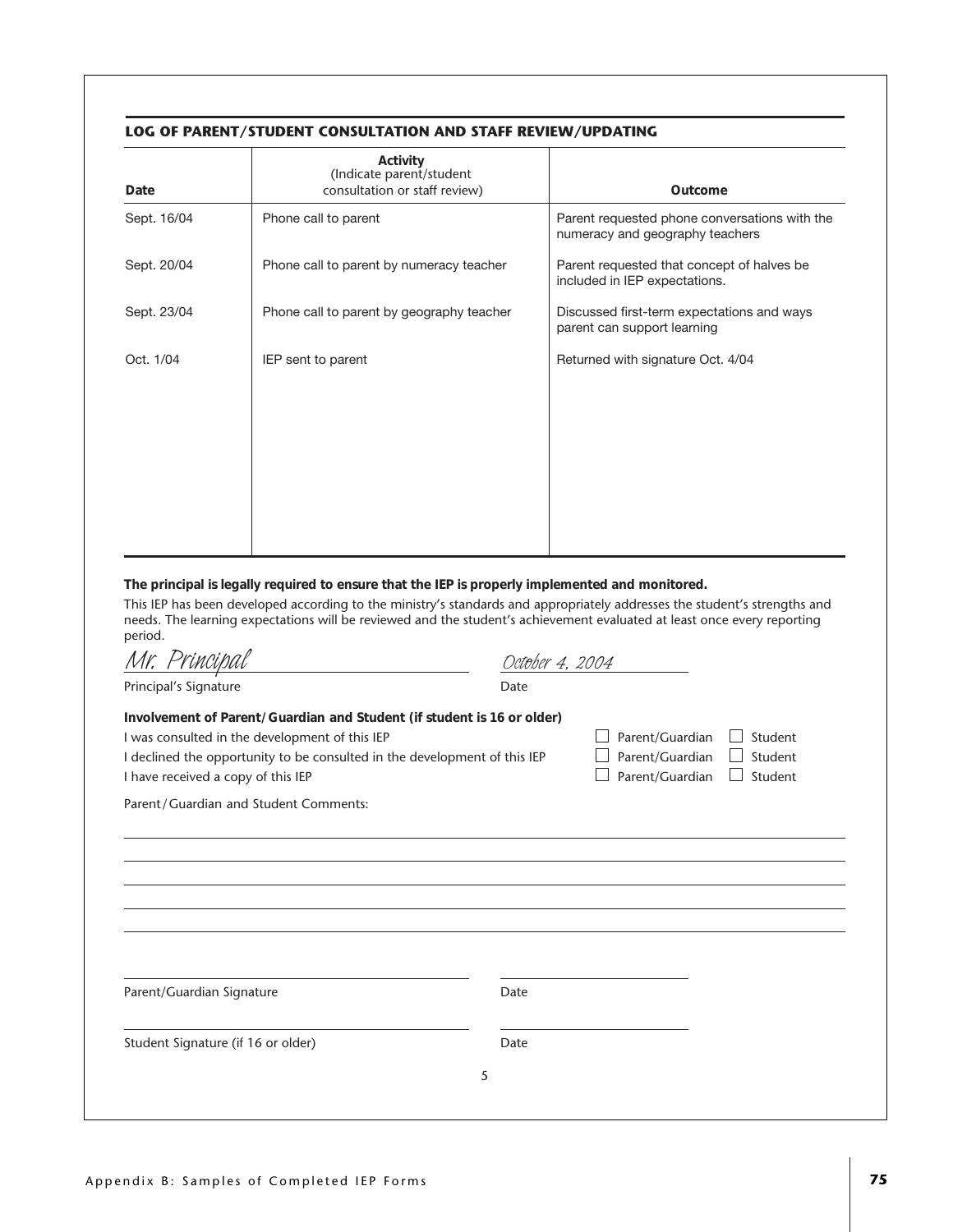## **Transition Plan**

**Student's name** Student B 234567891

**Specific Goal(s) for Transition to Postsecondary Activities**

Student B is planning for independent living in the community with supported employment.

| <b>Actions Required</b>                                                                                  | Person(s)<br><b>Responsible for Actions</b>                                                 | <b>Timelines</b>                               |
|----------------------------------------------------------------------------------------------------------|---------------------------------------------------------------------------------------------|------------------------------------------------|
| 1. Meet with local Community Living Association<br>and register for any wait-listed<br>programs/services | student, parents, Community Living<br>representative (Special ed. teacher to<br>coordinate) | Oct. 2004 and annually in fall<br>of each year |
| 2. Attend Post-21 Community Options<br>presentation                                                      | student, parents                                                                            | Before June 2006                               |
| 3. Visit Community Living supported employment<br>locations                                              | student, parents, Community Living<br>representative                                        | Before June 2006                               |
| 4. Plan for work placement through cooperative<br>education programs                                     | student, parents to meet with co-op<br>teacher                                              | Every February beginning<br>in 2006            |
| 5. Investigate summer work placement programs                                                            | student, parents, Community Living<br>representative                                        | Every Spring beginning<br>in 2007              |
|                                                                                                          |                                                                                             |                                                |
|                                                                                                          |                                                                                             |                                                |
|                                                                                                          |                                                                                             |                                                |
|                                                                                                          |                                                                                             |                                                |
|                                                                                                          |                                                                                             |                                                |
|                                                                                                          |                                                                                             |                                                |
|                                                                                                          |                                                                                             |                                                |
|                                                                                                          |                                                                                             |                                                |
|                                                                                                          |                                                                                             |                                                |
|                                                                                                          |                                                                                             |                                                |
|                                                                                                          | 6                                                                                           |                                                |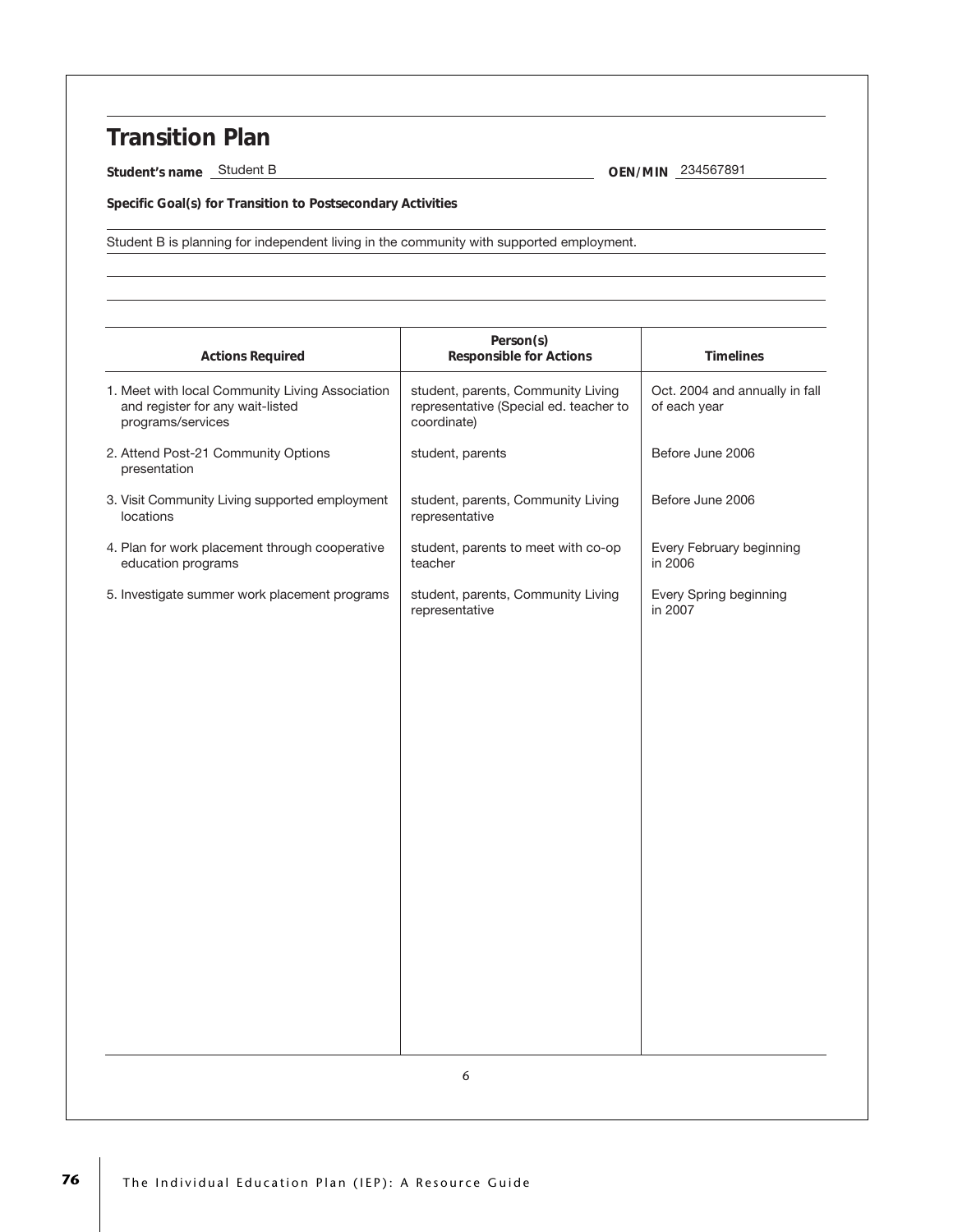| Sample 3 |  |  |
|----------|--|--|
|----------|--|--|

| <b>REASON FOR DEVELOPING THE IEP</b>                                                                                                                             |            |                                                                                                                                                                                            |
|------------------------------------------------------------------------------------------------------------------------------------------------------------------|------------|--------------------------------------------------------------------------------------------------------------------------------------------------------------------------------------------|
| X<br>Student identified as<br>exceptional by IPRC                                                                                                                |            | Student not formally identified but requires special education program/services,<br>including modified/alternative learning expectations and/or accommodations                             |
| <b>STUDENT PROFILE</b>                                                                                                                                           |            |                                                                                                                                                                                            |
| Name: Student C                                                                                                                                                  |            | Date of Birth: 04/19/1994<br>Gender: Male                                                                                                                                                  |
| School: Ontario School                                                                                                                                           |            |                                                                                                                                                                                            |
| Student OEN/MIN: 345678910                                                                                                                                       |            | Principal: B. Principal                                                                                                                                                                    |
| Current Grade/Special Class: 5                                                                                                                                   |            | School Year: 2004-2005                                                                                                                                                                     |
| Most Recent IPRC Date: 21/05/2004                                                                                                                                |            | Date Annual Review Waived by Parent/Guardian: _____                                                                                                                                        |
|                                                                                                                                                                  |            |                                                                                                                                                                                            |
| Exceptionality: Behaviour                                                                                                                                        |            |                                                                                                                                                                                            |
| IPRC Placement Decision (check one)<br>Regular class with indirect support<br>Regular class with resource assistance<br>Regular class with withdrawal assistance |            | $\boxed{\mathbf{X}}$ Special education class with partial integration<br>Special education class full-time                                                                                 |
|                                                                                                                                                                  |            |                                                                                                                                                                                            |
|                                                                                                                                                                  |            |                                                                                                                                                                                            |
|                                                                                                                                                                  |            |                                                                                                                                                                                            |
|                                                                                                                                                                  | Date       | <b>Summary of Results</b>                                                                                                                                                                  |
| Psychological report                                                                                                                                             | 21/11/2002 |                                                                                                                                                                                            |
| Educational assessment                                                                                                                                           | 15/06/2004 | Literacy and numeracy skills grade-appropriate                                                                                                                                             |
| <b>ASSESSMENT DATA</b><br>tional, physiotherapy, and behavioural assessments.<br><b>Information Source</b><br>Medical assessment                                 | 09/04/2000 | Report provides diagnosis of ADHD                                                                                                                                                          |
|                                                                                                                                                                  |            |                                                                                                                                                                                            |
|                                                                                                                                                                  |            |                                                                                                                                                                                            |
| Areas of Strength                                                                                                                                                |            | <b>Areas of Need</b>                                                                                                                                                                       |
| Kinesthetic learning style                                                                                                                                       |            | <b>Attention skills</b>                                                                                                                                                                    |
| Gross and fine motor skills                                                                                                                                      |            | Social skills                                                                                                                                                                              |
|                                                                                                                                                                  |            | Anger-management skills                                                                                                                                                                    |
| Expressive language (speaking/writing)                                                                                                                           |            |                                                                                                                                                                                            |
| <b>STUDENT'S STRENGTHS AND NEEDS</b><br>Receptive language (reading)<br>Memory skills                                                                            |            | List relevant educational, medical/health (hearing, vision, physical, neurological), psychological, speech/language, occupa-<br>Report provides diagnosis of oppositional defiant disorder |
|                                                                                                                                                                  |            |                                                                                                                                                                                            |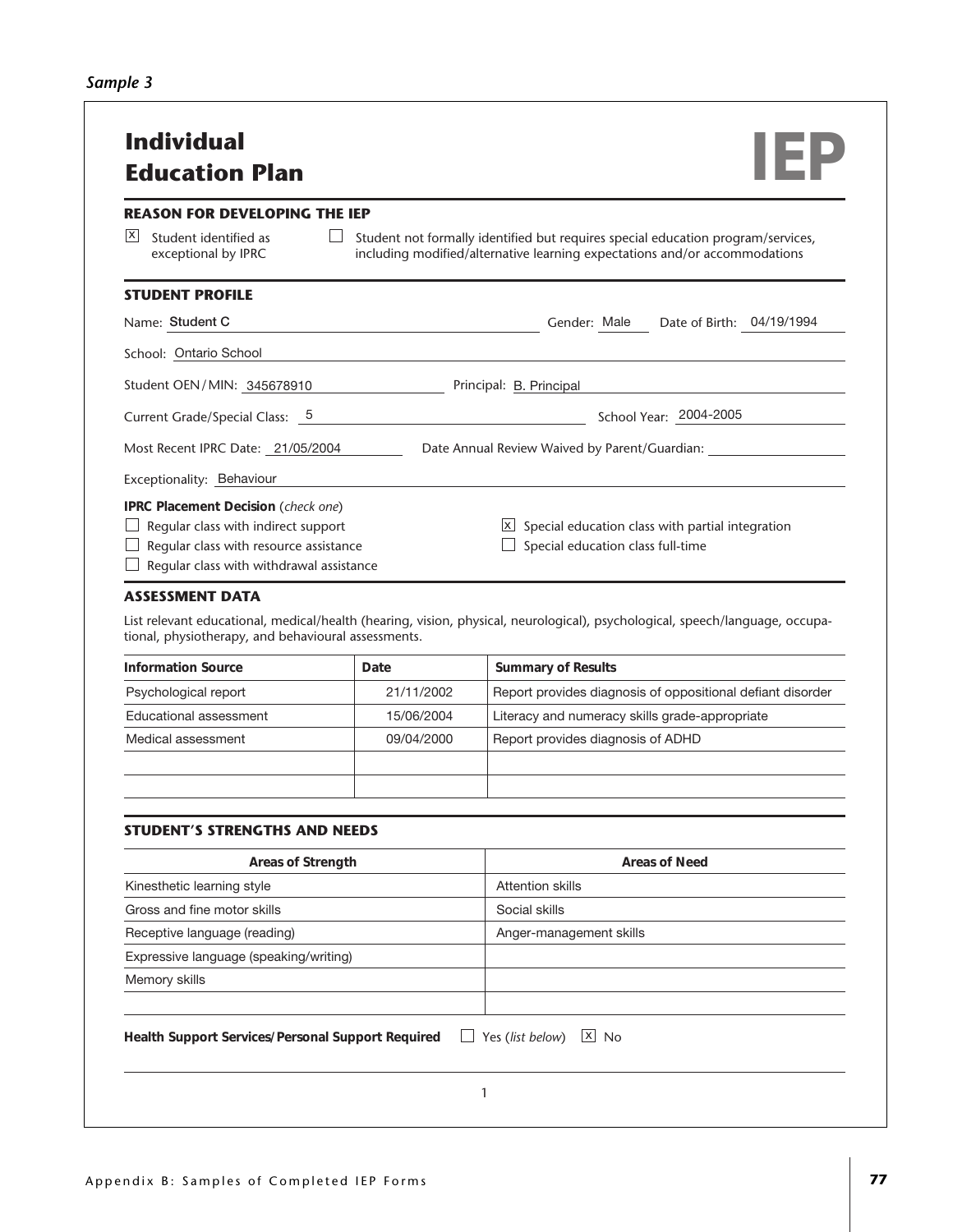|                    |                                                                                                                                                               | Identify each as Modified (MOD), Accommodated only (AC), or Alternative (ALT)                                                   |                                                                  |
|--------------------|---------------------------------------------------------------------------------------------------------------------------------------------------------------|---------------------------------------------------------------------------------------------------------------------------------|------------------------------------------------------------------|
| English<br>1.      |                                                                                                                                                               | $\Box$ MOD $\Box$ AC $\Box$ ALT                                                                                                 | 6. Health & Phys. Ed.<br>$\Box$ MOD $\overline{X}$ AC $\Box$ ALT |
| 2.                 | Mathematics                                                                                                                                                   | $\Box$ MOD $\Box$ AC $\Box$ ALT                                                                                                 | 7. The Arts $\Box$ $\Box$ MOD $\Box$ AC $\Box$ ALT               |
| 3.                 | Core French                                                                                                                                                   | $\Box$ MOD $\Box$ AC $\Box$ ALT                                                                                                 | 8. Behaviour and a c ⊠ ALT                                       |
| 4.                 | Science & Technology                                                                                                                                          | $\Box$ MOD $\Box$ AC $\Box$ ALT                                                                                                 | 9. $\Box$ MOD $\Box$ AC $\Box$ ALT                               |
| 5.                 | <b>Social Studies</b>                                                                                                                                         | $\Box$ MOD $\boxed{\mathbb{X}}$ AC $\Box$ ALT                                                                                   |                                                                  |
|                    | Yes (provide educational rationale) $X$ No                                                                                                                    | Elementary Program Exemptions or Secondary School Compulsory Course Substitutions                                               |                                                                  |
|                    | Complete for secondary students only:<br>Student is currently working towards attainment of the:<br>Ontario Secondary School Diploma<br><b>ACCOMMODATIONS</b> | $\Box$ Ontario Secondary School Certificate                                                                                     | $\Box$ Certificate of Accomplishment                             |
|                    | <b>Instructional Accommodations</b>                                                                                                                           | (Accommodations are assumed to be the same for all subjects, unless otherwise indicated)<br><b>Environmental Accommodations</b> | <b>Assessment Accommodations</b>                                 |
|                    |                                                                                                                                                               |                                                                                                                                 |                                                                  |
| High structure     |                                                                                                                                                               | Alternative (quiet) setting                                                                                                     | Alternative (quiet) setting                                      |
| Contracts          |                                                                                                                                                               | Strategic seating                                                                                                               | More frequent breaks                                             |
|                    | Reinforcement incentives                                                                                                                                      | Reduced audio/visual stimuli                                                                                                    | Prompts to return student's attention                            |
|                    | Non-verbal signals                                                                                                                                            | Study carrel                                                                                                                    | to task                                                          |
|                    | More frequent breaks                                                                                                                                          |                                                                                                                                 | Simplified, uncluttered formats                                  |
|                    | Concrete/hands-on material                                                                                                                                    |                                                                                                                                 | Reduced number of tasks used to                                  |
|                    | Simplified, uncluttered formats                                                                                                                               |                                                                                                                                 | assess a concept or skill                                        |
|                    |                                                                                                                                                               |                                                                                                                                 |                                                                  |
|                    | Individualized Equipment                                                                                                                                      | $x$ No<br>Yes (list below)                                                                                                      |                                                                  |
|                    |                                                                                                                                                               |                                                                                                                                 |                                                                  |
|                    |                                                                                                                                                               | PROVINCIAL ASSESSMENTS (accommodations and exemptions)                                                                          |                                                                  |
|                    |                                                                                                                                                               | Provincial assessments applicable to the student in the current school year: None                                               |                                                                  |
|                    | Accommodations:<br>$\Box$ Yes (list below) $\Box$ No                                                                                                          |                                                                                                                                 |                                                                  |
| <b>Exemptions:</b> |                                                                                                                                                               | Yes (provide explanatory statement from relevant EQAO document) $\Box$ No                                                       |                                                                  |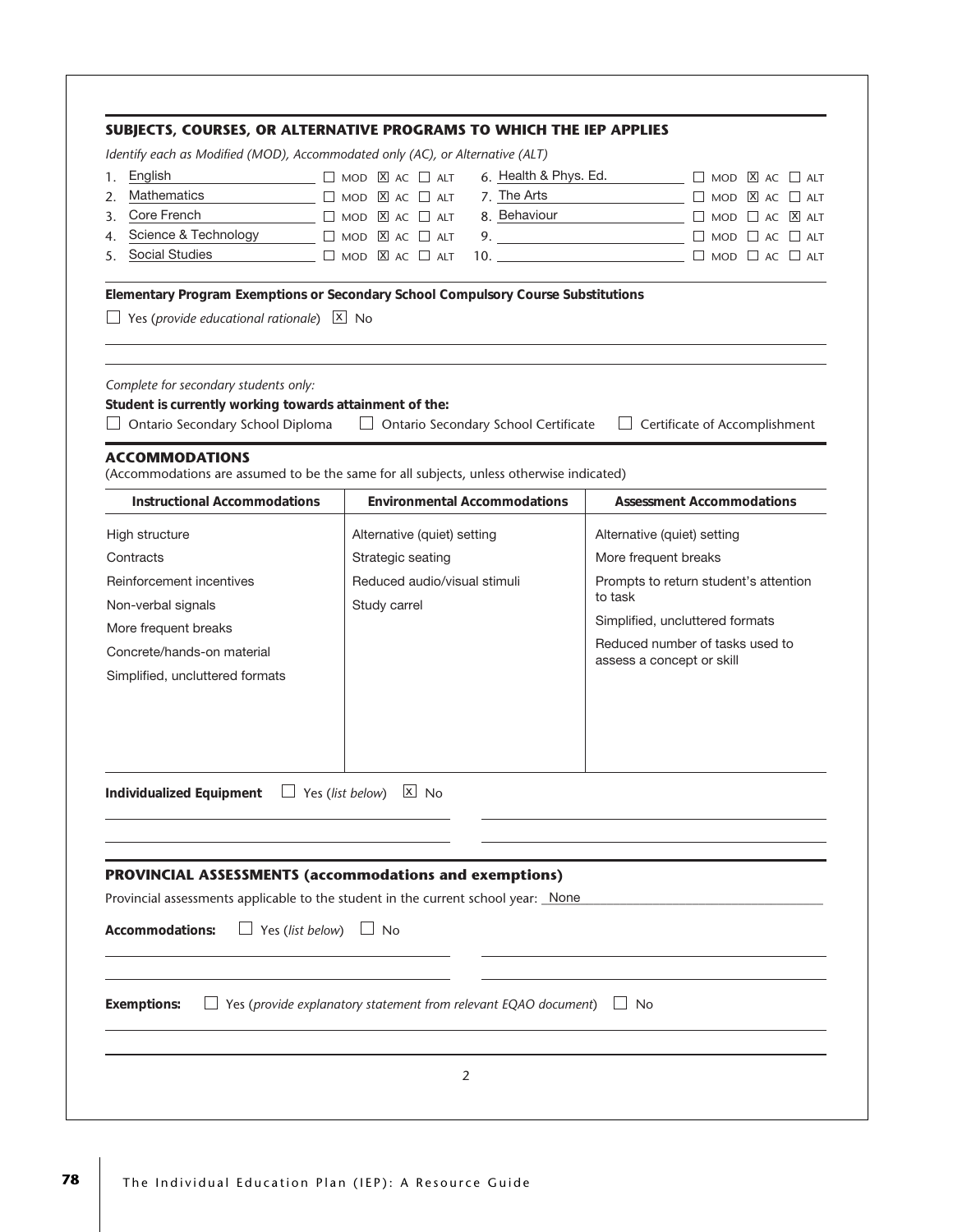To be completed for each subject/course with modified expectations and/or each alternative program with alternative expectations

| Student OEN/MIN:                     | Subject/Course/Alternative Program: |                                                                                                         |  |
|--------------------------------------|-------------------------------------|---------------------------------------------------------------------------------------------------------|--|
| 345678910                            | <b>BEHAVIOUR</b>                    |                                                                                                         |  |
| <b>Current Level of Achievement:</b> |                                     | Current Level of Achievement for Alternative Program:                                                   |  |
| Prerequisite course (if applicable)  |                                     | Student C expresses anger/frustration appropriately in 1 out of                                         |  |
|                                      |                                     | 10 possible situations. He follows basic instructions from staff<br>in 3 out of 10 possible situations. |  |
| Curriculum grade level               |                                     |                                                                                                         |  |

**Annual Program Goal(s):** A goal statement describing what the student can reasonably be expected to accomplish by the end of the school year in a particular subject, course, or alternative program.

Student C will express anger/frustration without physical contact 8 out of 10 times and without abusive language 5 out of 10 times. He will follow basic instructions from staff in 7 out of 10 possible situations.

| <b>Learning Expectations</b><br>(List modified/alternative expectations outlining knowledge<br>and/or skills to be assessed, by reporting period.<br>Identify grade level, where appropriate.)                                                                                                                                                                                                                                                                                                                                                                                                                                                                                                                                                                                                                                                                                                      | <b>Teaching Strategies</b><br>(List only those that are particular to<br>the student and specific to the<br>learning expectations)                                                                                                                                  | <b>Assessment Methods</b><br>(Identify the assessment method to be<br>used for each learning expectation)                                                                                                                                                                                                                   |
|-----------------------------------------------------------------------------------------------------------------------------------------------------------------------------------------------------------------------------------------------------------------------------------------------------------------------------------------------------------------------------------------------------------------------------------------------------------------------------------------------------------------------------------------------------------------------------------------------------------------------------------------------------------------------------------------------------------------------------------------------------------------------------------------------------------------------------------------------------------------------------------------------------|---------------------------------------------------------------------------------------------------------------------------------------------------------------------------------------------------------------------------------------------------------------------|-----------------------------------------------------------------------------------------------------------------------------------------------------------------------------------------------------------------------------------------------------------------------------------------------------------------------------|
| Term 1<br>Student C will:<br>1. create and present orally a poster illustrating the<br>physical changes that signal anger/frustration;<br>2. participate through role-playing in a video<br>depicting 3 strategies for dealing appropriately<br>with anger/frustration;<br>3. express anger/frustration without physical<br>contact in 5 out of 10 possible situations;<br>4. follow basic instructions from staff in 5 out of 10<br>possible situations;<br>Term 2<br>1. write and illustrate a short book on a cartoon<br>character who learns from past experiences;<br>2. prepare and present, with a classmate, a skit<br>about anticipating consequences;<br>3. express anger/frustration without physical<br>contact in 7 out of 10 possible situations and<br>without abusive language 4 out of 10 times;<br>4. follow basic instructions from staff in 6 out of 10<br>possible situations; | 3&4. Establish system of posi-<br>tive reinforcements.<br>3. Establish private area for<br>regaining self-control.<br>4. Provide student with<br>specific choices when<br>requesting compliance.<br>As for Term 1<br>2. Assist student in selection of<br>classmate | 1. Poster and oral presentation<br>(presented to teacher in<br>private)<br>2. Video presentation and self<br>and peer assessment<br>3. Checklist/data collection<br>4. Checklist/data collection<br>1. Written activity<br>2. Written and oral presentation<br>3. Checklist/data collection<br>4. Checklist/data collection |
| Term 3<br>1. plan and deliver a mini-lesson to share with a<br>younger student on how to respond to teasing;<br>2. identify 3 tension-reducing activities;<br>3. express anger/frustration without physical con-<br>tact in 8 out of 10 possible situations and with-<br>out abusive language 5 out of 10 times;<br>4. follow basic instructions from staff in 7 out of 10<br>possible situations.                                                                                                                                                                                                                                                                                                                                                                                                                                                                                                  | As for Term 1                                                                                                                                                                                                                                                       | 1. Oral and written presentation<br>2. Oral activity<br>3. Checklist/data collection<br>4. Checklist/data collection                                                                                                                                                                                                        |
|                                                                                                                                                                                                                                                                                                                                                                                                                                                                                                                                                                                                                                                                                                                                                                                                                                                                                                     | 3                                                                                                                                                                                                                                                                   |                                                                                                                                                                                                                                                                                                                             |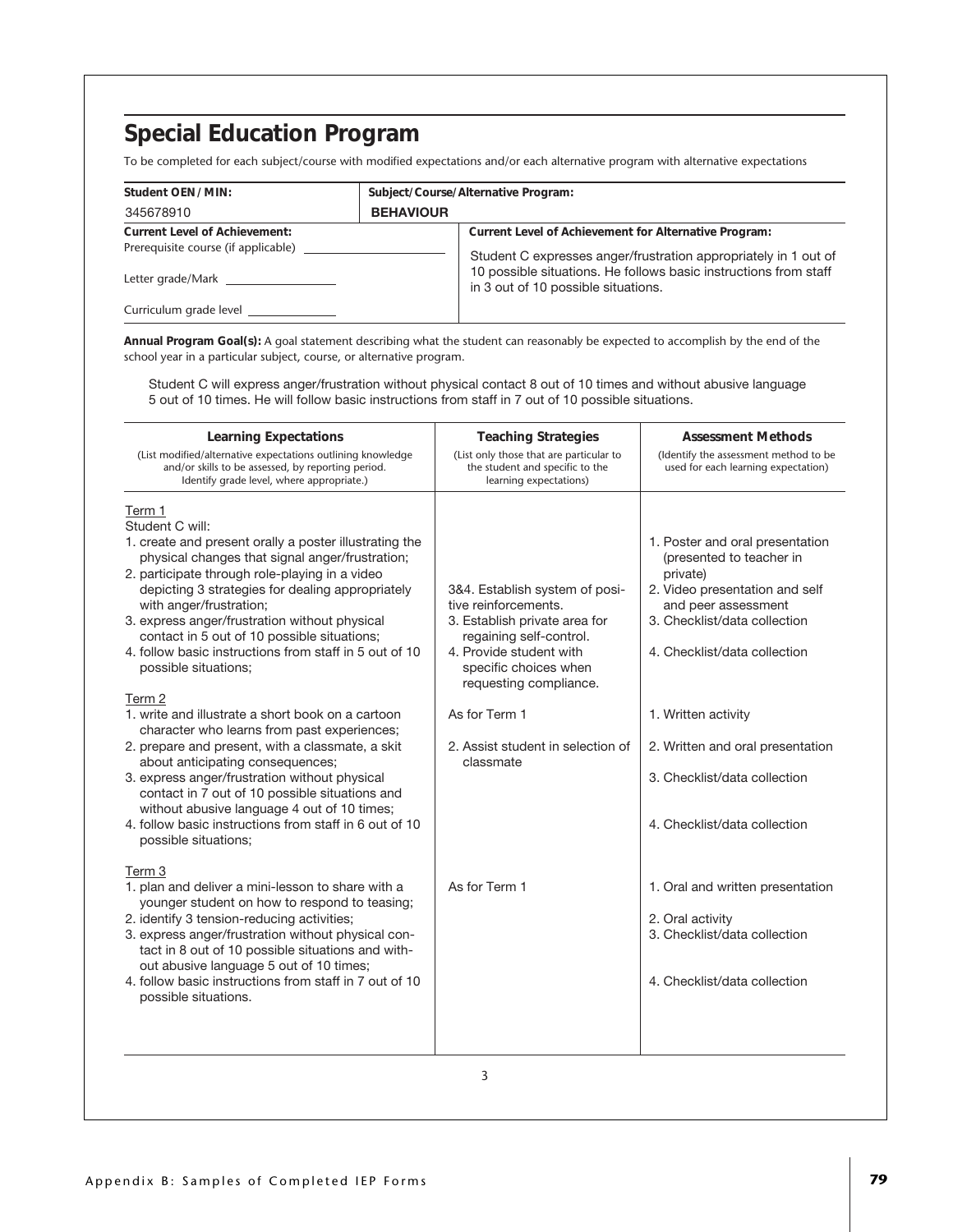|                                                                                                                                                          |                                                                                                   | <b>HUMAN RESOURCES (teaching/non-teaching)</b> |            |                     |                                                |                                                                                                                       |
|----------------------------------------------------------------------------------------------------------------------------------------------------------|---------------------------------------------------------------------------------------------------|------------------------------------------------|------------|---------------------|------------------------------------------------|-----------------------------------------------------------------------------------------------------------------------|
| Include type of service, initiation date, frequency or intensity, and location<br>Direct instruction                                                     | <b>Special Education Teacher</b>                                                                  |                                                | 07/09/2004 |                     | 60% to 80% of school day, classroom            |                                                                                                                       |
| Behaviour support                                                                                                                                        | Teacher's Assistant                                                                               |                                                | 07/09/2004 |                     | 300 min./day shared with 2 students, classroom |                                                                                                                       |
| Direct instruction                                                                                                                                       | Social Worker                                                                                     |                                                | 20/09/2004 |                     | 40 min. 3 X week, seminar room                 |                                                                                                                       |
|                                                                                                                                                          |                                                                                                   |                                                |            |                     |                                                |                                                                                                                       |
| <b>EVALUATION</b>                                                                                                                                        |                                                                                                   |                                                |            |                     |                                                |                                                                                                                       |
| <b>Reporting Dates:</b><br>03/12/2004                                                                                                                    |                                                                                                   |                                                | 24/03/2005 | 29/06/2005          |                                                |                                                                                                                       |
| <b>Reporting Format</b>                                                                                                                                  |                                                                                                   |                                                |            |                     |                                                |                                                                                                                       |
| $\vert x \vert$ Provincial Report Card (required unless student's program comprises alternative expectations only)<br>Alternative Report<br>$\mathbf{x}$ |                                                                                                   |                                                |            |                     |                                                |                                                                                                                       |
| <b>TRANSITION PLAN</b>                                                                                                                                   |                                                                                                   |                                                |            |                     |                                                |                                                                                                                       |
| If the student is 14 years of age or older and is not identified solely as gifted, a transition plan is required (see page 6).                           |                                                                                                   |                                                |            |                     |                                                |                                                                                                                       |
|                                                                                                                                                          |                                                                                                   |                                                |            |                     |                                                |                                                                                                                       |
|                                                                                                                                                          |                                                                                                   |                                                |            |                     |                                                |                                                                                                                       |
|                                                                                                                                                          |                                                                                                   |                                                |            |                     |                                                |                                                                                                                       |
|                                                                                                                                                          |                                                                                                   | Position                                       |            | <b>Staff Member</b> |                                                | Position                                                                                                              |
|                                                                                                                                                          |                                                                                                   | Spec. Ed. Teacher                              |            | Ms. Assistant       |                                                |                                                                                                                       |
|                                                                                                                                                          |                                                                                                   | Classroom Teacher                              |            |                     |                                                |                                                                                                                       |
| IEP Developed by:<br><b>Staff Member</b><br>Ms. Special Teacher<br>Mr. Teacher<br>Ms. Worker                                                             |                                                                                                   | Social Worker                                  |            |                     |                                                | <b>Teacher's Assistant</b>                                                                                            |
|                                                                                                                                                          |                                                                                                   |                                                |            |                     |                                                |                                                                                                                       |
| Sources Consulted in the Development of the IEP<br> x <br><b>IPRC Statement</b><br>of Decision (if applicable)                                           |                                                                                                   | $X$ Provincial<br><b>Report Card</b>           |            | Previous IEP        | $X$ Parents/Guardians                          | $\vert x \vert$ Student                                                                                               |
| Other sources (list below)                                                                                                                               |                                                                                                   |                                                |            |                     |                                                |                                                                                                                       |
|                                                                                                                                                          |                                                                                                   |                                                |            |                     |                                                |                                                                                                                       |
| Date of Placement in Special Education Program (select the appropriate option)                                                                           |                                                                                                   |                                                |            |                     |                                                |                                                                                                                       |
| $\mathsf{X}$                                                                                                                                             | 1) First day of attendance in new special education program                                       |                                                |            |                     |                                                |                                                                                                                       |
|                                                                                                                                                          | 2) First day of the new school year or semester in which the student is continuing in a placement |                                                |            |                     |                                                |                                                                                                                       |
|                                                                                                                                                          | as the result of a change of placement                                                            |                                                |            |                     |                                                | 3) First day of the student's enrolment in a special education program that he/she begins in mid-year or mid-semester |
|                                                                                                                                                          |                                                                                                   |                                                |            |                     |                                                |                                                                                                                       |
|                                                                                                                                                          |                                                                                                   |                                                |            |                     | Completion Date of IEP Development Phase       | (within 30 school days following the Date of Placement):                                                              |
| Date of Placement:<br>07/09/2004                                                                                                                         |                                                                                                   |                                                |            |                     |                                                |                                                                                                                       |
|                                                                                                                                                          |                                                                                                   |                                                |            | 04/10/2004          |                                                |                                                                                                                       |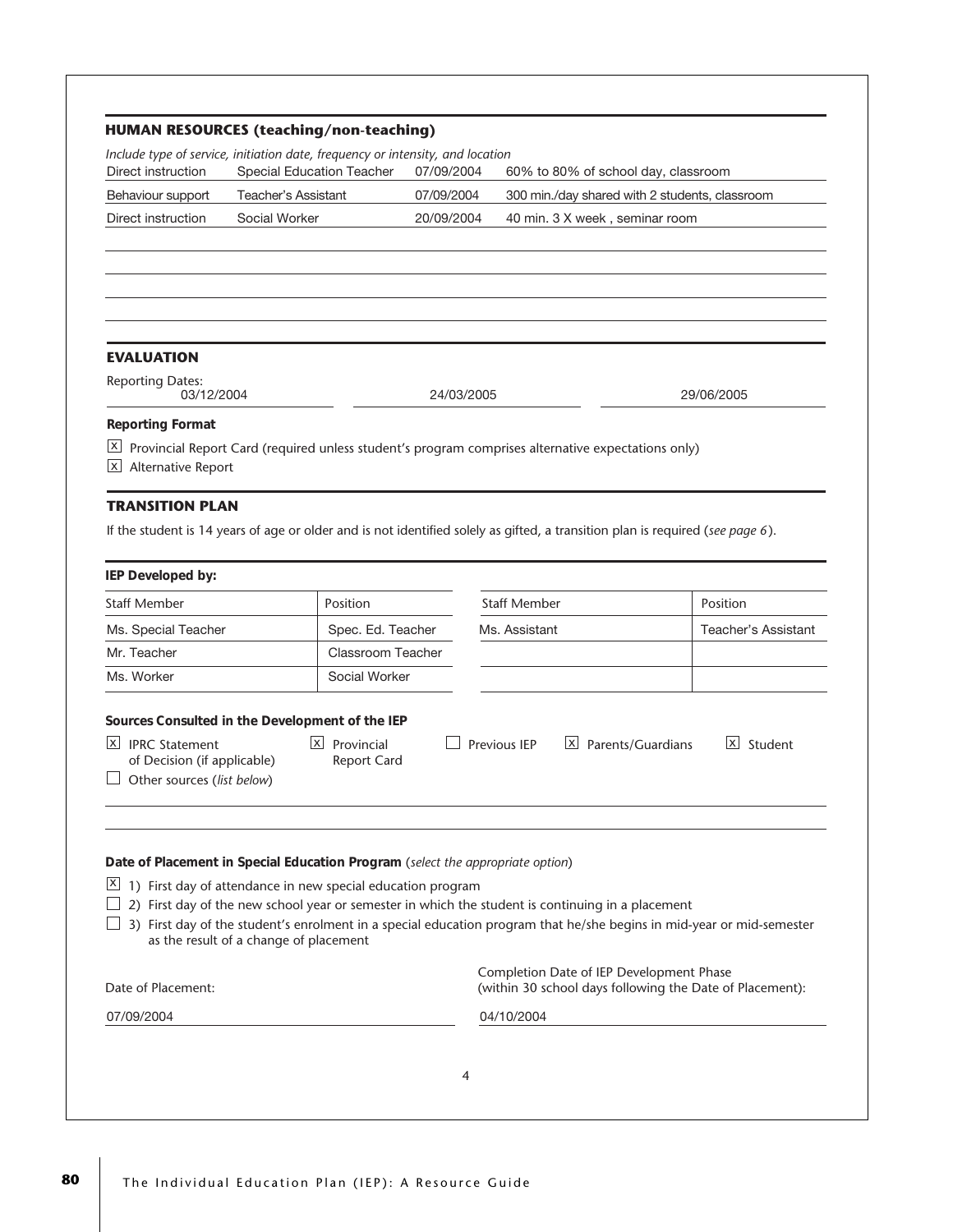#### **LOG OF PARENT/STUDENT CONSULTATION AND STAFF REVIEW/UPDATING**

| Date        | Activity<br>(Indicate parent/student<br>consultation or staff review) | Outcome                                                                                                                          |
|-------------|-----------------------------------------------------------------------|----------------------------------------------------------------------------------------------------------------------------------|
| Sept. 15/04 | Meet the Teacher Night                                                | Parent requests meeting with teacher. Date set.                                                                                  |
| Sept. 21/04 | Meeting with parent                                                   | Discussed reinforcement incentives and<br>sequence of consequences. Reviewed<br>accommodations for IFP.                          |
| Oct. 1/04   | Sent home completed IEP                                               | Returned with signature Oct. 4/04                                                                                                |
| Nov. 24/04  | Staff review/update of expectations                                   | Added expectations for Term 2                                                                                                    |
| Dec. 3/04   | Report card interview with parents                                    | Parents inquired about effectiveness of various<br>reinforcement incentives. Copy of Term 2<br>expectations provided to parents. |
| Mar. 21/05  | Staff review/update of expectations                                   | Added expectations for Term 3                                                                                                    |
| Mar. 29/05  | Report card interview with parents                                    | Parents pleased with reduction in violent incidents.<br>Copy of Term 3 expectations provided to parents.                         |
| Jun. 27/05  | Final interview with parents                                          | Shared checklist results and discussed summer<br>activities.                                                                     |

**The principal is legally required to ensure that the IEP is properly implemented and monitored.**

This IEP has been developed according to the ministry's standards and appropriately addresses the student's strengths and needs. The learning expectations will be reviewed and the student's achievement evaluated at least once every reporting period.<br> $\frac{1}{2}$ 

|                                                                                                                                                                                                                                             | October 4. 2004 |                                                       |                               |
|---------------------------------------------------------------------------------------------------------------------------------------------------------------------------------------------------------------------------------------------|-----------------|-------------------------------------------------------|-------------------------------|
| Principal's Signature                                                                                                                                                                                                                       | Date            |                                                       |                               |
| Involvement of Parent/Guardian and Student (if student is 16 or older)<br>I was consulted in the development of this IEP<br>I declined the opportunity to be consulted in the development of this IEP<br>I have received a copy of this IEP |                 | Parent/Guardian<br>Parent/Guardian<br>Parent/Guardian | Student<br>Student<br>Student |
| Parent/Guardian and Student Comments:                                                                                                                                                                                                       |                 |                                                       |                               |
|                                                                                                                                                                                                                                             |                 |                                                       |                               |
|                                                                                                                                                                                                                                             |                 |                                                       |                               |
|                                                                                                                                                                                                                                             |                 |                                                       |                               |
|                                                                                                                                                                                                                                             |                 |                                                       |                               |
|                                                                                                                                                                                                                                             |                 |                                                       |                               |
| Parent/Guardian Signature                                                                                                                                                                                                                   | Date            |                                                       |                               |
|                                                                                                                                                                                                                                             |                 |                                                       |                               |
|                                                                                                                                                                                                                                             |                 |                                                       |                               |
| Student Signature (if 16 or older)                                                                                                                                                                                                          | Date            |                                                       |                               |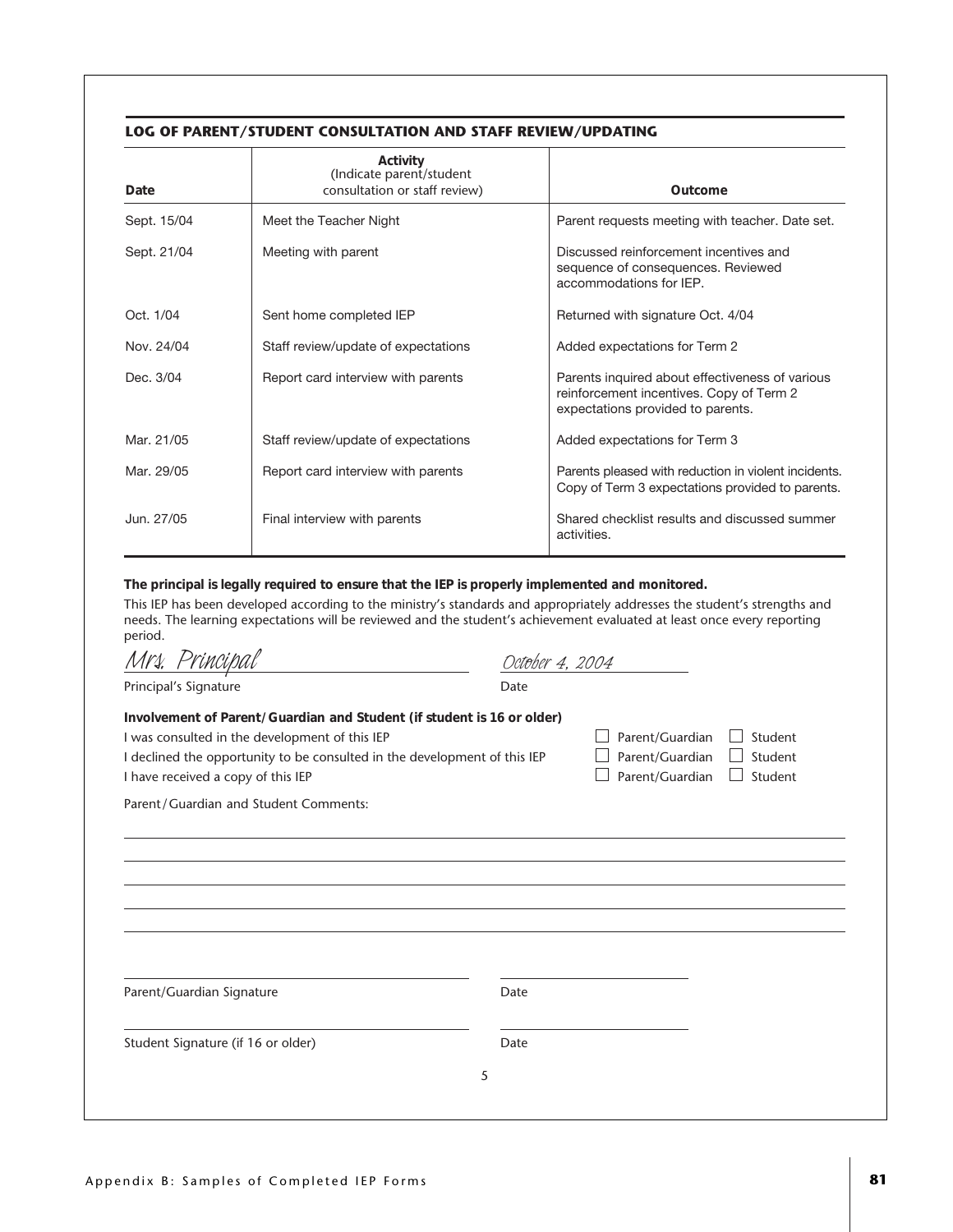### **Transition Plan**

**Student's name OEN/MIN**

**Specific Goal(s) for Transition to Postsecondary Activities**

| <b>Actions Required</b> | Person(s)<br>Responsible for Actions | Timelines |
|-------------------------|--------------------------------------|-----------|
|                         |                                      |           |
|                         |                                      |           |
|                         |                                      |           |
|                         |                                      |           |
|                         |                                      |           |
|                         |                                      |           |
|                         |                                      |           |
|                         |                                      |           |
|                         |                                      |           |
|                         |                                      |           |
|                         |                                      |           |
|                         |                                      |           |
|                         |                                      |           |
|                         |                                      |           |
|                         |                                      |           |
|                         |                                      |           |
|                         |                                      |           |
|                         |                                      |           |
|                         |                                      |           |
|                         |                                      |           |
|                         |                                      |           |
|                         |                                      |           |
|                         | $\boldsymbol{6}$                     |           |